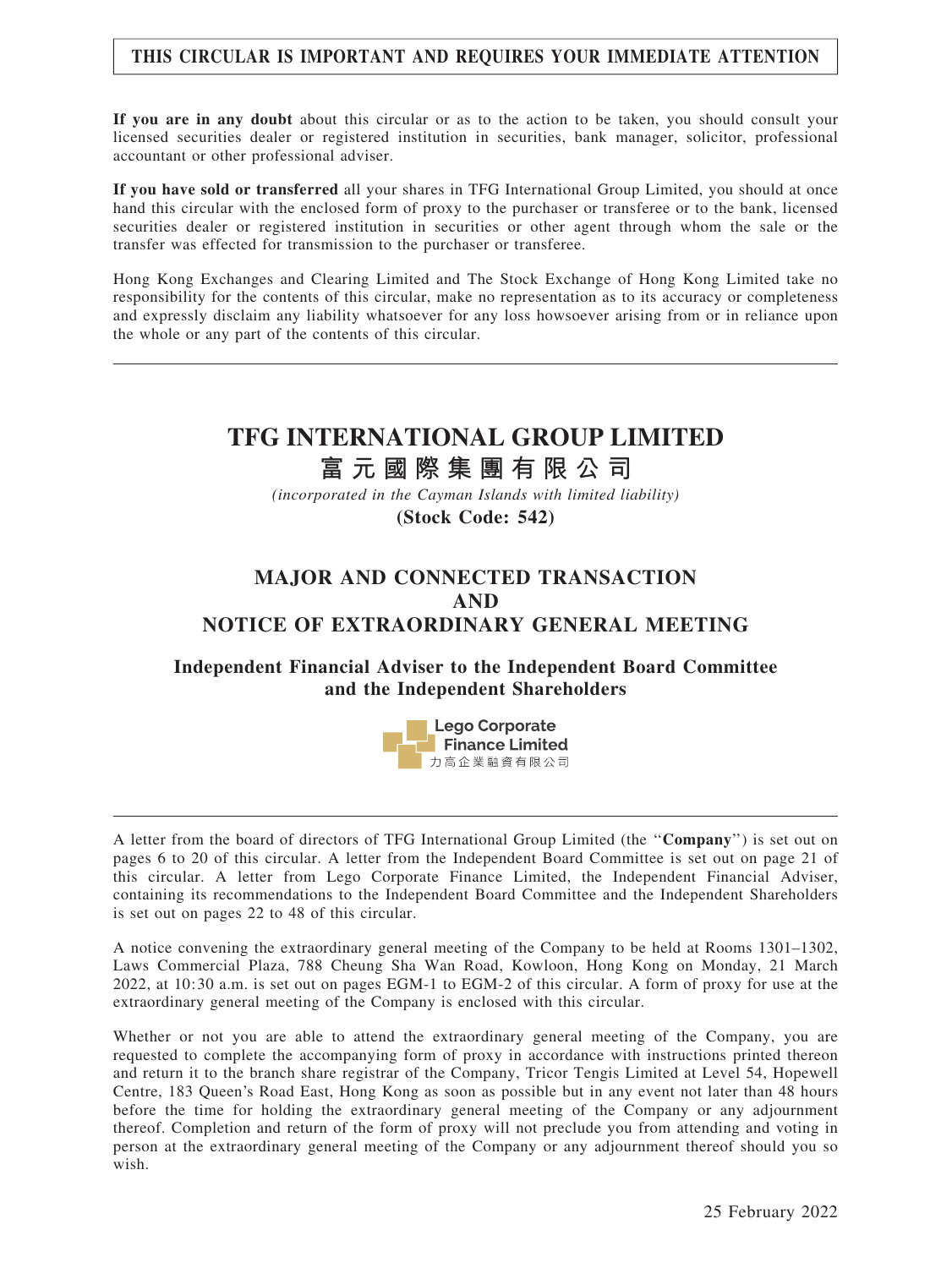## **CONTENTS**

## Page

|                                               | $\mathbf{ii}$ |
|-----------------------------------------------|---------------|
|                                               | $\mathbf{1}$  |
|                                               | 6             |
|                                               | 21            |
| Letter from the Independent Financial Adviser | 22            |
|                                               | $I-1$         |
|                                               | $II-1$        |
|                                               | $III-1$       |
|                                               |               |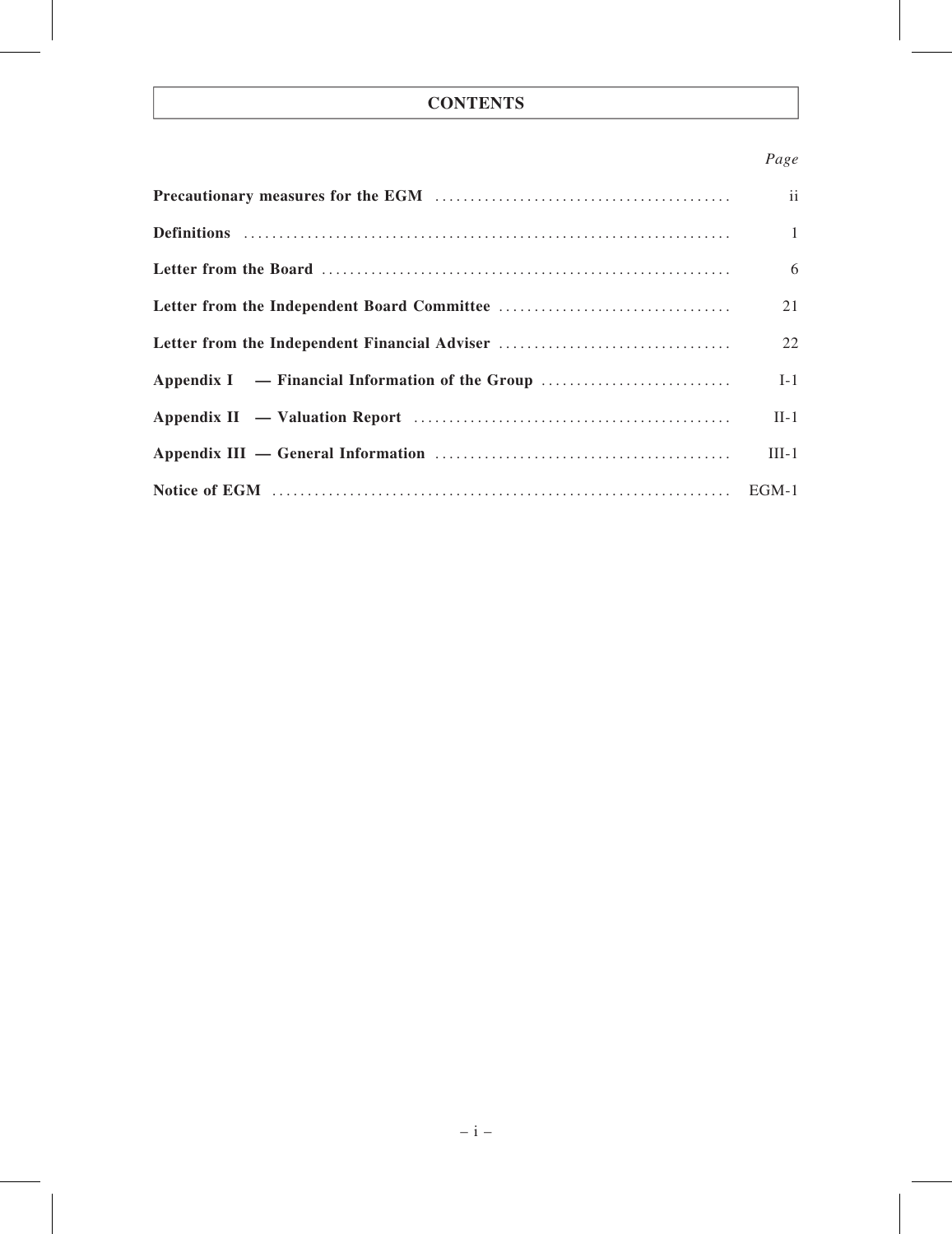## PRECAUTIONARY MEASURES FOR THE EGM

The health of our Shareholders, staff and stakeholders is of paramount importance to us. In view of the ongoing Novel Coronavirus (COVID-19) pandemic, the Company will implement the following precautionary measures at the EGM to protect attending Shareholders, staff and stakeholders from the risk of infection:

- (i) Compulsory body temperature checks will be conducted for every Shareholder, proxy or other attendee at each entrance of the meeting venue. Any person with a body temperature of over 37.4 degrees Celsius will be denied entry into the meeting venue or be required to leave the meeting venue.
- (ii) Compulsory wearing of surgical face mask by all attendees throughout the meeting and inside the meeting venue, and to maintain a safe distance between seats.
- (iii) No refreshment will be served, and there will be no corporate gift.
- (iv) Each attendee will be asked whether (a) he/she has travelled outside of Hong Kong within the 14-day period immediately before the EGM; and (b) he/she is subject to any quarantine prescribed by the Hong Kong Government. Anyone with an affirmative answer to any of these questions will be denied entry into the meeting venue and will be required to leave the meeting venue.

To the extent permitted under the laws of Hong Kong, the Company reserves the right to deny entry into the EGM venue or require any person to leave the EGM venue so as to ensure the health and safety of the attendees at the EGM.

In addition, the Company reminds all Shareholders that attendance in person at the EGM is not compulsory for the purpose of exercising voting rights. Shareholders may appoint the chairman of the EGM as their proxy to vote on the relevant resolution(s) at the EGM instead of attending the EGM in person, by completing and returning the proxy form attached to this circular. Alternatively, the form of proxy can be downloaded from the Company's website at www.tfginternationalgroup.com and the HKEXnews website at www.hkexnews.hk. If you are not a registered Shareholder (if your Shares are held via banks, brokers, custodians or the Hong Kong Securities Clearing Company Limited), you should consult directly with your banks or brokers or custodians (as the case may be) to assist you in the appointment of proxy.

Subject to the development of COVID-19, the Company may be required to change the EGM arrangements at short notice. Shareholders should check the Company's website for further announcements and updates on the EGM arrangements.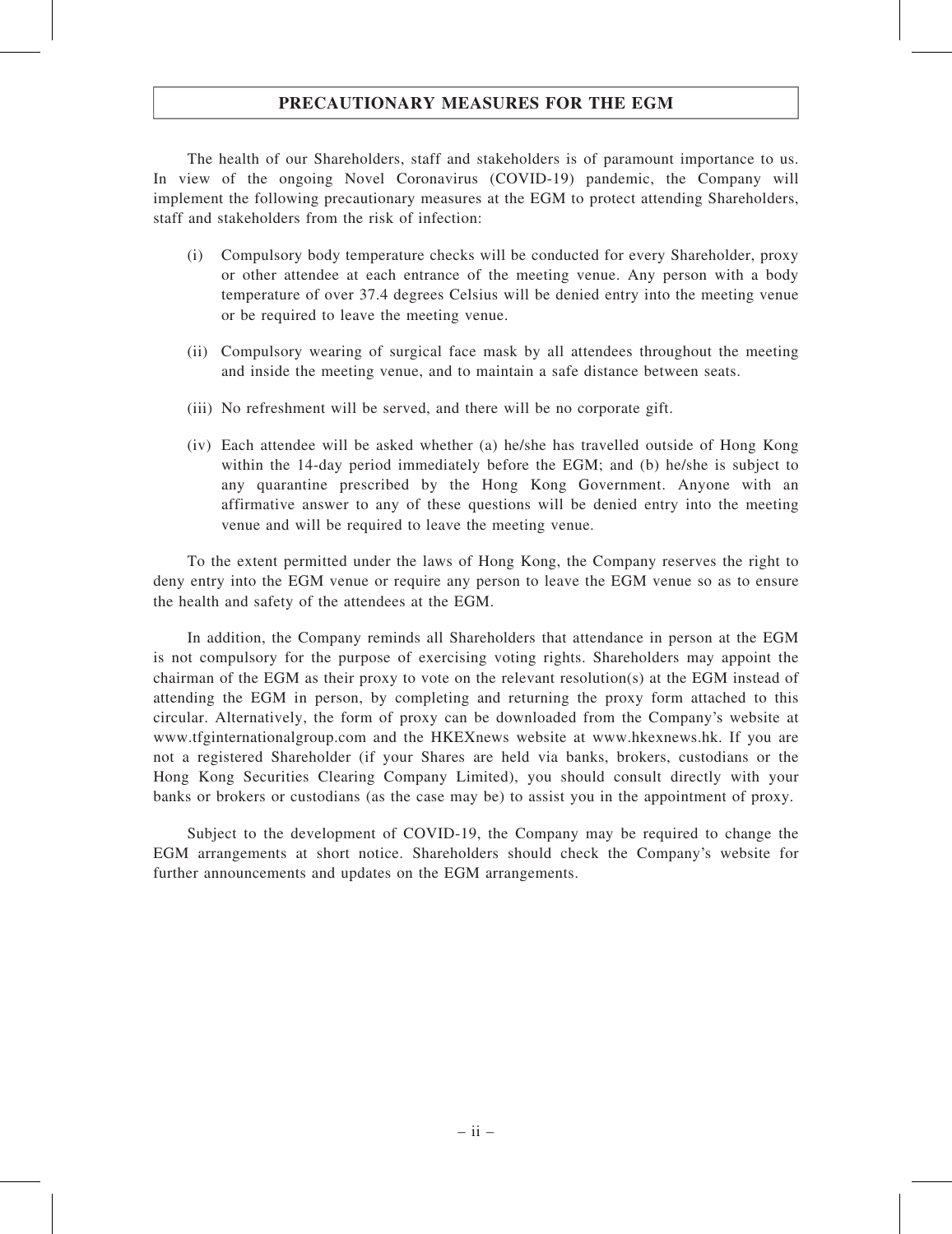In this circular, unless the context otherwise requires, the following expressions shall have the following meanings:

| "associate(s)"        | has the meaning ascribed to it under the Listing Rules                                                                                                                                                                                                                                   |
|-----------------------|------------------------------------------------------------------------------------------------------------------------------------------------------------------------------------------------------------------------------------------------------------------------------------------|
| "Board"               | the board of Directors                                                                                                                                                                                                                                                                   |
| "BP Limited"          | Bright Profit Investments Limited, a company established in<br>the BVI and is an indirect non wholly-owned subsidiary of<br>the Company                                                                                                                                                  |
| "Business Day(s)"     | a day (other than a Saturday or any day on which a tropical<br>cyclone warning No. 8 or above or a "black rainstorm<br>warning signal" is hoisted in Hong Kong at any time<br>between 9:00 a.m. and 5:00 p.m.) on which banks are open<br>in Hong Kong and for general banking business  |
| "BVI"                 | the British Virgin Islands                                                                                                                                                                                                                                                               |
| "Company"             | TFG International Group Limited, a company incorporated<br>in the Cayman Islands with limited liability and the issued<br>Shares of which are listed on the Stock Exchange                                                                                                               |
| "Completion"          | completion of the sale and purchase of the Sale Shares                                                                                                                                                                                                                                   |
| "Completion Date"     | the date on which Completion takes place, being the 30th<br>day after conditions (i) and (ii) set out in the paragraph<br>headed "Conditions precedent" in the Letter from the<br>Board have been fulfilled (or any other date as the<br>Company and the Purchaser may agree in writing) |
| "connected person(s)" | has the meaning ascribed to it under the Listing Rules                                                                                                                                                                                                                                   |
| "Consideration"       | the consideration for the Sale Shares in the amount of<br>HK\$282,000,000 pursuant to the terms and conditions of<br>the Disposal Agreement                                                                                                                                              |
| "Director(s)"         | directors of the Company                                                                                                                                                                                                                                                                 |
| "Disposal"            | the disposal of the Sale Shares by the Company to the<br>Purchaser pursuant to the terms and conditions of the<br>Disposal Agreement                                                                                                                                                     |
| "Disposal Agreement"  | the disposal agreement dated 5 November 2021 entered into<br>among the Company, the Purchaser and the Guarantor in<br>relation to the Disposal                                                                                                                                           |
| "Disposal Company"    | Ceneric Properties Limited, a company incorporated in the<br>BVI and a wholly-owned subsidiary of the Company                                                                                                                                                                            |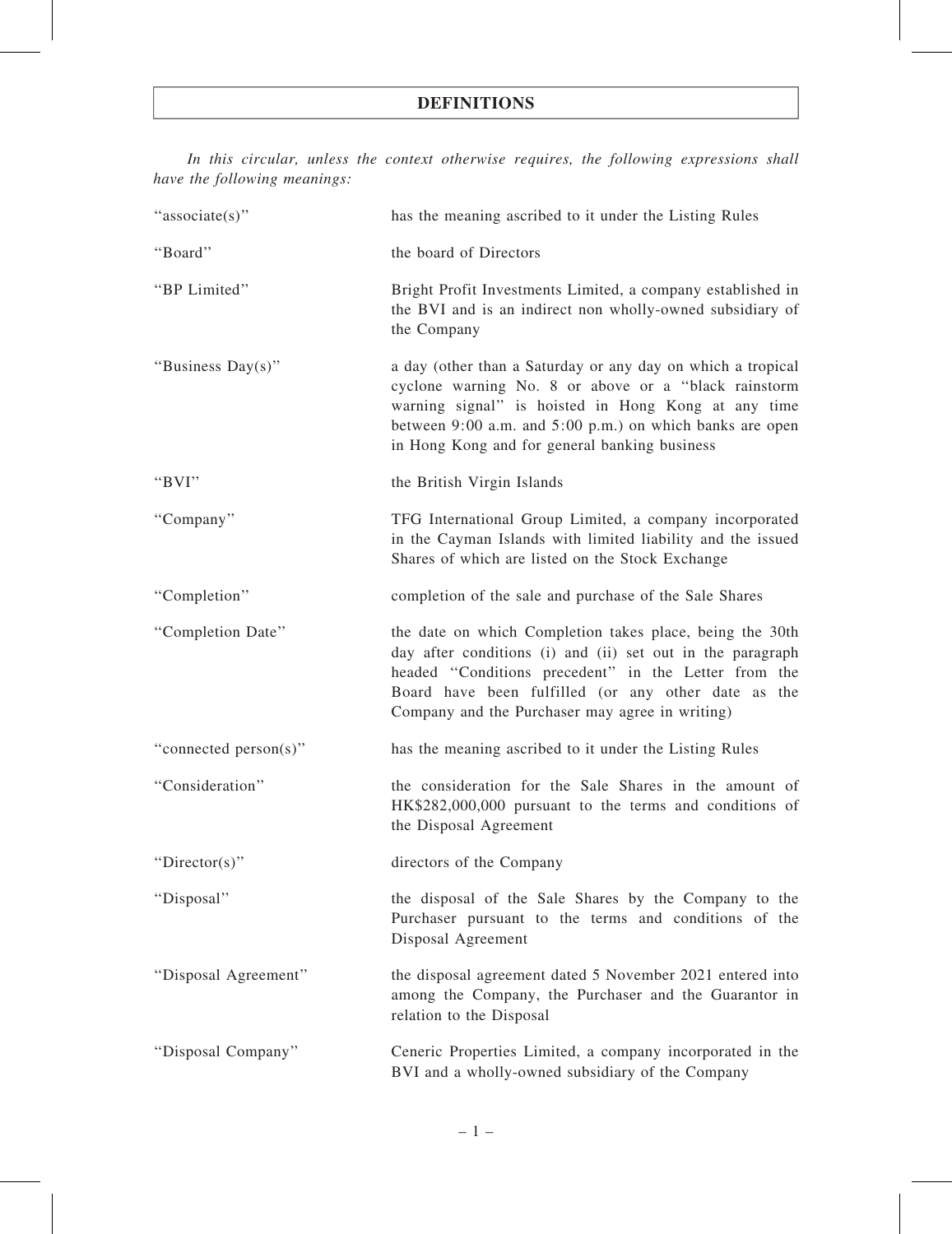| "Disposal Group"                                                  | collectively, the Disposal Company, WF Limited, JP<br>Limited, BP Limited and the PRC Companies                                                                                                                                                                                                                                                           |
|-------------------------------------------------------------------|-----------------------------------------------------------------------------------------------------------------------------------------------------------------------------------------------------------------------------------------------------------------------------------------------------------------------------------------------------------|
| "EGM"                                                             | the extraordinary general meeting of the Company<br>convened to be held at Rooms 1301-1302, Laws<br>Commercial Plaza, 788 Cheung Sha Wan Road, Kowloon,<br>Hong Kong on Monday, 21 March 2022 at 10:30 a.m. for<br>the purpose of considering, and if thought fit, to approve<br>the Disposal Agreement and the transactions contemplated<br>thereunder   |
| "Group"                                                           | the Company and its subsidiaries                                                                                                                                                                                                                                                                                                                          |
| "Guarantor"                                                       | Yang Lijun, the executive Director, chairman of the<br>Company and the controlling Shareholder                                                                                                                                                                                                                                                            |
| "HK\$"                                                            | Hong Kong dollars, the lawful currency of Hong Kong                                                                                                                                                                                                                                                                                                       |
| "Hong Kong"                                                       | Hong Kong Special Administrative Region of the PRC                                                                                                                                                                                                                                                                                                        |
| "Independent Board<br>Committee"                                  | the independent committee of the Board comprising all<br>independent non-executive Directors established to provide<br>recommendation to the Independent Shareholders in relation<br>to the Disposal Agreement and the transactions<br>contemplated thereunder                                                                                            |
| "Independent Financial<br>Adviser" or "Lego Corporate<br>Finance" | Lego Corporate Finance Limited, a licensed corporation to<br>carry out Type 6 (advising on corporate finance) regulated<br>activity under the SFO, being the independent financial<br>adviser to the Independent Board Committee and the<br>Independent Shareholders in respect of the Disposal<br>Agreement and the transactions contemplated thereunder |
| Independent Shareholder(s)"                                       | Shareholders other than the Purchaser, the Guarantor and<br>their respective associates                                                                                                                                                                                                                                                                   |
| "JP Limited"                                                      | Jubilation Properties Limited, a company established in the<br>BVI and is an indirect non wholly-owned subsidiary of the<br>Company                                                                                                                                                                                                                       |
| "Latest Practicable Date"                                         | 23 February 2022, being the latest practicable date prior to<br>the bulk-printing of this circular for the purpose of<br>ascertaining certain information contained in this circular                                                                                                                                                                      |
| "Listing Rules"                                                   | the Rules Governing the Listing of Securities on the Stock<br>Exchange                                                                                                                                                                                                                                                                                    |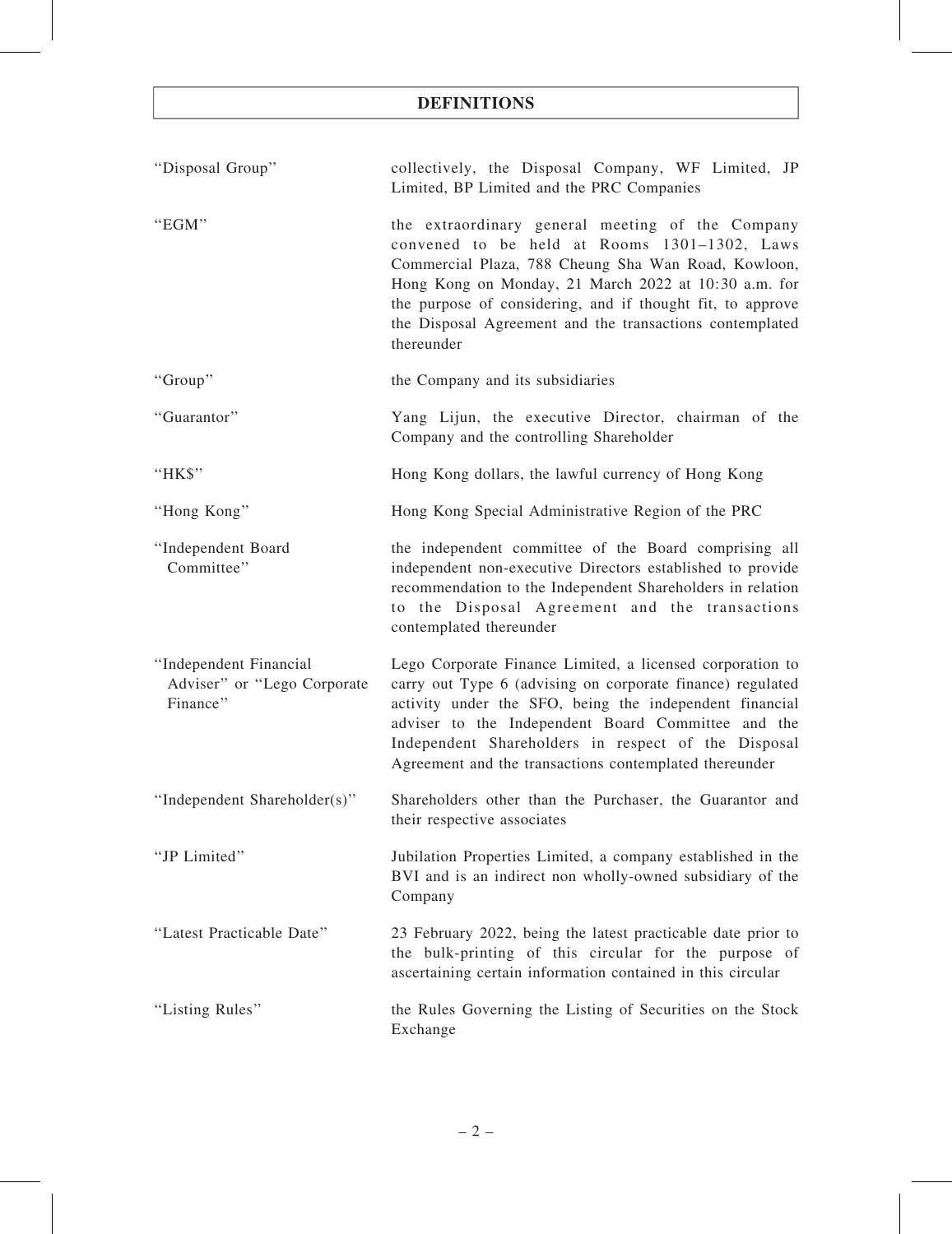- ''Long Stop Date'' 30 June 2022 (or such other date as may be agreed by the Company and the Purchaser in writing)
- ''Morning Star Plaza'' a mixed commercial and residential development located on the northwestern side of Qigang Road in Gangkou Town, Zhongshan City, the PRC which is operated by MS Plaza Limited
- ''Morning Star Villa'' a large-scale residential development with ancillary commercial and recreational facilities located on the western side of Xingchen Road in Gangkou Town, Zhongshan City, the PRC which is operated by MS Villa Limited and MS Clubhouse Limited
- ''MS Clubhouse Limited'' 中山市星晨花園會所有限公司 (Zhongshan Morning Star Villa Club Co., Ltd\*), a company established in the PRC and an indirect non wholly-owned subsidiary of the Company
- ''MS Plaza Limited'' 中山星晨廣場房地產發展有限公司 (Zhongshan Morning Star Plaza Housing and Real Estate Development Limited\*), a company established in the PRC and an indirect non wholly-owned subsidiary of the Company
- ''MS Villa Limited'' 中山星晨花園房地產發展有限公司 (Zhongshan Star Villa Housing and Real Estate Development Limited\*), a company established in the PRC and an indirect non wholly-owned subsidiary of the Company
- ''MSP Land Parcel'' the remaining portions of two parcels of land located at Hou Shan Cun Min Wei Yuan Hui, Xi Qu, Gangkou Town, Zhongshan City, Guangdong Province, the PRC with the total site area of approximately 7,343.08 sq. m.
- ''MSV Land Parcel'' the remaining portions of seven parcels of land located at Xi Jie She Qu Ju Min Wei Yuan Hui Nan Jiu Pian, Gangkou Town, Zhongshan City, Guangdong province, the PRC with the total land area of approximately 151,674.59 sq. m.
- ''Phase II Clubhouse'' the unsold portion of a building, being the clubhouse of phase II of Morning Star Villa located at Gangkou Town, Zhongshan City, Guangdong Province, the PRC with the total gross floor area of approximately 5,938 sq. m.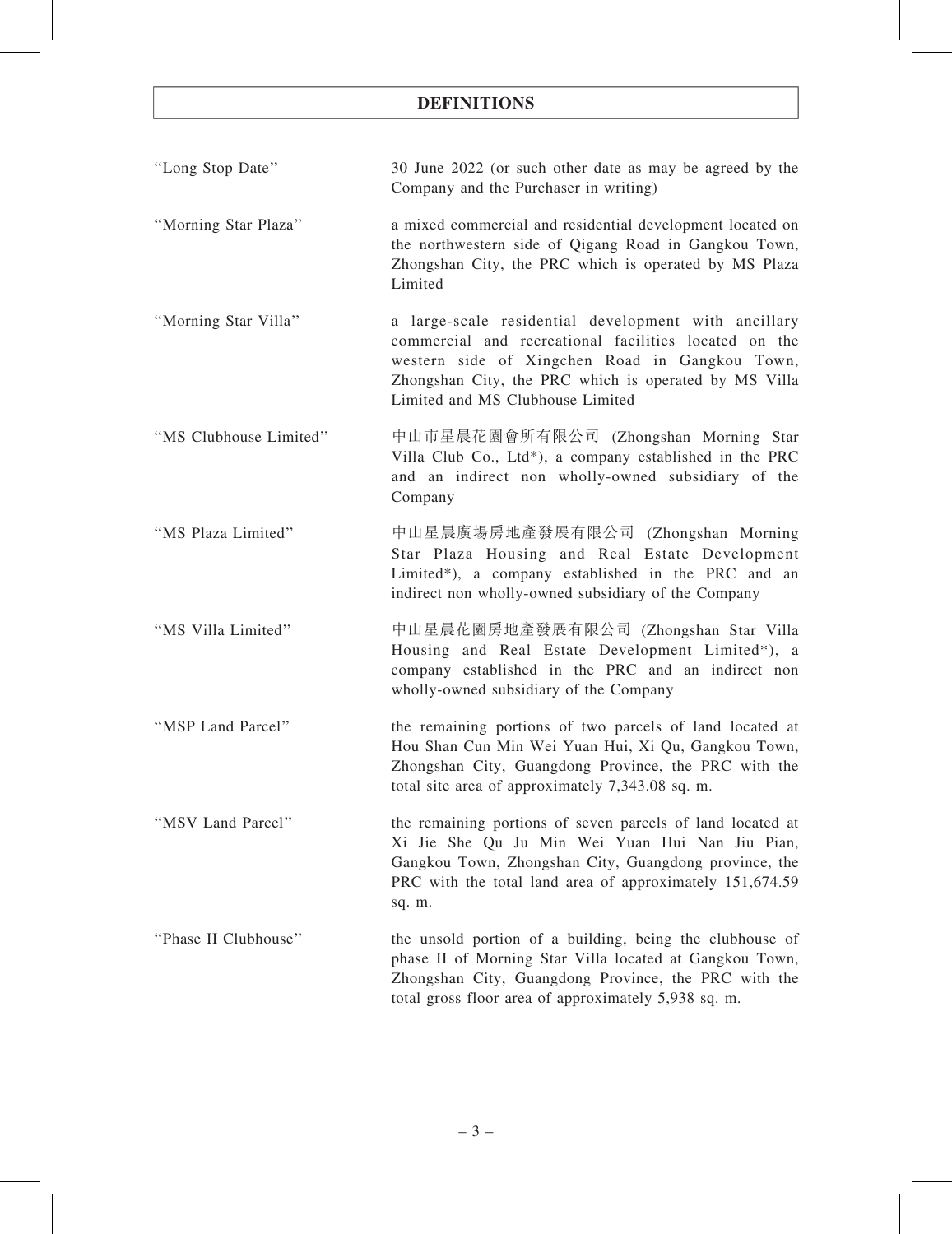| "Phase VI Clubhouse"      | the building being erected as a clubhouse on the site of<br>phase VI of Morning Star Villa located at Gangkou Town,<br>Zhongshan City, Guangdong Province, the PRC with the<br>total gross floor area of approximately 944.3 sq. m.              |
|---------------------------|--------------------------------------------------------------------------------------------------------------------------------------------------------------------------------------------------------------------------------------------------|
| "PRC"                     | the People's Republic of China (which for the purpose of<br>this circular, shall exclude Hong Kong, the Macau Special<br>Administrative Region of the PRC and Taiwan)                                                                            |
| "PRC Companies"           | collectively, MS Clubhouse Limited, MS Plaza Limited and<br>MS Villa Limited                                                                                                                                                                     |
| "Properties"              | the Phase II Clubhouse, Phase VI Clubhouse, MSV Land<br>Parcel, MSP Land Parcel, Unsold Mixed Units and Unsold<br><b>Commercial Units</b>                                                                                                        |
| "Purchaser"               | Grand Fullwell Investment Holding Limited (泰景投資控股<br>有限公司), a company incorporated in the BVI and is<br>indirectly wholly-owned by the Guarantor                                                                                                 |
| "RMB"                     | Renminbi, the lawful currency of the PRC                                                                                                                                                                                                         |
| "Sale Shares"             | an aggregate of 2 shares, representing the entire issued<br>share capital of the Disposal Company                                                                                                                                                |
| "SFO"                     | Securities and Futures Ordinance (Chapter 571 of the Laws<br>of Hong Kong)                                                                                                                                                                       |
| "Share(s)"                | share(s) of the Company                                                                                                                                                                                                                          |
| "Shareholder(s)"          | holder(s) of the Shares                                                                                                                                                                                                                          |
| "Stock Exchange"          | The Stock Exchange of Hong Kong Limited                                                                                                                                                                                                          |
| "Unsold Commercial Units" | an aggregate of 23 unsold shop units of Morning Star Plaza<br>with the total gross floor area of approximately 1,296.56 sq. m.                                                                                                                   |
| "Unsold Mixed Units"      | an aggregate of 172 unsold mixed units/items of Morning<br>Star Plaza comprises one residential unit, two shop units,<br>43 bicycle rooms and 126 motor cycle parking spaces with<br>the total gross floor area of approximately 1,164.51 sq. m. |
| "WF Limited"              | World Finder Limited, a company established in the BVI<br>and is a wholly-owned subsidiary of the Company                                                                                                                                        |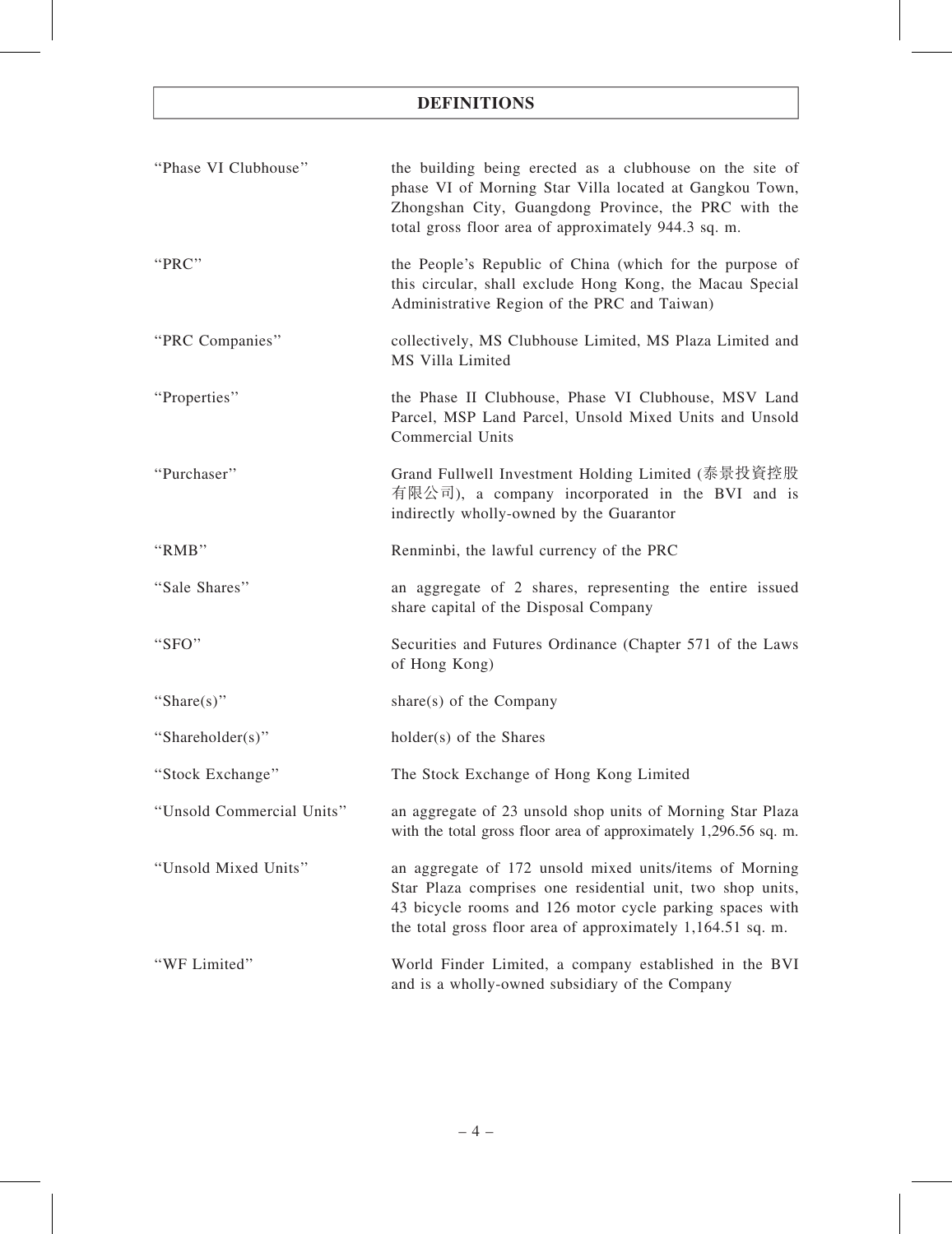''%'' per cent ''m'' metre "sq. m." square metre

In this circular, unless otherwise specified, conversion of RMB into HK\$ is based on the approximate exchange rate of  $RMB1.00 = HK$1.2007$ . Such exchange rate is adopted for illustration purpose only and does not constitute a representation that any amounts in HK\$ and RMB have been, could have been or may be converted at such rate or any other exchange rate.

\* For identification purposes only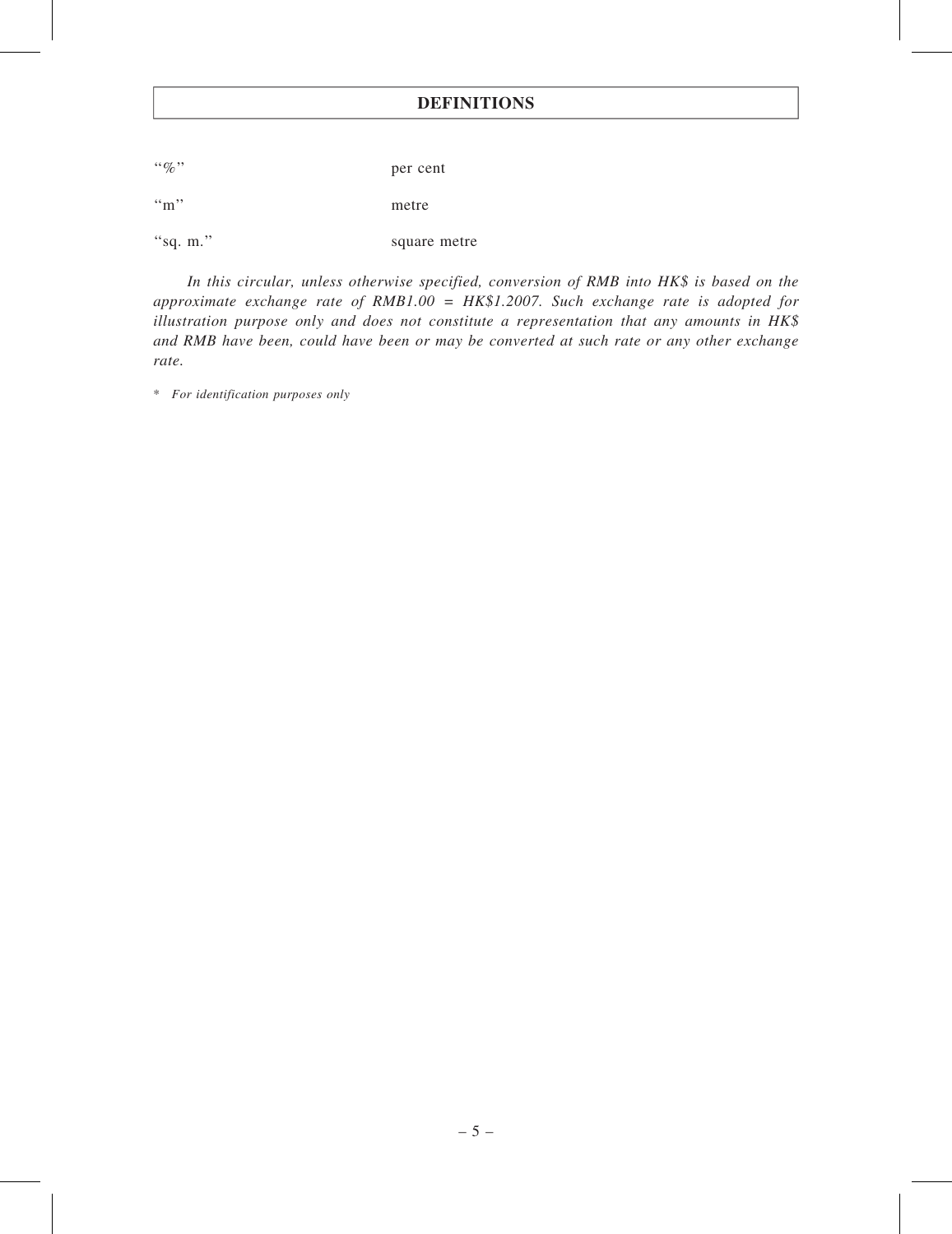# **TFG INTERNATIONAL GROUP LIMITED**

**富元國際集團有限公司**

*(incorporated in the Cayman Islands with limited liability)* **(Stock Code: 542)**

Executive Directors: Mr. Yang Lijun (Chairman) Mr. Gao Jingyao

Non-executive Director: Mr. Wong Kui Shing, Danny

Independent non-executive Directors: Ms. Chan Hoi Ling Ms. So Wai Lam Mr. Sung Yat Chun

Registered office: The Offices of Sterling Trust (Cayman) Limited Whitehall House 238 North Church Street George Town Grand Cayman KY1-1102 Cayman Islands

Head office and principal place of business in Hong Kong: Rooms 1301–1302 Laws Commercial Plaza 788 Cheung Sha Wan Road Kowloon Hong Kong

25 February 2022

To the Shareholders,

Dear Sir or Madam,

## MAJOR AND CONNECTED TRANSACTION AND NOTICE OF EXTRAORDINARY GENERAL MEETING

#### INTRODUCTION

Reference is made to the announcements of the Company dated 5 November 2021 and 18 November 2021 in relation to the Disposal.

On 5 November 2021 (after trading hours of the Stock Exchange), the Company, the Purchaser and the Guarantor entered into the Disposal Agreement, pursuant to which the Purchaser has conditionally agreed to purchase and the Company has conditionally agreed to sell the Sale Shares at the Consideration of HK\$282,000,000 which shall be payable by the Purchaser in cash.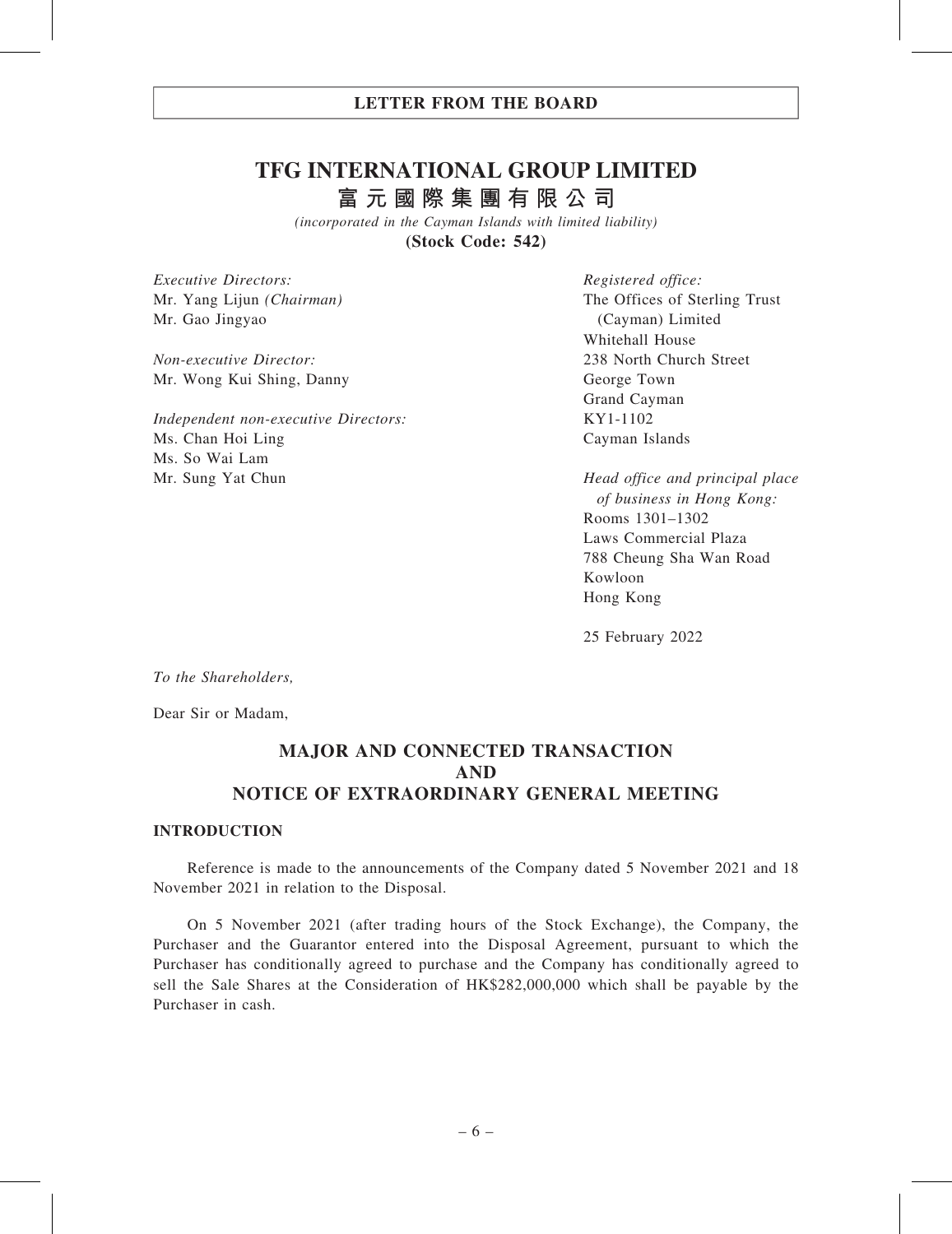As one of the applicable percentage ratios (as defined in the Listing Rules) in respect of the Disposal exceeds 25% but all applicable percentage ratios are less than 75%, the Disposal constitutes a major transaction of the Company under Chapter 14 of the Listing Rules, which is subject to reporting, announcement and shareholders' approval requirements under Chapter 14 of the Listing Rules.

As at the Latest Practicable Date, the Guarantor was an executive Director, the chairman of the Company and a controlling Shareholder, and the entire issued share capital of the Purchaser is indirectly wholly-owned by the Guarantor. Therefore, the Purchaser is a connected person of the Company under Chapter 14A of the Listing Rules. Accordingly, the Disposal also constitutes a connected transaction of the Company which is subject to reporting, announcement and independent shareholders' approval requirements under Chapter 14A of the Listing Rules.

The purpose of this circular is to provide you with, among other things, (i) details of the Disposal; (ii) the valuation of the Properties; (iii) the letter of recommendation from the Independent Board Committee to the Independent Shareholders; (iv) the letter of advice from the Independent Financial Adviser to the Independent Board Committee and the Independent Shareholders; (v) a notice of the EGM; and (vi) other information as required under the Listing Rules.

#### THE DISPOSAL AGREEMENT

Set out below are the principal terms of the Disposal Agreement:

#### Date

5 November 2021 (after trading hours of the Stock Exchange)

#### Parties

| Vendor :  |                      | the Company                                                                                                                                                                                                                                               |
|-----------|----------------------|-----------------------------------------------------------------------------------------------------------------------------------------------------------------------------------------------------------------------------------------------------------|
| Purchaser | $\ddot{\phantom{a}}$ | the Purchaser (being Grand Fullwell Investment Holding Limited), a<br>company indirectly wholly-owned by the Guarantor                                                                                                                                    |
| Guarantor |                      | the Guarantor (being Yang Lijun), an executive Director and the<br>chairman of the Company, was interested in 3,098,635,152 Shares,<br>representing approximately 44.61% of the issued share capital of the<br>Company as at the Latest Practicable Date. |

For further information of the Purchaser and the Guarantor, please refer to the section headed ''Information of the Purchaser and the Guarantor'' below.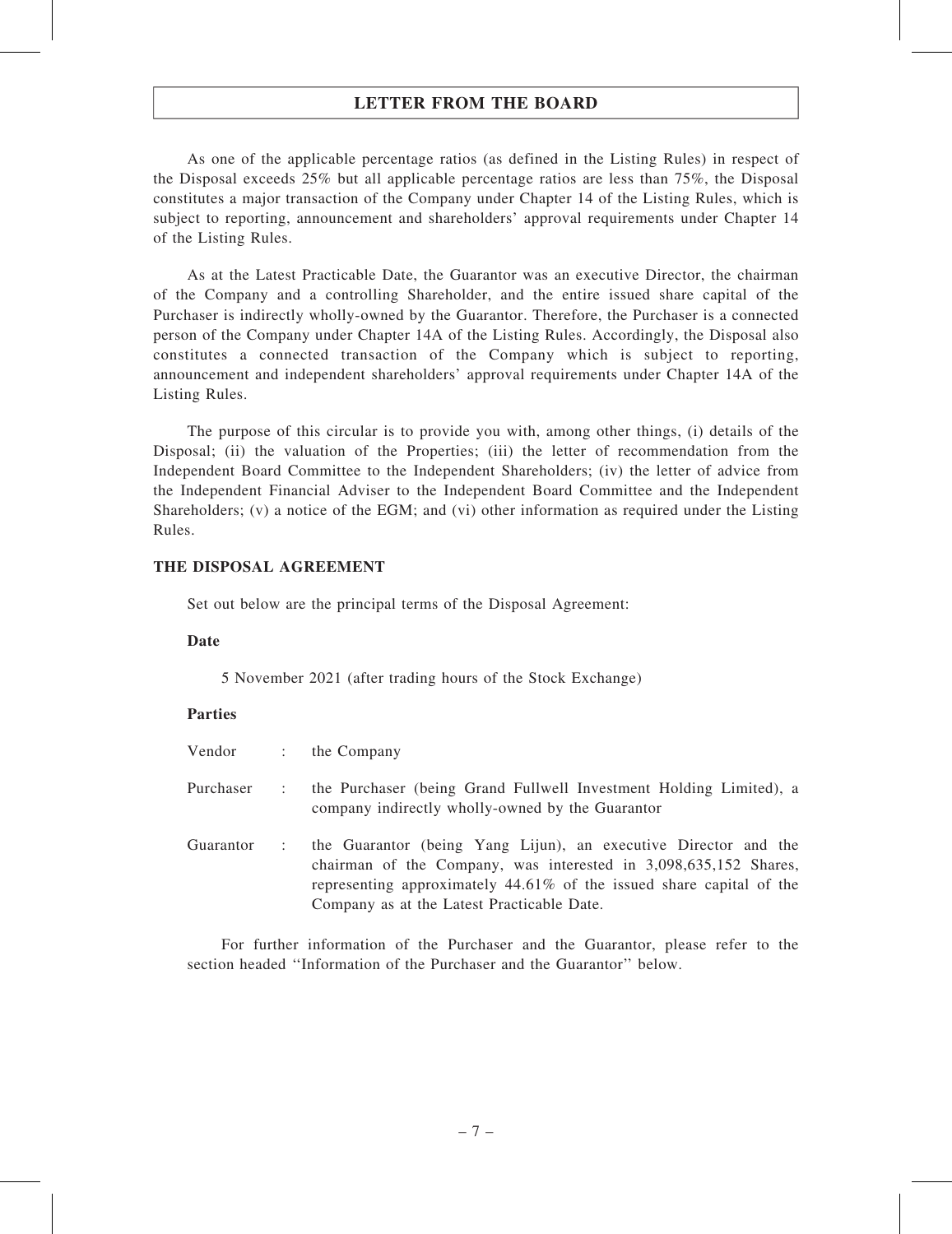#### Assets to be disposed of

Pursuant to the Disposal Agreement, the Company conditionally agreed to sell and the Purchaser conditionally agreed to purchase the Sale Shares, being the entire issued share capital of the Disposal Company held by the Company as at the date of the Disposal Agreement.

Unless the sale and purchase of all Sale Shares are completed simultaneously on the Completion Date, the Company shall not be obliged to complete the sale of the Sale Shares.

As at the date of the Disposal Agreement, the Company was indebted to the Disposal Company in the amount of HK\$43,132,094 which is non-interest bearing, unsecured and repayable on demand (the ''Company Loan'').

#### Consideration

The Consideration shall be HK\$282,000,000, payable by the Purchaser to the Company as follows:

- (i) HK\$30,000,000 (the ''Deposit'') shall be payable by the Purchaser in cash as deposit and part payment of the Consideration within seven Business Days after the date of the Disposal Agreement. The Deposit shall be applied towards satisfaction of part of the Consideration at Completion; and
- (ii) the remaining balance of HK\$252,000,000 shall be payable by the Purchaser in cash upon Completion.

The Consideration was arrived at after arm's length negotiations between the Company and the Purchaser after taking into account (i) the waiver of the Company Loan; and (ii) the unaudited consolidated adjusted net asset value of the Disposal Group of approximately HK\$415.7 million, being (a) the unaudited consolidated net asset value of the Disposal Group as at 30 June 2021 of approximately HK\$154.2 million (assuming the MSV Auction Transactions and the MSP Auction Transactions had been completed as at 30 June 2021), prepared in accordance with the accounting principles generally accepted in Hong Kong, plus (b) the appreciation of the Properties in the amount of approximately HK\$406.2 million, which is equivalent to the difference between the book value of the Properties as at 30 June 2021 in the amount of approximately HK\$76.1 million and the appraised value of the Properties as at 30 September 2021 in the amount of approximately HK\$482.3 million (based on the approximate exchange rate of RMB1.00 to HK\$1.2007), less (c) the carrying amount of the Company Loan of approximately HK\$43.1 million as at 30 June 2021 and less (d) the deferred tax liabilities arising from such appreciation of the Properties of approximately HK\$101.6 million. The unaudited consolidated adjusted net asset value of the Disposal Group attributable to the Group (the ''Adjusted NAV'') as at 30 June 2021 amounted to approximately HK\$229.0 million. As at 31 December 2021, the appraised value of the Properties remained unchanged at approximately HK\$482.3 million (based on the approximate exchange rate of RMB1.00 to HK\$1.2007), as set out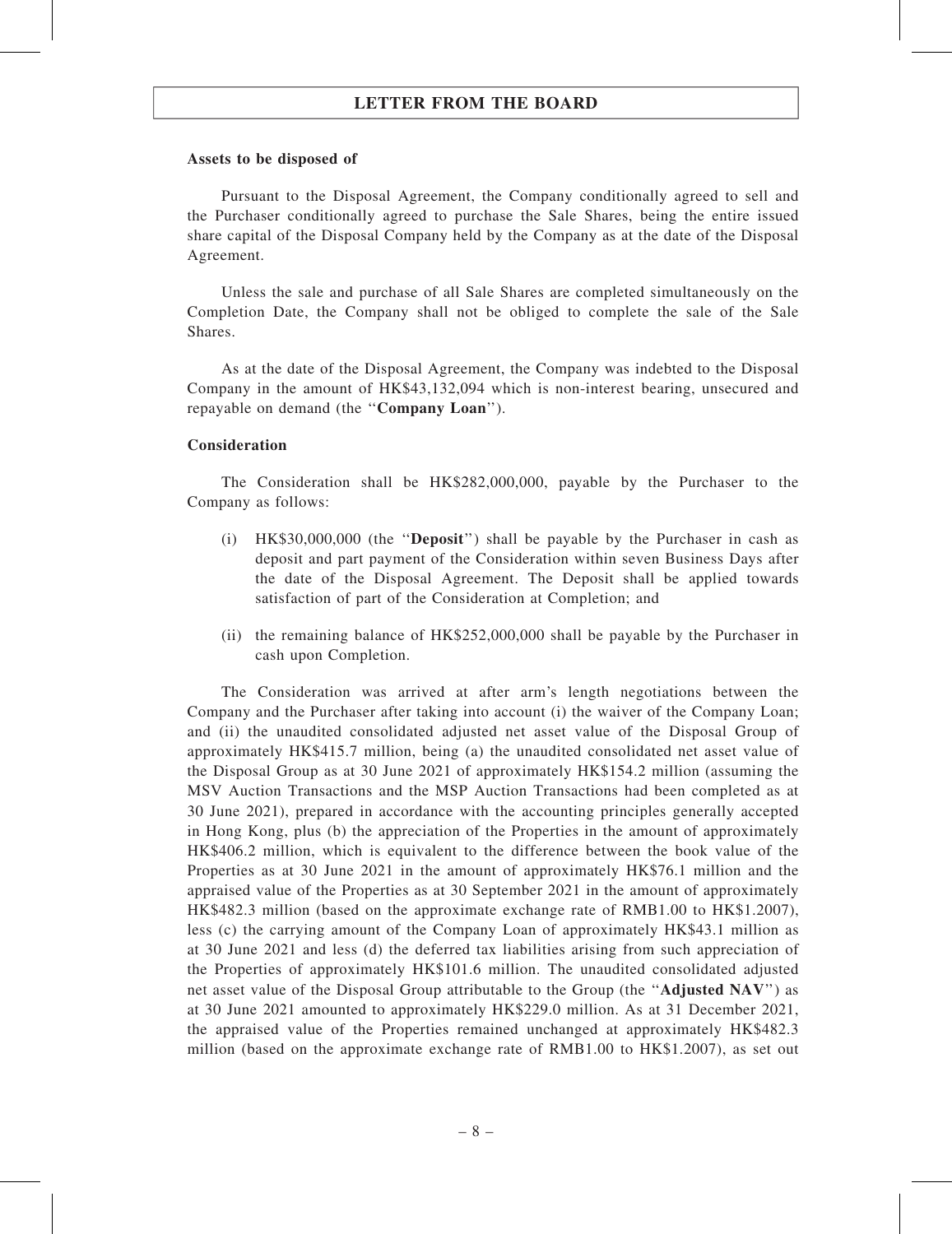in the valuation report prepared by an independent valuer using direct comparison method, or, wherever appropriate, investment method as set out in Appendix II to this circular.

Taking into account the Consideration having represented a premium over the Adjusted NAV, the Directors consider the Consideration is fair and reasonable and in the interests of the Company and the Independent Shareholders as a whole.

#### Conditions precedent

Pursuant to the Disposal Agreement, Completion shall be conditional upon the fulfilment of the following conditions precedent:

- (i) the passing of the necessary resolution(s) by the Shareholders (other than those who are required to abstain from voting under the Listing Rules) at the EGM approving the Disposal Agreement and the transactions contemplated thereunder;
- (ii) the execution of a deed of waiver to waive and release the obligation of the Company to repay the Company Loan;
- (iii) all necessary consents, authorisations, licences and permissions in relation to the sale and purchase of the Sale Shares having been obtained and remain in full force and effect; and
- (iv) the Purchaser and the Guarantor having fulfilled their obligations and responsibilities under the Disposal Agreement and there being no breach of the representations, undertakings and warranties given by the Purchaser and the Guarantor under the Disposal Agreement.

None of the above conditions precedent can be waived. In the event that any conditions precedent has not been fulfilled before noon on the Long Stop Date, the Disposal Agreement shall terminate, the Company shall refund the Deposit (without interest) to the Purchaser within 10 Business Days after the Long Stop Date. Upon the refund of the Deposit by the Company, all rights and obligations of the parties to the Disposal Agreement shall cease to be of any effect save for any antecedent breaches of the terms thereof.

As at the Latest Practicable Date, none of the conditions precedent to the Disposal Agreement had been fulfilled.

#### Completion

Completion shall take place on the Completion Date, being the 30th day after conditions (i) and (ii) set out in the paragraph headed ''Conditions precedent'' above have been fulfilled (or such other date as the Company and the Purchaser may agree in writing).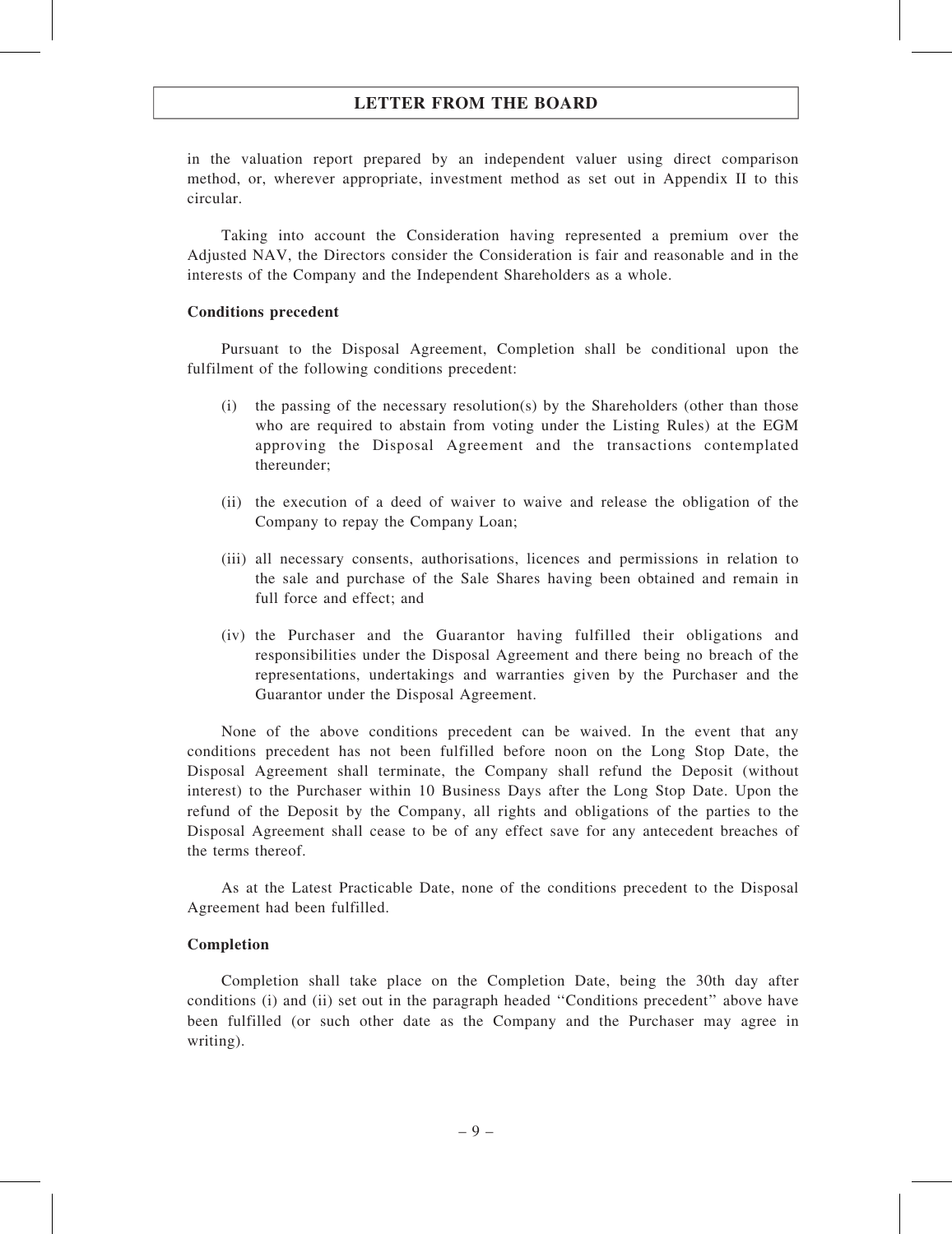#### INFORMATION OF THE DISPOSAL GROUP

#### Structure

As at the Latest Practicable Date, the shareholding structure of the Disposal Group was as follows:



The Disposal Company was incorporated in the BVI with limited liability on 17 June 1992 and is an investment holding company holding as to 100% and 55% of the issued share capitals of WF Limited and BP Limited respectively. WF Limited was incorporated in the BVI on 21 September 2010 with limited liability which in turn is holding 55% of the issued share capital of JP Limited. The remaining 45% of the issued share capital of each of BP Limited and JP Limited is held by City-Prime Profit Ltd. To the best knowledge of the Directors, having made reasonable enquiries, City-Prime Profit Ltd. and its beneficial owner(s) are third parties independent of and not connected with the Company and its connected persons. BP Limited was incorporated in the BVI on 30 March 1994 with limited liability which in turn is the legal and beneficial owner of 100% equity interest of MS Plaza Limited. MS Plaza Limited was established in the PRC on 26 December 2001 with limited liability. MS Plaza Limited is entitled to be engaged in property development, property construction, and leasing and selling of commercial and residential properties in Zhongshan City, the PRC. JP Limited was established in the BVI on 6 July 1992 with limited liability which in turn is the legal and beneficial owner of 100% equity interest of each of MS Clubhouse Limited and MS Villa Limited. MS Clubhouse Limited was established in the PRC on 31 March 1997 with limited liability and is entitled to be engaged in food and beverage, operation of swimming pool, leasing of commercial units and office. MS Villa Limited was established in the PRC on 26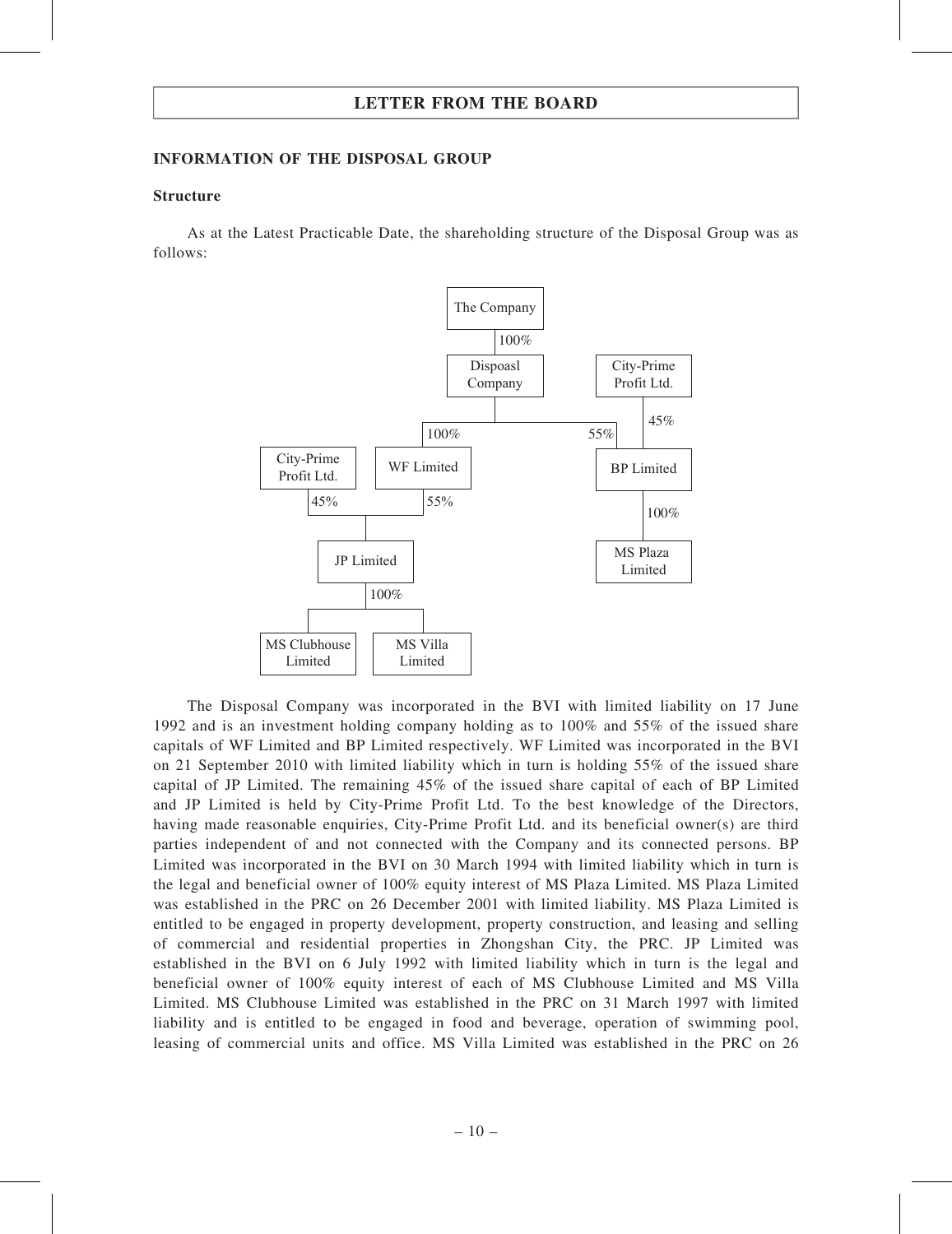December 2001 with limited liability and entitled to be engaged in property development, property construction, and leasing and selling of commercial and residential properties in Zhongshan City, the PRC.

The Disposal Group has two development projects in Zhongshan City, Guangdong Province, the PRC, namely Morning Star Villa operated by MS Villa Limited and MS Clubhouse Limited, and Morning Star Plaza operated by MS Plaza Limited.

#### Morning Star Villa

Morning Star Villa is a large-scale residential development project with ancillary commercial and recreational facilities, including two clubhouses. It is located on the western side of Gangkou Town of Zhongshan City, the PRC. As at the Latest Practicable Date, all completed properties held for sale have been sold.

As at the Latest Practicable Date, the land and properties held by MS Villa Limited were being occupied as follows:

#### The MSV Land Parcel

The MSV Land Parcel has a total land area of approximately 151,674.59 sq. m., of which the total developable site area is approximately 128,982.41 sq. m. and the remaining 22,692.18 sq. m. are for road construction and landscaping. It is currently vacant.

#### (i) Intended development

The initial intention was to develop the MSV Land Parcel into phases VIII and IX of the Morning Star Villa as follows:

- (a) Phase VIII is comprised of three land parcels (hereinafter being referred to as Phase VIII Land Parcel 1, Phase VIII Land Parcel 2 and Phase VIII Land Parcel 3), with Phase VIII Land Parcels 1 and 2 already developed into properties and sold prior to 2010. Phase VIII Land Parcel 3 remains vacant; and
- (b) Phase IX is comprised of four land parcels, all being vacant.
- (ii) Land use rights

As the land use rights of the MSV Land Parcel were obtained in 2002, but Phase VIII Land Parcel 3 as well as all four land parcels of Phase IX had been vacant since 2002, these land parcels are considered as idle land. Supplemental agreements relating to the four parcels of land comprising Phase IX were signed on 27 October 2021 such that the Disposal Group shall commence construction works on or before 18 March 2022 with a construction period of 2 years (the ''Development Instruction'').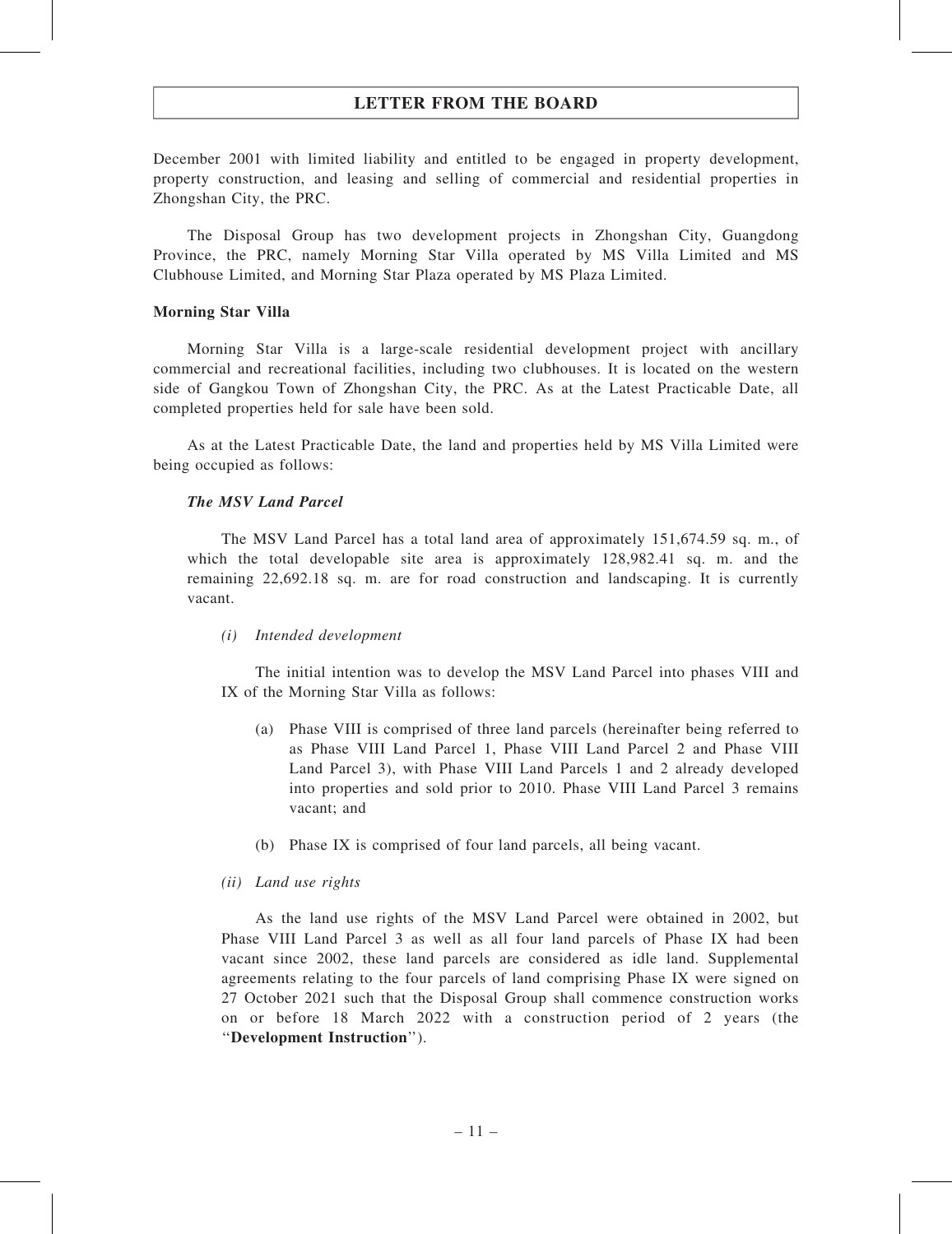#### (iii) Planning control

Set out below is the planning control of the MSV Land Parcel:

| Date         | Name of planning<br>control document                                                                                                                                                               | Details of planning control                                                                                                                                                                                                                 |
|--------------|----------------------------------------------------------------------------------------------------------------------------------------------------------------------------------------------------|---------------------------------------------------------------------------------------------------------------------------------------------------------------------------------------------------------------------------------------------|
| 13 July 1998 | 中山市建設項目選址意見書<br>(Zhongshan City Construction)<br>Project Site Selection<br>$Opinion*$ )                                                                                                            | plot ratio: 1.5<br>(a)<br>building density: 30%<br>(b)<br>building height: 24m<br>(c)<br>green area ratio: 30%<br>(d)                                                                                                                       |
| 3 July 2020  | 中山市港口鎮星晨花園片區控<br>制性詳細規劃(2020) (the<br>Controlled Detail Planning for<br>the Morning Star Villa area of<br>Gangkou Town, Zhongshan<br>City $(2020)^{*}$ ) (the "2020"<br><b>Planning Control</b> ") | The property is to be classified<br>as "Class II Residential Land"<br>(a) plot ratio: $2.5$<br>building density: not<br>(b)<br>more than $32\%$<br>building height: 60m-<br>(c)<br>100m<br>(d)<br>green area ratio: not less<br>than $30\%$ |

In May 2021, the Disposal Group made an application to Zhongshan City Natural Resources Bureau for adjustment of building height of Phase VIII Land Parcel 3 and two land parcels in Phase IX. In October 2021, the Disposal Group made another application to Zhongshan City Natural Resources Bureau for consolidation of the land certificates of the remaining two land parcels in Phase IX. After obtaining the approval for consolidation of land certificates for the remaining two land parcels in Phase IX, the Disposal Group will apply for adjustment of building height for such land parcels. Upon obtaining the approval for adjustment of building height, the Disposal Group will make an application for planning and construction, based on plot ratio of 1.5, for those land parcels. The Disposal Group will commence construction work once obtained the approval for planning and construction.

If the MSV Land Parcel is to be developed in accordance with the latest plot ratio of 2.5, the Disposal Group will then need to take part in a plot ratio bidding which shall make reference to the current assessed land price. If the bidding is successful, the Disposal Group is required to pay additional land grant premium and shall sign a supplementary agreement to the Contract of Grant of State-owned Construction Land Use Rights with the Zhongshan City Natural Resources Bureau. It is expected that the additional land grant premium for the increase of plot ratio from 1.5 to 2.5 would be at least RMB4,000 (equivalent to approximately HK\$4,802.80) per sq. m. after making reference to recent auction prices of the land parcels in the surrounding area, therefore resulting in additional land grant premium of approximately RMB400 million (equivalent to approximately HK\$480.28 million).

\* For identification purposes only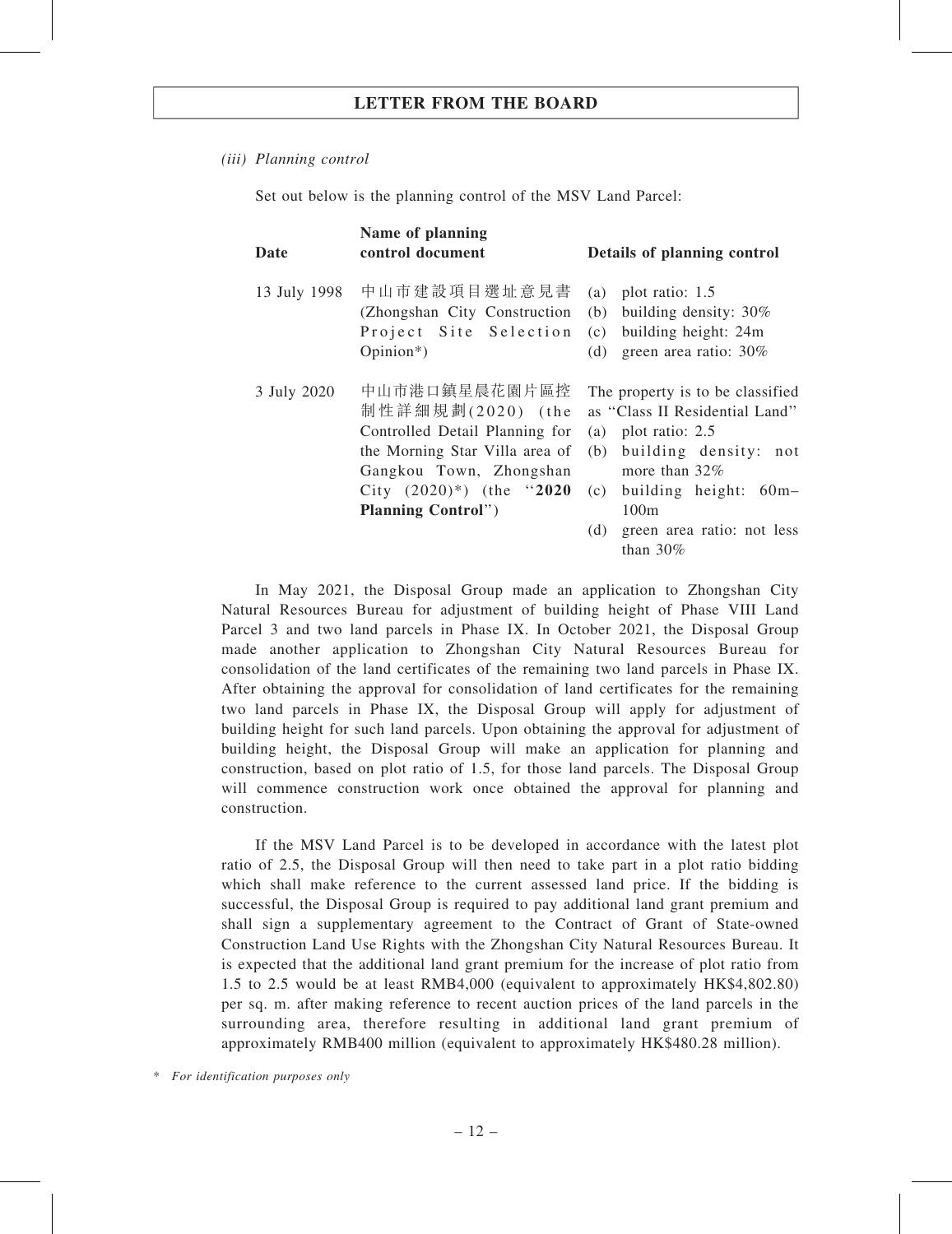#### Phase II Clubhouse

Phase II Clubhouse is the unsold portion of a building, being the clubhouse of phase II of Morning Star Villa. The total gross floor area of Phase II Clubhouse is approximately 5,938 sq. m.. It is currently leased under various tenancies with the latest due in May 2023.

#### Phase VI Clubhouse

Phase VI Clubhouse is a block of clubhouse of phase VI of Morning Star Villa with total gross floor area of approximately 944.3 sq. m.. It is currently vacant.

## Sold properties

As at the date of the Disposal Agreement, MS Villa Limited held 13 commercial spaces in Phase V of Morning Star Villa with the total gross floor area of approximately 1,130.34 sq. m.. It is currently tenant-occupied as a kindergarten under a tenancy for a term of 15 years ending in April 2033. On 25 October 2021, these 13 commercial spaces were agreed to be sold to third parties in an auction at an aggregate consideration of RMB10,986,921 (equivalent to approximately HK\$13,191,996). Such auction transactions (''MSV Auction Transactions'') have not been completed, pending registration of the transfers with the relevant governmental authority. Upon completion of the MSV Auction Transactions, MS Villa Limited shall not have any interest in these commercial spaces.

#### Morning Star Plaza

Morning Star Plaza is a mixed commercial and residential development divided into different phases on a site located on the northwestern side of Gangkou Town of Zhongshan City, the PRC. It was completed by phases within 1999 to 2008. As at the Latest Practicable Date, 99.98% of completed properties held for sale have been sold.

As at the Latest Practicable Date, the land and properties held by MS Plaza Limited were being occupied as follows:

#### The MSP Land Parcel

The MSP Land Parcel has a total site area of 7,343.08 sq. m. for commercial and residential use. It is currently vacant. The Group has no plan to develop the MSP Land Parcel as the plot ratio of the MSP Land Parcel has been achieved in the previous development.

#### Unsold Mixed Units

As at the date of the Disposal Agreement, MS Plaza Limited held 184 unsold units/ items for sale, comprised one residential unit, two shop units, 49 bicycle rooms, six car parking spaces and 126 motor cycle parking spaces with the total gross floor area of approximately 1,295.53 sq. m.. On 23 September 2021, four car parking spaces and two bicycle rooms having respective total gross floor area of 41.06 sq. m. and 22.07 sq. m.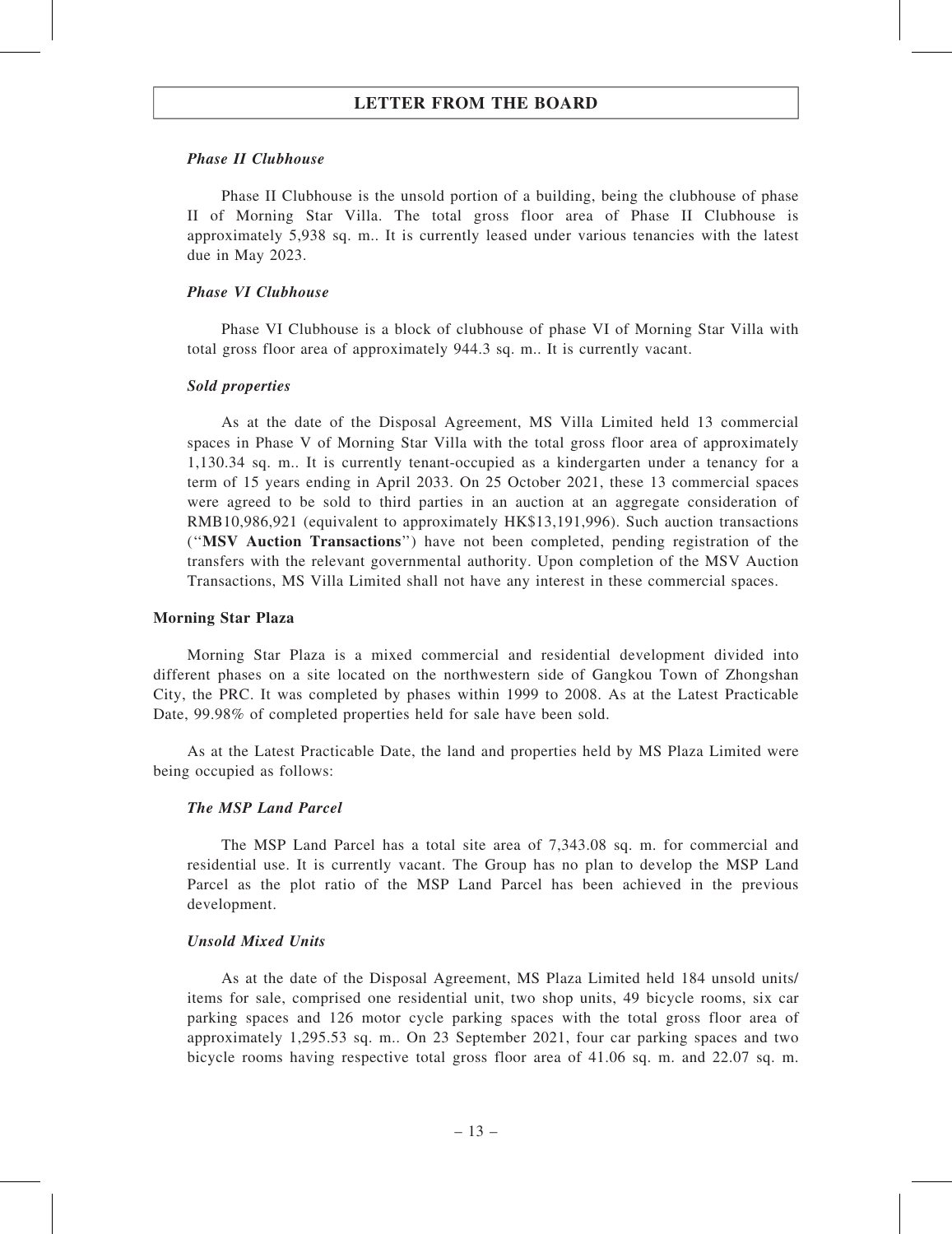were agreed to be sold to third parties in an auction at an aggregation consideration of RMB285,304 (equivalent to approximately HK\$342,565) and on 25 October 2021, four more of the bicycle rooms and two more of the car parking spaces having respective total gross floor area of 41.19 sq. m. and 25.26 sq. m. were agreed to be sold to third parties in an auction at an aggregation consideration of RMB189,498 (equivalent to approximately HK\$227,530). As at the Latest Practicable Date, the above auction transactions (the ''MSP Auction Transactions'') have not been completed, pending registration of the transfers with the relevant governmental authority. Upon completion of the MSP Auction Transactions, MS Plaza Limited shall own 172 unsold units/items comprising one residential unit, two shop units, 43 bicycle rooms and 126 motor cycle parking spaces with the total gross floor area of approximately 1,164.51 sq. m. (being the Unsold Mixed Units).

#### Unsold Commercial Units

The Unsold Commercial Units comprised 23 unsold shop units of Morning Star Plaza with the total gross floor area of approximately 1,296.56 sq. m.. The Unsold Commercial Units are currently leased under various tenancies with the latest due in August 2030.

#### Financial Information

Set out below is a summary of the unaudited consolidated financial information of the Disposal Group for the two years ended 31 December 2020 and the six months ended 30 June 2021, which was prepared in accordance with the Hong Kong Financial Reporting Standards:

|                                                               | For the<br>year ended<br>31 December<br>2019<br>HK\$'000<br>(approximate <sub>l</sub> | For the<br>year ended<br>31 December<br>2020<br>HK\$'000<br>(approximately) | For the<br>six months<br>ended 30 June<br>2021<br>HK\$'000<br>(approximately) |
|---------------------------------------------------------------|---------------------------------------------------------------------------------------|-----------------------------------------------------------------------------|-------------------------------------------------------------------------------|
| Revenue (Note 1)                                              | 1,619                                                                                 |                                                                             | 455                                                                           |
| Profit/(loss) before taxation<br>Profit/(loss) after taxation | (29, 123)                                                                             | 1,976                                                                       | 17                                                                            |
| (Note 2)                                                      | (27, 607)                                                                             | 1,177                                                                       | 17                                                                            |

#### Notes:

<sup>1.</sup> Revenue of the Disposal Group for the year ended 31 December 2019 comprised (i) revenue from the sales of properties held for sale of approximately HK\$0.8 million and (ii) income from clubhouse operation services of approximately HK\$0.8 million. Revenue of the Disposal Group for the year ended 31 December 2020 was nil as (i) no sales of properties held for sale has taken place for the year; and (ii) there was no service income from the clubhouse operation as the clubhouse had suffered from prolonged losses for years, the clubhouse had ceased operation since January 2020.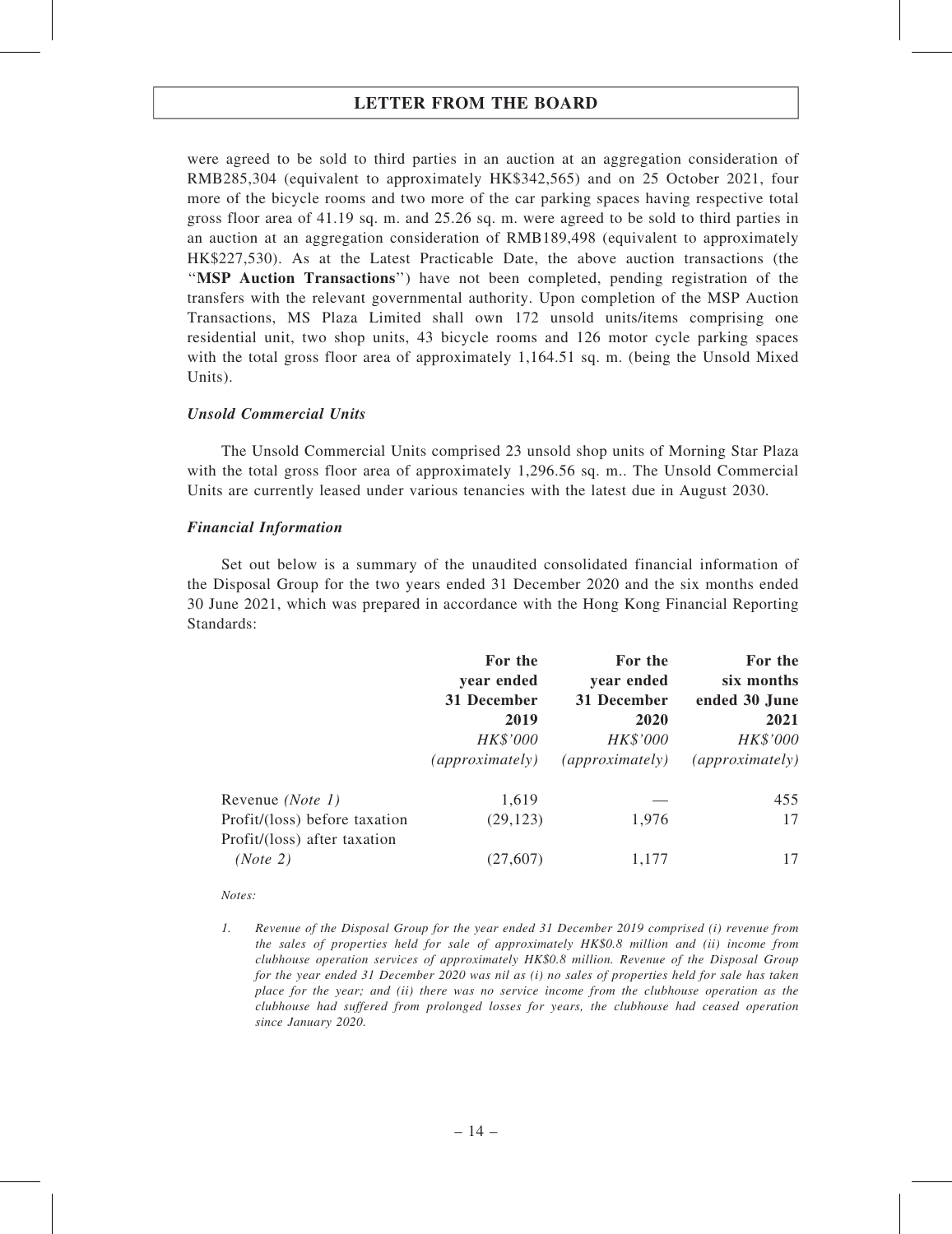2. The Disposal Group incurred loss after taxation of approximately HK\$27.6 million for the year ended 31 December 2019 mainly due to loss on impairment of property, plant and equipment of approximately HK\$12.5 million, loss on impairment of properties held for sale under development of approximately HK\$8.8 million and loss on change in fair value of investment properties of approximately HK\$6.1 million during the year. The Disposal Group incurred profit after taxation of approximately HK\$1.2 million for the year ended 31 December 2020 due to a gain on change in fair value of investment properties of approximately HK\$3.2 million.

The unaudited consolidated net assets of the Disposal Group as at 31 December 2019, 31 December 2020 and 30 June 2021 amounted to approximately HK\$145.1 million, HK\$153.0 million and HK\$154.1 million respectively. As at 30 June 2021, the unaudited consolidated net asset value of the Disposal Group attributable to the Group amounted to approximately HK\$104.6 million.

As at 30 June 2021, the Company Loan amounted to approximately HK\$43.1 million. Assuming the Company Loan had been waived in connection with the Disposal, the unaudited consolidated net assets of the Disposal Group would have been approximately HK\$110.9 million as at 30 June 2021. Assuming the MSV Auction Transactions and the MSP Auction Transactions had been completed as at 30 June 2021, the unaudited consolidated net assets of the Disposal Group would have been approximately HK\$415.7 million as at 30 June 2021.

#### INFORMATION OF THE PURCHASER AND THE GUARANTOR

According to the Purchaser, its principal business is investment holding. The Guarantor, an executive Director and the chairman of the Company, was interested in 3,098,635,152 Shares, representing approximately 44.61% of the issued share capital of the Company as at the Latest Practicable Date. The Purchaser is indirectly wholly-owned by the Guarantor. Thus, the Purchaser and the Guarantor are connected persons of the Company under Chapter 14A of the Listing Rules.

#### REASONS FOR AND BENEFITS OF THE DISPOSAL AND INTENDED USE OF **PROCEEDS**

The Company is an investment holding company and the Group is principally engaged in property development and hotel business in the PRC.

The MSV Land Parcel is the largest land parcel among the Properties. Back in around 2017 and 2018, it was the intention of the Disposal Group to develop the MSV Land Parcel into premium residential apartments for sale/leasing. As such, in the following years, the Group had been seeking approvals relating to the regulatory adjustment on the planning and control proposals (控規編製) from relevant governmental authorities for the development of the MSV Land Parcel. One of the proposals, being the revision of plot ratio from 1.5 to 2.5, was submitted in early 2018. However in 2019, while the Group was waiting for such plot ratio revision approval, the PRC economy took a downward turn and was faced with huge uncertainties such as the China-US trade wars. This was further exacerbated by the outbreak of COVID-19 in late 2019/early 2020. When the approval was finally granted in mid-2020, the social and economic environment differed hugely from when the application was first made in 2018. In addition, the plot ratio revision approval was conditional upon payment of additional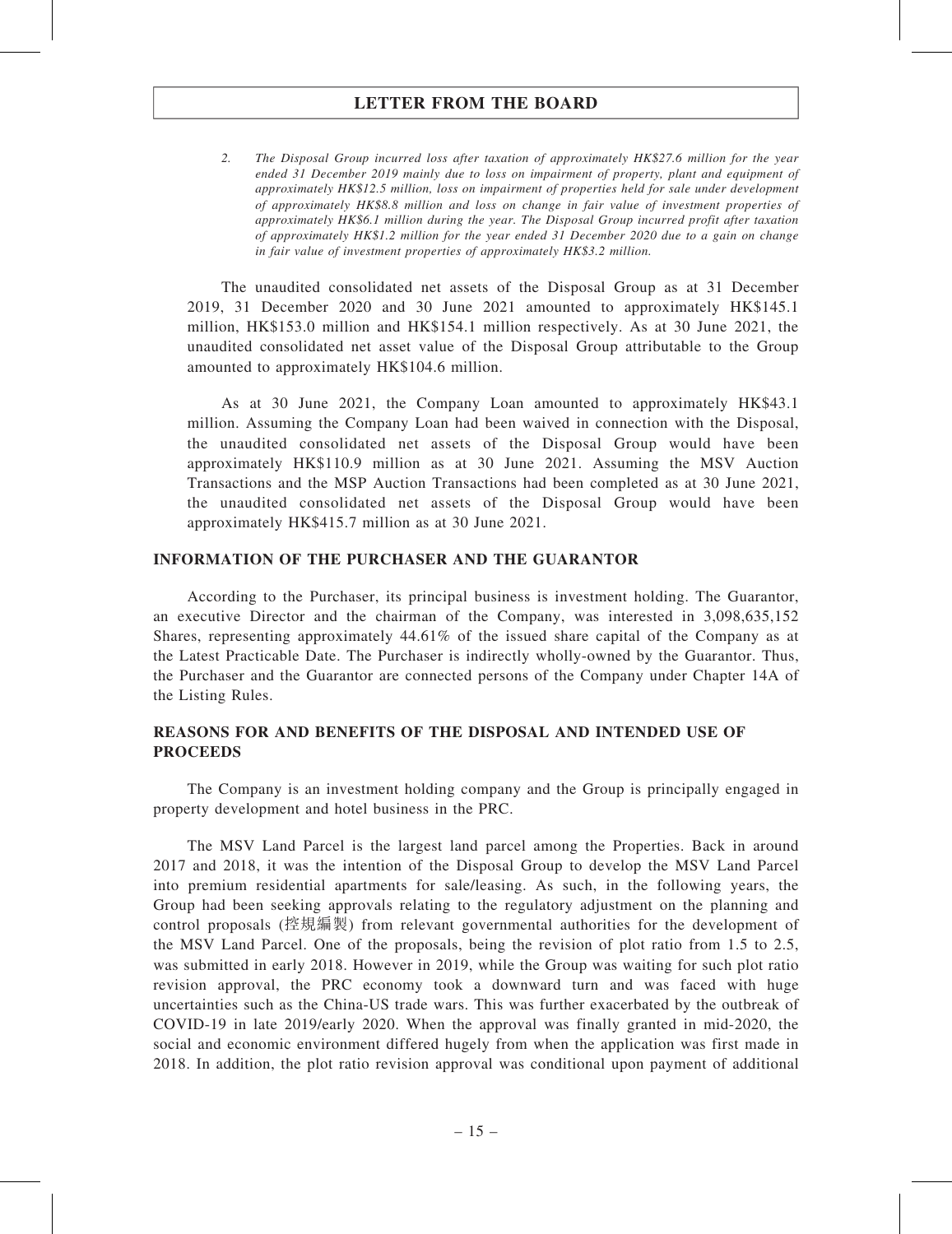land grant premium. Accordingly, while faced with external economic uncertainties, the Group is also faced with an increase in capital commitment regarding the development of the MSV Land Parcel.

On the other hand, with reference to the interim report of the Company for the six months ended 30 June 2021, the Group's gearing ratio remained relatively high at 2,005%. The cash level of the Group amounted to approximately HK\$70.6 million, while the borrowings of the Group that were repayable within one year amounted to approximately HK\$341.0 million as at 30 June 2021, indicating the liquidity of the Group may not be sufficient to repay its shortterm liabilities.

As set out in the section headed ''Information of the Disposal Group'' above, the Disposal Group must commence work under the Development Instruction as regards part of the MSV Land Parcel in early 2022. The Group has approached several credible and reputable property developers in the PRC to see if they had any interest in investing in the Disposal Group. The Disposal Group did not receive any positive feedback from them due to the current downturn of property market in the PRC. Considering (a) the limited time prescribed to commence work under the Development Instruction and the prevailing PRC property market, no potential purchaser could be identified, (b) the significant amount of capital required for development of the MSV Land Parcel, as well as (c) the imminent need of the Group to repay its existing borrowings, the Disposal would (i) provide an exit for the Group to realise its investment in the Disposal Group; (ii) enable the Group to capture a gain on the Disposal amid the current stringent regulatory environment of the PRC property market in general; and (iii) provide financial flexibility to the Group, enhance the liquidity and improve its gearing ratio so as to allow the Group to reallocate its resources and invest in other business with higher revenuegenerating potential when suitable opportunities arise. The Directors considered the Disposal was entered into in the ordinary and usual course of business of the Group and the terms of the Disposal Agreement are fair and reasonable, on normal commercial terms and in the interests of the Company and the Independent Shareholders as a whole.

After deducting the estimated professional fees arising from the Disposal, it is expected that the net proceeds from the Disposal will amount to approximately HK\$281,000,000, which will be applied as to (i) approximately HK\$277,200,000 for repayment of loan borrowed by the Group and the accrued interest; and (ii) approximately HK\$3,800,000 for general working capital of the Group.

#### FINANCIAL EFFECTS OF THE DISPOSAL

As at the Latest Practicable Date, the Disposal Company was a wholly-owned subsidiary of the Company. Upon Completion, the Group will cease to own any interest in the Disposal Group and the financial results, assets and liabilities of the Disposal Group will no longer be included in the consolidated financial statements of the Group.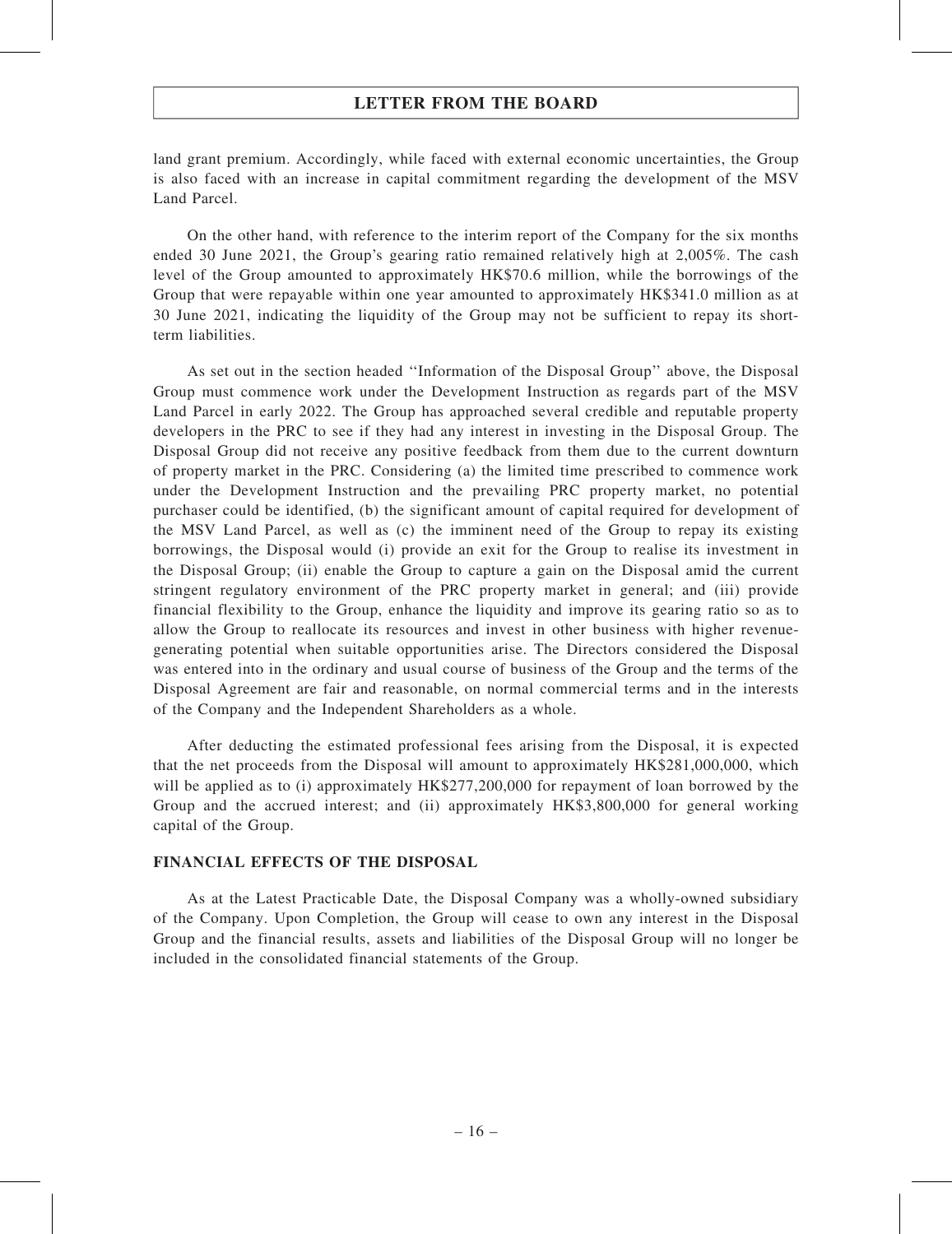#### Earnings

It is estimated that the Group will record a gain on Disposal (before taxation) of approximately HK\$219.6 million, which is derived from (i) the difference between (a) the Consideration of HK\$282 million and (b) the unaudited net asset value of the Disposal Group attributable to the Group as at 30 June 2021 of approximately HK\$104.6 million, which is the financial information of the Disposal Group available for the time being; (ii) the estimated gain on waiver of the Company Loan of HK\$43.1 million; and (iii) the estimated expenses arising from the Disposal of approximately HK\$1 million.

Shareholders should note that the actual amount of gain from the Disposal to be recognised in the consolidated financial statements of the Group depends on, among other things, the consolidated net asset value of the Disposal Group at Completion, and is subject to audit to be performed by the auditors of the Company in the annual audit of the Group's financial statements for the year ended 31 December 2021.

#### Assets and liabilities

Taking into account the net proceeds of the Disposal, the unaudited net asset value of the Disposal Group as at 30 June 2021 and the gain on waiver of the Company Loan on the part of the Company, it is estimated that upon Completion, the total assets of the Group will increase by approximately HK\$163.7 million, while the total liabilities of the Group will decrease by approximately HK\$6.4 million.

The above expected financial effects on the Group are for illustrative purpose only and should not be regarded as the actual financial position of the Group upon Completion.

#### The existing property development projects of the Group

As at the Latest Practicable Date, the Group had three other property development projects which were under construction, namely ''German City Project'' located in Hengqin, ''Fuyuan Junting Project'' located in Chengdu, and ''Fuyuan Square Project'' located in Doumen, in the PRC. Details of which are set out below:

#### German City Project

The Group holds a land parcel in Hengqin New District, Zhuhai City, the PRC and is designated to be developed into a research and commercial complex being named ''German City Project''. The total gross floor area of such land parcel is approximately 145,176 sq.m., of which approximately 50,000 sq.m. are available for sale. Among the saleable area, the pre-sale certificate for 37,000 sq. m. has been obtained. As at 30 November 2021, pre-sale of 27,000 sq. m. had been made, which involved a total pre-sale amount of approximately RMB830 million which was expected to be recognised by the Group in 2022. The earliest date of completion of construction work for the portion which the pre-sale certificate had been obtained is expected to be 30 June 2022. The Group could not determine the timing of pre-sale for the remaining portion because of the administrative rename of the location as ''Guangdong-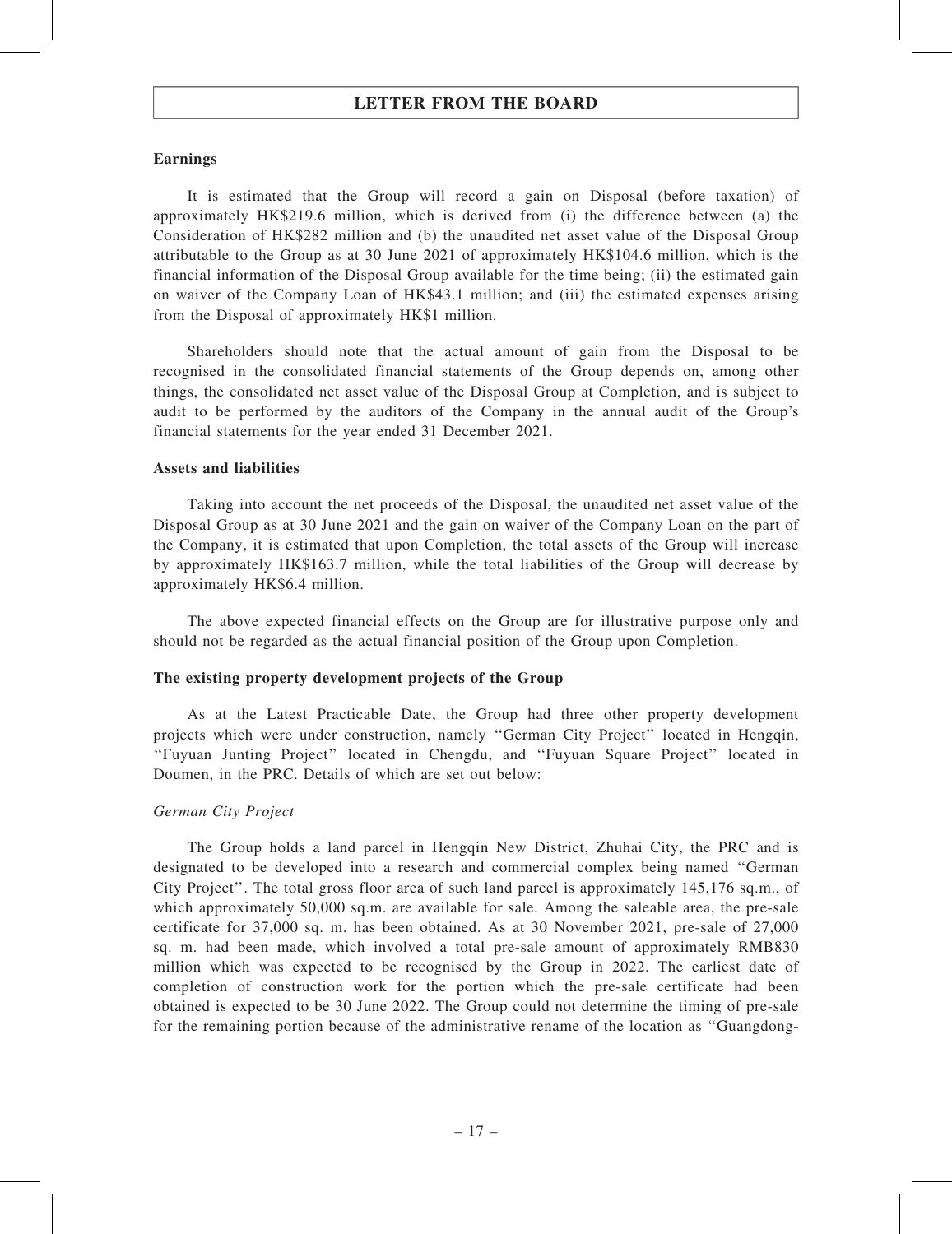Macao In-Depth Cooperation Zone in Hengqin (粵港深度合作區)'' where the German City Project situates. Other than the saleable area, 50,000 sq. m. of German City Project will be kept for rental purpose and it is expected the construction work will be completed in 2023.

#### Fuyuan Square Project

The Group holds a land parcel in Doumen District, Zhuhai City, the PRC and is designated to be developed into a commercial complex comprising office towers, a 5-star hotel, a shopping centre with basement car parks and other ancillary public facilities being named ''Fuyuan Square Project''.

The Fuyuan Square Project has three phases. The proposed total gross floor area of Fuyuan Square Project is approximately 197,101.55 sq. m.. Phase I of Fuyuan Square Project comprises two blocks of commercial buildings solely for sale. The total planned gross floor area of Phase I is approximately 40,887 sq. m. and a total of approximately 34,116 sq. m. is saleable area, of which the pre-sale certificate has been obtained. As at 30 November 2021, Phase I has achieved a total pre-sale amount of approximately RMB330 million (equivalent to approximately HK\$396.2 million). The construction work of Phase I is expected to be completed on or before 30 June 2022.

Phase II of the Fuyuan Square Project comprises a hotel of 5-star standard, together with a shopping centre and an office tower. It is intended that the hotel and the shopping centre will be held for leasing and the office tower will be solely for sale. The Group has entered into a management agreement with a hotel manager to manage the hotel for a term of 16 years commencing from the date of opening of the hotel. The total planned gross floor area of Phase II is approximately 16,708 sq. m.. As at the Latest Practicable Date, Phase II of Fuyuan Square Project was still under construction. The pre-sale certificate of the saleable part is expected to be obtained in the first half of 2022. The construction work of office tower is expected to be completed by the end of 2023 while the construction work of the hotel and shopping centre is expected to be completed in 2024.

Phase III of the Fuyuan Square Project comprises one block of commercial building solely for sale. The total planned gross floor area of Phase III is approximately 47,149 sq. m. and the total saleable area is approximately 10,479 sq. m.. The pre-sale certificate for Phase III has been obtained. As at 30 November 2021, Phase III has achieved a total pre-sale amount of RMB250 million (equivalent to approximately HK\$300.1 million). The construction work of Phase III is expected to be completed on or before 31 December 2022.

#### Fuyuan Junting Project

The Group holds two land parcels in Ande Zhen, Pidu District, Chengdu City, the PRC and is designated to be developed into a residential and commercial complex being named "Fuyuan Junting Project". The Fuyuan Junting Project has two phases. The total gross floor area of such land parcels is approximately 120,500 sq.m. and the pre-sale certificate has been obtained for the total saleable area of approximately 84,000 sq. m.. As at 30 November 2021, pre-sale of 62,000 sq. m. had been made, which involved a total pre-sale amount of approximately RMB480 million (equivalent to approximately HK\$576.3 million) which will be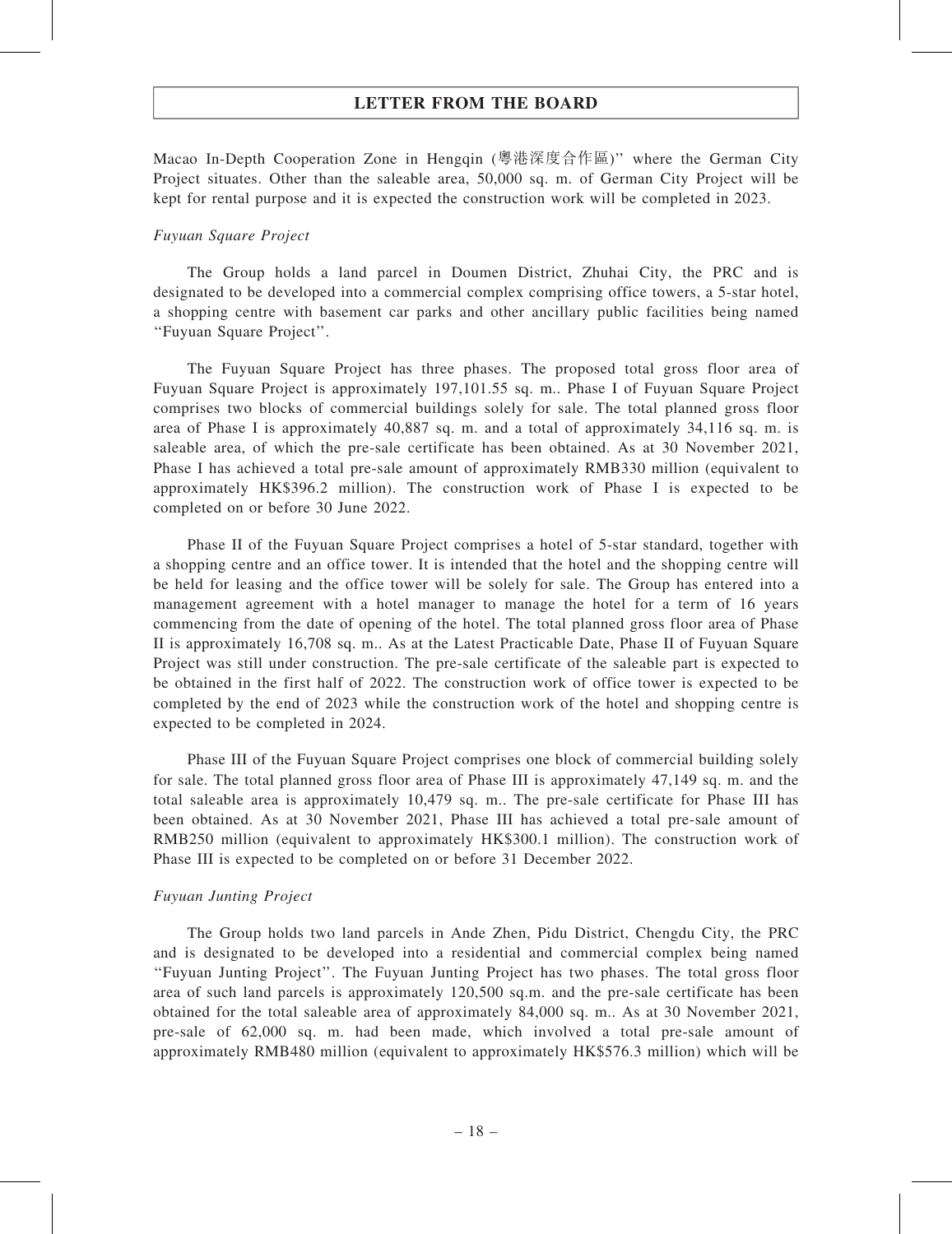recognised by the Group in 2022. Construction work for first phase of Fuyuan Junting Project has been completed, whilst construction work for second phase is expected to be completed by the end of 2022.

#### LISTING RULES IMPLICATIONS

As one of the applicable percentage ratios (as defined under Rule 14.07 of the Listing Rules) in respect of the Disposal exceeds 25% but all applicable percentage ratios are less than 75%, the Disposal constitutes a major transaction of the Company under Chapter 14 of the Listing Rules. Accordingly, the Disposal Agreement and the transactions contemplated thereunder are subject to the reporting, announcement and Shareholders' approval requirements under Chapter 14 of the Listing Rules.

As at the Latest Practicable Date, the Guarantor was an executive Director, the chairman of the Company and a controlling Shareholder, and the entire issued share capital of the Purchaser was indirectly wholly-owned by the Guarantor. Accordingly, the Purchaser is a connected person of the Company under Chapter 14A of the Listing Rules. The Disposal therefore also constitutes a connected transaction of the Company which is subject to reporting, announcement and independent shareholders' approval requirements under Chapter 14A of the Listing Rules. The Guarantor, an executive Director and the chairman of the Company, was interested in 3,098,635,152 Shares, representing approximately 44.61% of the issued share capital of the Company as at the Latest Practicable Date. The Purchaser is indirectly whollyowned by the Guarantor. Thus, the Purchaser, the Guarantor and their respective close associates shall abstain from voting at the EGM. Save as disclosed above, to the best knowledge of the Directors, no other Shareholder has a material interest in the Disposal and is required to abstain from voting at the EGM.

As the Guarantor is considered to have a material interest in the Disposal Agreement, he has abstained from voting at the Board meeting approving the Disposal. Save as disclosed above, no other Director has a material interest in the Disposal, and therefore no other Director is required to abstain from voting on the Board resolution in relation to the Disposal.

#### **EGM**

A notice convening the EGM to be held at Rooms 1301–1302, Laws Commercial Plaza, 788 Cheung Sha Wan Road, Kowloon, Hong Kong at 10:30 a.m. on Monday, 21 March 2022 is set out on pages EGM-1 to EGM-2 of this circular.

A form of proxy for use by the Shareholders at the EGM is enclosed with this circular. Whether or not you intend to attend and vote at the EGM in person, you are requested to complete the form of proxy and return it to the office of the Company's branch share registrar, Tricor Tengis Limited, at Level 54, Hopewell Centre, 183 Queen's Road East, Hong Kong in accordance with the instructions printed thereon as soon as possible and in any event not less than 48 hours before the time appointed for holding the EGM or any adjourned meeting. Completion and return of the form of proxy will not prevent you from attending and voting at the EGM or any adjourned meeting should you so wish.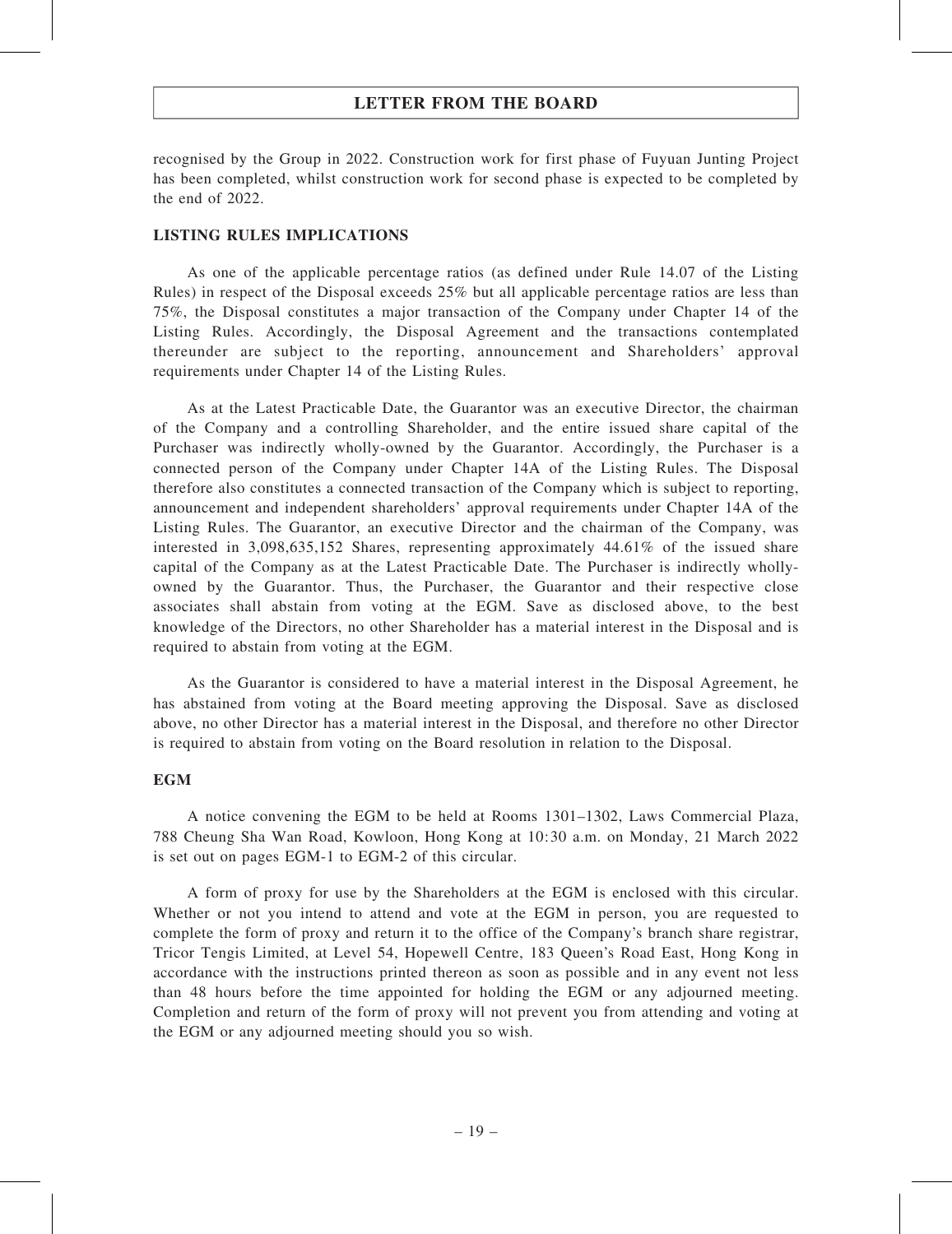For the purpose of ascertaining and determining the entitlement of the Shareholders to attend and vote at the EGM, the register of members of the Company will be closed from Wednesday, 16 March 2022 to Monday, 21 March 2022, both days inclusive, during which period no transfer of Shares in the Company will be effected. In order to qualify for the right to attend and vote at the EGM, all transfers of Shares, accompanied by the relevant share certificates, must be lodged with the Company's branch share registrar, Tricor Tengis Limited at Level 54, Hopewell Centre, 183 Queen's Road East, Hong Kong, not later than 4:30 p.m. on Saturday, 19 March 2022 for registration of transfer.

An announcement will be made by the Company after the EGM regarding the results of the EGM pursuant to the requirements of the Listing Rules.

#### RECOMMENDATIONS

The Independent Financial Adviser has been appointed as the independent financial adviser to the Independent Board Committee and the Independent Shareholders on the Disposal. The Independent Board Committee, comprising all independent non-executive Directors, has been established by the Company to advise the Independent Shareholders as to whether the terms of the Disposal Agreement are fair and reasonable and the transactions contemplated thereunder are in the interests of the Company and the Independent Shareholders as a whole.

Your attention is drawn to the letter from the Independent Board Committee to the Independent Shareholders set out on page 21 of this circular and the letter from the Independent Financial Adviser to the Independent Board Committee and the Independent Shareholders set out on pages 22 to 48 of this circular in connection with the Disposal Agreement.

The Directors (including the Independent non-executive Directors whose view is expressed in the letter from the Independent Board Committee set out on page 21 of this circular) consider the Disposal was entered into in the ordinary and usual course of business of the Group, the terms of the Disposal Agreement are fair and reasonable, on normal commercial terms and are in the interests of the Company and the Independent Shareholders as a whole. Accordingly, the Directors recommend the Independent Shareholders to vote in favour of the resolution(s) to be proposed at the EGM to approve the Disposal Agreement and the transactions contemplated thereunder.

#### FURTHER INFORMATION

Your attention is drawn to the additional information set out in the appendices to this circular.

> Yours faithfully, For and on behalf of the board of Directors TFG International Group Limited Yang Lijun Chairman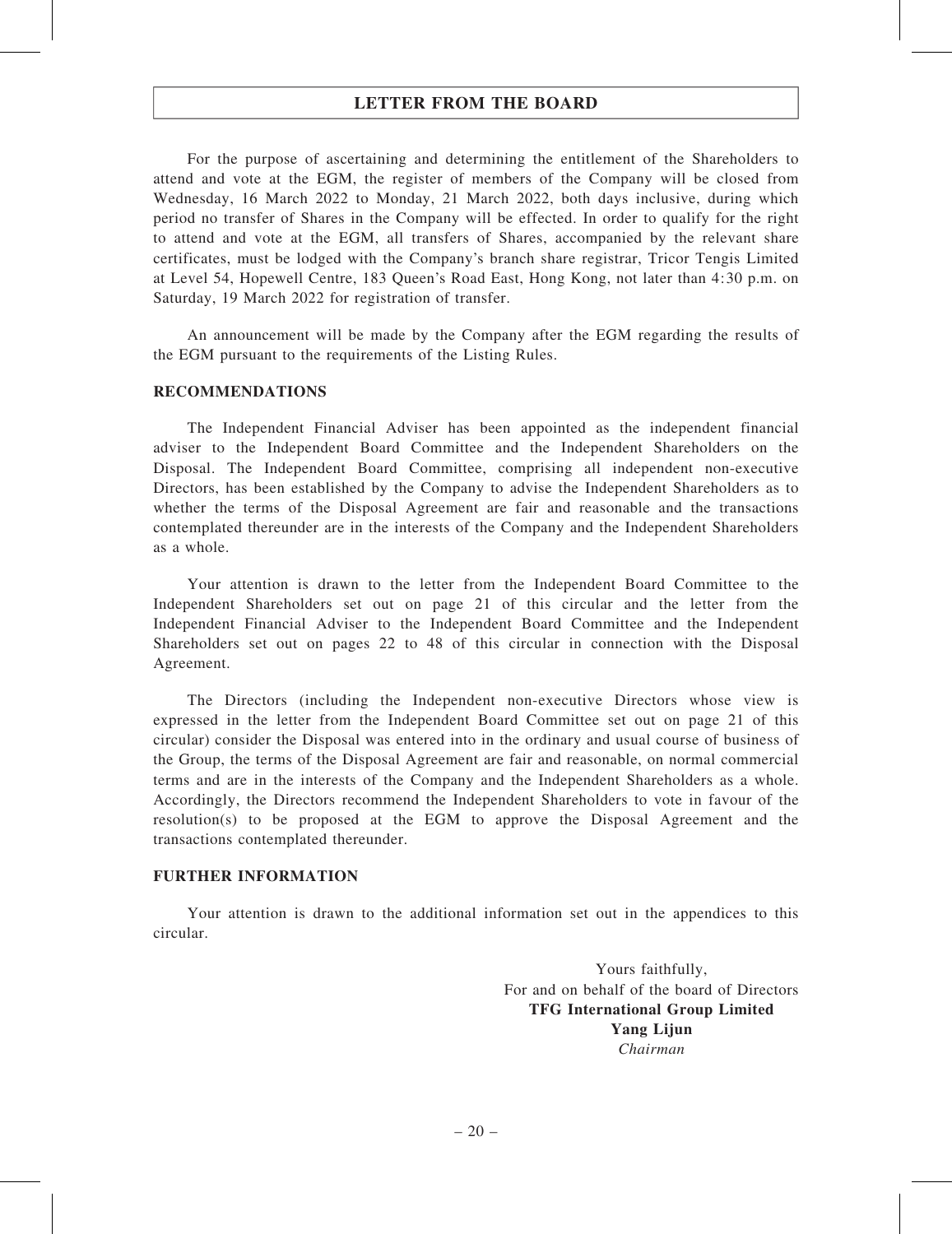## LETTER FROM THE INDEPENDENT BOARD COMMITTEE

# **TFG INTERNATIONAL GROUP LIMITED**

**富元國際集團有限公司**

*(incorporated in the Cayman Islands with limited liability)* **(Stock Code: 542)**

25 February 2022

To the Independent Shareholders

Dear Sir or Madam,

## MAJOR AND CONNECTED TRANSACTION

#### INTRODUCTION

We refer to the circular dated 25 February 2022 (the "Circular") of TFG International Group Limited (the "**Company**") of which this letter forms part. Terms used in this letter shall have the meaning as defined in the Circular unless the context otherwise requires.

We, being the independent non-executive Directors, have been appointed to form the Independent Board Committee to advise you as to whether the terms of the Disposal Agreement are fair and reasonable so far as the Independent Shareholders are concerned and whether the entering into of the Disposal Agreement is in the interests of the Company and the Shareholders as a whole. The Independent Financial Adviser has been appointed as the independent financial adviser to advise the Independent Board Committee and the Independent Shareholders on the fairness and reasonableness of the terms of the Disposal Agreement.

We wish to draw your attention to the letter from the Board as set out on pages 6 to 20 of the Circular and the letter from Independent Financial Adviser as set out on pages 22 to 48 of the Circular which contain, among other things, their advice, recommendations to us regarding the terms of the Disposal Agreement and the principal factors and reasons taken into consideration for their advice and recommendations.

#### RECOMMENDATIONS

Having taken into account the advice and recommendations of Independent Financial Adviser and the principal factors and reasons taken into consideration by them in arriving at their opinion, we consider that the entering into of the Disposal Agreement is in the ordinary and usual course of business of the Group, and the terms of the Disposal Agreement are on normal commercial terms, and are fair and reasonable as far as the Independent Shareholders are concerned and in the interests of the Company and the Independent Shareholders as a whole. Accordingly, we recommend the Independent Shareholders to vote in favour of the ordinary resolution(s) to be proposed at the EGM to approve the Disposal Agreement and the transactions contemplated thereunder.

|                   | Yours faithfully,           |                   |
|-------------------|-----------------------------|-------------------|
| Ms. Chan Hoi Ling | Ms. So Wai Lam              | Mr. Sung Yat Chun |
|                   | Independent Board Committee |                   |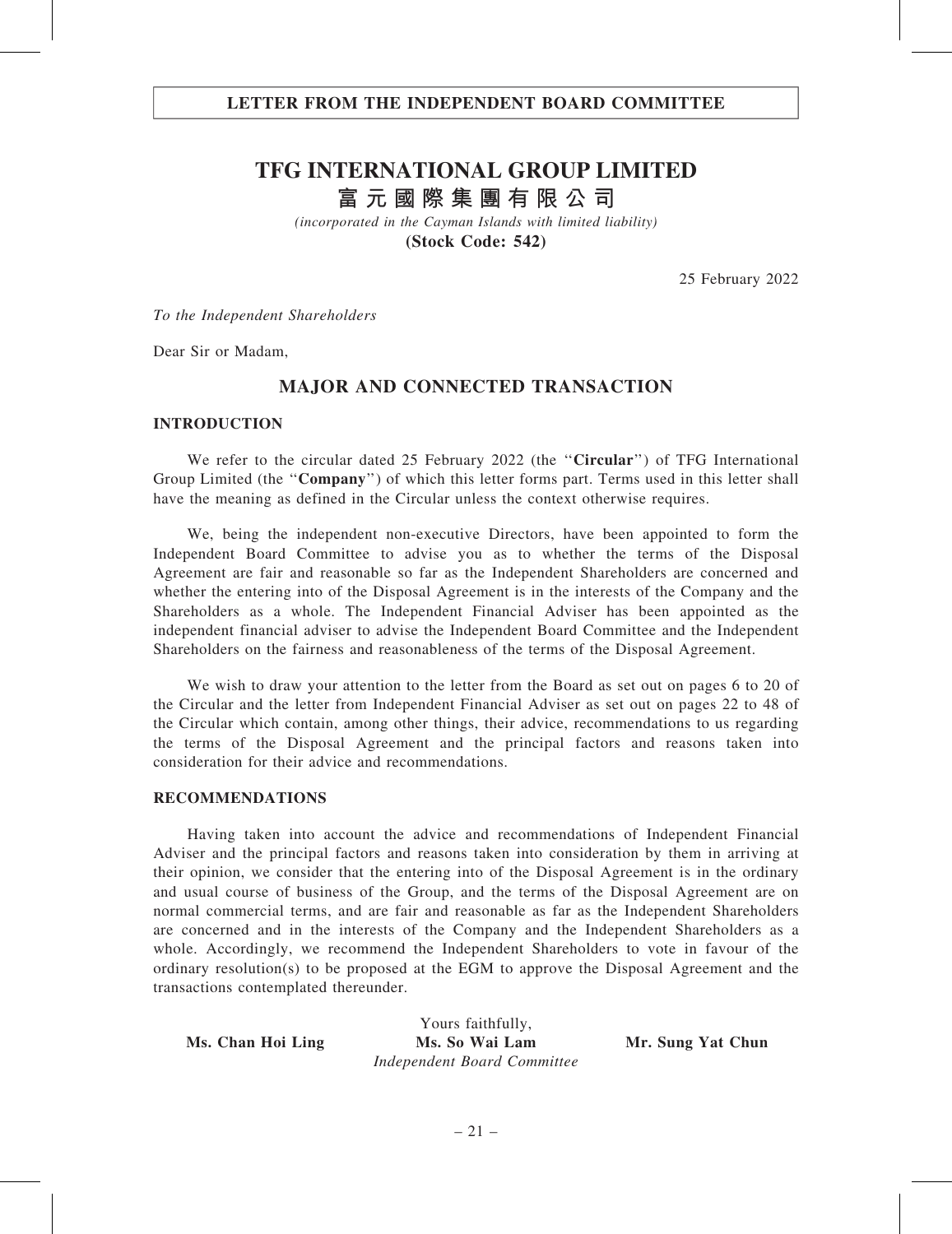The following is the full text of the letter of advice from Lego Corporate Finance Limited, the Independent Financial Adviser to the Independent Board Committee and the Independent Shareholders, in respect of the Disposal Agreement and the transactions contemplated thereunder, which has been prepared for the purpose of inclusion in this circular.



25 February 2022

To the Independent Board Committee and the Independent Shareholders

Dear Sirs,

## MAJOR AND CONNECTED TRANSACTION

#### INTRODUCTION

We refer to our appointment as the Independent Financial Adviser to the Independent Board Committee and the Independent Shareholders in relation to the Disposal, details of which are contained in the letter from the Board (the "Letter from the Board") contained in the circular of the Company dated 25 February 2022 (the ''Circular''), of which this letter forms part. Capitalised terms used in this letter shall have the same meanings as defined in the Circular unless the context requires otherwise.

On 5 November 2021 (after trading hours of the Stock Exchange), the Company, the Purchaser and the Guarantor entered into the Disposal Agreement, pursuant to which the Purchaser has conditionally agreed to purchase and the Company has conditionally agreed to sell the Sale Shares at the Consideration of HK\$282,000,000 which shall be payable by the Purchaser in cash.

Upon Completion, the Group will cease to own any interest in the Disposal Group and the financial results, assets and liabilities of the Disposal Group will no longer be included in the consolidated financial statements of the Group.

As one of the applicable percentage ratios (as defined in the Listing Rules) in respect of the Disposal exceeds 25% but all applicable percentage ratios are less than 75%, the Disposal constitutes a major transaction of the Company under Chapter 14 of the Listing Rules. Accordingly, the Disposal Agreement and the transactions contemplated thereunder are subject to the reporting, announcement and Shareholders' approval requirements under Chapter 14 of the Listing Rules.

As at the Latest Practicable Date, the Guarantor was an executive Director, the chairman of the Company and a controlling Shareholder, and the entire issued share capital of the Purchaser is indirectly wholly-owned by the Guarantor. Therefore, the Purchaser is a connected person of the Company under Chapter 14A of the Listing Rules. Accordingly, the Disposal also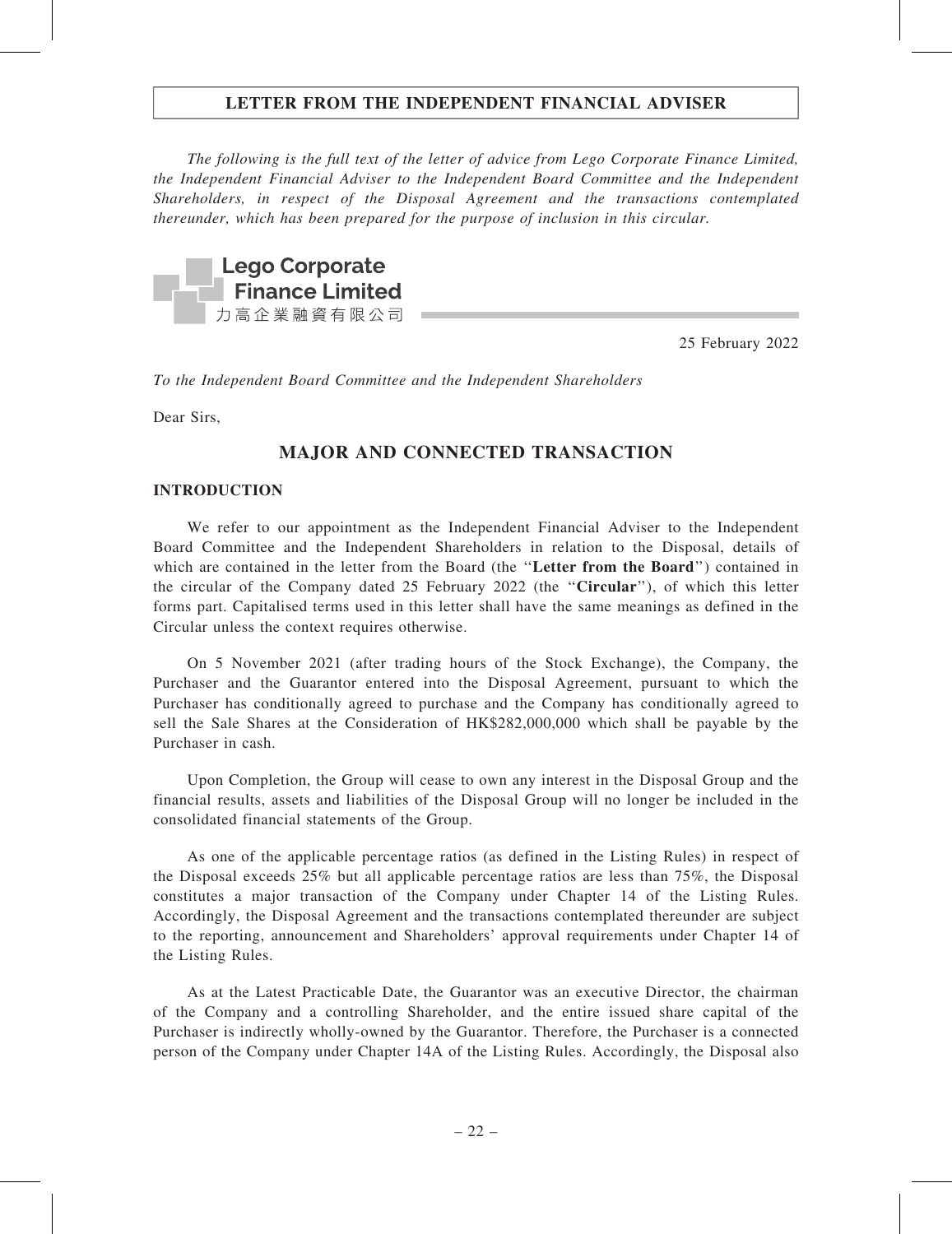constitutes a connected transaction of the Company which is subject to reporting, announcement and independent shareholders' approval requirements under Chapter 14A of the Listing Rules.

The EGM will be convened to consider and, if thought fit, approve the Disposal Agreement and the transactions contemplated thereunder by way of poll. The Guarantor, an executive Director and the chairman of the Company, is interested in 3,098,635,152 Shares, representing approximately 44.61% of the issued share capital of the Company as at the Latest Practicable Date. The Purchaser is indirectly wholly-owned by the Guarantor. Thus, the Purchaser, the Guarantor and their respective associates shall abstain from voting at the EGM to approve the Disposal Agreement and the transactions contemplated thereunder pursuant to Rule 14A.36 of the Listing Rules. Save as disclosed above, to the best knowledge of the Directors, no other Shareholder has a material interest in the Disposal and is required to abstain from voting at the EGM.

#### THE INDEPENDENT BOARD COMMITTEE

The Independent Board Committee comprising all the independent non-executive Directors, namely Ms. Chan Hoi Ling, Ms. So Wai Lam and Mr. Sung Yat Chun, has been established pursuant to the Listing Rules to advise the Independent Shareholders in respect of the Disposal Agreement and the transactions contemplated thereunder and to make a recommendation as to whether the terms of the Disposal Agreement are normal commercial terms, fair and reasonable so far as the Independent Shareholders are concerned and in the interests of the Company and the Shareholders as a whole, and as to voting in respect of the relevant resolution(s) at the EGM. As the Independent Financial Adviser, our role is to give an independent opinion to the Independent Board Committee and the Independent Shareholders in such regard.

As at the Latest Practicable Date, Lego Corporate Finance Limited did not have any relationships with or interests in the Company that could reasonably be regarded as relevant to the independence of Lego Corporate Finance Limited. In the last two years, there was no engagement between the Group and Lego Corporate Finance Limited. Apart from normal professional fees paid or payable to us in connection with our appointment as the Independent Financial Adviser, no arrangements exist whereby we have received or will receive any fees or benefits from the Group. As at the Latest Practicable Date, we were not aware of any relationships or interests between us and the Group, the Purchaser, the Guarantor or any of their respective substantial shareholders, directors or chief executives, or their respective associates that could reasonably be regarded as relevant to our independence. We are independent under Rule 13.84 of the Listing Rules to act as the Independent Financial Adviser in connection with the Disposal Agreement and the transactions contemplated thereunder.

#### BASIS OF OUR ADVICE

In formulating our opinion and recommendation, we have relied on (i) the information and facts contained or referred to in the Circular; (ii) the information provided by the Group and its advisers; (iii) the opinions expressed by and the representations of the Directors and the management of the Group (the "Management"); and (iv) our review of the relevant public information. We have assumed that all the information provided and representations and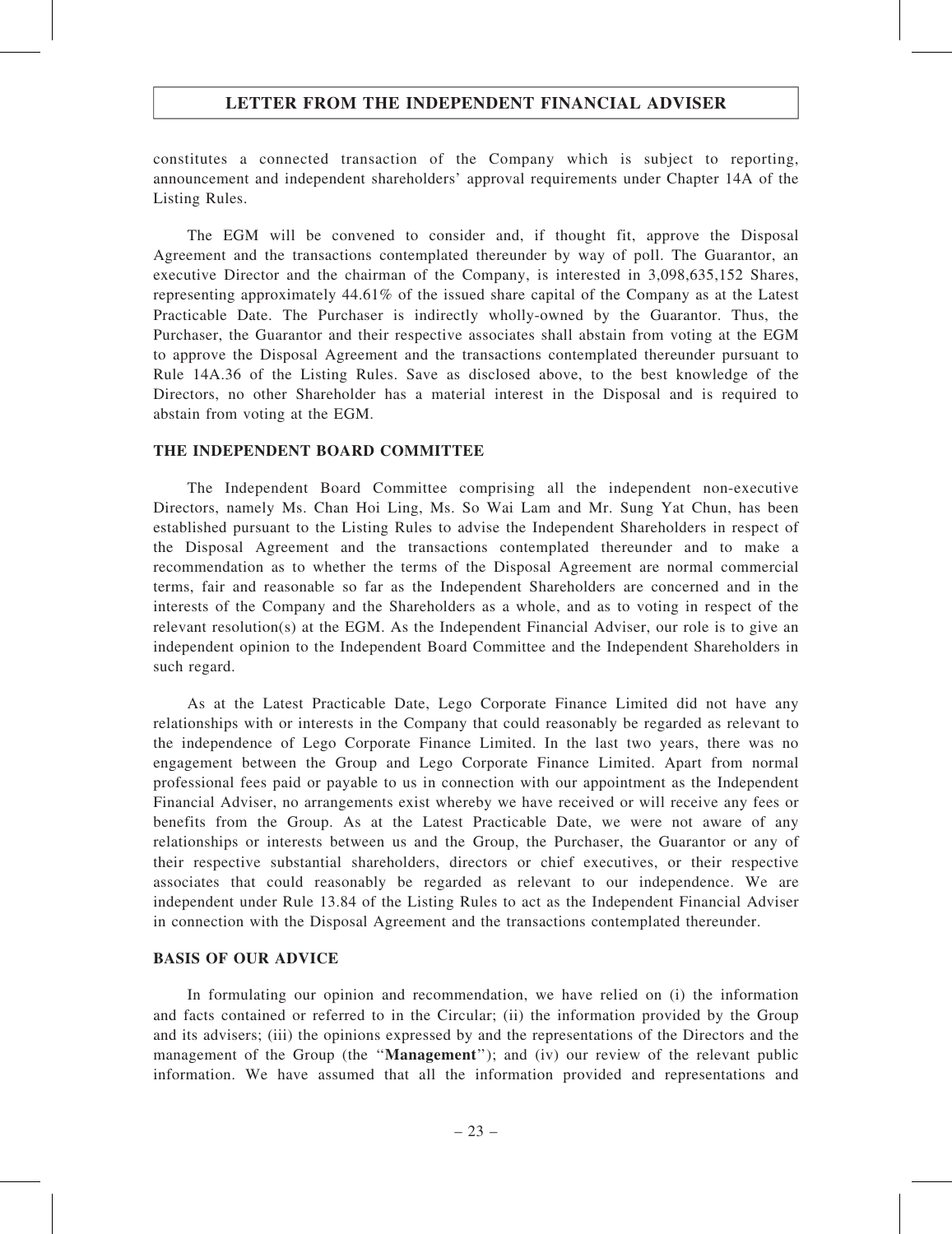opinions expressed to us or contained or referred to in the Circular were true, accurate and complete in all respects as at the date hereof and may be relied upon. We have also assumed that all statements contained and representations made or referred to in the Circular are true at the time they were made and continue to be true as at the date of the EGM and all such statements of belief, opinions and intention of the Directors and the Management and those as set out or referred to in the Circular were reasonably made after due and careful enquiry. We have no reason to doubt the truth, accuracy and completeness of the information and representations provided to us by the Directors, the Management, and/or the advisers of the Company. We have also sought and received confirmation from the Directors that no material facts have been withheld or omitted from the information provided and referred to in the Circular and that all information or representations provided to us by the Directors and/or the Management are true, accurate, complete and not misleading in all material respects at the time they were made and continue to be so as at the Latest Practicable Date. The Company shall inform the Independent Shareholders as soon as possible if there is any material change to such information in accordance with the Listing Rules on or before the date of the EGM.

We consider that we have reviewed the relevant information currently available to reach an informed view and to justify our reliance on the accuracy of the information contained in the Circular so as to provide a reasonable basis for our recommendation. We have not, however, carried out any independent verification of the information provided, representations made or opinion expressed by the Directors and the Management, nor have we conducted any form of in-depth investigation into the business, affairs, operations, financial position or future prospects of the Company or any of its respective subsidiaries or associates.

This letter is issued for the information of the Independent Board Committee and the Independent Shareholders solely in connection with their consideration of the Disposal Agreement and the transactions contemplated thereunder. Except for its inclusion in the Circular, this letter shall not be quoted or referred to, in whole or in part, nor shall it be used for any other purposes, without our prior written consent.

#### PRINCIPAL FACTORS AND REASONS CONSIDERED

In arriving at our opinions with respect to the Disposal Agreement and the transactions contemplated thereunder, we have taken into consideration the following principal factors and reasons:

#### 1. Background information of the Group

The Company is an investment holding company and the Group is principally engaged in property development and hotel business in the PRC. Set out in Table 1 below is a summary of the consolidated financial information of the Group for each of the three years ended 31 December 2018, 2019 and 2020, and the six months ended 30 June 2020 and 2021, as extracted from the annual reports of the Company for the year ended 31 December 2019 (the ''Annual Report 2019''), the year ended 31 December 2020 (the "Annual Report 2020") and the interim report of the Company for the six months ended 30 June 2021 (the ''Interim Report 2021''), respectively.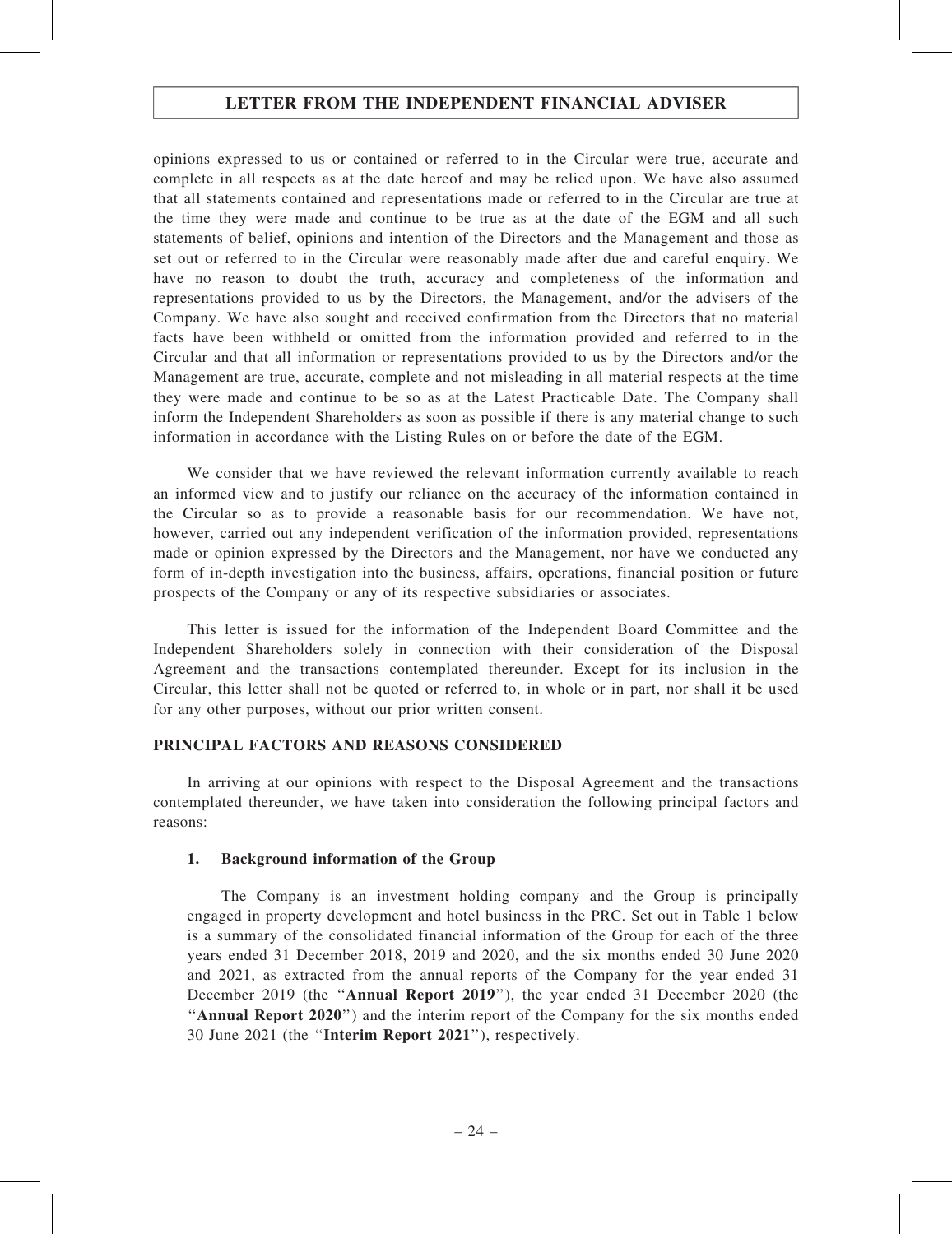#### Table 1: Financial highlights of the Group

|                                                                        | For the six months |               |            |                                |            |
|------------------------------------------------------------------------|--------------------|---------------|------------|--------------------------------|------------|
|                                                                        |                    | ended 30 June |            | For the year ended 31 December |            |
|                                                                        | 2021               | 2020          |            | 2020<br>2019                   | 2018       |
|                                                                        | (unaudited)        | (unaudited)   | (audited)  | (audited)                      | (audited)  |
|                                                                        | HK\$'000           | HK\$'000      | HK\$'000   | HK\$'000                       | HK\$'000   |
| Revenue                                                                |                    |               |            |                                |            |
| Property Development                                                   | 713                | 134,872       |            | 5,136<br>20,893                | 3,656      |
| <b>Hotel Business</b>                                                  | 7,189              | 6,584         | 13,465     | 13,573                         | 14,430     |
| Other Business                                                         | 258                | 3,305         |            | 3,759                          |            |
|                                                                        | 8,160              | 144,761       |            | 22,360<br>34,466               | 18,086     |
| (Loss) for the year/period<br>attributable to owners of<br>the Company | (107, 121)         | (24,276)      | (217, 714) | (202, 376)                     | (122, 400) |
|                                                                        |                    | As at         |            |                                |            |
|                                                                        |                    | 30 June       |            | As at 31 December              |            |
|                                                                        |                    | 2021          | 2020       | 2019                           | 2018       |
|                                                                        |                    | (unaudited)   | (audited)  | (audited)                      | (audited)  |
|                                                                        |                    | HK\$'000      | HK\$'000   | HK\$'000                       | HK\$'000   |
| <b>Non-current assets</b>                                              |                    | 1,911,548     | 1,851,243  | 862,032                        | 1,072,671  |
| <b>Current assets</b>                                                  |                    | 2,506,903     | 2,159,710  | 914,024                        | 448,593    |
| <b>Current liabilities</b>                                             |                    | 2,503,939     | 2,101,821  | 788,194                        | 276,429    |
| Net current assets                                                     |                    | 2,964         | 57,889     | 125,830                        | 172,164    |
| <b>Non-current liabilities</b>                                         |                    | 1,814,507     | 1,701,665  | 593,544                        | 619,121    |
| Net assets                                                             |                    | 100,005       | 207,467    | 394,318                        | 625,714    |

For the year ended 31 December 2019

For the year ended 31 December 2019, the Group recorded revenue of approximately HK\$34.47 million, which had substantially increased by approximately 90.55% as compared to the revenue of approximately HK\$18.09 million as recorded for the year ended 31 December 2018. With reference to the Annual Report 2019, such increase in revenue was mainly attributable to the launches of two new property projects, namely German City located in Zhuhai, the PRC and Fuyuan Junting located in Chengdu, the PRC, in the fourth quarter of 2019. For the year ended 31 December 2019, the Group recorded loss attributable to owners of the Company of approximately HK\$202.38 million, representing an increase of approximately 65.34% as compared to the loss of approximately HK\$122.40 million as recorded in the previous year. With reference to the Annual Report 2019, the increase in loss for 2019 was primarily resulting from the increase in (i) impairment of trade receivables of licensing rights, the collectability of which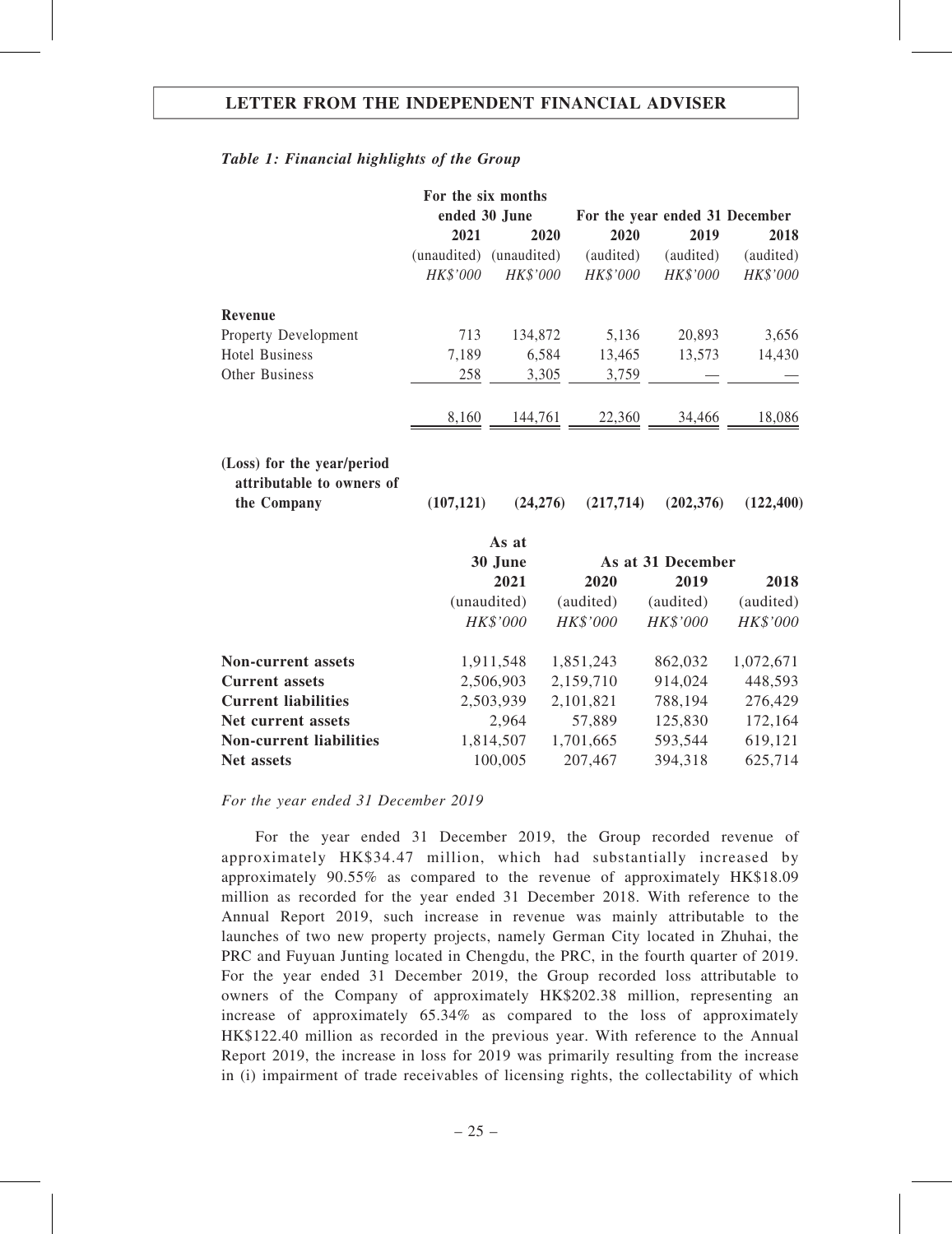was doubtful; (ii) impairment of property, plant and equipment and licensing rights; (iii) selling expenses for promotional and marketing activities of the Group's new property development projects; and (iv) finance costs of certain loans and borrowings taken to finance new property development projects and the decline in property revaluation on investment properties.

As at 31 December 2019, the net current assets of the Group amounted to approximately HK\$125.83 million, while net assets of the Group amounted to approximately HK\$394.32 million, which had decreased from the net assets of approximately HK\$625.71 million as at 31 December 2018 mainly due to the decrease in reserves as a result of the accumulated loss recognised during the same year.

#### For the year ended 31 December 2020

For the year ended 31 December 2020, the Group recorded revenue of approximately HK\$22.36 million, representing a decrease of approximately 35.13% as compared to revenue of approximately HK\$34.47 million for the year ended 31 December 2019. For the year ended 31 December 2020, the Group recorded loss attributable to owners of the Company of approximately HK\$217.71 million, which has increased by approximately 7.57% from the loss of approximately HK\$202.38 million as recorded for the previous year. According to the Annual Report 2020, the loss-making performance in 2020 was mainly attributable to the net effect of, among other things, (i) the consolidation of administrative and other expenses of certain subsidiaries acquired by the Company during the year; (ii) the increase in finance costs related to borrowings obtained for the finance of certain property development projects; (iii) other interest income received from a PRC government authority in respect of the termination of a land grant contract; (iv) gain on change of fair value of investment properties; and (v) decline in the impairment loss on property, plant and equipment.

As at 31 December 2020, the net current assets of the Group amounted to approximately HK\$57.89 million while net assets of the Group amounted approximately HK\$207.47 million, which had decreased from the net assets of approximately HK\$394.32 million as at 31 December 2019 primarily due to the decrease in reserves as a result of the accumulated loss recognised during the same year.

#### For the six months ended 30 June 2021

For the six months ended 30 June 2021, the Group recorded revenue of approximately HK\$8.16 million. For the six months ended 30 June 2021, the Group recorded loss attributable to owners of the Company of approximately HK\$107.12 million. With reference to the Interim Report 2021, it is noted that such loss was mainly attributable to, among other things, (i) the significant decrease in revenue as aforementioned which resulted in a decrease in gross profit; and (ii) the increase in finance costs related to borrowings obtained for the finance of certain property development projects.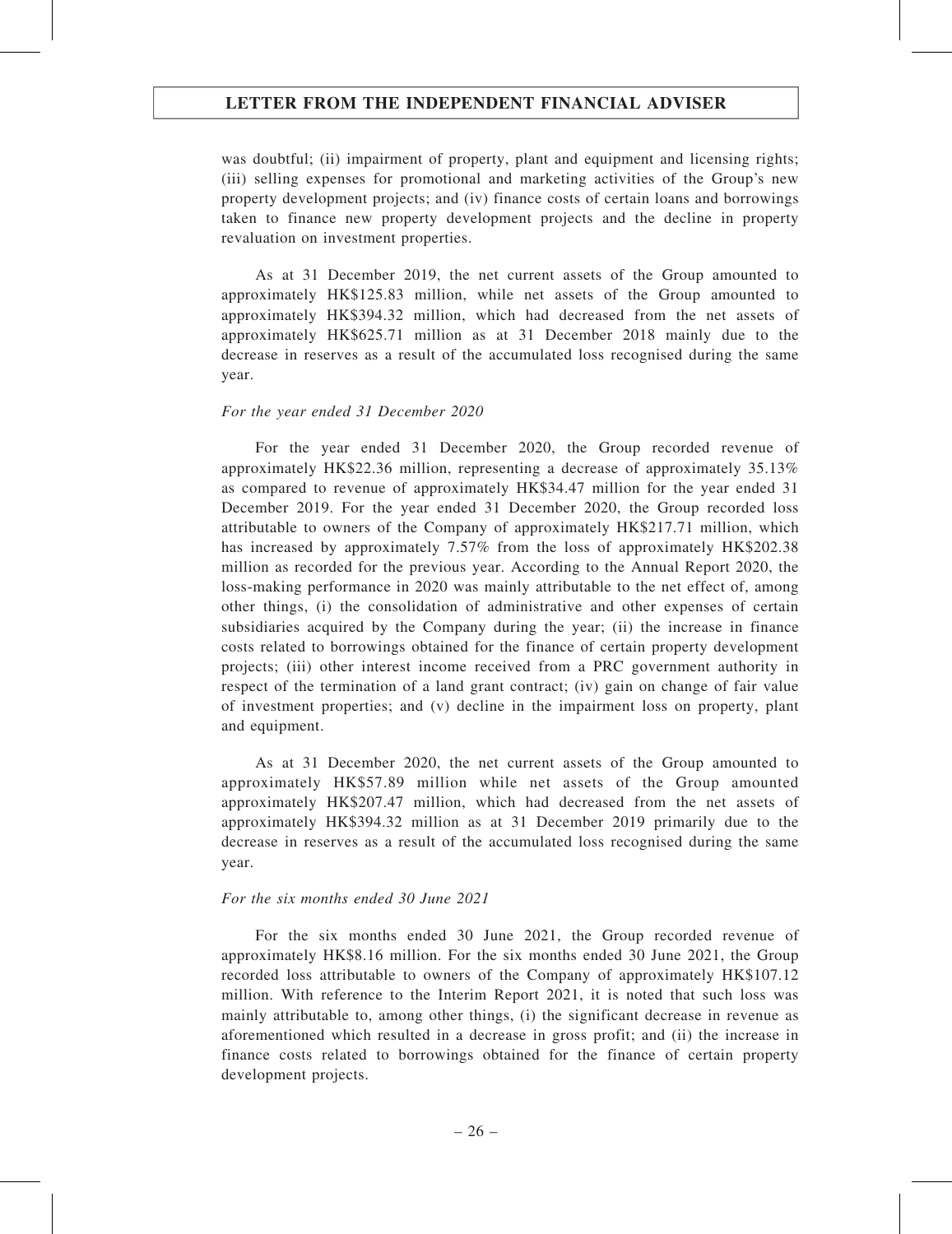As at 30 June 2021, the consolidated net current assets and net assets of the Group amounted to approximately HK\$2.96 million and HK\$100.00 million, respectively.

#### 2. Background and financial information on the Disposal Group

#### 2.1 Background information and property interests of the Disposal Group

The Disposal Company was incorporated in the BVI with limited liability on 17 June 1992 and is an investment holding company holding as to 100% and 55% of the issued share capitals of WF Limited and BP Limited, respectively. WF Limited was incorporated in the BVI on 21 September 2010 with limited liability which in turn is holding 55% of the issued share capital of JP Limited. The remaining 45% of the issued share capital of each of BP Limited and JP Limited is held by City-Prime Profit Ltd.. To the best knowledge of the Directors, having made reasonable enquiries, City-Prime Profit Ltd. and its beneficial owner(s) are third parties independent of and not connected with the Company and its connected persons.

BP Limited was incorporated in the BVI on 30 March 1994 with limited liability which in turn is the legal and beneficial owner of 100% equity interest of MS Plaza Limited. MS Plaza Limited was established in the PRC on 26 December 2001 with limited liability. MS Plaza Limited is entitled to be engaged in property development, property construction, and leasing and selling of commercial and residential properties in Zhongshan City, the PRC. JP Limited was established in the BVI on 6 July 1992 with limited liability which in turn is the legal and beneficial owner of 100% equity interest of each of MS Clubhouse Limited and MS Villa Limited. MS Clubhouse Limited was established in the PRC on 31 March 1997 with limited liability and is entitled to be engaged in food and beverage, operation of swimming pool, leasing of commercial units and office. MS Villa Limited was established in the PRC on 26 December 2001 with limited liability and entitled to be engaged in property development, property construction, and leasing and selling of commercial and residential properties in Zhongshan City, the PRC.

The Disposal Group has two development projects in Zhongshan City, Guangdong Province, the PRC, namely Morning Star Villa operated by MS Villa Limited and MS Clubhouse Limited, and Morning Star Plaza operated by MS Plaza Limited.

#### Morning Star Villa

Morning Star Villa is a large-scale residential development project with ancillary commercial and recreational facilities, including two clubhouses. It is located on the western side of Gangkou Town of Zhongshan City, the PRC. As at the Latest Practicable Date, all completed properties held for sale have been sold.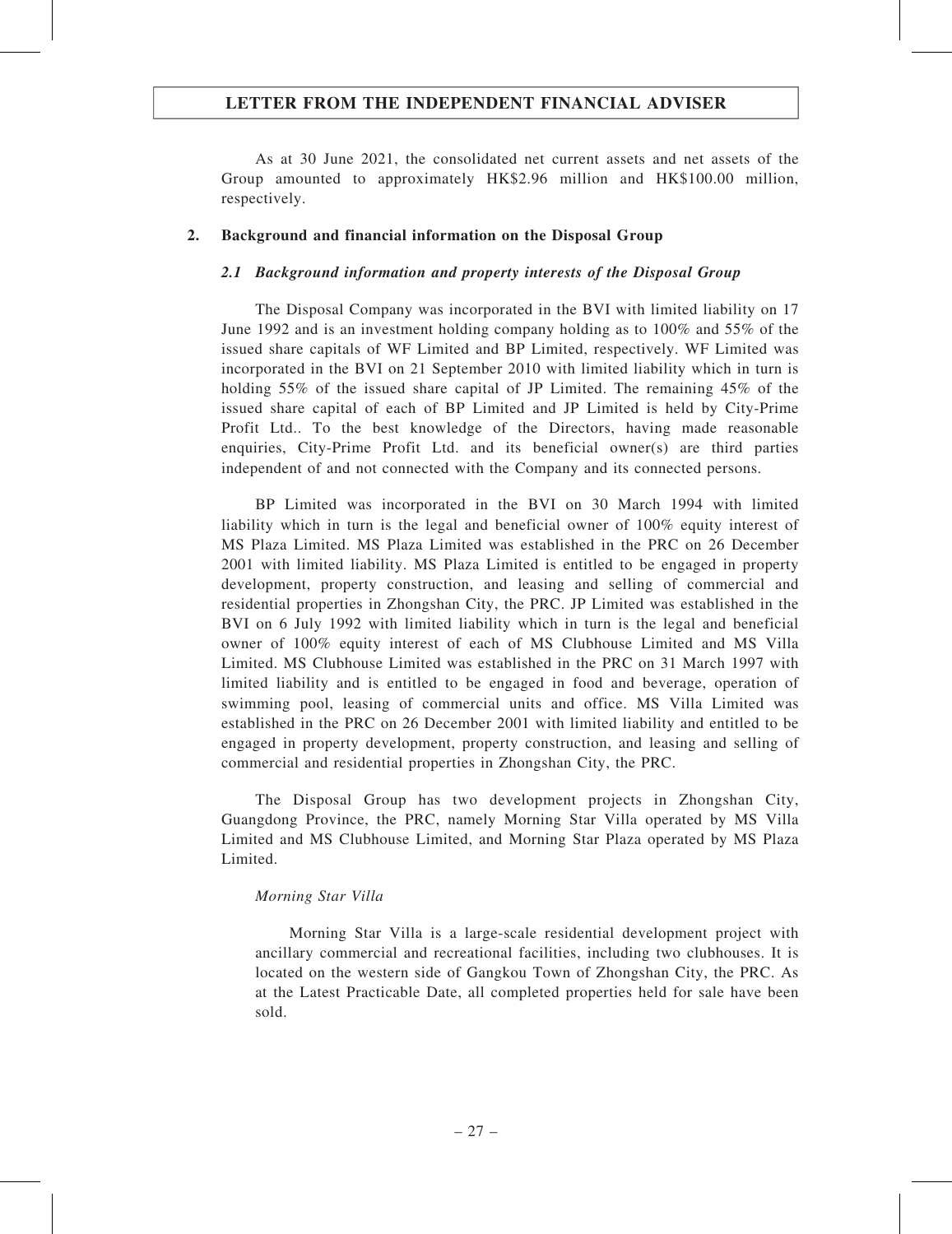As at the Latest Practicable Date, the land and properties held by MS Villa Limited are being occupied as follows:

(a) The MSV Land Parcel

The MSV Land Parcel has a total land area of approximately 151,674.59 sq. m., of which the total developable site area is approximately 128,982.41 sq. m. and the remaining 22,692.18 sq. m. are for road construction and landscaping. It is currently vacant.

(i) Intended development

The initial intention was to develop the MSV Land Parcel into phases VIII and IX of the Morning Star Villa as follows:

- (a) Phase VIII is comprised of three land parcels (hereinafter being referred to as Phase VIII Land Parcel 1, Phase VIII Land Parcel 2 and Phase VIII Land Parcel 3), with Phase VIII Land Parcels 1 and 2 already developed into properties and sold prior to 2010. Phase VIII Land Parcel 3 remains vacant; and
- (b) Phase IX is comprised of four land parcels, all being vacant.
- (ii) Land use rights

As the land use rights of the MSV Land Parcel were obtained in 2002, but Phase VIII Land Parcel 3 as well as all four land parcels of Phase IX have been vacant since 2002, these land parcels are considered as idle land. Supplemental agreements relating to the four parcels of land comprising Phase IX were signed on 27 October 2021 such that the Disposal Group shall commence construction works on or before 18 March 2022 with a construction period of 2 years (the ''Development Instruction'').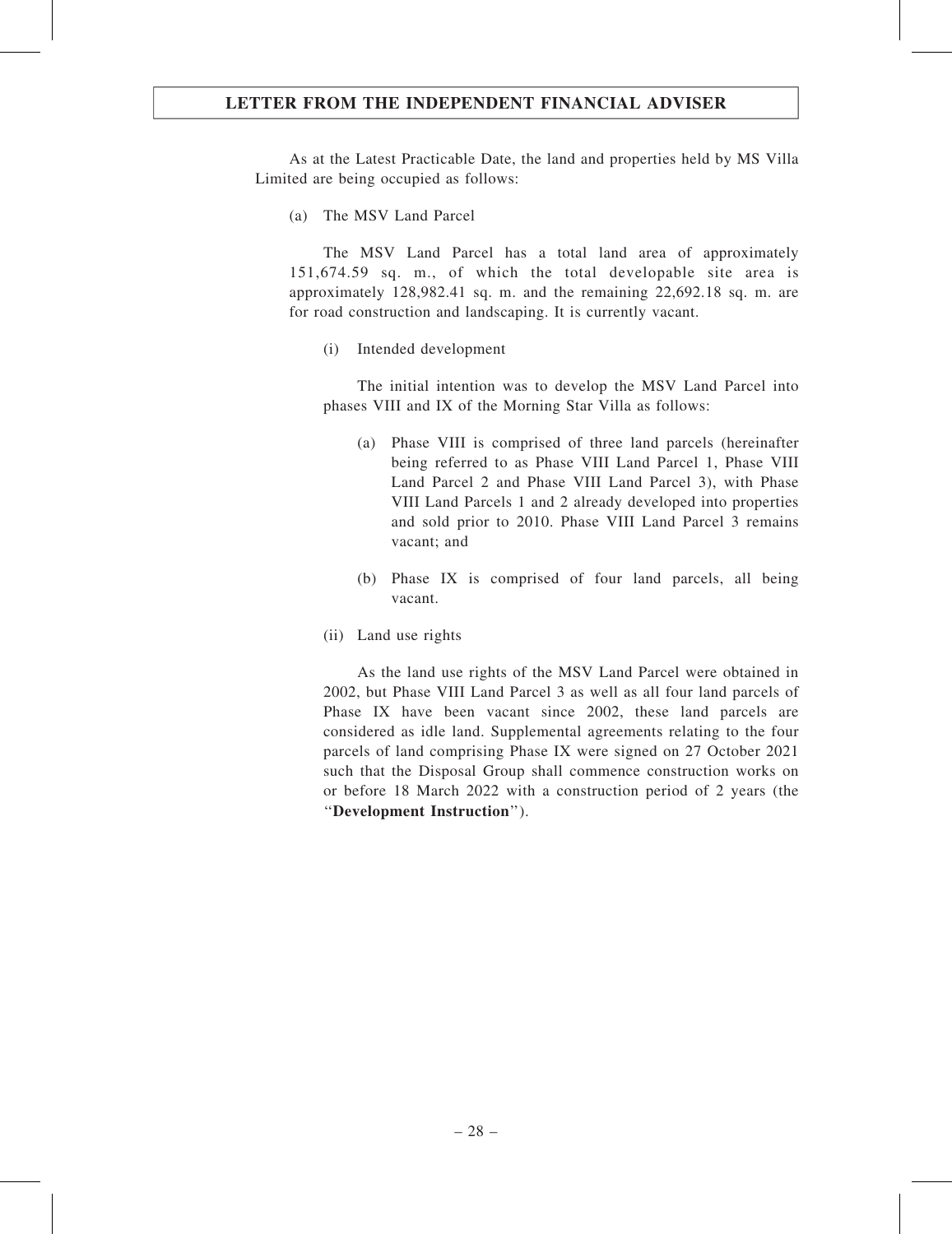#### (iii) Planning control

Set out below is the planning control of the MSV Land Parcel:

| Date         | Name of planning control<br>document                                             | Details of planning control                                                                                            |
|--------------|----------------------------------------------------------------------------------|------------------------------------------------------------------------------------------------------------------------|
| 13 July 1998 | 中山市建設項目選址意見書<br>(Zhongshan City Construction<br>Project Site Selection Opinion*) | plot ratio: 1.5,<br>(a)<br>building density: 30%<br>(b)<br>building height: 24m<br>(c)<br>green area ratio: 30%<br>(d) |
| 3 July 2020  | 中山市港口鎮星晨花園片區控制性<br>詳細規劃(2020) (the Controlled<br>Detail Planning for the Morning | The property is to be classified<br>as "Class II Residential Land"                                                     |
|              | Star Villa area of Gangkou                                                       | plot ratio: 2.5<br>(a)                                                                                                 |
|              | Town, Zhongshan City $(2020)^{*}$ )                                              | building density: not more<br>(b)<br>than $32%$                                                                        |
|              |                                                                                  | building height: 60m-100m<br>(c)                                                                                       |
|              |                                                                                  | (d)<br>green area ratio: not less<br>than $30\%$                                                                       |

As disclosed in the Letter from the Board, since May 2021, the Disposal Group made various applications to Zhongshan City Natural Resources Bureau for adjustment of building height and consolidation of the land certificates with respect to certain land parcels comprising the MSV Land Parcel. Upon obtaining the required approval for adjustment of building height and/or consolidation of the land certificates for the relevant land parcels, the Disposal Group will make an application for planning and construction based on plot ratio of 1.5 for those land parcels. The Disposal Group can then commence construction work once obtained the approval for planning and construction.

If the MSV Land Parcel is to be developed in accordance with the latest plot ratio of 2.5, the Disposal Group will then need to take part in a plot ratio bidding which shall make reference to the current assessed land price. If the bidding is successful, the Disposal Group is required to pay additional land grant premium and shall sign a supplementary agreement to the Contract of Grant of State-owned Construction Land Use Rights with the Zhongshan City Natural Resources Bureau. It is expected that the additional land grant premium for the increase of plot ratio from 1.5 to 2.5 would be at least RMB4,000 (equivalent to approximately HK\$4,802.80) per sq. m. after making reference to recent auction prices of the land parcels in the surrounding area, therefore resulting in additional land grant premium of approximately RMB400 million (equivalent to approximately HK\$480.28 million).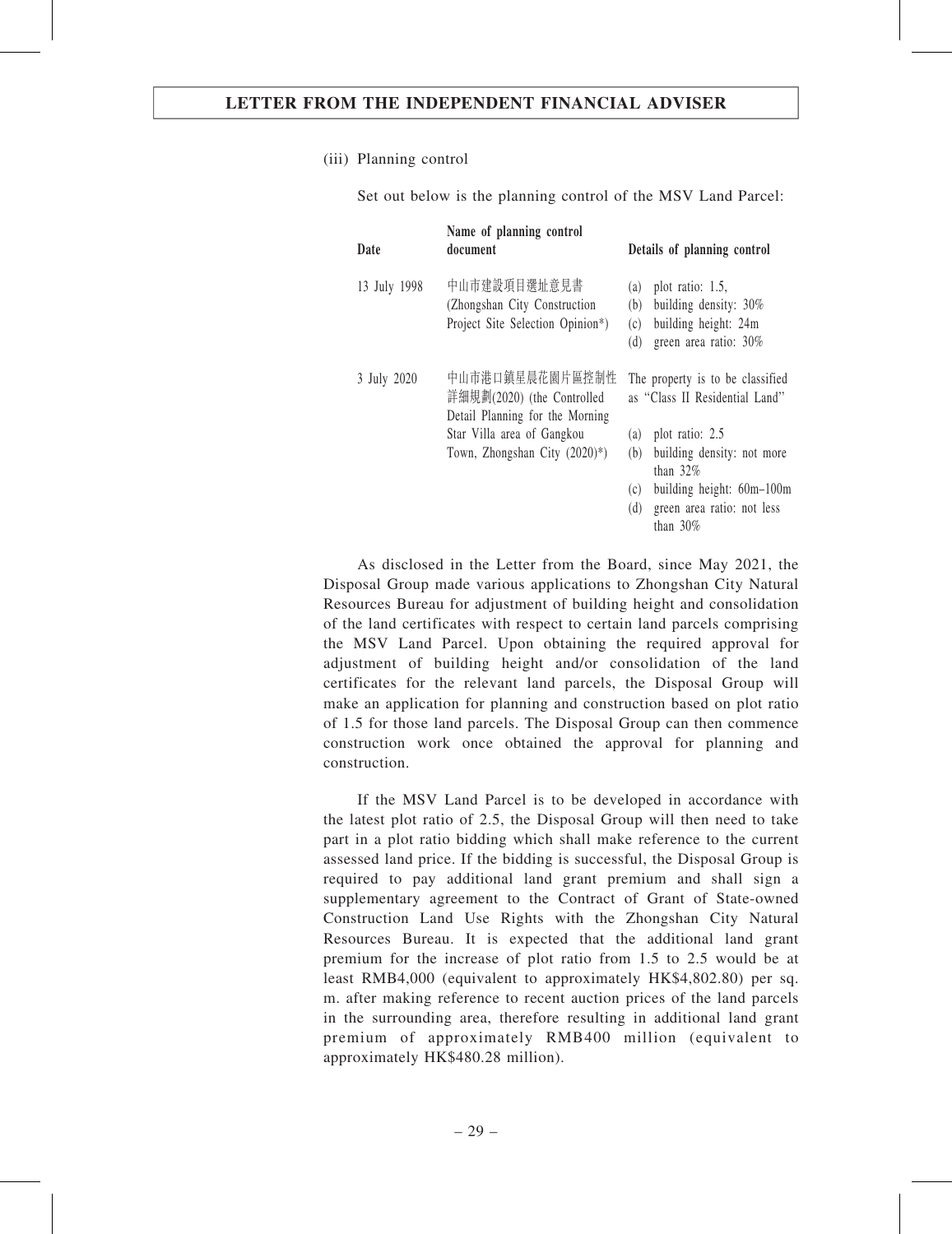(b) Phase II Clubhouse

Phase II Clubhouse is the unsold portion of a building, being the clubhouse of Phase II of Morning Star Villa. The total gross floor area of Phase II Clubhouse is approximately 5,938 sq. m.. It is currently leased under various tenancies with the latest due in May 2023.

(c) Phase VI Clubhouse

Phase VI Clubhouse is a block of clubhouse of phase VI of Morning Star Villa with total gross floor area of approximately 944.3 sq. m.. It is currently vacant.

(d) Sold properties

As at the date of the Disposal Agreement, MS Villa Limited held 13 commercial spaces in Phase V of Morning Star Villa with the total gross floor area of approximately 1,130.34 sq. m.. It is currently tenant-occupied as a kindergarten under a tenancy for a term of 15 years ending in April 2033. On 25 October 2021, these 13 commercial spaces were agreed to be sold to third parties in an auction at an aggregate consideration of RMB10,986,921 (equivalent to approximately HK\$13,191,996). Such auction transactions ("MSV Auction Transactions") have not been completed, pending registration of the transfers with the relevant governmental authority. Upon completion of the MSV Auction Transactions, MS Villa Limited shall not have any interest in these commercial spaces.

#### Morning Star Plaza

Morning Star Plaza is a mixed commercial and residential development divided into different phases on a site located on the northwestern side of Gangkou Town of Zhongshan City, the PRC. It was completed by phases within 1999 to 2008. As at the Latest Practicable Date, 99.98% of completed properties held for sale have been sold.

As at the Latest Practicable Date, the land and properties held by MS Plaza Limited are being occupied as follows:

(a) The MSP Land Parcel

The MSP Land Parcel has a total site area of 7,343.08 sq. m. for commercial and residential use. It is currently vacant. The Group has no plan to develop the MSP Land Parcel as the plot ratio of the MSP Land Parcel has been achieved in the previous development.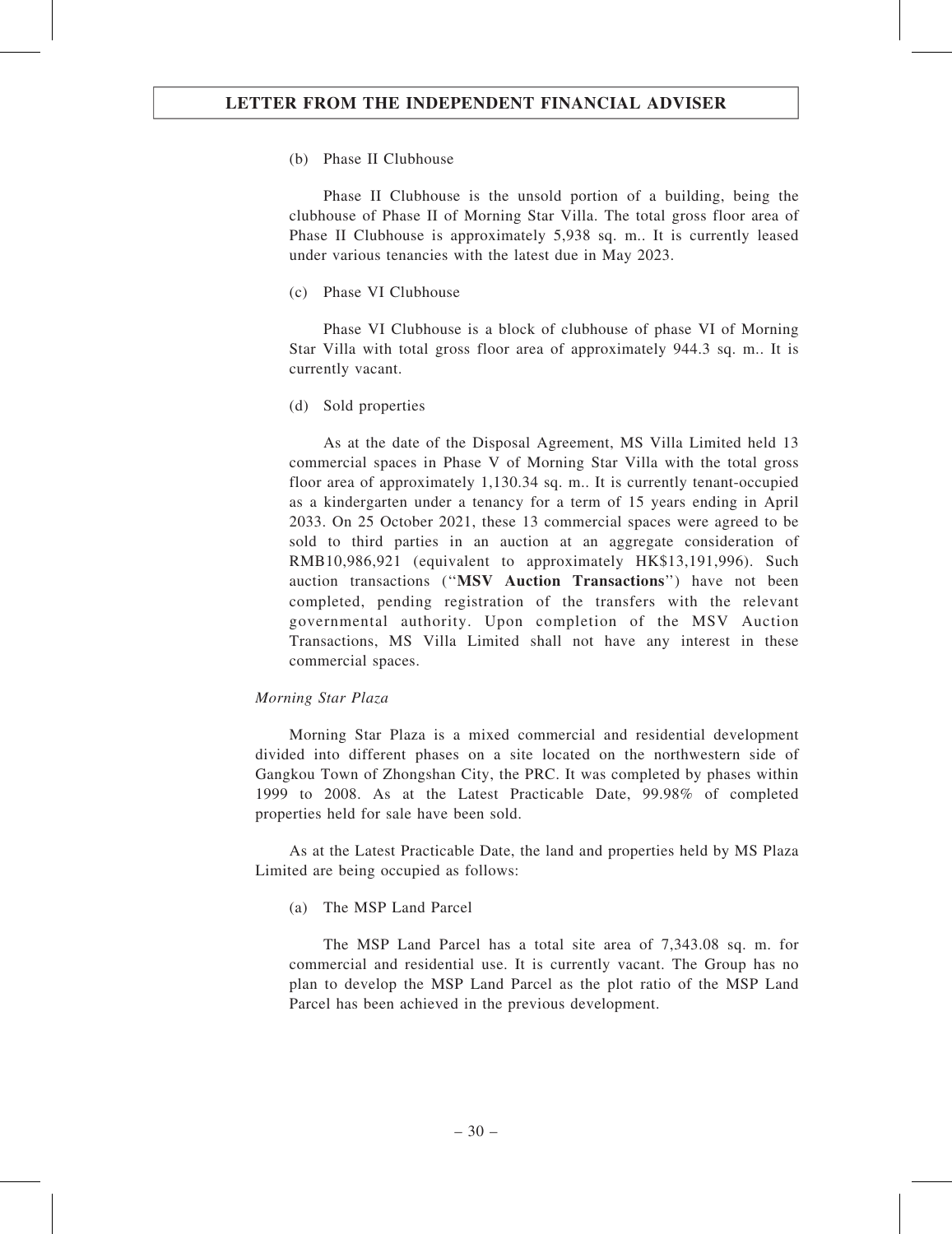#### (b) Unsold Mixed Units

As at the date of the Disposal Agreement, MS Plaza Limited holds 184 unsold units/items for sale, comprised one residential unit, two shop units, 49 bicycle rooms, six car parking spaces and 126 motor cycle parking spaces with the total gross floor area of approximately 1,295.53 sq. m.. On 23 September 2021, four car parking spaces and two bicycle rooms having respective total gross floor area of 41.06 sq. m and 22.07 sq.m. were agreed to be sold to third parties in an auction at an aggregate consideration of RMB285,304 (equivalent to approximately HK\$342,565) and on 25 October 2021, four more of the bicycle rooms and two more of the car parking spaces having respective total gross floor area of 41.19 sq. m and 25.26 sq.m. were agreed to be sold to third parties in an auction at an aggregate consideration of RMB189,498 (equivalent to approximately HK\$227,530). As at the Latest Practicable Date, the above auction transactions (the ''MSP Auction Transactions'') have not been completed, pending registration of the transfers with the relevant governmental authority. Upon completion of the MSP Auction Transactions, MS Plaza Limited shall own 172 unsold units/items comprising one residential unit, two shop units, 43 bicycle rooms and 126 motor cycle parking spaces with the total gross floor area of approximately 1,164.51 sq. m. (being the Unsold Mixed Units).

#### (c) Unsold Commercial Units

The Unsold Commercial Units comprised 23 unsold shop units of Morning Star Plaza with the total gross floor area of approximately 1,296.56 sq. m.. The Unsold Commercial Units are currently leased under various tenancies with the latest due in August 2030.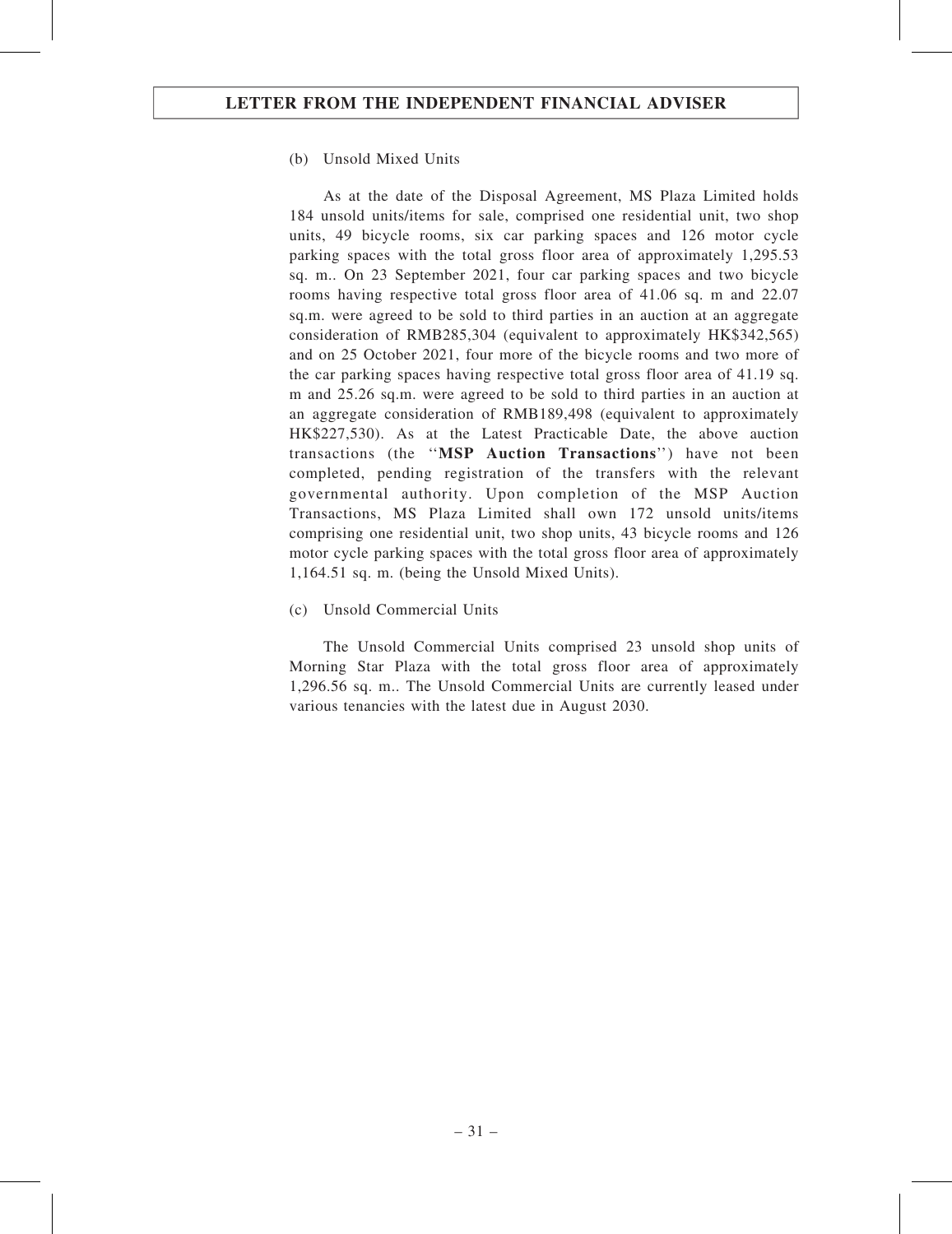#### 2.2 Financial information of the Disposal Group

Set out below is a summary of the unaudited consolidated financial information of the Disposal Group for the two years ended 31 December 2020 and the six months ended 30 June 2021, which was prepared in accordance with the Hong Kong Financial Reporting Standards:

|                               | For the    |                                                 |           |
|-------------------------------|------------|-------------------------------------------------|-----------|
|                               | six months |                                                 |           |
|                               | ended      | For the year ended                              |           |
|                               | 30 June    | 31 December                                     |           |
|                               | 2021       | 2020                                            | 2019      |
|                               | HK\$'000   | HK\$'000                                        | HK\$'000  |
|                               |            | (approximately) (approximately) (approximately) |           |
| Revenue                       | 455        |                                                 | 1,619     |
| Profit/(loss) before taxation | 17         | 1,976                                           | (29, 123) |
| Profit/(loss) after taxation  | 17         | 1,177                                           | (27, 607) |

For the year ended 31 December 2019, the Disposal Group recognised revenue of approximately HK\$1.62 million which mainly comprised (i) revenue from the sales of properties held for sale of approximately HK\$0.8 million; and (ii) income from clubhouse operation services of approximately HK\$0.8 million. For the year ended 31 December 2020, no revenue had been recognised by the Disposal Group as (i) no sales of properties held for sale has taken place for the year; and (ii) there was no service income from the clubhouse operation as the clubhouse had suffered from prolonged losses for years. The clubhouse had ceased operation since January 2020.

For the year ended 31 December 2019, the Disposal Group incurred loss after taxation of approximately HK\$27.6 million mainly due to loss on impairment of property, plant and equipment of approximately HK\$12.5 million, loss on impairment of properties held for sale under development of approximately HK\$8.8 million and loss on change in fair value of investment properties of approximately HK\$6.1 million for the year. For the year ended 31 December 2020, the Disposal Group incurred profit after taxation of approximately HK\$1.2 million due to a gain on change in fair value of investment properties of approximately HK\$3.2 million.

The unaudited consolidated net assets of the Disposal Group as at 31 December 2019, 31 December 2020 and 30 June 2021 amounted to approximately HK\$145.06 million, HK\$152.98 million and HK\$154.07 million, respectively. As at 30 June 2021, the unaudited consolidated net asset value of the Disposal Group attributable to the Group amounted to approximately HK\$104.56 million.

As at the date of the Disposal Agreement, the Company is indebted to the Disposal Company the Company Loan in the amount of HK\$43,132,094 which is non-interest bearing, unsecured and repayable on demand. Assuming the Company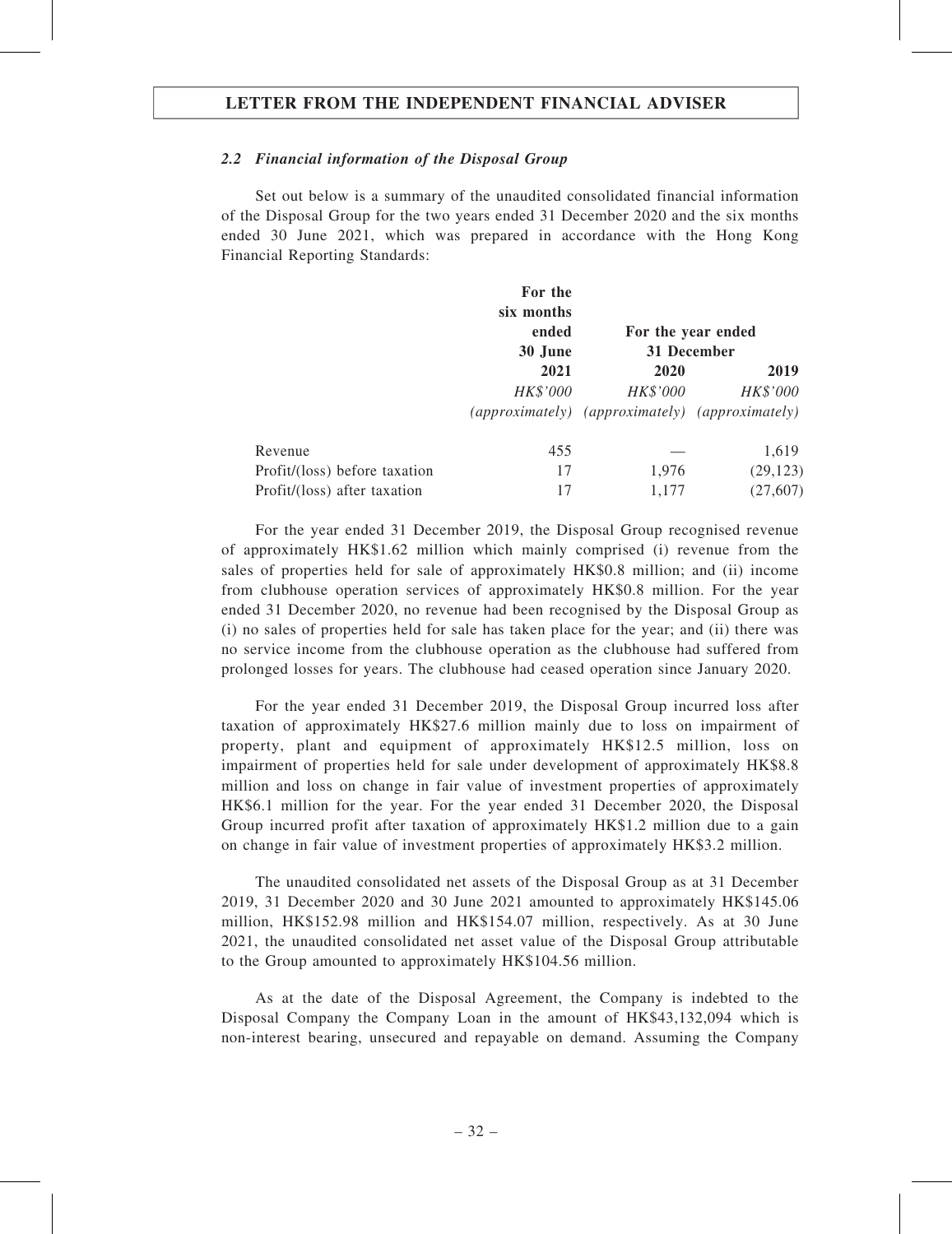Loan had been waived in connection with the Disposal, the unaudited consolidated net assets of the Disposal Group would have been approximately HK\$110.94 million as at 30 June 2021.

Assuming the MSV Auction Transactions and the MSP Auction Transactions had been completed as at 30 June 2021, the unaudited consolidated net assets of the Disposal Group would have been approximately HK\$415.71 million as at 30 June 2021.

#### 3. Background of the Purchaser and the Guarantor

According to the Purchaser, its principal business is investment holding. The Guarantor, an executive Director and the chairman of the Company, was interested in 3,098,635,152 Shares, representing approximately 44.61% of the issued share capital of the Company as at the Latest Practicable Date. The Purchaser is indirectly wholly-owned by the Guarantor.

## 4. Reasons for and benefits of the Disposal and intended use of proceeds

In considering the Disposal Agreement, we have principally reviewed and taken into account (i) the status of the MSV Land Parcel being the largest land parcel among the Properties interested by the Disposal Group; (ii) the financial position of the Group; and (iii) the outlook of the Group's property development business.

## 4.1 Background and time constraint for development of the MSV Land Parcel

As stated in the Letter from the Board, the MSV Land Parcel is the largest land parcel among the Properties. Back in around 2017 and 2018, it was the intention of the Disposal Group to develop the MSV Land Parcel into premium residential apartments for sale/leasing. As such, in the following years, the Group had been seeking approvals relating to the regulatory adjustment on the planning and control proposals (控規編製) from relevant governmental authorities for the development of the MSV Land Parcel. One of the proposals, being the revision of plot ratio from 1.5 to 2.5, was submitted in early 2018. However, in 2019, while the Group was waiting for such plot ratio revision approval, the PRC economy took a downward turn and was faced with huge uncertainties such as the China-US trade wars. This was further exacerbated by the outbreak of COVID-19 in late 2019/early 2020. When the approval was finally granted in mid-2020, the social and economic environment differed hugely from when the application was first made in 2018. In addition, the plot ratio revision approval was conditional upon payment of additional land premium. Accordingly, while faced with external economic uncertainties, the Group is also faced with an increase in capital commitment regarding the development of the MSV Land Parcel. In addition, it is noted that the Disposal Group must commence work under the Development Instruction as regards part of the MSV Land Parcel by early 2022, being less than six-month's time from when the Development Instruction was imposed. According to the Company, the Group has approached several credible and reputable property developers in the PRC to see if they had any interest in investing in the Disposal Group. Given the time constraint for the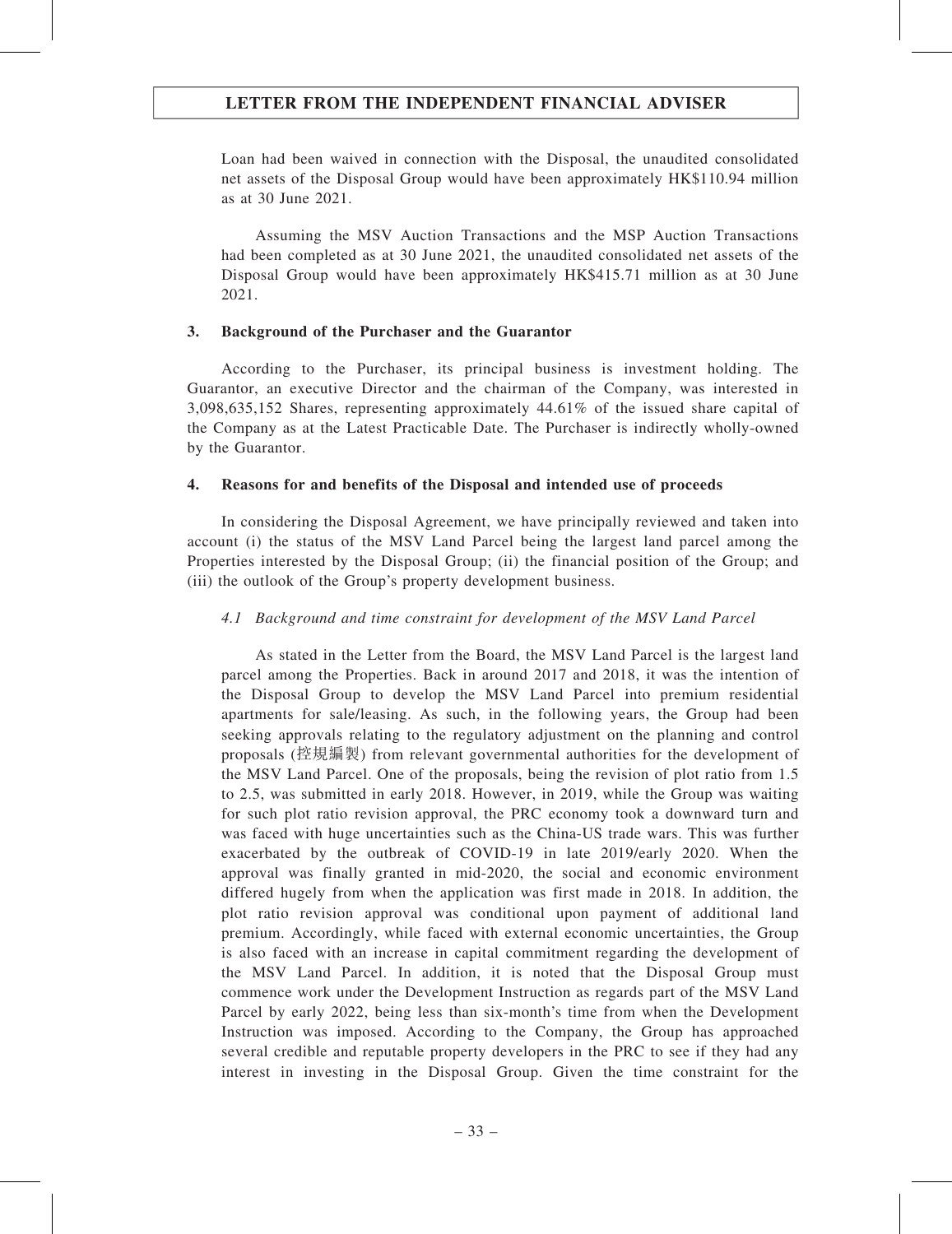development or construction of the MSV Land Parcel and the prevailing property market in the PRC, as advised by the Management, the Disposal Group did not receive any positive feedback from the aforesaid property developers and no potential interested purchaser other than the Purchaser could be identified with respect to the disposal of the Disposal Group with favourable terms.

## 4.2 Financial position of the Group

With reference to the Interim Report 2021, it is noted that as at 30 June 2021, the Group's total interest-bearing borrowings amounted to approximately HK\$2,005.18 million, which comprised of borrowings from (i) financial institutions of approximately HK\$425.21 million; (ii) independent third parties of approximately HK\$1,436.20 million; and (iii) Directors of approximately HK\$143.77 million, respectively. As a result, the Group's gearing ratio (which was calculated by dividing total interest-bearing borrowings by total equity) remained relatively high at 2,005.18% as at 30 June 2021. As at 30 June 2021, the cash level of the Group amounted to approximately HK\$70.59 million. We understand from the Management that given the Group's existing cash level and constantly high gearing ratio, it may be difficult for the Group to obtain further external financing with favourable terms to satisfy the increased capital commitment for the development of the MSV Land Parcel in a short period of time.

## 4.3 Outlook of the Group's property development business

The Group is principally engaged in property development and hotel business in the PRC. We have primarily conducted research on the latest development of the property market in the PRC, including the ''Three Red Lines'' (三道紅線) guidance. According to the ''Three Red Lines'' which was introduced following a forum held in August 2020 by the Ministry of Housing and Urban-Rural Development (中華人 民共和國住房和城鄉建設部), which is a government branch that provides housing services and regulates the state construction activities in the PRC, and the People's Bank of China (中國人民銀行), the guidance force deleverages the real estate developers by placing limits on their debt level in accordance with the extent of fulfilment of three criteria, namely (i) liability to asset ratio (excluding advanced receipts) of less than 70%; (ii) net gearing ratio of less than  $100\%$ ; and (iii) cash to short-term debt ratio of more than 1. If the property developers are able to fulfil all of the aforementioned criteria, they would be allowed to increase their debt level by 15% annually. However, if one, two or three of the criteria are breached, the allowable annual growth rate in debt would descend to 10%, 5% or 0%, respectively. Notwithstanding that the ''Three Red Lines'' guidance required twelve large scale PRC pilot property developers to submit reports of their financing situation for evaluation by the regulators against certain key criteria at the first stage which may impose restrictions on such selected property developers on borrowings the next, as advised by the Company, as at the Latest Practicable Date, the Group was not requested by the regulators to submit any information regarding its financing situation nor had the Group received any official formal notice from the relevant PRC authority to comply with the ''Three Red Lines'' metrics. Further, according to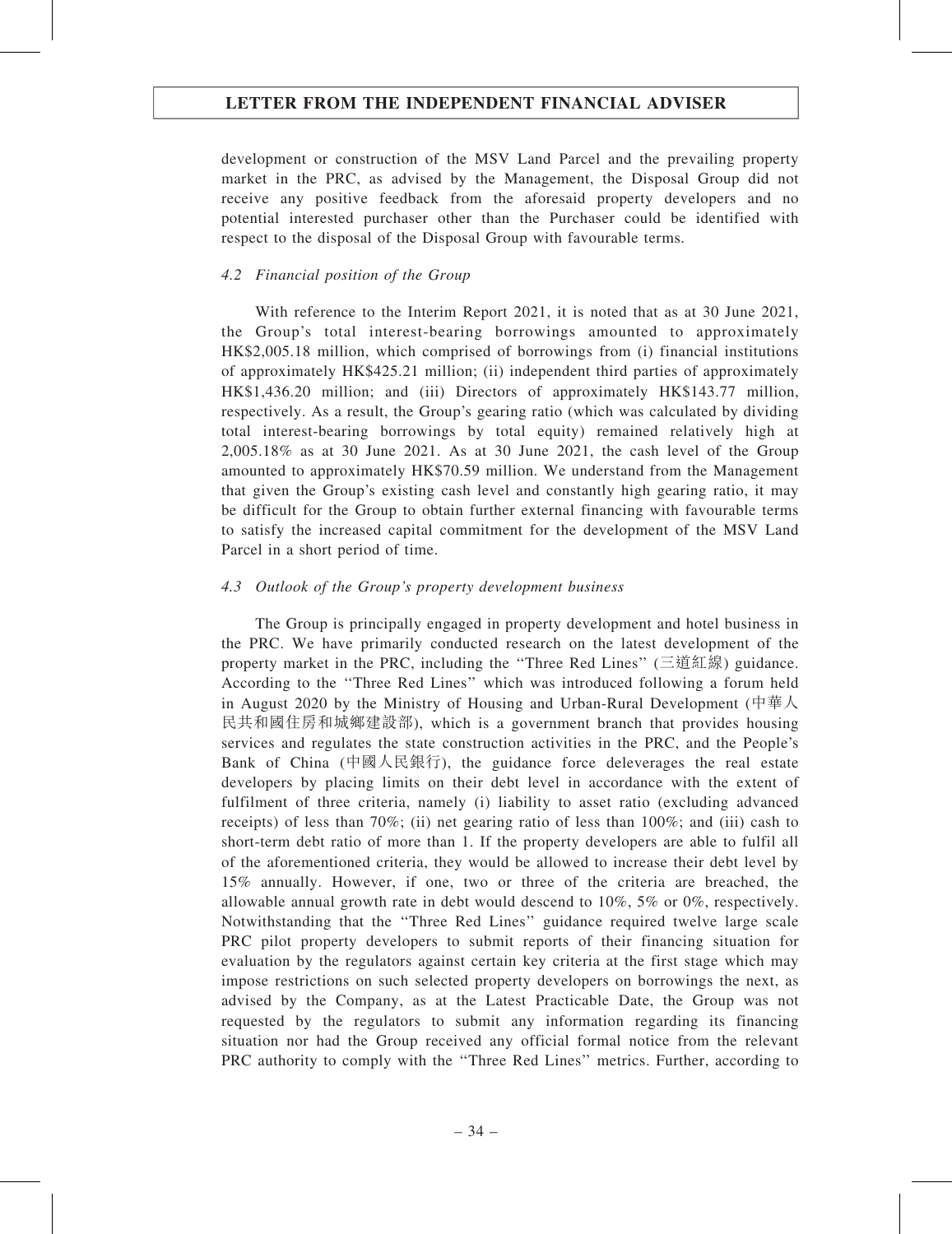the PRC legal adviser of the Company, there was no formal notice of the full text of the "Three Red Lines" guidance officially published by the PRC governmental authority and therefore, the PRC legal adviser is unable to form a view of whether the Company is subject to such guidance based on the latest information available. Considering that such guidance was one of the dominant real estate financial regulation guidance introduced by the central government which was influential to the overall property market sentiment in the PRC, we are of the view that the operating environment would be more challenging.

In addition, with reference to ''2021 Asia Pacific Emerging Trends in Real Estate'' co-published in September 2020 by PricewaterhouseCoopers (http://www.pwc.com/), which offers business advisory services such as auditing, accounting, taxation, strategy management, and human resource consulting services, and the Urban Land Institute (http://www.uli.org/), which is one of the oldest and largest global networks of cross-disciplinary real estate and land use experts, it is stated that the government policy initiatives, including the ''Three Red Lines'' guidelines and the bank funding cuts are aimed to tighten the extent of bank financing to developers including both small and large companies in order to improve the overall financial health of the real estate sector. According to the statistical report named 深圳統計月報 — 8月 (Shenzhen City Statistical Report — August\*) published on 19 October 2021 by the Bureau of Statistics of Shenzhen City (http://tjj.sz.gov.cn/), which is a government body that regularly publishes statistical market data of Shenzhen City, there was a 15.3% decrease in the aggregate investment amount of real estate development projects from January to August 2021 in comparison to the corresponding period of 2020. The market sentiment of the property development business in the PRC was further dampened by the recent growing concerns over potential default of the debt-laden China Evergrande Group, a leading property developer in the PRC, due to its relatively heavy debt level. On the other side, it was noticed that in October 2021, an official news conference (國新辦 舉行三季度銀行業保險業數據信息暨監管重點工作發佈會) between the banking and insurance sectors and government officials was held in relation to the recent performance of the banking and insurance industry, during the conference, the PRC government officials were supportive to first-home buyers in terms of down payment ratio and interest rate of mortgage, and stated that the government will continue to implement the long-term mechanism to maintain the steady development of the real estate market and the continuity and stability of real estate finance regulatory policies. Notwithstanding the aforesaid, the more stringent government regulation and ongoing supervision over the PRC property market in recent years has made the market condition susceptible to the everchanging regulatory environment, leading to a relatively uncertain market outlook of the property development market.

## 4.4 Intended use of proceeds

After deducting the estimated professional fees arising from the Disposal, it is expected that the net proceeds from the Disposal will amount to approximately HK\$281,000,000, which will be applied as to (i) approximately HK\$277,200,000 for repayment of loan borrowed by the Group and the accrued interest; and (ii)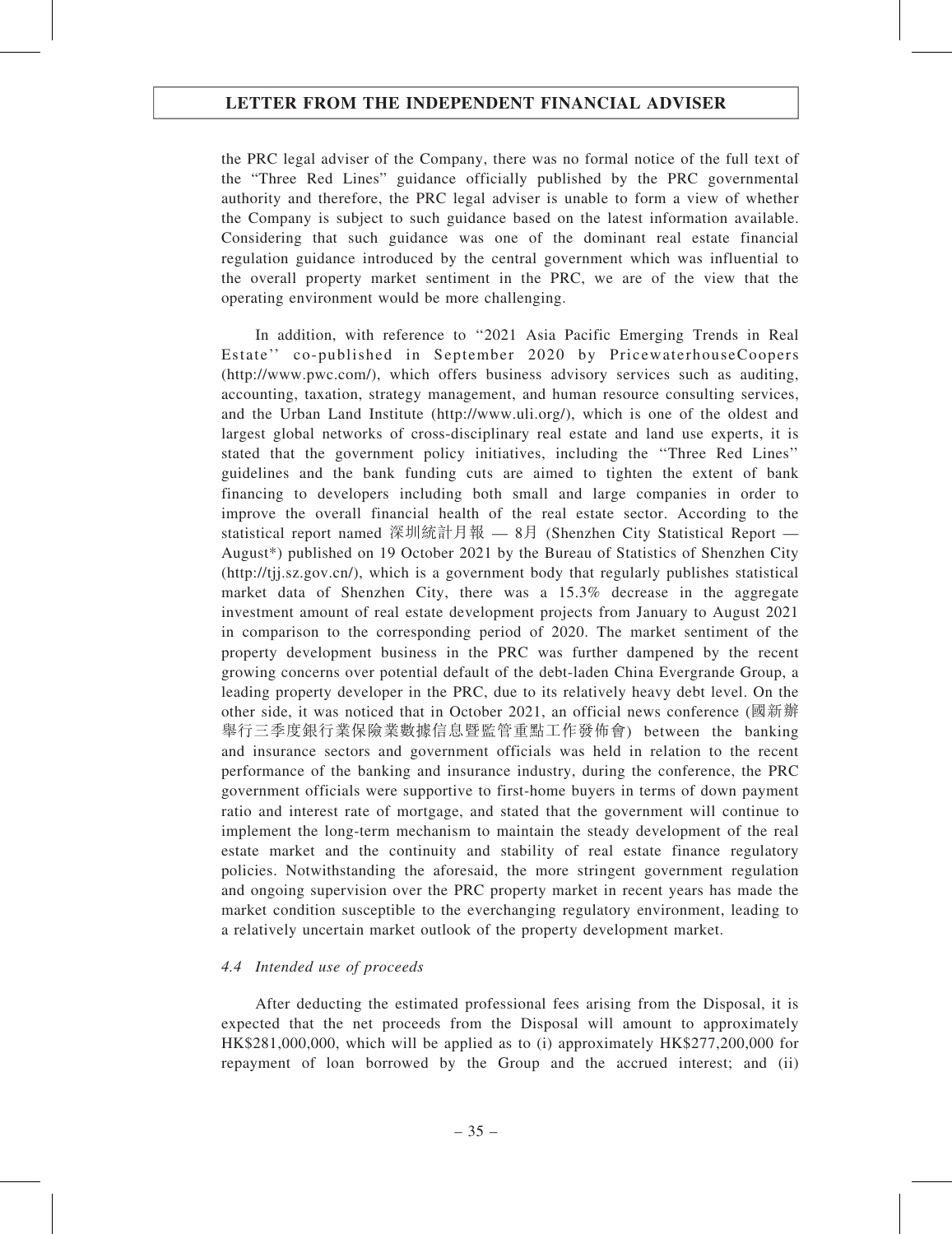approximately HK\$3,800,000 for general working capital of the Group. Accordingly, the net proceeds from the Disposal would enable the Group to (i) repay its borrowings so as to relieve the imminent cashflow pressure for repayment of its existing short-term borrowings; (ii) reduce its gearing ratio as well as interest expenses; and (iii) enhance its liquidity and provide financial flexibility for the Group to re-allocate its financial resources for any potential investments with higher revenue-generating potential when suitable opportunities arise.

Considering (i) the time constraint prescribed by the relevant PRC authority for satisfying the increased capital commitment for the development of the MSV Land Parcel and commencing development of the MSV Land Parcel by early 2022; (ii) that the Disposal provides an exit for the Group to realise its investment in the Disposal Group at a premium to the Adjusted NAV (as discussed in the below section headed ''5. Principal terms of the Disposal Agreement''); (iii) that the Disposal would enable the Group to capture a gain (as discussed in the below section headed ''6. Financial effects of the Disposal'') from the Disposal amid the uncertain outlook of the PRC property market; and (v) majority of the proceeds from the Disposal would be applied as repayment of short-term borrowings thereby reduce the Group's gearing ratio and interests burden and improve its financial flexibility as a whole, we are of the view that the entering into of the Disposal Agreement and the transactions contemplated thereunder is in the interests of the Company and the Shareholders as a whole.

## 5. Principal terms of the Disposal Agreement

Pursuant to the Disposal Agreement, the Purchaser has conditionally agreed to purchase and the Company has conditionally agreed to sell the Sale Shares, being the entire issued share capital of the Disposal Company held by the Company as at the date of the Disposal Agreement, at the Consideration of HK\$282,000,000 which shall be payable by the Purchaser in cash. For further details of the principal terms of the Disposal Agreement, please refer to the section headed ''The Disposal Agreement'' in the Letter from the Board.

With reference to the Letter from the Board, the Consideration was arrived at after arm's length negotiations between the Company and the Purchaser after taking into account (i) the waiver of the Company Loan; and (ii) the unaudited consolidated adjusted net asset value of the Disposal Group of approximately HK\$415.71 million, being (a) the unaudited consolidated net asset value of the Disposal Group as at 30 June 2021 of approximately HK\$154.07 million (assuming the MSV Auction Transactions and the MSP Auction Transactions had been completed as at 30 June 2021), prepared in accordance with the accounting principles generally accepted in Hong Kong, plus (b) the appreciation of the Properties in the amount of approximately HK\$406.16 million, which is equivalent to the difference between the book value of the Properties as at 30 September 2021 in the amount of approximately HK\$76.15 million and the appraised value of the Properties as at 30 September 2021 in the amount of approximately HK\$482.31 million (based on the approximate exchange rate of RMB1.00 to HK\$1.2007), less (c) the carrying amount of the Company Loan of approximately HK\$43.13 million as at 30 June 2021 and less (d)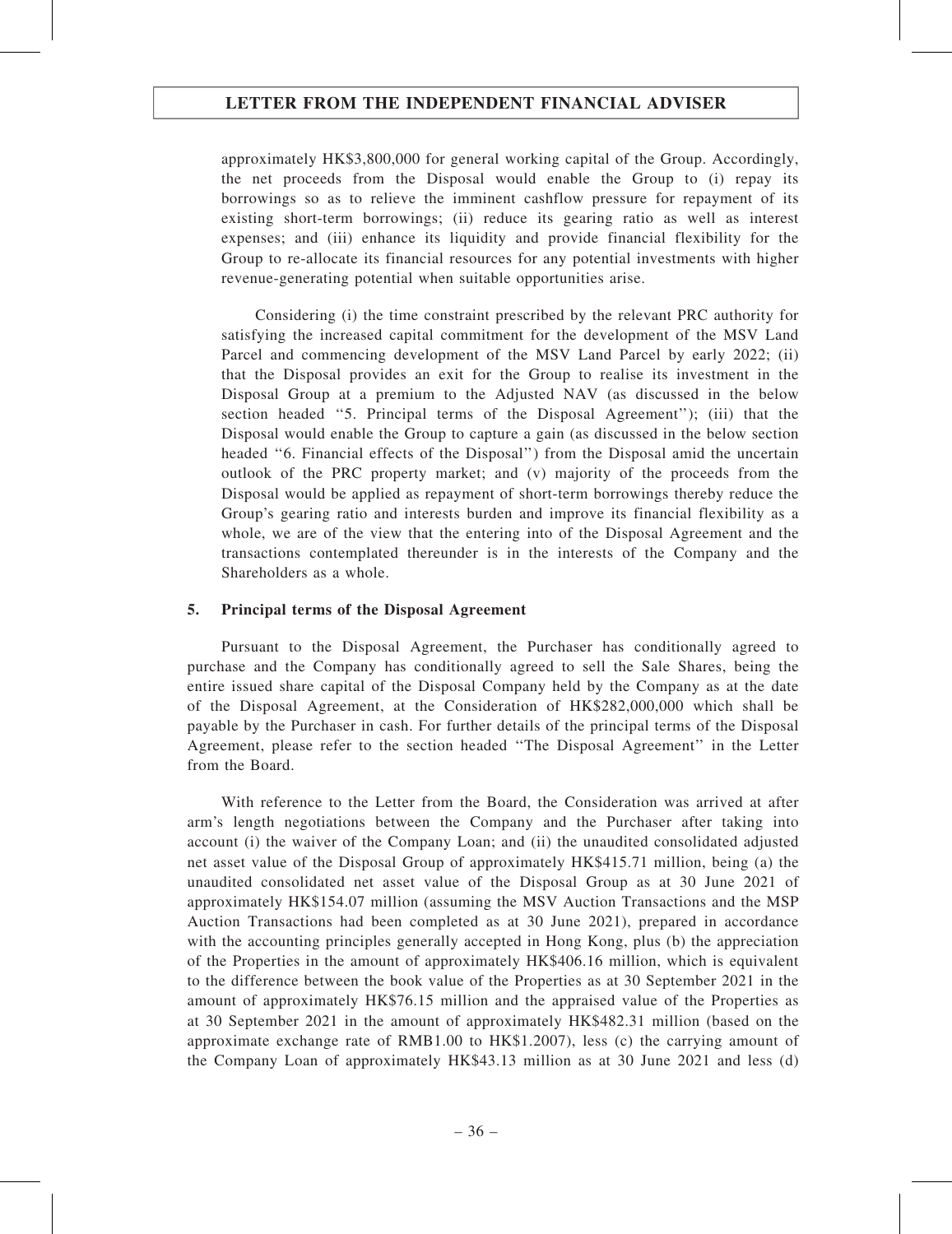the deferred tax liabilities arising from such appreciation of the Properties of approximately HK\$101.59 million. The unaudited consolidated adjusted net asset value of the Disposal Group attributable to the Group (the ''Adjusted NAV'') as at 30 June 2021 amounted to approximately HK\$228.64 million. As at 31 December 2021 (the ''Valuation Date"), the appraised value of the Properties remained unchanged at approximately HK\$482.31 million (based on the approximate exchange rate of RMB1.00 to HK\$1.2007), as set out in the valuation report (the ''Valuation Report'') prepared by an independent valuer, B.I. Appraisals Limited (the ''Independent Valuer'') using direct comparison method, or, wherever appropriate, investment method, as set out in Appendix II to the circular.

## Assessment of the Consideration

## 5.1 Valuation

In assessing the fairness and reasonableness of the Consideration, we have primarily made reference to the appraised value of the Properties, which formed the primary component in arriving at the Adjusted NAV, being the principal basis of the Consideration. As part of our due diligence, we have reviewed the Valuation Report and conducted interviews with the Independent Valuer regarding, among others, its relevant qualifications and experiences, independence and principal bases and assumptions adopted in the Valuation Report.

## Valuer's experience and qualifications

According to the information provided by the Independent Valuer and our independent research conducted from the public domain, with a presence in Hong Kong for approximately 30 years, the Independent Valuer is a firm of professional surveyors and international valuation consultants offering one-stop valuation/appraisal and property related professional services in Hong Kong, the PRC and the Asia Pacific region. In particular, based on our interview with the Independent Valuer, we were given to understand that Mr. William Sham, being the professional responsible for signing off the Valuation Report, has approximately 38 years of experience in the real estate market and is a member of The Royal Institution of Chartered Surveyors, The Hong Kong Institute of Surveyors, China Institute of Real Estate Appraisers and The Hong Kong Institute of Financial Valuers.

The Independent Valuer confirmed that it is an independent third party to the Company, the Purchaser, the Guarantor and their respective connected persons as at the Latest Practicable Date. In addition, we have reviewed the terms of the engagement letter of the Independent Valuer with respect to the Valuation Report and noted that the scope of work is appropriate to the opinion required to be given and we are not aware of any limitation on the scope of work which might have an adverse impact on the degree of assurance given by the Valuation Report.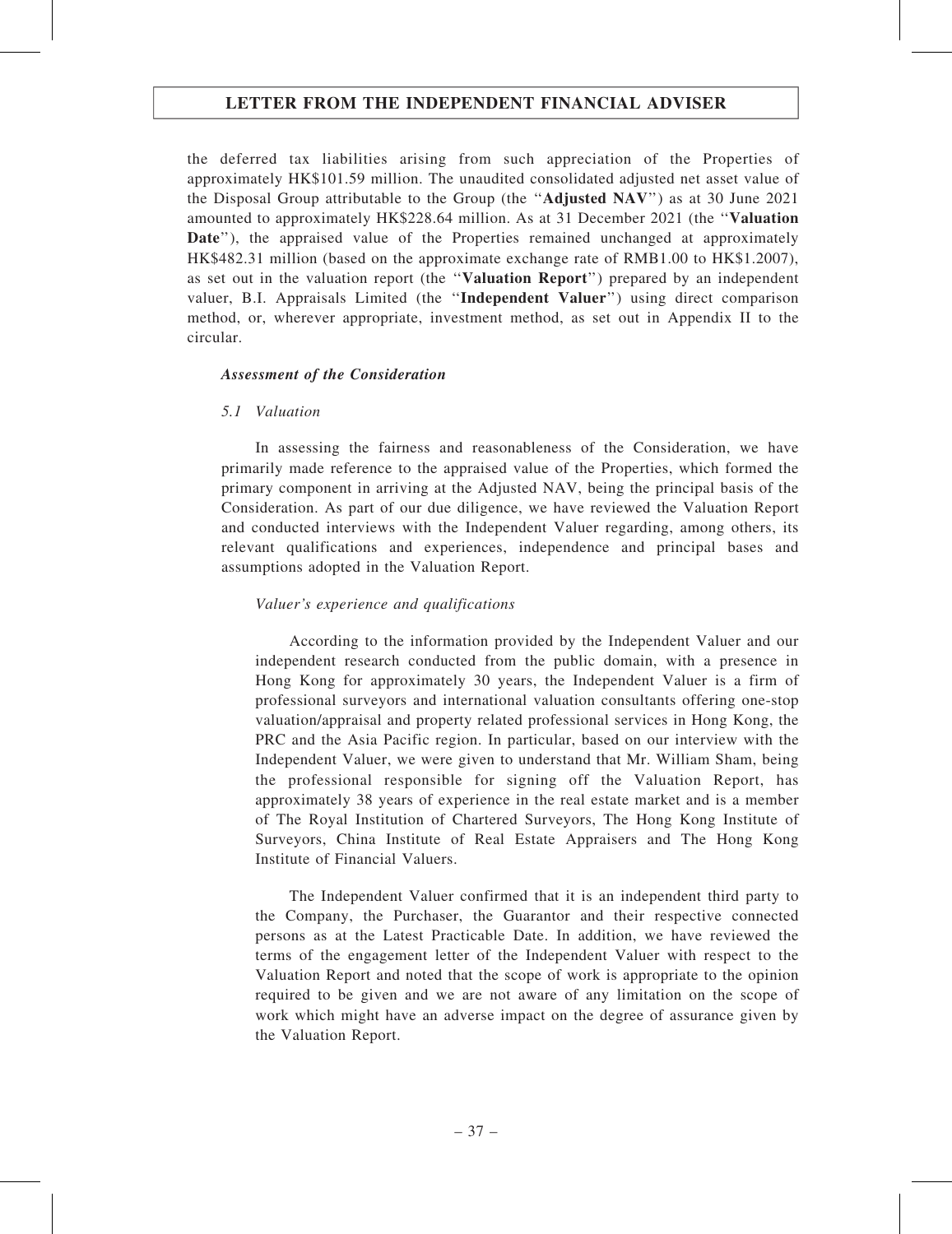#### Valuation standards and assumptions

As confirmed by the Independent Valuer, during the course of the Valuation, it has complied with the reporting guidelines set by (i) The HKIS Valuation Standards 2020 and issued by the Hong Kong Institute of Surveyors; and (ii) Chapter 5 and Practice Note 12 of the Listing Rules.

During our review, we noted that the valuation on the Properties was conducted based on the major assumptions including that the Group sells the Properties on the open market in their existing states without the benefit of a deferred terms contract, leaseback, joint venture, management agreement or any similar arrangement which would serve to affect the values of such properties. Further, it is assumed that the Group has valid and enforceable title to the properties which are freely transferable, and has free and uninterrupted right to use the Properties, for the whole of the unexpired lease/land use terms granted subject to payment of annual government rent/land use fees and all requisite land premium/purchase consideration payable has been fully settled. In addition, no allowance has been made in the valuation for any charges, mortgages or amounts owing on the Properties nor for any expenses or taxation which may be incurred in effecting a sale. We have discussed with the Independent Valuer regarding the assumptions adopted in the Valuation Report and were given to understand that such assumptions are in line with the general market practice.

### Valuation methodology

With reference to the Valuation Report, the Properties were broadly classified into four groups namely (i) the Unsold Mixed Units, being properties held for sale; (ii) the Unsold Commercial Units, being properties held for investment; (iii) the Phase II Clubhouse and Phase VI Clubhouse, being properties held and occupied by the Group; and (iv) the MSV Land Parcel and MSP Land Parcel, being properties held for future development, respectively.

We noted from the Valuation Report that the Independent Valuer has adopted the direct comparison method in valuing the Unsold Mixed Units and MSV Land Parcel. We were given to understand that direct comparison method has generally been considered by the valuation industry as the best approach for valuing properties if there are market evidences of property/land sales transactions or listings, as those market evidences are based on publicly available information which involve less assumptions. As advised by the Independent Valuer, apart from the direct comparison approach, the investment approach had also been considered. However, as no rents were received by the Unsold Mixed Units and MSV Land Parcel, and there were no tenancy agreements related to such properties as at the Valuation Date, the Independent Valuer considered the investment approach inappropriate. Considering the overall availability and sufficiency of market information on the identifiable comparable transactions, the Independent Valuer considered direct comparison method the most appropriate method and has adopted such approach for the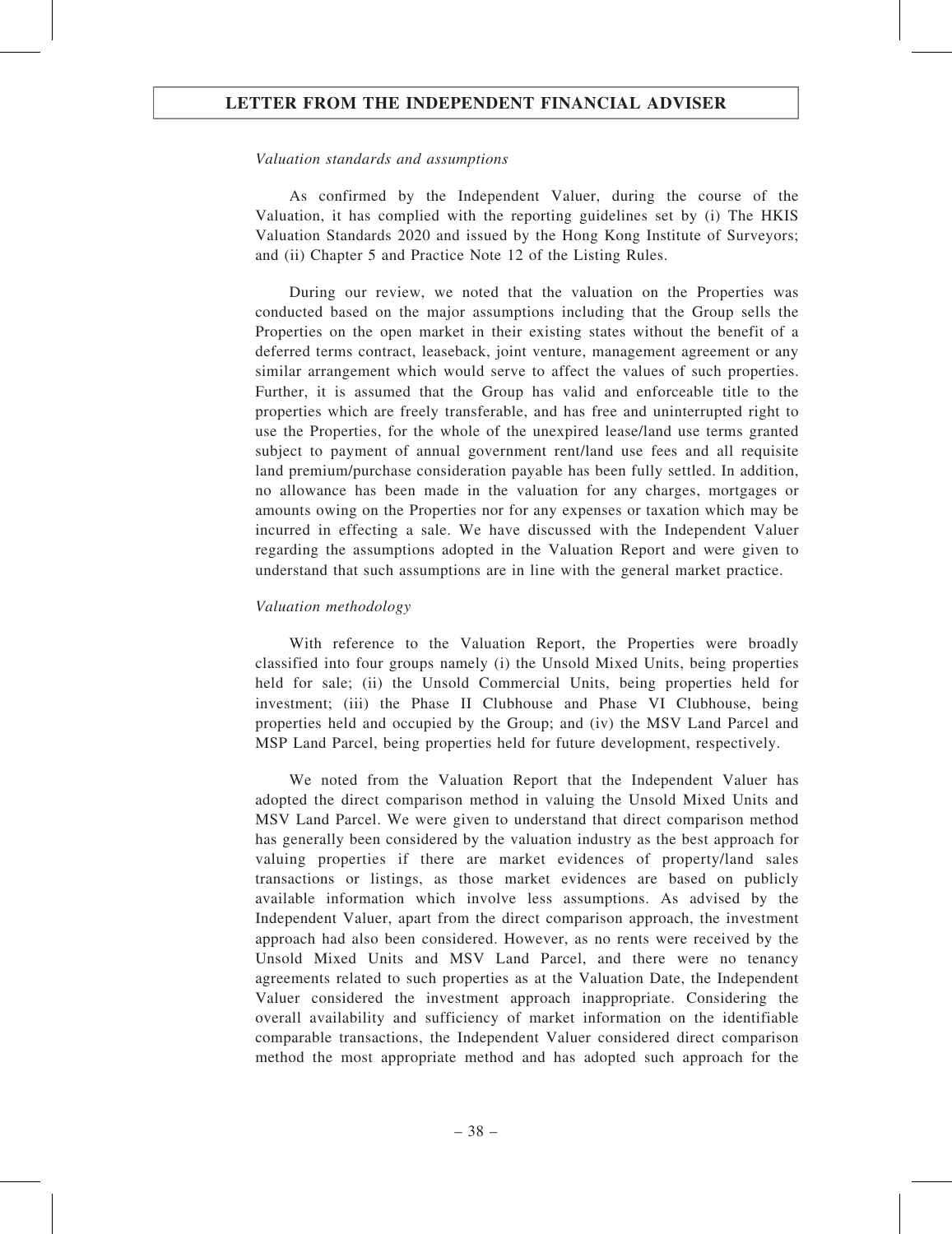purpose of valuing the Unsold Mixed Units and MSV Land Parcel. Based on our independent research, it is noted that the direct comparison method has been commonly adopted for valuing assets including properties of other listed companies in Hong Kong.

We noted from the Valuation Report that the Independent Valuer has adopted the investment method in valuing the Unsold Commercial Units and Phase VI Clubhouse, by taking into account the current rents passing and the reversionary income potential of such properties. As advised by the Independent Valuer, considering that (i) the investment approach is generally adopted for rent-generating properties and/or properties with tenancy agreements; and (ii) the Unsold Commercial Units are also currently generating rent and have existing tenancy agreements, and the likelihood of the Phase VI Clubhouse in generating rental payment given an active open leasing market, the Independent Valuer is of the view that the investment method is the most appropriate approach to appraise the Unsold Commercial Units and Phase VI Clubhouse. The Independent Valuer further advised that it is a normal market practice to value properties that have tenancy agreements and/or are capable of generating rent using the investment method.

### The Properties

(i) Unsold Mixed Units and MSV Land Parcel using the direct comparison method

### Unsold Mixed Units

In arriving at the appraised value of the Unsold Mixed Units, being an aggregate of 172 unsold mixed units/items of Morning Star Plaza comprising one residential unit, two shop units, 43 bicycle rooms and 126 motor cycle parking spaces, the Independent Valuer has made reference to the unit price of comparable offers of residential units (the ''Residential Comparables''), retail units (the ''Retail Comparables'') and motor cycle spaces (''Motor Cycle Comparables'') (collectively, the ''Asking Comparables'') in the market and the historical unit price of bicycle rooms under the MSP Auction Transactions. The adopted unit price was then multiplied by the area of the underlying properties to give the market value of the Unsold Mixed Units.

In relation to the Residential Comparables, the Independent Valuer has identified asking properties based on the selection criteria that (a) such residential premises are (i) located in Morning Star Plaza, being the same as the Unsold Mixed Units; and (ii) of comparable size in terms of gross floor area; and (b) the asking dates of the relevant properties were within 6 months immediately preceding the Valuation Date which we consider a reasonable search period. Certain adjustments were then made to the unit rates of the Residential Comparables to reflect the differences in the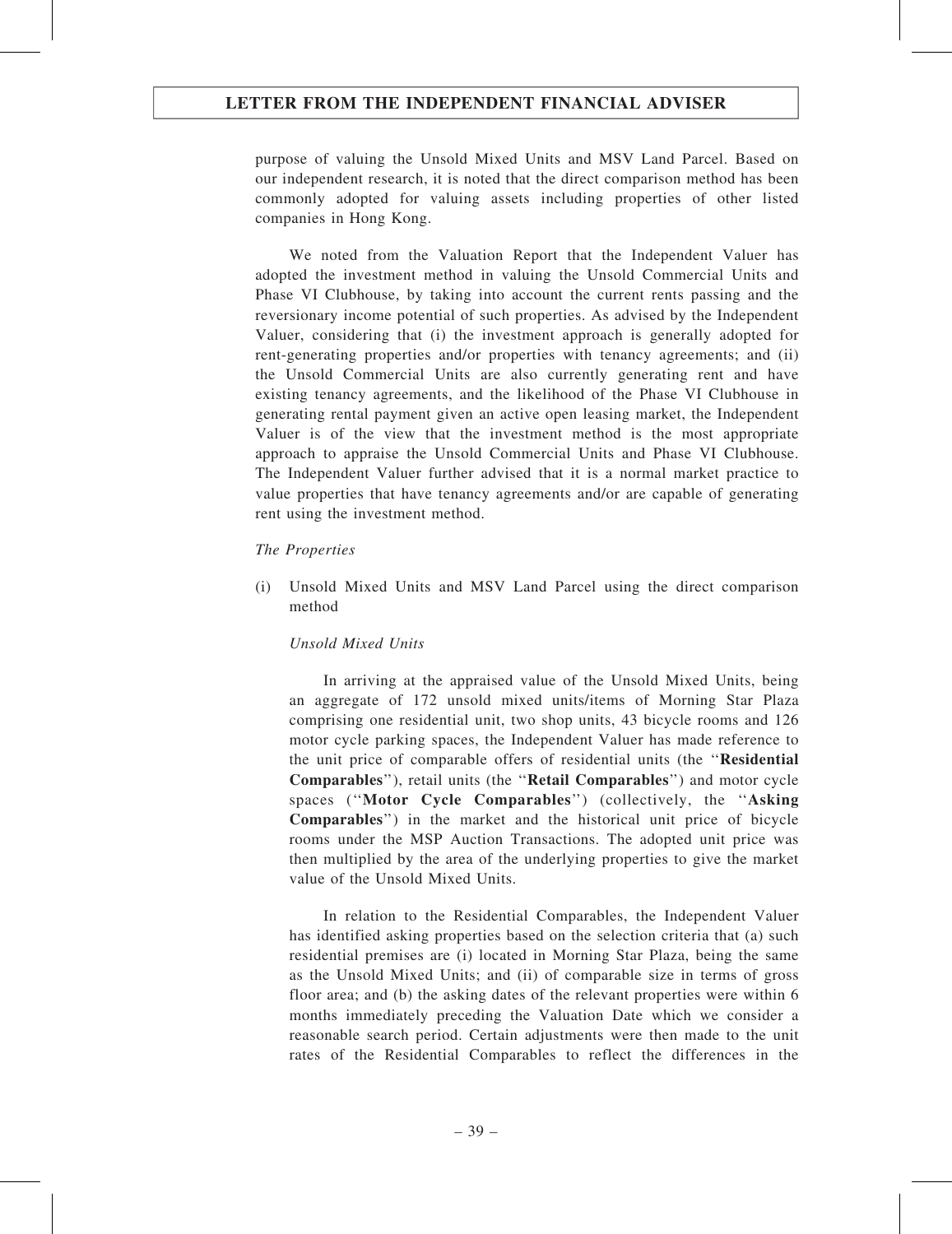characteristics of the residential unit among the Unsold Mixed Units in terms of asking nature and size, which are common market practice for conducting similar valuation.

In relation to the Retail Comparables, the Independent Valuer has identified asking properties based on the selection criteria that (a) such retail premises are (i) located in the western parts of Zhongshan City, the PRC and close to the city centre in order to obtain a sufficient sample size; and (ii) of comparable size in terms of gross floor area; and (b) the asking date of the relevant properties were within 6 months immediately preceding the Valuation Date which we consider a reasonable search period. Certain adjustments were then made to the unit rates of the Retail Comparables to reflect the differences in the characteristics of the retail shop units among the Unsold Mixed Units in terms of asking nature, size and floor level, which are common market practice for conducting similar valuation.

In relation to the Motor Cycle Comparables, in obtaining the market asking rent, the Independent Valuer has identified asking properties based on the selection criteria that (a) such motor cycle spaces are located within the city centre of Zhongshan City; and (b) the asking date of the relevant motor cycle spaces were within 6 months immediately preceding the Valuation Date which we consider a reasonable search period. Certain adjustments were then made to the asking rents of the Motor Cycle Comparables to reflect the differences in the characteristics of the motor cycle spaces among the Unsold Mixed Units in terms of asking nature, which are common market practice for conducting similar valuation. The market yield for parking space property was computed by annualising the average asking rent of the Motor Cycle Comparables and divided by the average consideration of the motor cycle spaces sold under the MSP Auction Transactions. The Independent Valuer then applied the adopted market yield and the official rental rate of motor cycle parking spaces in car park in Zhongshan City to arrive at the market value of the motor cycle parking spaces comprising the Unsold Mixed Units.

The Independent Valuer has relied on (i) 58同城網 ("58.com\*") (https://zs.58.com/); and (ii) 安居客網 (''Anjuke Website\*'') (https:// zs.anjuke.com/) as the sources of askings in obtaining the Residential Comparables, the Retail Comparables and the Motor Cycle Comparables. Based on our independent search, 58.com is a conglomerate enterprise originally listed on the New York Stock Exchange (original ticker: WUBA) and one of the largest online property market places in the PRC. Anjuke Website was established in 2007 and focuses on property listing both residential and commercial properties of the PRC. As such, we are of the view that the sources of information in identifying the Asking Comparables are reliable and the Asking Comparables are fair and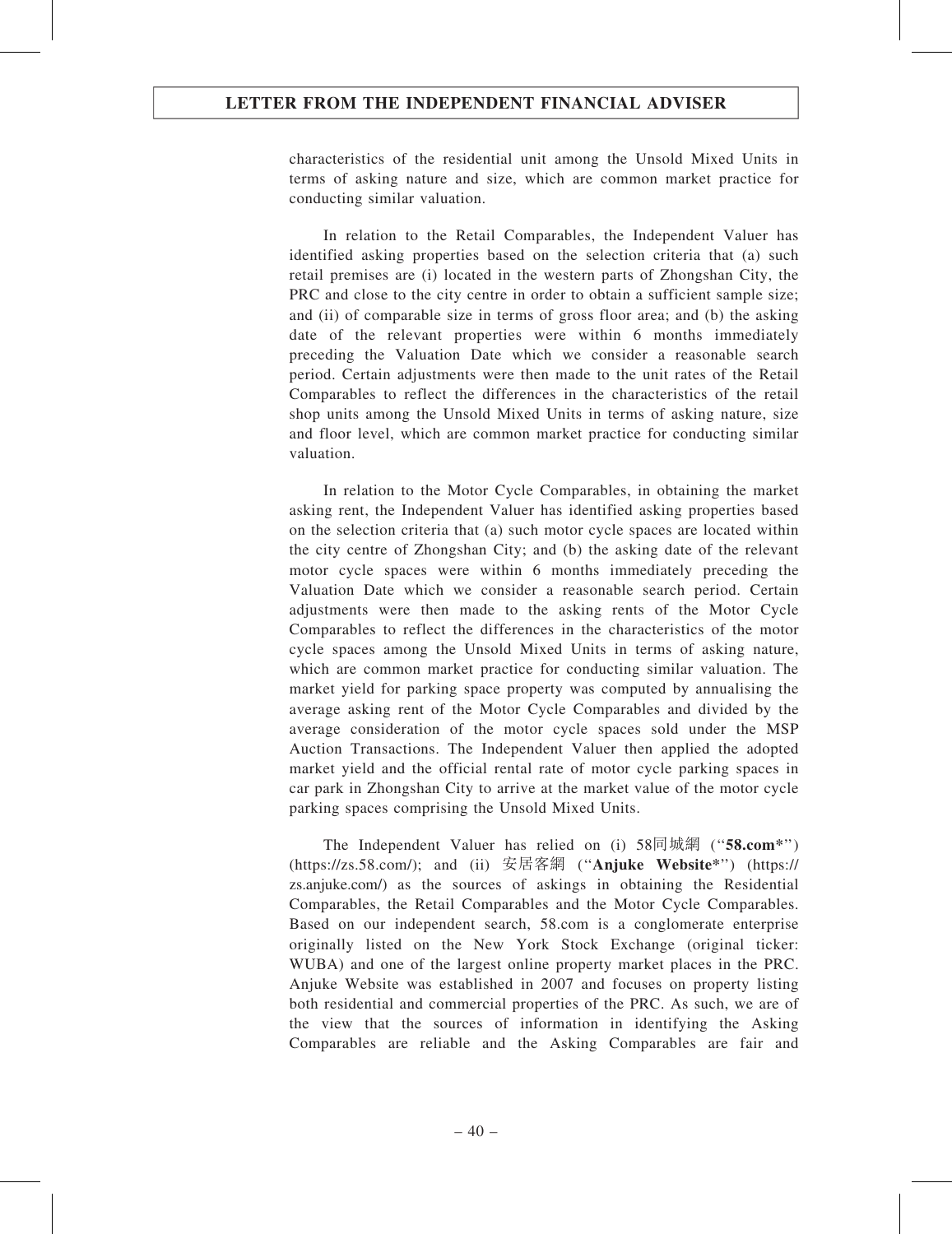reasonable. As confirmed by the Independent Valuer, the Asking Comparables represent an exhaustive list of comparables to the best of their understanding.

The adopted unit price of the bicycle rooms among the Unsold Mixed Units was made with reference to the average unit price of the two bicycle rooms which were agreed to be sold to third parties under the MSP Auction Transactions on 23 September 2021, which we consider appropriate to reflect the recent market price.

## MSV Land Parcel

In arriving at the appraised value of the MSV Land Parcel, the Independent Valuer has made reference to the comparable land sales transactions (''Land Sales Comparables'') approved by the relevant local government as available from the China Land Market Website\* (中國土地 市場網) (http://landchina.com). Based on our independent search, we noted that the China Land Market Website is a website operated by the Real Estate Registration Centre, MNR, PRC (Law Center, MNR, PRC) (自然資 源部不動產登記中心(自然資源部法律事務中心)), which is in turn an institution directly under the Ministry of Natural Resources of the PRC engaged in, among others, real estate registration in the PRC. The Independent Valuer has initially searched for comparable land sales transactions based on the selection criteria that (a) the underlying land parcels (i) were located in Gangkou Town, Zhongshan City which is the same as the MSV Land Parcel, or within close proximity from the MSV Land Parcel (i.e. within around 10 to 20 minutes driving distance); and (ii) have comparable land usage, being residential use; and (b) the land parcel underlying the transactions were delivered within 6 months preceding the Valuation Date. However, only one comparable land sales transaction was identified based on the aforesaid selection criteria. In order to obtain a reasonable sample size for the purpose of valuation, the Independent Valuer has extended the selection criteria (b) above to include land sales transactions of which the underlying land parcels were delivered within one year preceding the Valuation Date. Based on the extended selection criteria, a total of three Land Sales Comparables had been identified by the Independent Valuer, which we consider sufficient. Certain adjustments were then made to the unit price of the Land Sales Comparables to reflect the differences in the characteristics of the MSV Land Parcel in terms of class rating of site, time of transaction, scale of development in terms of total gross floor area, and remaining lease terms pursuant to the certificate of land use rights associated with the underlying land parcels, which are common market practice for conducting similar valuation. As confirmed by the Independent Valuer, the Land Sales Comparables represent an exhaustive list of comparable transactions to the best of their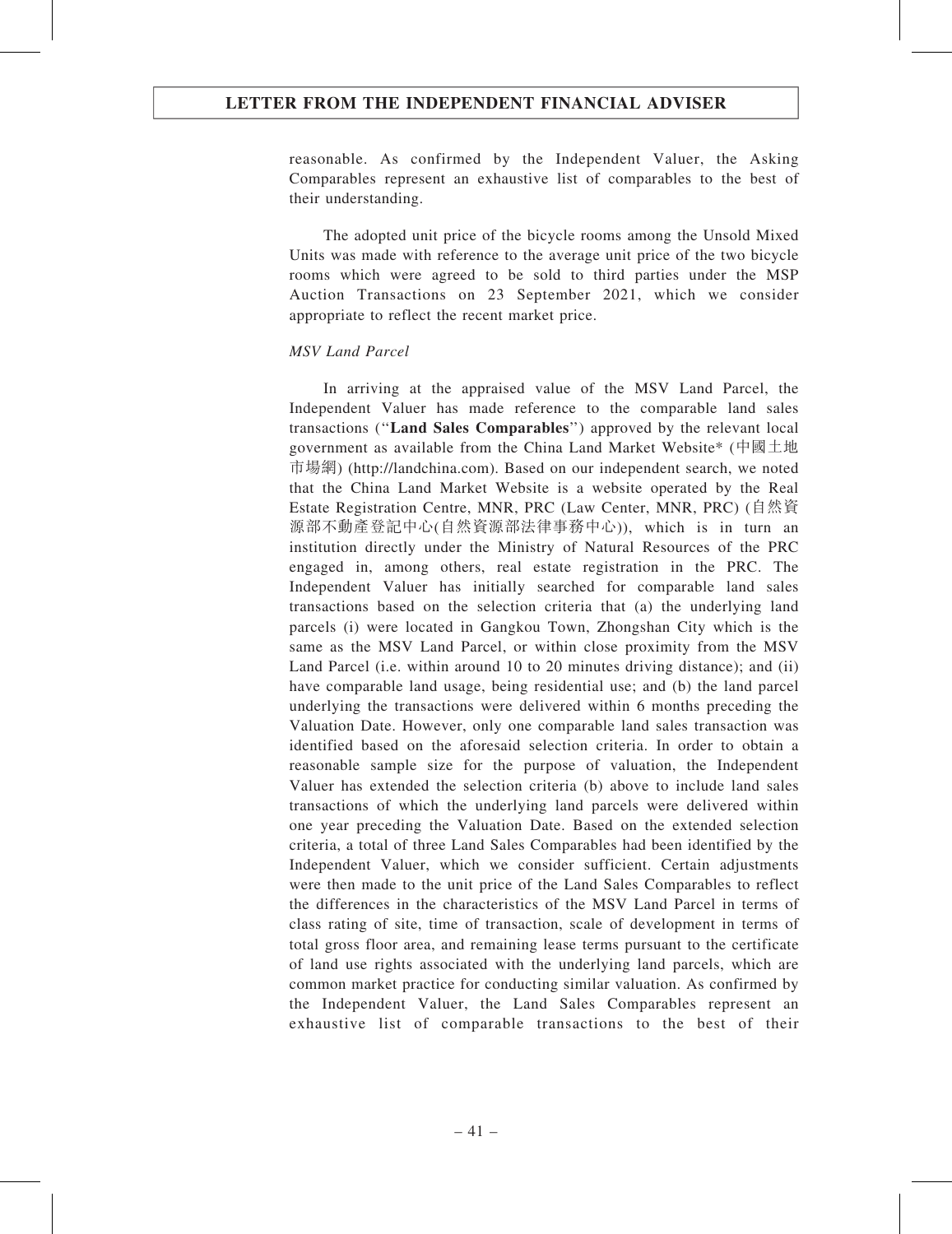understanding. In light of the foregoing, we are of the view that the source of information of the Land Sales Comparables is reliable and the Land Sales Comparables are fair and reasonable.

(ii) Unsold Commercial Units and Phase VI Clubhouse using the investment method

Based on the investment method, the market value of property valued is derived by making reference to the current rents passing under existing tenancies and the reversionary income potential of the properties upon expiry of tenancies. The market value is therefore the sum of (i) the term value, being the present value of current rents during the term of existing tenancies by making reference to the predetermined rental rate as stated therein; and (ii) the reversionary value, being the present value of expected future rents upon expiry of existing tenancies by making reference to the asking rents and yields of comparable transactions in the market.

#### Unsold Commercial Units

Since there are existing tenancy agreements in respect of the Unsold Commercial Units as at the Valuation Date, the Independent Valuer has computed the term value of the Unsold Commercial Units based on the existing tenancies provided by the Company. We noted that the unit rents and tenancy terms used in arriving at the term value is consistent with those stated in the existing tenancy agreements of the Unsold Commercial Units. In arriving at the reversionary value, we noted the Independent Valuer has identified asking properties from 58.com based on the criteria that (a) such premises are (i) located in the western parts of Zhongshan City; (ii) of comparable size; and (iii) located on the ground floor; and (b) the asking date of the relevant properties were approximately within 6 months immediately preceding the Valuation Date which we consider such period to be reasonable. Certain adjustments were then made to the unit rates/rents of the comparable askings to reflect the differences in the characteristics of the Unsold Commercial Units in terms of (i) asking nature; (ii) size; and (iii) location, which are common market practice for conducting similar valuation. As confirmed by the Independent Valuer, the comparables askings being referenced to in the adoption of market rental rate and yield represent an exhaustive list to the best of their understanding.

### Phase VI Clubhouse

Since the Phase VI Clubhouse was not leased as at the Valuation Date and therefore no existing tenancies are available, the Independent Valuer has computed the reversionary value as the market value of the Phase VI Clubhouse with reference to the comparables being referenced to in arriving at the market value of the Unsold Commercial Units. As advised by the Independent Valuer, the nature of clubhouse is similar to that of a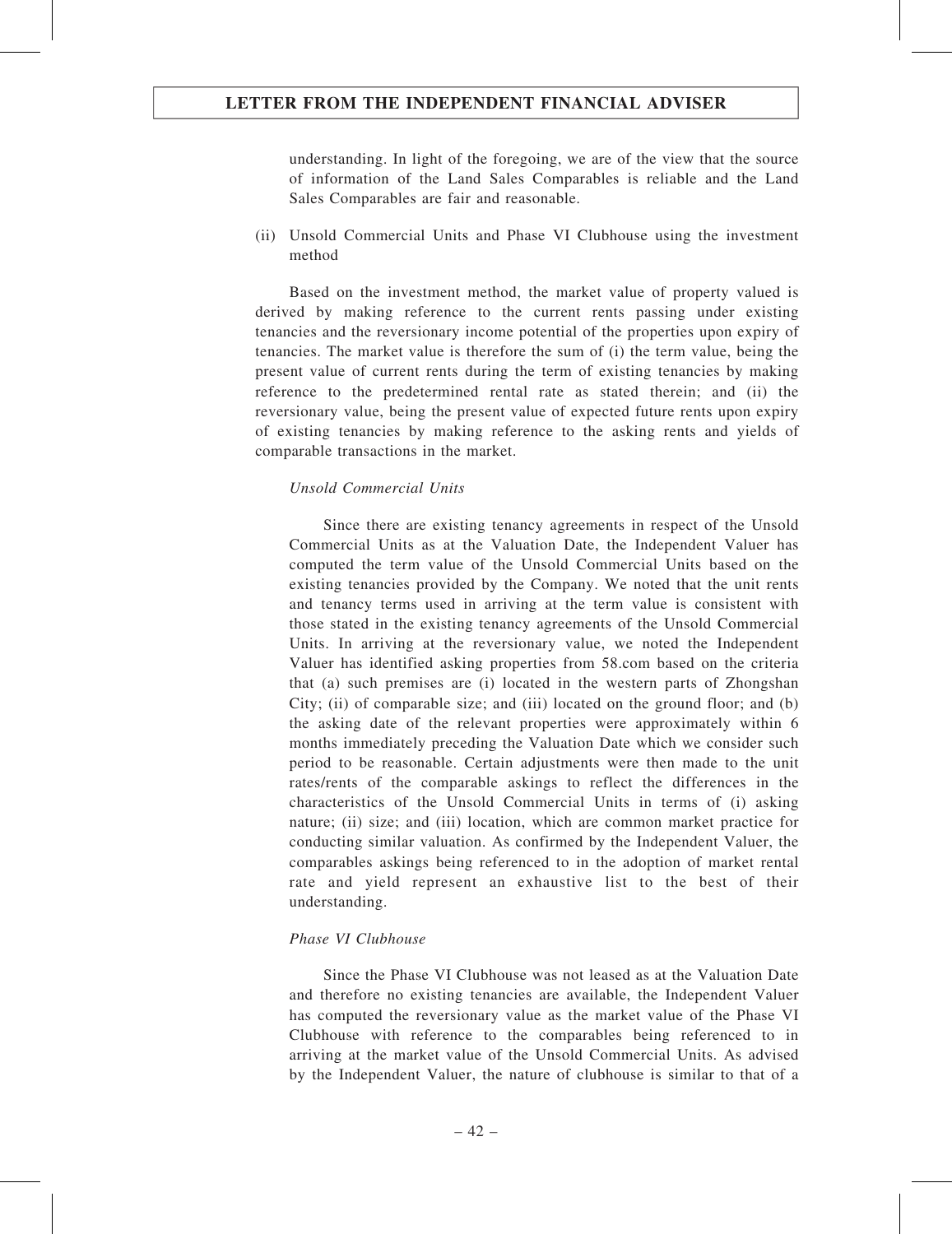retail nature and hence the same set of asking comparables was adopted in deriving the market value of the Phase VI Clubhouse. Nonetheless, considering the difference in clubhouse nature of the Phase VI Clubhouse in comparison to the retail nature of the Unsold Commercial Units, the Independent Valuer has made certain adjustments to the market yields of the comparables in arriving at the market value of the Phase VI Clubhouse, which are common market practice for conducting similar valuation.

### (iii) Phase II Clubhouse and MSP Land Parcel

We noted from the Valuation Report that the Independent Valuer has ascribed no commercial value to the Phase II Clubhouse and the MSP Land Parcel. We have obtained from the management of the Company the respective book values of each of the Properties held by the Group as at 30 June 2021 and noted that the book values of the Phase II Clubhouse and the MSP Land Parcel were nil as at 30 June 2021. As advised by the Independent Valuer, we understand that in conducting the valuation of the Properties, they have primarily relied on the legal opinions of the PRC legal adviser of the Company with respect to the Properties to assess the transferability of and whether the Company is entitled to dispose of the Properties in the market, as well as the development potential of land parcels. In this regard, we have reviewed the legal opinions provided by the PRC legal adviser of the Company which has provided its view on legal matters such as planning approvals, statutory notices, easements, tenure, completion date of buildings, particulars of occupancy, tenancy details, site and floor areas and all other relevant matters in the identification of the Properties. Based on the conclusion of the PRC legal adviser, we noted that (i) the Company may not be able to freely transfer the Phase II Clubhouse primarily due to the absence of transferable legal title to the property as at the Valuation Date; and (ii) notwithstanding that the Company is in possession of the proper legal title to the MSP Land Parcel and is entitled to legally transfer, mortgage, lease or otherwise legally dispose of such land parcel, the Company is required to apply for an extension of validity period of the development qualification with the relevant authority before carrying out any future development of the MSP Land Parcel, rendering the Company unable to develop the MSP Land Parcel based on the status as at the Valuation Date.

During our review of the Valuation Report and discussions with the Independent Valuer, we have not identified any major factors that cause us to cast doubt on the fairness and reasonableness of the principal bases and assumptions adopted in arriving at the appraised value of the Properties.

Taking into account of the above, we consider that the valuation bases and assumptions adopted by the Independent Valuer in the Valuation Report are fair and reasonable. As set out in the Valuation Report, the appraised value of the Properties was approximately RMB401.69 million (equivalent to approximately HK\$482.31 million) as at the Valuation Date. The appraised value of the Properties attributable to the Group amounted to approximately RMB220.93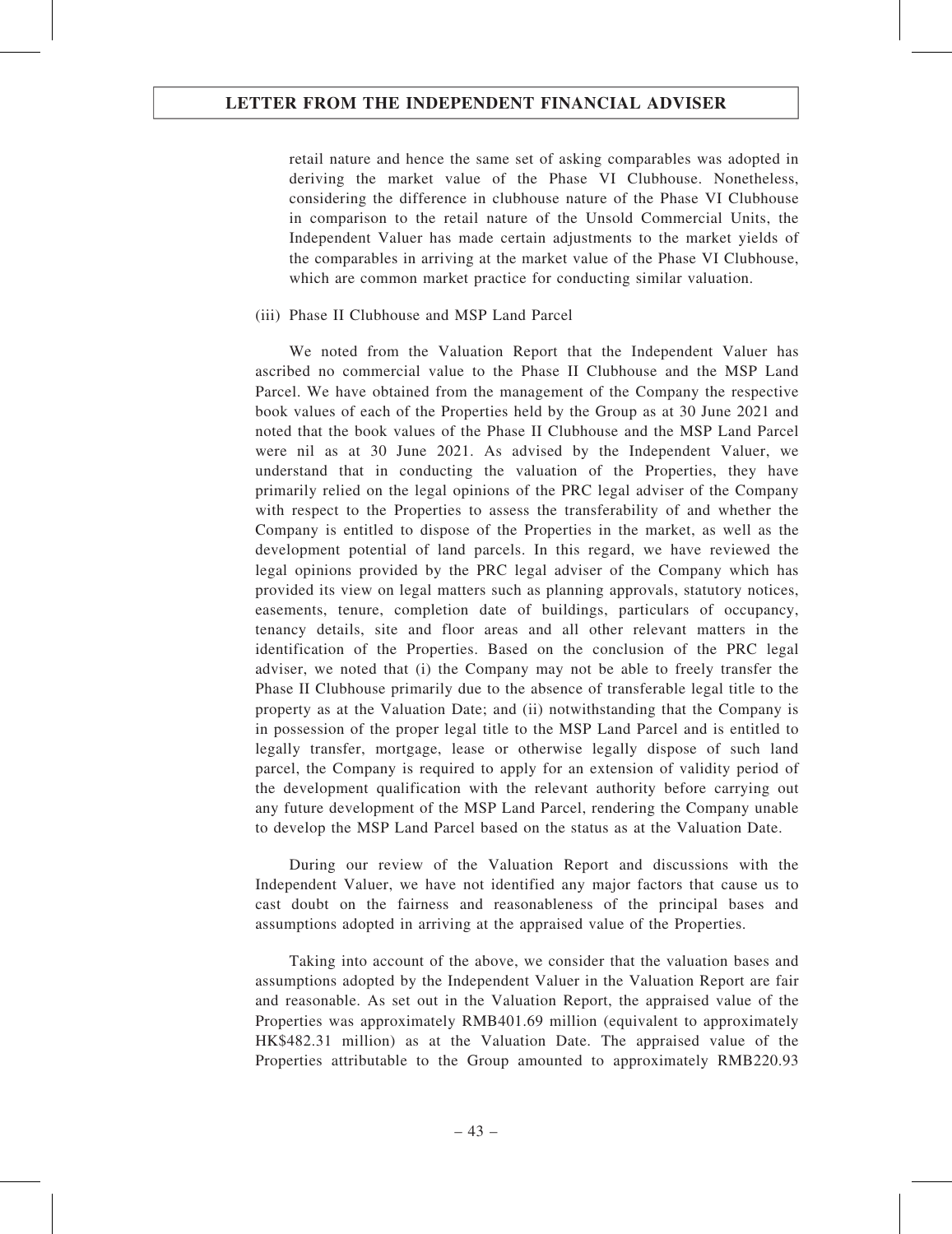million (equivalent to approximately HK\$265.27 million). On the basis that the MSV Auction Transactions and the MSP Auction Transactions had been completed, the Adjusted NAV which has accounted for (i) the appraised value of the Properties; (ii) the waiver of the Company Loan; and (iii) the deferred tax liabilities arising from appreciation of the Properties, amounted to approximately HK\$229.05 million as at 30 June 2021. The Consideration therefore represents a premium of about 23.12% over the Adjusted NAV, which is considered fair and reasonable.

### 5.2 Market comparable transactions

In further assessing the fairness and reasonableness of the Consideration, we have also searched for recent transactions conducted by companies listed on the Stock Exchange that (i) have conducted disposal of companies which owned property interests as major assets and/or are principally engaged in property investment/ development and the transactions of which constituted notifiable transactions as defined under the Listing Rules, excluding disposal through public tender; and (ii) have disclosed information on the respective net asset values of the subject disposal companies as adjusted by the latest valuation or market value of the underlying property interests in the relevant announcements which reflect the fair transaction value, during the three-month period preceding the date of the Disposal Agreement which we consider a reasonable period to reflect the recent market practice preceding the Disposal.

To the best of our knowledge and endeavour, we have identified five companies based on our selection criteria (the ''Comparable Transactions''). We consider the Comparable Transactions to be exhaustive and in general forms a fair and representative sample for establishing our analysis below, taking into account that the Comparable Transactions also involved the disposal of companies with significant property interests. Set out below are our findings:

| Date of<br>announcement | Company name<br>(Stock code)                | Principal assets of the<br>subject companies<br>being disposed of                                                        | Consideration |                          | Fair value of the<br>transaction (i.e.<br>after accounted for<br>the net asset value<br>of the subject<br>company as<br>adjusted by the<br>latest valuation/ asset value of<br>market value of<br>property asset) | Premium/<br>(discount) of<br>consideration<br>over/to the<br>adjusted net<br>the subject<br>company |
|-------------------------|---------------------------------------------|--------------------------------------------------------------------------------------------------------------------------|---------------|--------------------------|-------------------------------------------------------------------------------------------------------------------------------------------------------------------------------------------------------------------|-----------------------------------------------------------------------------------------------------|
|                         |                                             |                                                                                                                          |               | (million) (HK\$ million) | $(HK\$ million)                                                                                                                                                                                                   |                                                                                                     |
| 24 October 2021         | Yuexiu Property<br>Company Limited<br>(123) | An international grade<br>A office property<br>located in the core<br>area of Guangzhou<br>Zhujiang New<br>Town, the PRC | RMB7,792.83   | $9,351.40^{1,2}$         | $9,627.40^{1,3}$                                                                                                                                                                                                  | $(2.87)\%$                                                                                          |
| 21 October 2021         | Neway Group<br>Holdings Limited<br>(55)     | A 6-storey industrial<br>building situated in<br>Fanling, Hong Kong                                                      | HK\$231.00    | 231.00                   | 209.80                                                                                                                                                                                                            | 10.10%                                                                                              |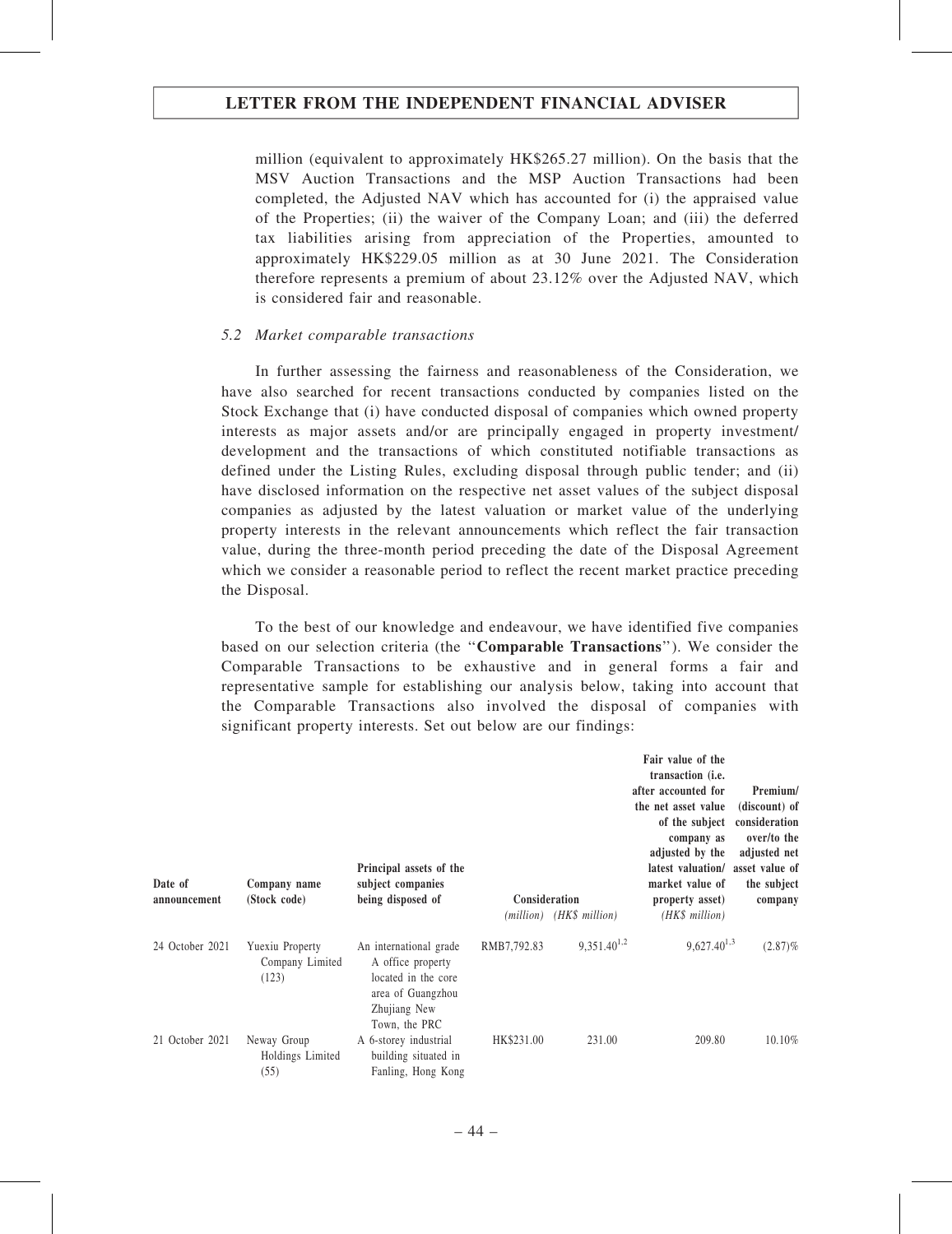| Date of<br>announcement | Company name<br>(Stock code)                       | Principal assets of the<br>subject companies<br>being disposed of         | Consideration | (million) (HK\$ million) | Fair value of the<br>transaction (i.e.<br>after accounted for<br>the net asset value<br>of the subject<br>company as<br>adjusted by the<br>latest valuation/<br>market value of<br>property asset)<br>(HK\$ million) | Premium/<br>(discount) of<br>consideration<br>over/to the<br>adjusted net<br>asset value of<br>the subject<br>company |
|-------------------------|----------------------------------------------------|---------------------------------------------------------------------------|---------------|--------------------------|----------------------------------------------------------------------------------------------------------------------------------------------------------------------------------------------------------------------|-----------------------------------------------------------------------------------------------------------------------|
| 20 October 2021         | Emperor International<br>Holdings Limited<br>(163) | A 12-storey industrial<br>building located in<br>Kwai Chung,<br>Hong Kong | HK\$585.00    | 585.00 <sup>4</sup>      | 585.00 <sup>5</sup>                                                                                                                                                                                                  | $0\%$                                                                                                                 |
| 7 September 2021        | Artgo Holdings<br>Limited (3313)                   | Two residential<br>properties situated<br>in Shanghai, the<br>PRC         | RMB45.00      | 54.00 <sup>1</sup>       | $57.47^{1,6}$                                                                                                                                                                                                        | $(6.04)\%$                                                                                                            |
| 16 August 2021          | Sichuan Expressway<br>Company Limited<br>(107)     | Properties located in<br>Meishan City, the<br>PRC                         | RMB1,858.20   | $2,229.84^{1,7}$         | $2,198.88^{1,8}$                                                                                                                                                                                                     | 1.41%                                                                                                                 |
|                         |                                                    |                                                                           |               |                          | Maximum:<br>Minimum:<br>Average:                                                                                                                                                                                     | 10.10%<br>$(6.04)\%$<br>0.52%                                                                                         |
|                         | The Disposal                                       |                                                                           |               | 282.00                   | 229.05                                                                                                                                                                                                               | 23.12%                                                                                                                |

Source: The respective announcements of the Comparable Transactions as published on the website of the Stock Exchange (https://www.hkexnews.hk).

#### Notes:

- 1. The approximate exchange rate of RMB1 = HK\$1.20 has been used.
- 2. The consideration is equal to the sum of consideration for the sale shares and the outstanding amounts due to the holding company of the vendor and its group company at completion.
- 3. The fair value of the transaction was computed by taking the sum of (i) the net asset value of the subject company of negative RMB7,797,636,000 (excluding the carrying value of the property) and adjusted by the appraised value of the property of RMB8,030.00 million; and (ii) the outstanding amounts payable of approximately RMB7,790.47 million.
- 4. The consideration represents the sum of consideration for (i) the sale shares; (ii) the sale loan; and (iii) repayment of existing bank loan.
- 5. The fair value of the transaction was computed by taking the sum of (i) the net asset value of the subject company as adjusted by the appraised value of the property of HK\$163.9 million; (ii) the sale loan amount of approximately HK\$304.60 million; and (iii) the repayment of existing bank loan which, for the purpose of this analysis, was assumed to be HK\$116.50 million with reference to the difference between the consideration of HK\$585.0 million and the estimated net proceeds after repayment of such bank loan of HK\$468.4 million as disclosed in the relevant announcement.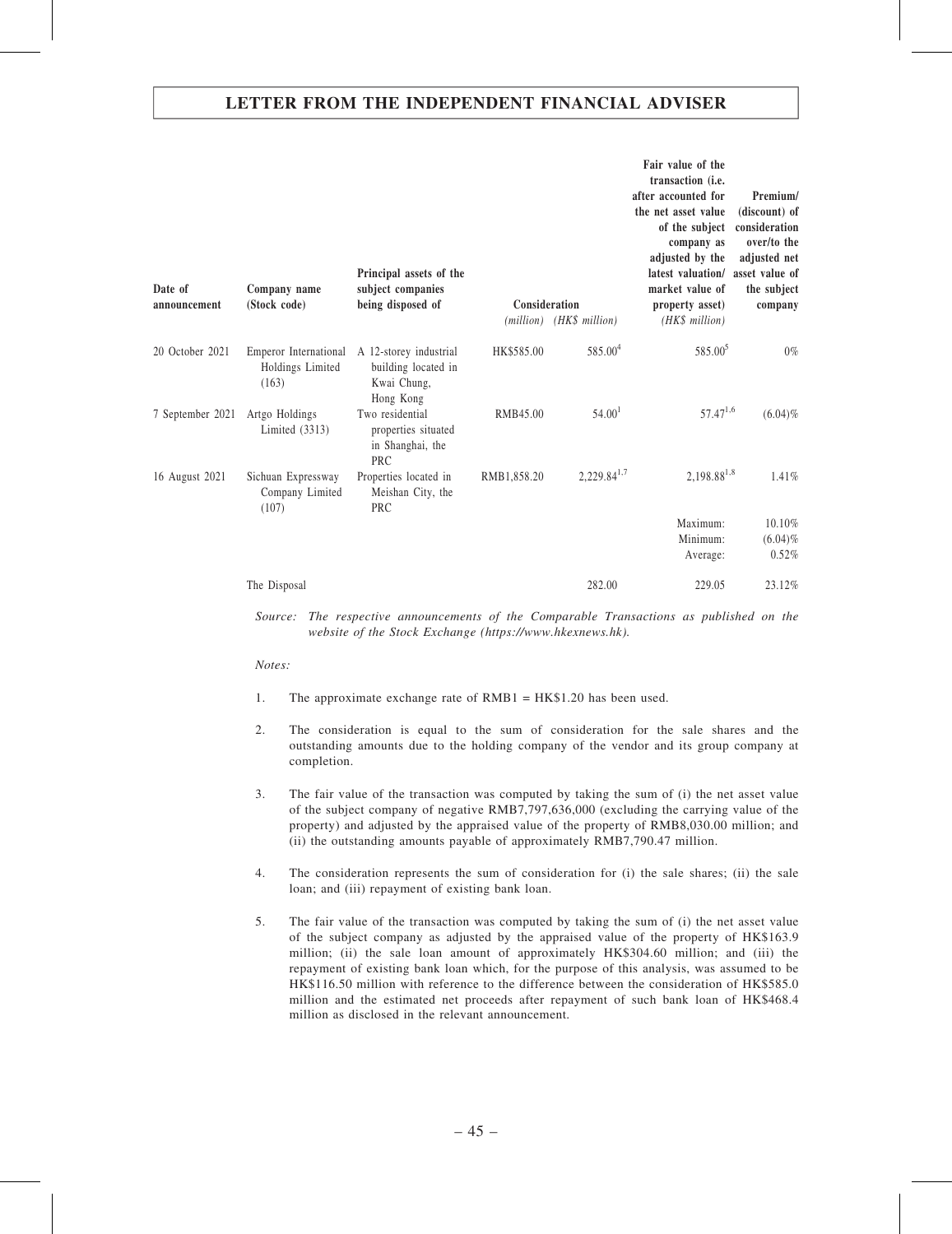- 6. The adjusted net asset value was based on RMB93.9 million as at 30 June 2021 as disclosed in the relevant announcement and multiplied by 51% to be disposed of by the vendor.
- 7. According to the relevant announcement, the consideration shall not exceed RMB1,858.2 million which comprised (i) the consideration for the sale shares (being 91% of the subject company to be disposed of) which shall not exceed RMB505.9 million; and (ii) sale loan which shall not exceed RMB1,352.3 million.
- 8. The fair value of the transaction was computed as the sum of (i) the appraised net asset value of RMB552.2 million as disclosed in the relevant announcement and multiplied by 91%; and (ii) the amount of sale loan of RMB1,329.9 million up to the date of the relevant announcement.

In light of the above, taking into account that the Consideration represents a premium of about 23.12% over the Adjusted NAV which is above the premium/ discount represented by the consideration over/to the fair transaction value of all of the Comparable Transactions, we are of the view that the Consideration is fair and reasonable so far as the Independent Shareholders are concerned and is in the interests of the Company and the Shareholders as a whole.

In light of the above, we are of the view that the principal terms of the Disposal Agreement and the transactions contemplated thereunder are fair and reasonable and in the interests of the Company and the Shareholders as a whole.

## 6. Financial effects of the Disposal

With reference to the Letter from the Board, as at the Latest Practicable Date, the Disposal Company is a wholly-owned subsidiary of the Company. Upon Completion, the Group will cease to own any interest in the Disposal Group and the financial results, assets and liabilities of the Disposal Group will no longer be included in the consolidated financial statements of the Group.

## Earnings

It is expected that the Group will recognise an estimated gain on Disposal (before taxation) in its consolidated profit and loss statement of approximately HK\$219.58 million, which is derived from (i) the difference between (a) the Consideration of HK\$282.00 million and (b) the unaudited net asset value of the Disposal Group attributable to the Group as at 30 June 2021 of approximately HK\$104.56 million, which is the financial information of the Disposal Group available for the time being; (ii) the estimated gain on waiver of the Company Loan of HK\$43.13 million; and (iii) the estimated expenses arising from the Disposal of approximately HK\$1 million.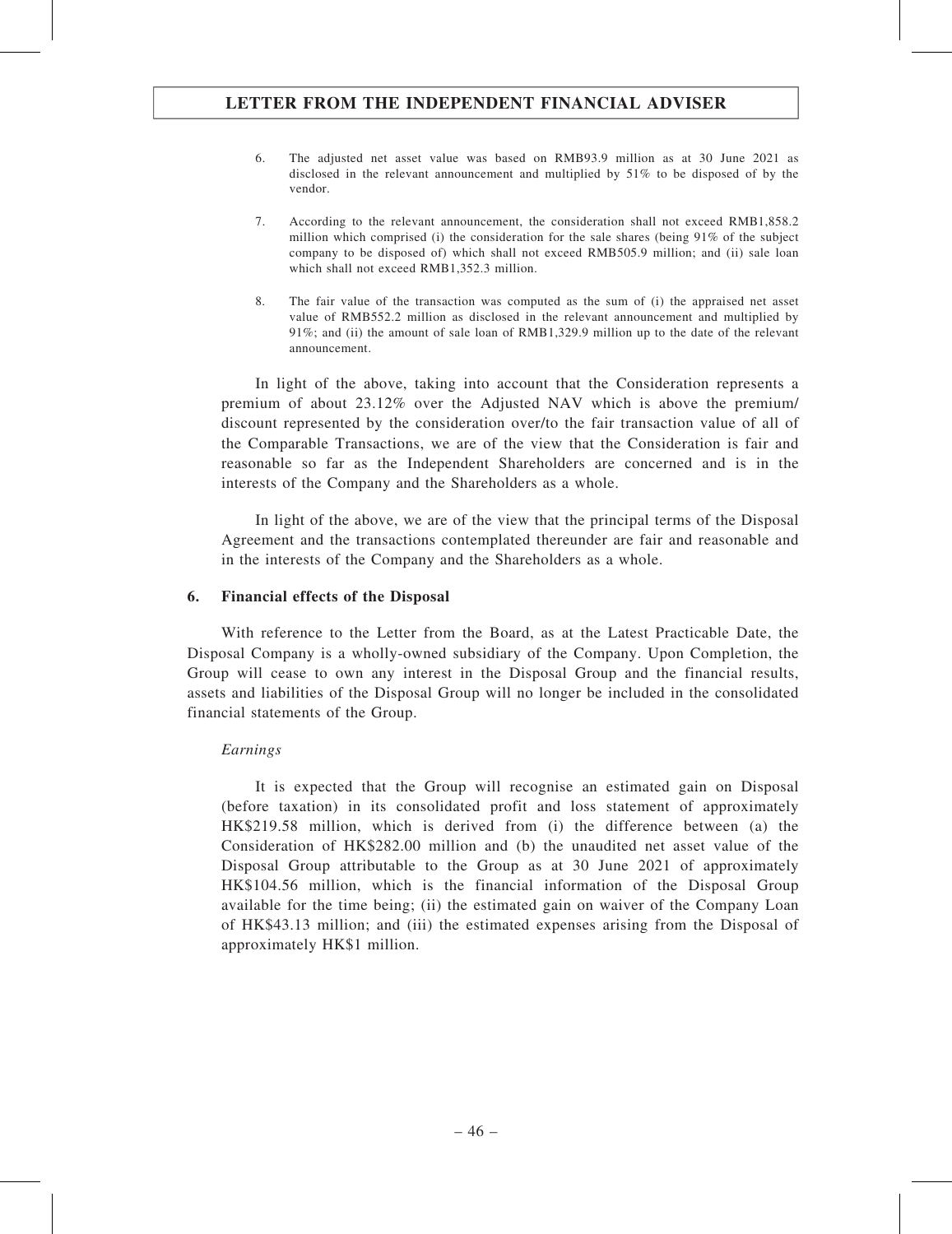### Gearing

According to the Interim Report 2021, the gearing ratio of the Group amounted to 2,005.18%, which was calculated on the basis of total interest-bearing borrowings over the total equity of the Group as at 30 June 2021. As stated in the Letter from the Board, the Group intended to apply the net proceeds from the Disposal as to HK\$277,200,000 for repayment of loan borrowed by the Group and the accrued interest, hence the Disposal will reduce the outstanding borrowings of the Group and it is expected that the Group's gearing ratio will decrease to approximately 649.90% which is calculated on the basis of total interest-bearing borrowings as at 30 June 2021 (assuming that the intended loan repayment was completed on 30 June 2021) over the total equity of the Group (assuming that the Disposal were completed on 30 June 2021) as at 30 June 2021 as a result of the Disposal.

#### **Liquidity**

Based on the Interim Report 2021, the cash and cash equivalents of the Group was approximately HK\$70.59 million as at 30 June 2021. As stated in the Letter from the Board, the net proceeds from the Disposal would be applied for loan repayment and serve as general working capital, which will improve the liquidity of the Group upon completion of the Disposal.

#### Net assets

As disclosed in the Letter from the Board, taking into account the net proceeds of the Disposal, the unaudited net asset value of the Disposal Group as at 30 June 2021 and the gain on waiver of the Company Loan on the part of the Company, it is estimated that upon Completion, the total assets of the Group will increase by approximately HK\$163.65 million, while the total liabilities of the Group will decrease by approximately HK\$6.41 million, therefore resulting in an overall increase in the net asset value of the Group.

Independent Shareholders should note that the above expected financial effects are for illustrative purposes only and do not purport to represent the financial position of the Group upon completion of the Disposal Agreement and the transactions contemplated thereunder.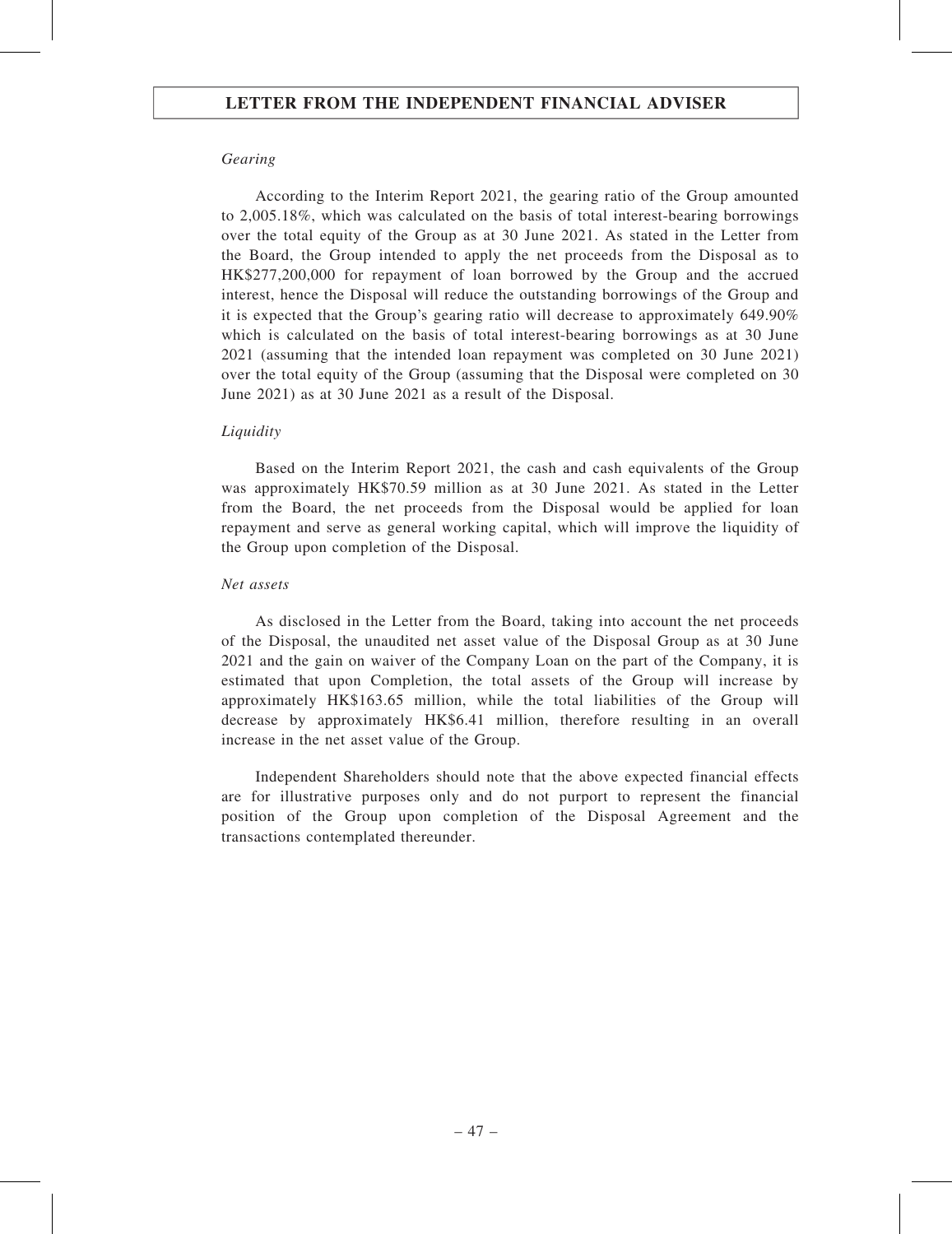### RECOMMENDATIONS

Having taken into consideration the factors and reasons as stated above, we are of the opinion that (i) the terms of the Disposal Agreement are on normal commercial terms and are fair and reasonable so far as the Independent Shareholders are concerned; and (ii) the Disposal is conducted in the ordinary and usual course of business of the Group, and the entering into of the Disposal Agreement is in the interests of the Company and the Shareholders as a whole. Accordingly, we advise the Independent Shareholders, as well as the Independent Board Committee to recommend the Independent Shareholders, to vote in favour of the relevant resolution(s) to be proposed at the EGM to approve the Disposal Agreement and the transactions contemplated thereunder.

> Yours faithfully, For and on behalf of Lego Corporate Finance Limited Billy Tang Managing Director

Mr. Billy Tang is a licensed person registered with the Securities and Futures Commission and a responsible officer of Lego Corporate Finance Limited to carry out Type 6 (advising on corporate finance) regulated activity under the SFO. He has over 20 years of experience in the accounting and investment banking industries.

\* For identification purpose only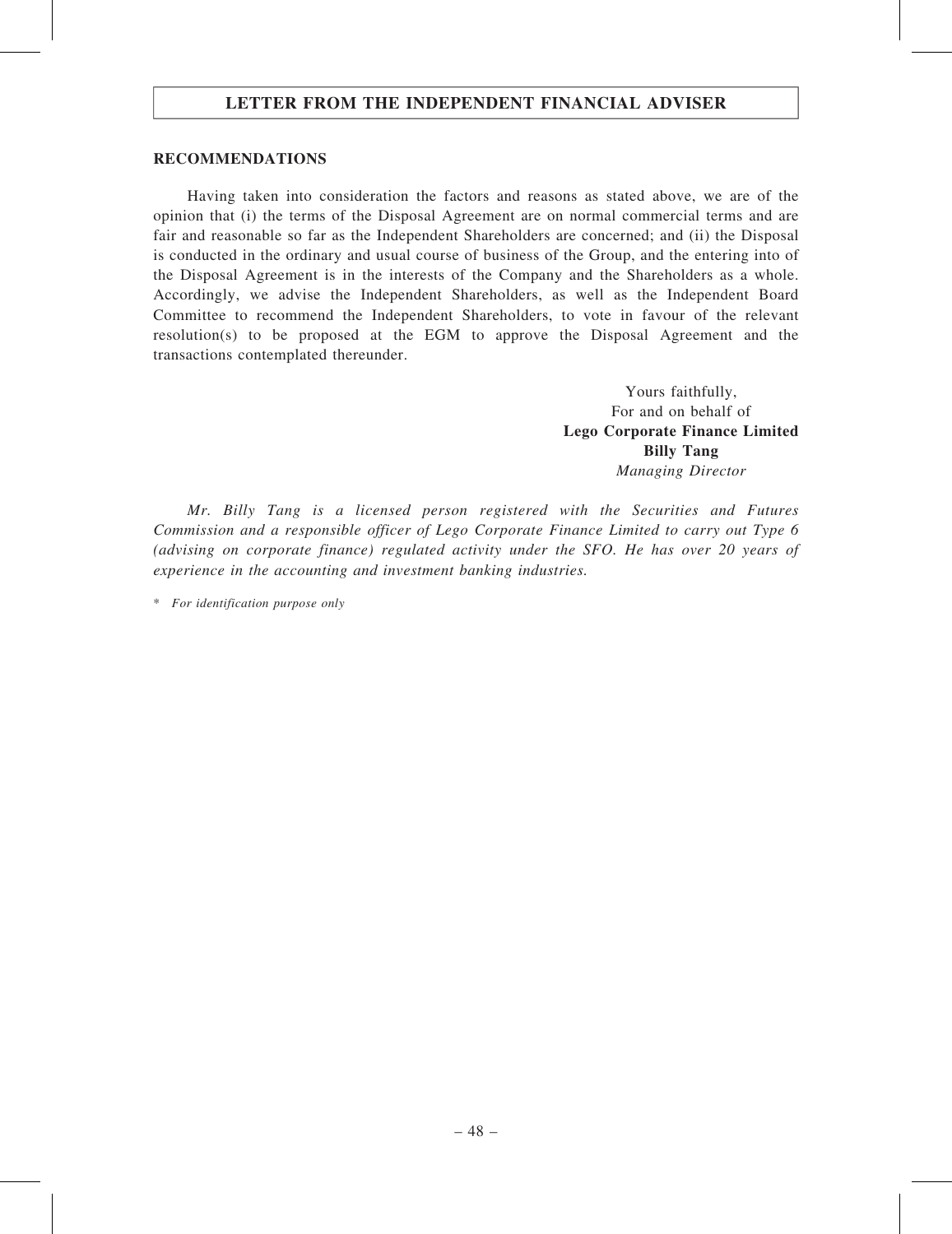## 1. FINANCIAL SUMMARY OF THE GROUP

Financial information of the Group for each of the three years ended 31 December 2020 and the six months ended 30 June 2021 are disclosed in the following documents respectively which have been published on the websites of the Stock Exchange (http://www.hkex.com.hk/) and the Company (http:/www.tfginternationalgroup.com/).

- . The annual report of the Company for the year ended 31 December 2018 published on 25 April 2019 (pages 34 to 111);
- . the annual report of the Company for the year ended 31 December 2019 published on 24 April 2020 (pages 37 to 124);
- . the annual report of the Company for the year ended 31 December 2020 published on 27 April 2021 (pages 48 to 133); and
- . the interim report of the Company for the six months ended 30 June 2021 published on 24 September 2021 (pages 3 to 20).

## 2. INDEBTEDNESS STATEMENT

As at the close of business on 31 December 2021 (being the latest practicable date for the purpose of this indebtedness statement prior to the printing of this circular), the Group (including any company which will become a subsidiary of the Company by reason of an acquisition which has been agreed or proposed since 31 December 2020, being the date to which the latest audited consolidated accounts of the Company have been made up) had outstanding indebtedness of approximately HK\$1,871.3 million. The indebtedness comprised:

|                                    | As at<br>31 December 2021 |
|------------------------------------|---------------------------|
|                                    | HK\$'000<br>(unaudited)   |
| <b>Current</b>                     |                           |
| Bank borrowings                    |                           |
| - secured and guaranteed (a)       | 255,668                   |
| Other borrowings                   |                           |
| — unsecured and non-guaranteed (b) | 15,504                    |
| — unsecured and guaranteed (c)     | 500,175                   |
|                                    | 771,347                   |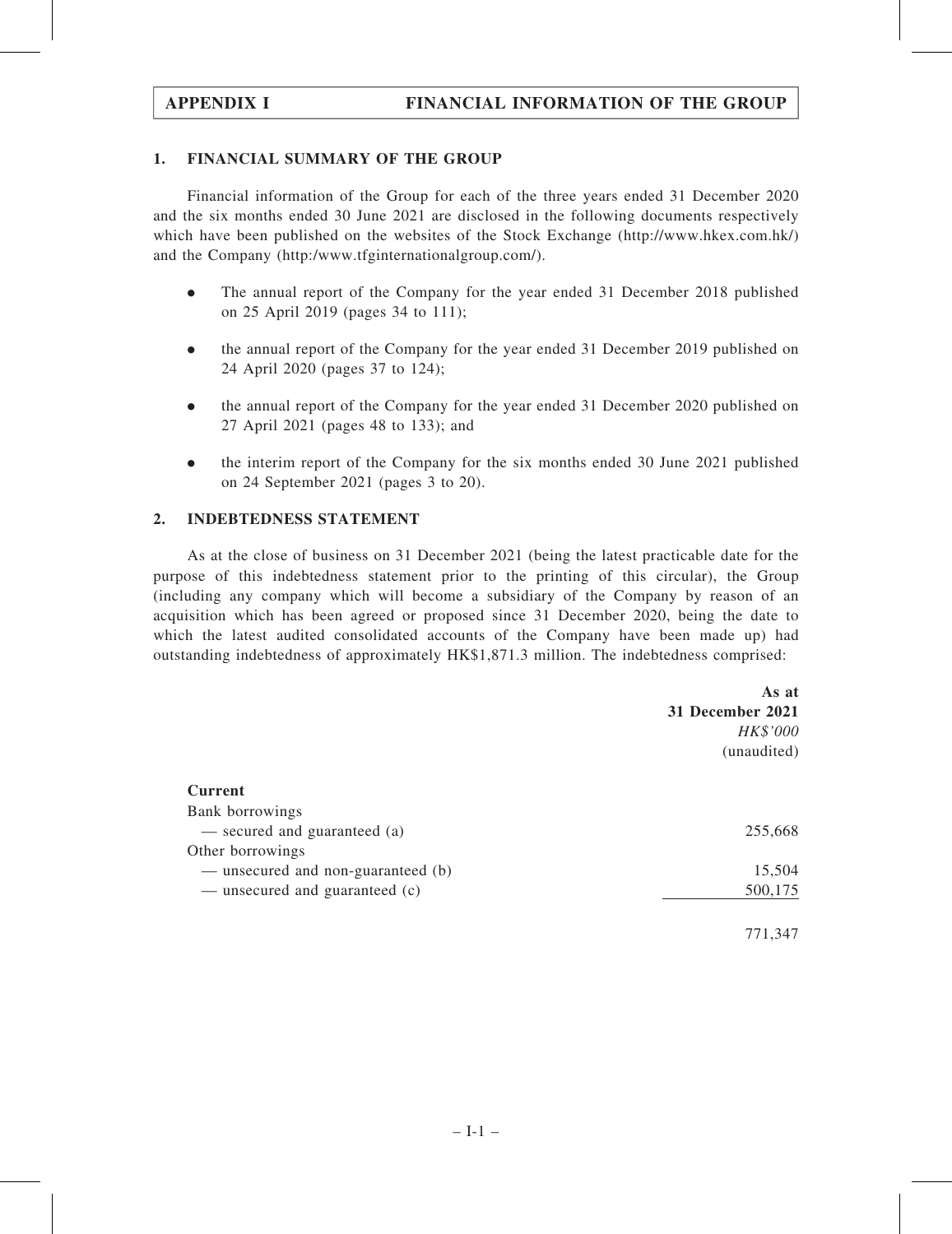|                                    | As at<br>31 December 2021<br>HK\$'000<br>(unaudited) |
|------------------------------------|------------------------------------------------------|
|                                    |                                                      |
| Non-current                        |                                                      |
| Bank borrowings                    |                                                      |
| — secured and guaranteed (a)       | 153,089                                              |
| Other borrowings                   |                                                      |
| — unsecured and non-guaranteed (b) | 587,262                                              |
| — unsecured and guaranteed (c)     | 250,000                                              |
| Promissory note payable            |                                                      |
| — unsecured and non-guaranteed (d) | 108,600                                              |
| Lease liabilities (e)              | 1,046                                                |
|                                    | 1,099,997                                            |
| Total                              | 1,871,344                                            |

Notes:

- (a) Bank borrowings, at interest rates ranged from 4.326% to 8.8% per annum, were secured by (1) share capital and properties of certain indirectly owned subsidiaries of the Company, (2) corporate guarantees provided by the Company and certain subsidiaries of the Company, and (3) personal guarantees provided by certain Directors and a former Director.
- (b) Borrowings, at interest rates ranged from 0% to 13% per annum, were provided by (1) a director of the Company, (2) independent third parties, and (3) a non-controlling shareholder of a subsidiary of the Company, respectively.
- (c) Borrowings, at interest rates ranged from 12% to 15% per annum and secured by personal guarantees provided by a Director and a former Director, were provided by independent third parties.
- (d) The Company issued a 9% coupon rate per annum three-year promissory note with principal amount of HK\$108,600,000 on 15 September 2020, which was unsecured and non-guaranteed. The promissory note has amortised value of approximately HK\$107.8 million as at 31 December 2021.
- (e) Lease liabilities of the Group are attributable to future minimum lease payments in respect of the lease premises, which fall due within two years.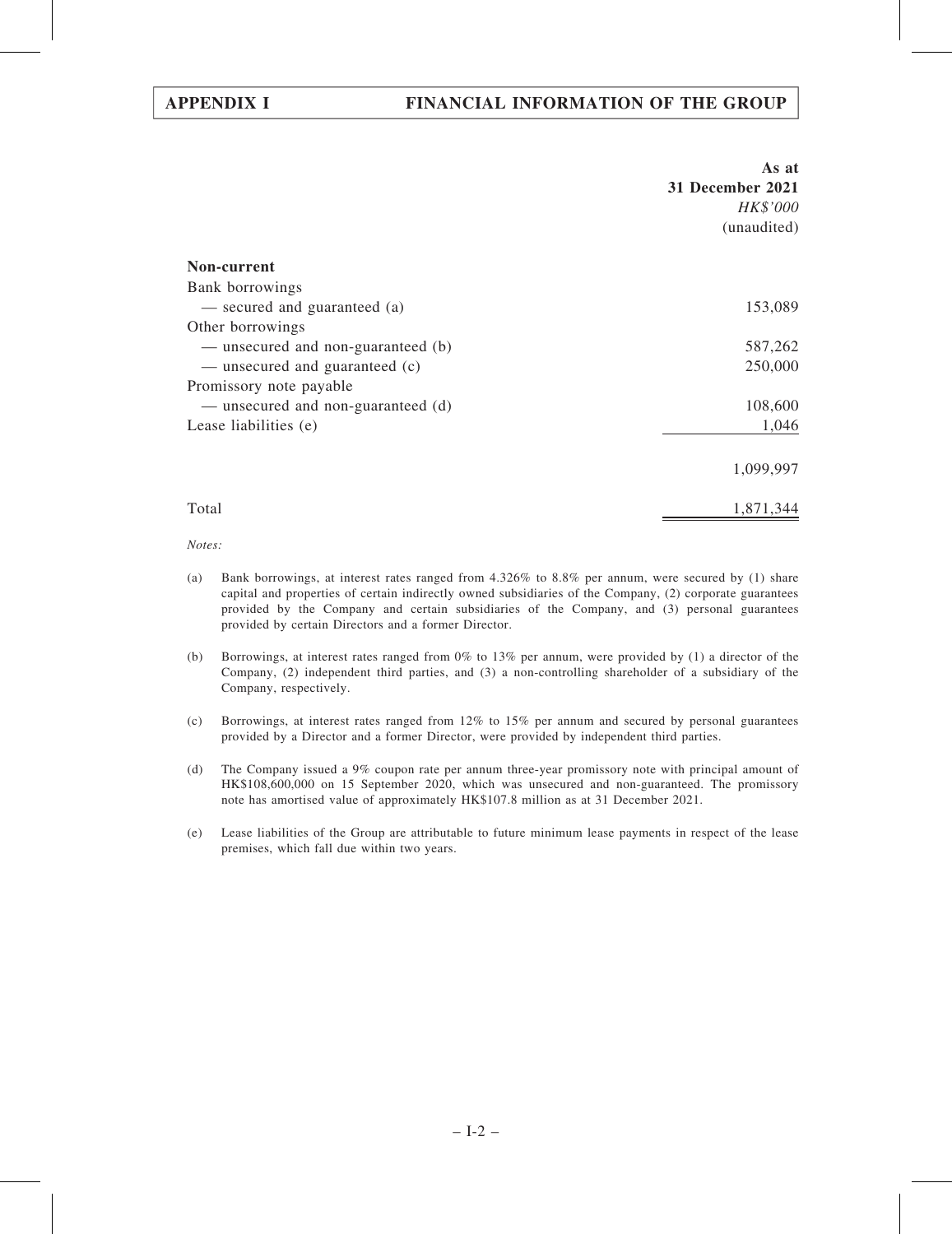## Contingent liabilities

As at 31 December 2021, the Group's contingent liabilities in respect of the buyback guarantee in favour of banks to secure mortgage loan facilities granted to the purchasers of the properties of the Group amounted to HK\$358.6 million.

Save as disclosed above and part from intra-group liabilities, the Group (including any company which will become a subsidiary of the Company by reason of an acquisition which has been agreed or proposed since 31 December 2020, being the date to which the latest audited consolidated accounts of the Company have been made up) did not have any (i) debt securities issued and outstanding, authorised or otherwise created but unissued, term loans, distinguishing between guaranteed, unguaranteed, secured and unsecured; (ii) other borrowings or indebtedness in the nature of borrowing; (iii) mortgages and charges; and (iv) any contingent liabilities or guarantees as at the close of business of 31 December 2021.

## 3. FINANCIAL AND TRADING PROSPECTS OF THE GROUP

The Company is an investment holding company. The Group is principally engaged in property development and hotel business in the PRC.

The Group's revenue for the year ended 31 December 2020 amounted to approximately HK\$22.4 million as compared to the revenue amounted to approximately HK\$34.5 million for the year ended 31 December 2019. The revenue for the two years was mainly attributable to the licensing income generated from the hotel business. The loss before tax for the year ended 31 December 2020 was approximately HK\$216.6 million as compared to approximately HK\$233.8 million for the year ended 31 December 2019. Total assets of the Group as at 30 June 2021 amounted to HK\$4,418.5 million as compared to approximately HK\$4,011.0 million as at 31 December 2020. Total liabilities of the Group as at 30 June 2021 amounted to HK\$4,318.4 million as compared to approximately HK\$3,803.5 million as at 31 December 2020.

As set out in the section headed "Financial Effects of the Disposal" in the Letter from the Board, the Group's total assets after Completion would increase whereas the Group's total liabilities would decrease. As set out in the section headed ''Reasons for and Benefits of the Disposal and Intended Use of Proceeds'' in the Letter from the Board, the Board considers that the Disposal would enhance the liquidity and improve its gearing ratio of the Group.

Notwithstanding the above, as disclosed in the section headed ''Management Discussion and Analysis'' of the Company's 2021 Interim Report, the Group has long been participating in property development and hotel businesses in the PRC. As at the Latest Practicable Date, the Group had three property development projects on hand, namely German City Project located in Hengqin, Fuyuan Junting Project located in Chengdu, and Fuyuan Square Project located in Doumen, respectively. All these three projects had started pre-sales. The construction works of these projects are expected to be completed by the fourth quarter of 2024. The Group expects to recognise income from these property development projects afterward.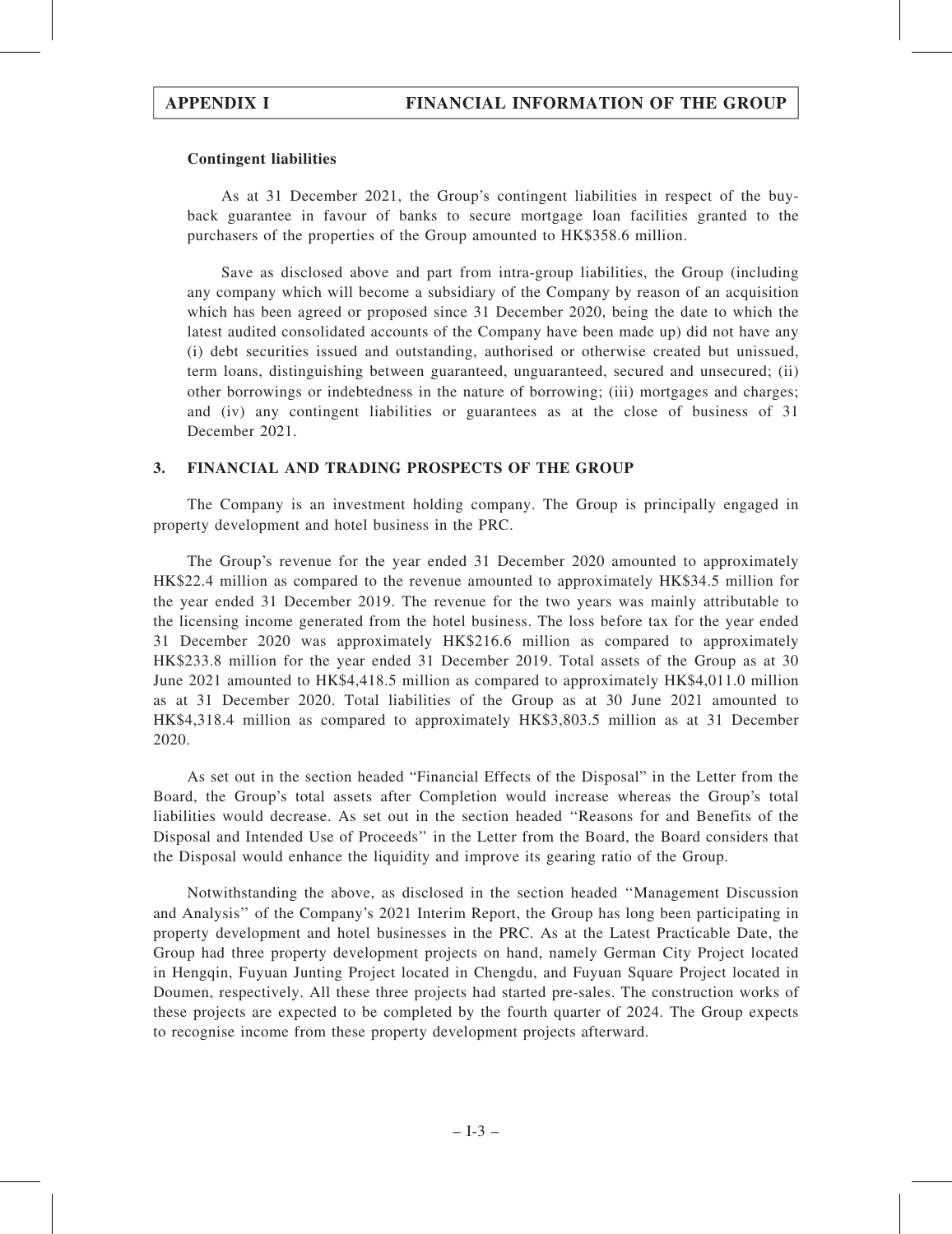Looking forward, the business environment will remain severe and challenging. After Completion, the Group will explore other investment opportunities to boost business growth and strive to enhance and improve the liquidity so as to bring better returns to the Shareholders.

# 4. WORKING CAPITAL SUFFICIENCY

The Directors are of the opinion that, after taking into account the net proceeds from the Disposal and the financial resources available to the Group, including internally generated cash flows, existing bank and other loans facilities and undertaking from the Guarantor that he will provide adequate funds to enable the Group to meet its financial obligations within the next 12 months from the date of this circular, the Group has sufficient working capital for its requirements for at least 12 months from the date of this circular in the absence of unforeseen circumstances.

## 5. MATERIAL ADVERSE CHANGE

As at the Latest Practicable Date, the Directors were not aware of any material adverse change in the financial or trading position of the Group since 31 December 2020, being the date to which the latest published audited consolidated financial statements of the Company were made up.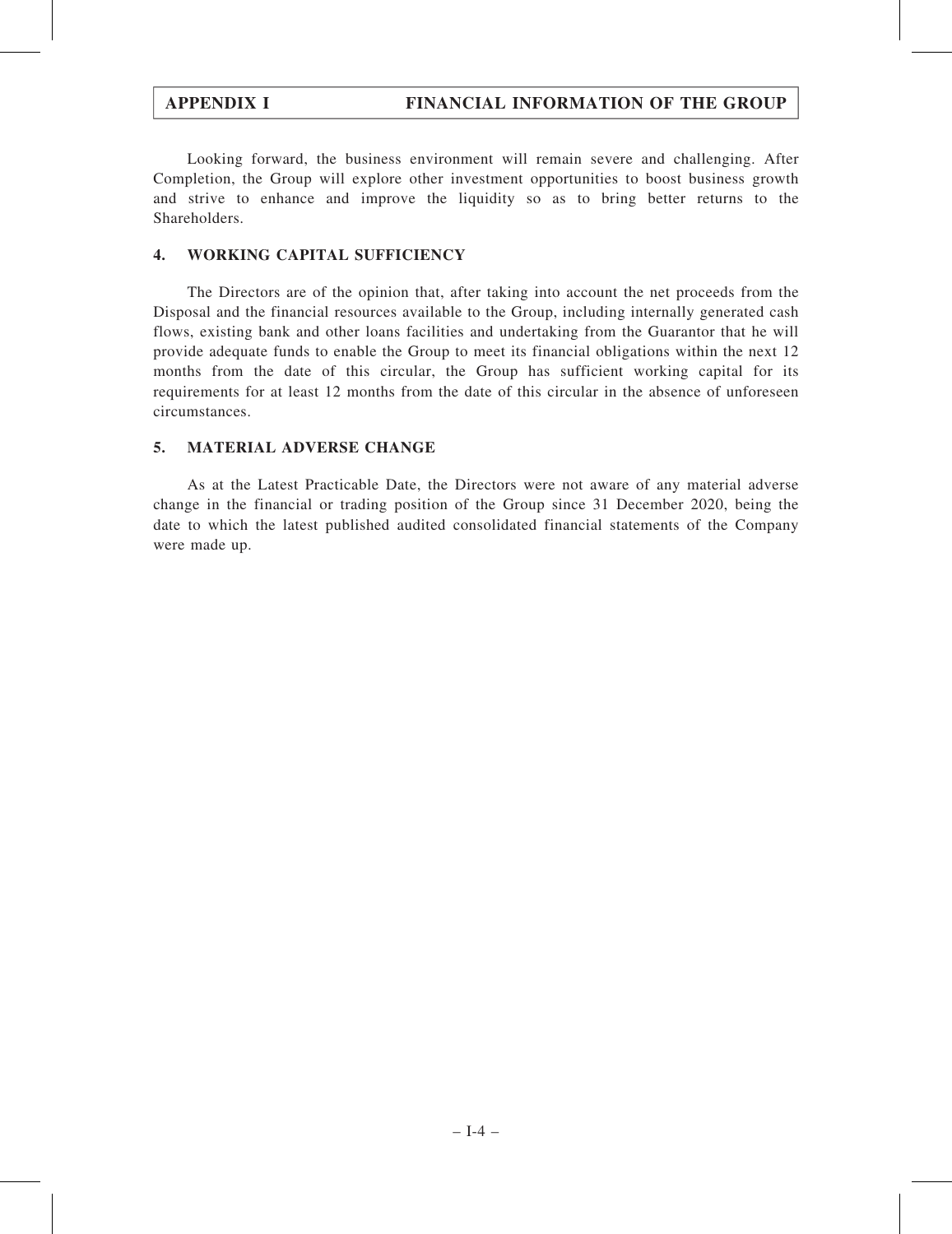## APPENDIX II VALUATION REPORT

The following is the text of a letter and valuation report prepared for the purpose of incorporation in this circular received from B.I. Appraisals Limited, an independent property valuer, in connection with its opinion of market value of the Properties as at 31 December 2021.



22/F, China Overseas Building, 139 Hennessy Road, Wan Chai, Hong Kong Tel (852) 2127 7762 Fax (852) 2137 9876 E-mail: info@biappraisals.com Website: www.biappraisals.com

25 February 2022

TFG International Group Limited Rooms 1301–1302, Laws Commercial Plaza 788 Cheung Sha Wan Road Kowloon Hong Kong

## For the Attention of the Directors

Dear Sirs/Madams,

## Re: Portfolio of properties held by Ceneric Properties Limited and/or its subsidiaries in Zhongshan City, Guangdong Province, the People's Republic of China (the "PRC")

In accordance with the instructions from TFG International Group Limited (hereinafter referred to as the ''Company'') for us to value the properties held by Ceneric Properties Limited, which is a wholly-owned subsidiary of the Company, and its subsidiaries (hereinafter together with the Company referred to as the ''Group'') in Zhongshan City, Guangdong Province, the PRC, details of which are more particularly listed in the Summary of Values attached herewith (hereinafter referred to as the ''Properties''), we confirm that we have inspected the Properties, made relevant enquiries and obtained such further information as we consider necessary for the purpose of providing you with our opinion of the value of each of the Properties as at 31 December 2021 (hereinafter referred to as the ''Date of Valuation'').

It is our understanding that this valuation document is to be used by the Company for reference purpose relating to the proposed disposal of the shares of Ceneric Properties Limited (hereinafter referred to as the ''Proposed Disposal''). We acknowledge that this report may subsequently be incorporated in a circular to be issued in relation to the Proposed Disposal.

This letter, forming part of our valuation report, identifies the properties being valued, explains the basis and methodology of our valuations, and lists out the assumptions and the title investigation we have made in the course of our valuations, as well as the limiting conditions.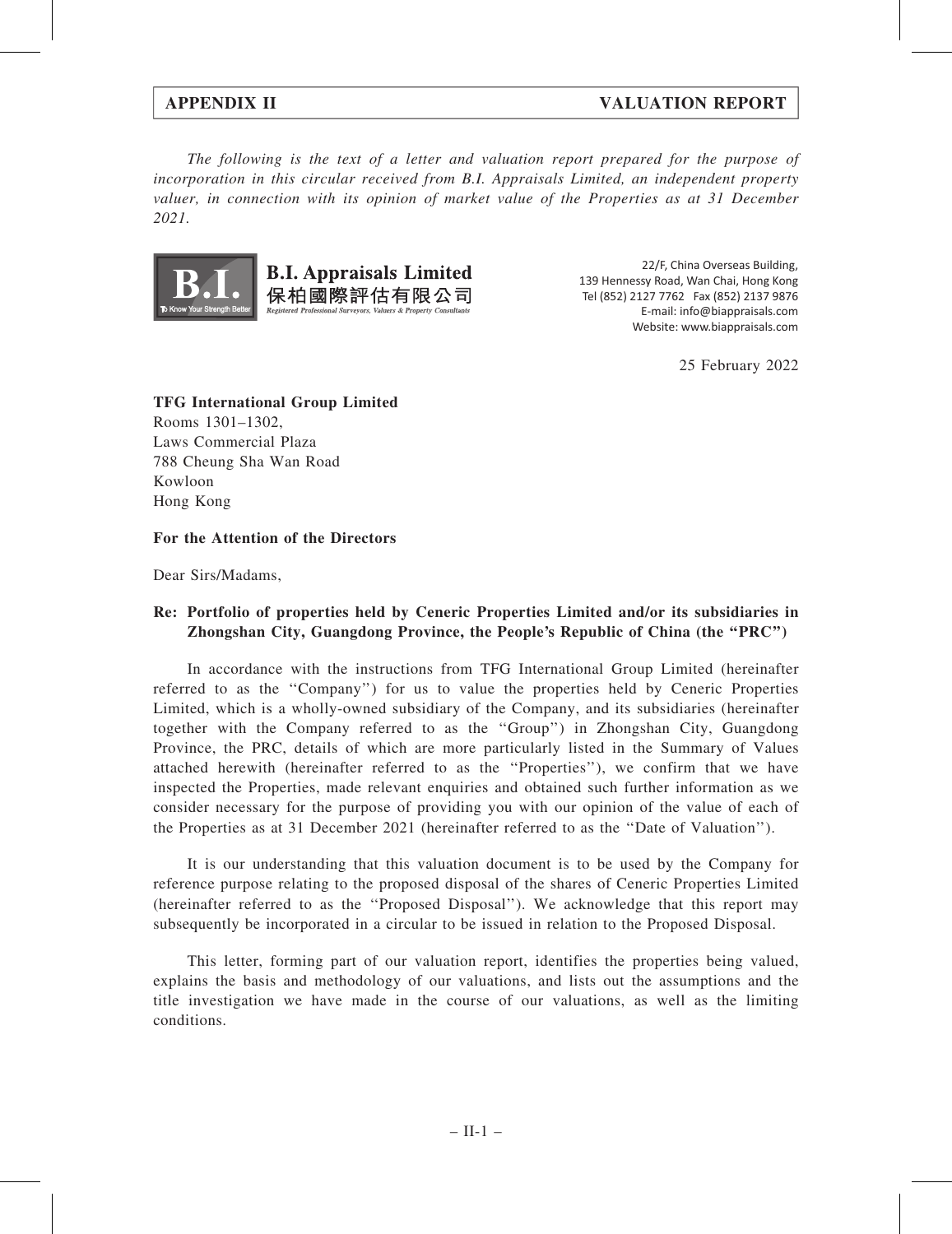### BASIS OF VALUATION

Our valuation of each of the Properties is our opinion of its market value which we would define as intended to mean ''the estimated amount for which an asset or liability should exchange on the valuation date between a willing buyer and a willing seller in an arm's length transaction, after proper marketing and where the parties had each acted knowledgeably, prudently and without compulsion''.

Our valuations have been carried out in accordance with The HKIS Valuation Standards 2020 published by the Hong Kong Institute of Surveyors and under generally accepted valuation procedures and practices, which are in compliance with Chapter 5 and Practice Note 12 of the Rules Governing the Listing of Securities on The Stock Exchange of Hong Kong Limited published by The Stock Exchange of Hong Kong Limited.

We have valued the Properties on the basis that each of them is considered individually. We have not allowed for any discount for the Properties to be sold to a single party nor taken into account any effect on the values if the Properties are to be offered for sale at the same time as a portfolio.

## VALUATION APPROACH AND METHODOLOGY

In valuing the property in Group I, which is held for sale by the Group, we have adopted the direct comparison method assuming the property is capable of being sold in its existing state with the benefit of vacant possession and by making reference to comparable sales evidence as available in the relevant markets.

In valuing the property in Group II, which is held for investment by the Group, we have adopted the Investment Method by taking into account the current rent(s) passing and the reversionary income potential of such property.

In valuing the properties in Group III, which are held for owner-occupation by the Group, we have adopted the direct comparison method assuming each of these properties is capable of being sold in its existing state with the benefit of vacant possession and by making reference to comparable sales evidence as available in the relevant markets, or, wherever appropriate, the Investment Method by taking into account the current rent passing and the reversionary income potential of such property.

We have valued the properties in Group IV, which are held for future development by the Group, by the direct comparison method assuming the property is capable of being sold in its existing state with the benefit of vacant possession and by making reference to comparable sales evidence as available in the relevant markets.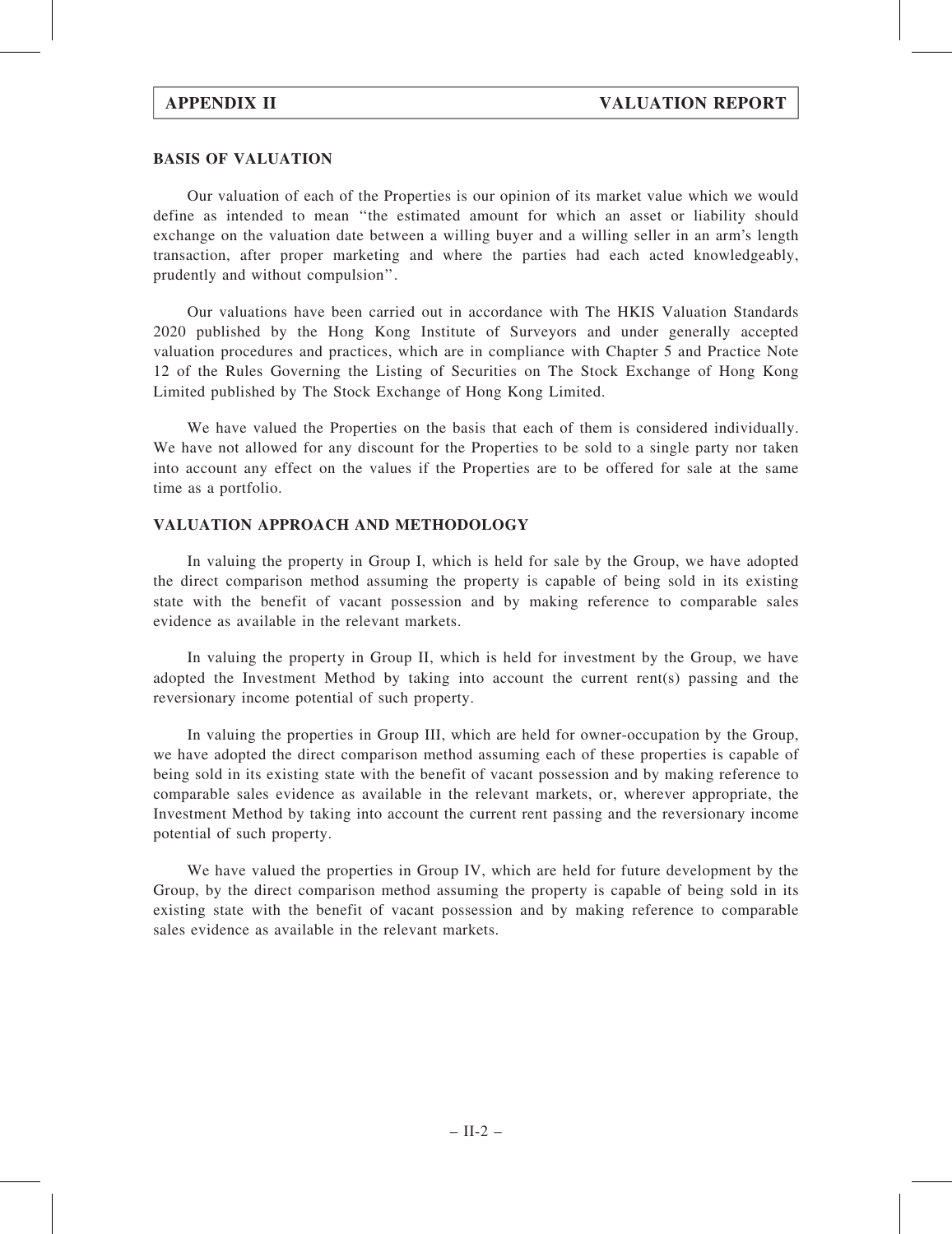#### VALUATION ASSUMPTIONS

In valuing the Properties, we have assumed that the Group has valid and enforceable title to the properties which are freely transferable, and has free and uninterrupted right to use the Properties, for the whole of the unexpired lease/land use terms granted subject to payment of annual government rent/land use fees and all requisite land premium/purchase consideration payable has been fully settled.

Our valuations have been made on the assumption that the Group sells the Properties on the open market in their existing states without the benefit of a deferred terms contract, leaseback, joint venture, management agreement or any similar arrangement which would serve to affect the values of such properties. In addition, no account has been taken of any option or right of pre-emption concerning or affecting sales of the Properties and no forced sale situation in any manner is assumed in our valuations.

We have assumed that the Properties have been constructed, occupied and used in full compliance with, and without contravention of all ordinances, except only where otherwise stated. We have further assumed that each of the properties is finished and maintained in reasonable condition commensurate with its age and use and is in its original layout without any unauthorized alterations and all consents, approvals, required licenses, permits, certificates and authorizations have been obtained, except only where otherwise stated, for the use of the Properties upon which our valuations are based.

No allowance has been made in our valuations for any charges, mortgages or amounts owing on any of the properties valued nor for any expenses or taxation which may be incurred in effecting a sale. Unless otherwise stated, it is assumed that the Properties are free from encumbrances, restrictions and outgoing of an onerous nature that could affect their values.

## TITLE INVESTIGATION

We have been provided by the Group with copies of title documents. We have not examined the original documents to verify the ownership and to ascertain the existence of any amendments that may not appear on the copies handed to us. All documents have been used for reference only.

Besides, we have been provided by the Group a copy of the legal opinions dated 23 February 2022 prepared by 廣東知產律師事務所 (Guangdong Zhi Chan Law Firm), the Company's legal advisor as to PRC laws (hereinafter referred to as the ''PRC Legal Advisor''), regarding the title to and the interest of the Group in the Properties. In the course of our valuations, we have relied on the advice given by the Group and the opinions from the PRC Legal Advisor.

### LIMITING CONDITIONS

We have inspected the exterior and, where possible, the interior of the Properties on 20 November 2021. However, no structural survey has been made nor have any tests been carried out on any of the building services provided in the Properties. We are, therefore, not able to report that the Properties are free from rot, infestation or any other structural defects. Yet, in the course of our inspections, we did not note any serious defects.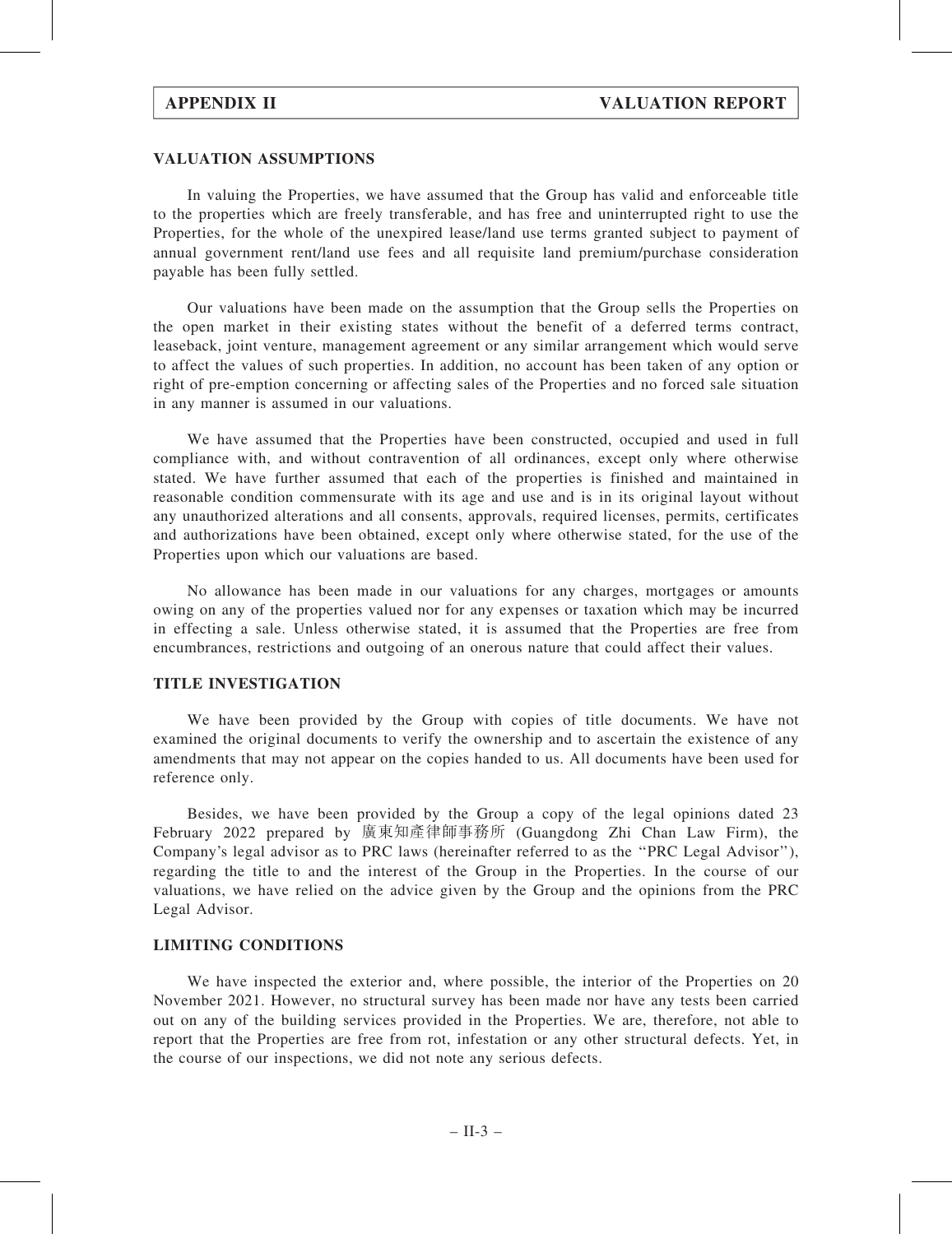We have not conducted any on-site measurement to verify the site and floor areas of the Properties but have assumed that the areas shown on the documents furnished to us are correct. Dimensions, measurements and areas included in the valuation report attached are based on information contained in the documents provided to us by the Group and are therefore approximations only.

Moreover, we have not carried out any site investigations to determine or otherwise the suitability of the ground conditions, the presence or otherwise of contamination and the provision of or otherwise suitability for services etc. for any future development. Our valuations are prepared on the assumption that these aspects are satisfactory and that no extraordinary expenses or delays will be incurred in the event of any future development.

We have relied to a considerable extent on the information provided by the Group and the legal opinion of the PRC Legal Advisor. We have accepted advice given to us on such matters as planning approvals, statutory notices, easements, tenure, completion date of buildings, particulars of occupancy, tenancy details, site and floor areas and all other relevant matters in the identification of the Properties. We have not seen original planning consents and have assumed that the Properties are erected, occupied and used in accordance with such consents.

We have had no reason to doubt the truth and accuracy of the information provided to us by the Group and/or obtained from the relevant authorities. We were also advised by the Group that no material facts have been omitted from the information provided. We consider that we have been provided with sufficient information to reach an informed view, and have no reason to suspect that any material information has been withheld.

Our valuations reflect facts and conditions existing at the Date of Valuation. No responsibility is taken for changes in market conditions and local government policy and no obligation is assumed to revise this report to reflect events or conditions, which occur subsequent to the Date of Valuation.

Neither the whole nor any part of this letter nor any reference thereto may be included in any document, circular or statement without our written approval of the form and context in which it will appear.

Finally and in accordance with our standard practice, we must state that this letter and the attached valuation report are for the use only of the party to whom it is addressed and for the specific purpose stated above. No liability to any third party will be accepted for the whole or any part of its contents.

### **CURRENCY**

Unless otherwise stated, all monetary amounts stated in the valuation report are in Renminbi (RMB).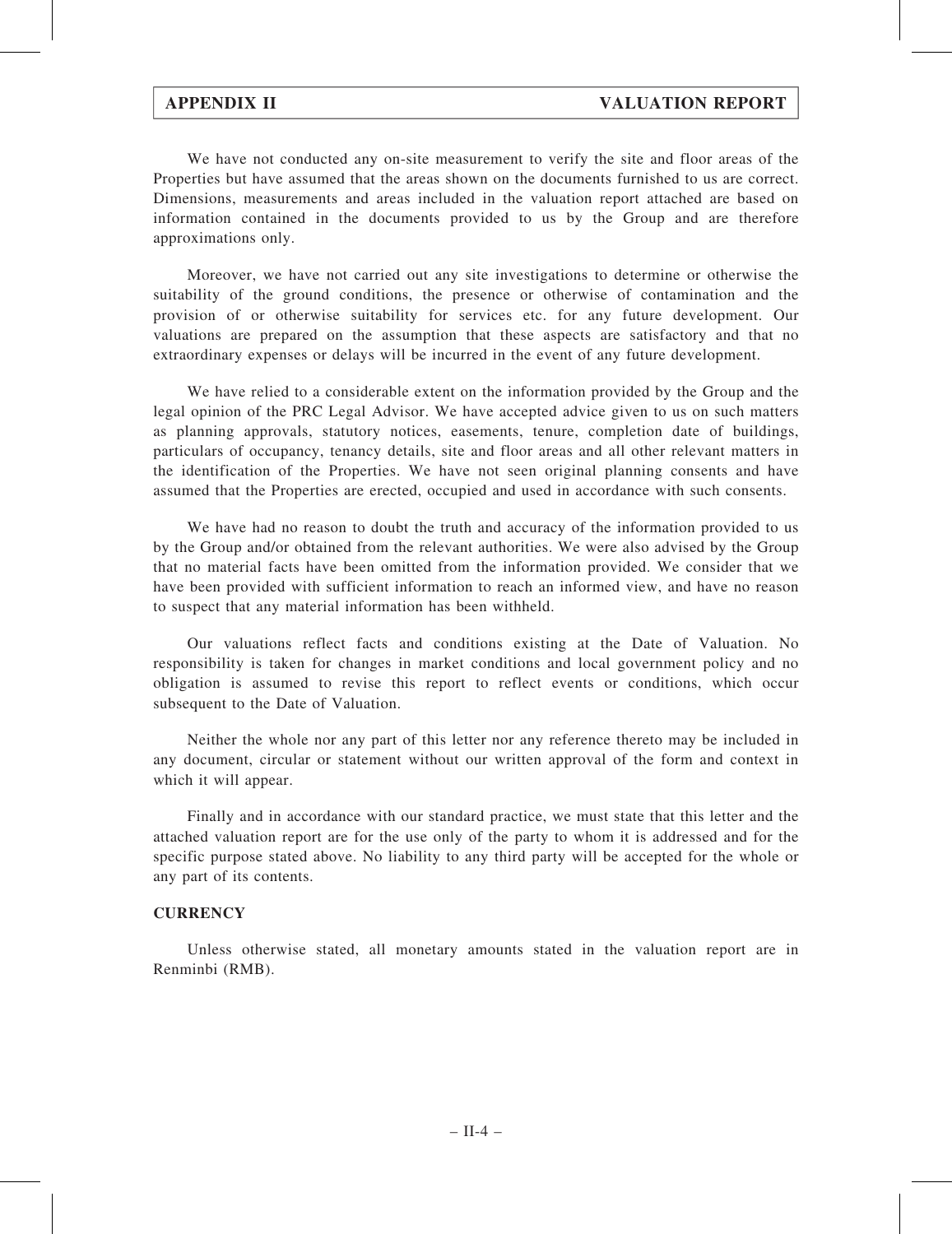### REMARKS

The outbreak of the Novel Coronavirus (COVID-19), declared by World Health Organization on 11 March 2020, has impacted global financial markets and is expected to bring additional disruption to economic activities around the world. The unknown future impact that COVID-19 might have on the real estate market causes volatility and uncertainty that property value might change significantly and unexpectedly even over short periods of time. Readers are reminded that we do not intend to provide an opinion of value as of any date after the Date of Valuation in this report. We recommend that the valuation of the Properties should be kept under frequent review and the users of this report should seek latest opinion on the real estate market for their decisions.

We hereby confirm that we have neither present nor prospective interests in the Group, the Properties or the values reported herein. We confirm that we are an independent qualified valuer as referred to under Rule 11 of The Codes on Takeovers and Mergers and Share Buyback published by Securities and Futures Commission.

Our summary of values and valuation report are enclosed herewith for your attention.

Yours faithfully, For and on behalf of B.I. Appraisals Limited

William C. K. Sham Registered Professional Surveyor (G.P.) Registered Business Valuer China Real Estate Appraiser MRICS, MHKIS, MCIREA Executive Director

Notes:

- (1) Mr. William C. K. Sham is a qualified valuer on the approved List of Property Valuers for Undertaking Valuation for Incorporation or Reference in Listing Particulars and Circulars and Valuations in Connection with Takeovers and Mergers published by the Hong Kong Institute of Surveyors. Mr. Sham has over 40 years' experience in the valuation of properties in Hong Kong and has over 25 years' experience in the valuation of properties in the PRC and the Asia Pacific region.
- (2) Inspections of the Properties were carried out on 20 November 2021 by Wang Yang, who have 14 years' experience in the valuation of properties in the PRC.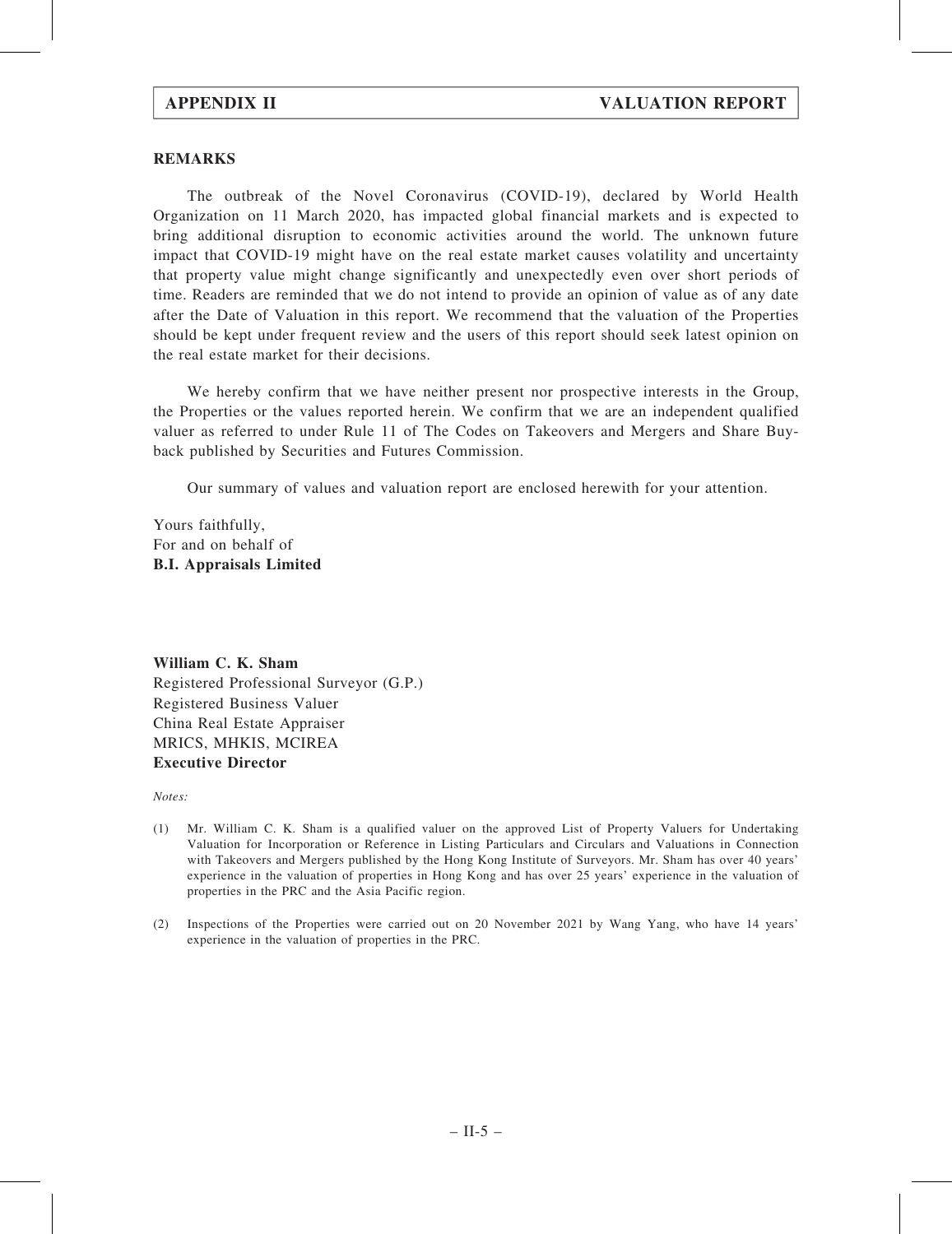# Summary of Values

|    | <b>Property</b>                                                                                                                                                                                                   | Market value<br>in existing<br>31 December 2021 in percentage 31 December 2021<br>RMB | <b>Interest</b><br>attributable<br>state as at to the Group | <b>Value</b><br>attributable to<br>the Group<br>as at<br>RMB |
|----|-------------------------------------------------------------------------------------------------------------------------------------------------------------------------------------------------------------------|---------------------------------------------------------------------------------------|-------------------------------------------------------------|--------------------------------------------------------------|
|    | Group I — Property held for sale by the Group in the PRC                                                                                                                                                          |                                                                                       |                                                             |                                                              |
| 1. | The unsold residential and<br>commercial units, motorcycle<br>parking spaces, carports and bicycle<br>storerooms of Morning Star Plaza<br>(星晨廣場), Gangkou Town,<br>Zhongshan City, Guangdong<br>Province, the PRC | 4,190,000                                                                             | 55.00%                                                      | 2,304,500                                                    |
|    | Sub-total:                                                                                                                                                                                                        | 4,190,000                                                                             |                                                             | 2,304,500                                                    |
|    | Group II — Property held for investment by the Group in the PRC                                                                                                                                                   |                                                                                       |                                                             |                                                              |
| 2. | Twenty-three commercial units of<br>Phase II of Morning Star Plaza, No.<br>1 Qigang Road (岐港路), Zhongshan<br>City, Guangdong Province, the PRC                                                                    | 9,500,000                                                                             | 55.00%                                                      | 5,225,000                                                    |
|    | Sub-total:                                                                                                                                                                                                        | 9,500,000                                                                             |                                                             | 5,225,000                                                    |
|    | Group III - Properties held and occupied by the Group in the PRC                                                                                                                                                  |                                                                                       |                                                             |                                                              |
| 3. | The clubhouse of Phase II of<br>Morning Star Villa, Gangkou Town,<br>Zhongshan City, Guangdong<br>Province, the PRC                                                                                               | No commercial<br>value                                                                | 55.00%                                                      | No commercial<br>value                                       |
| 4. | The clubhouse of Phase VI of<br>Morning Star Villa, Gangkou Town,<br>Zhongshan City, Guangdong<br>Province, the PRC                                                                                               | 6,000,000                                                                             | 55.00%                                                      | 3,300,000                                                    |
|    | Sub-total:                                                                                                                                                                                                        | 6,000,000                                                                             |                                                             | 3,300,000                                                    |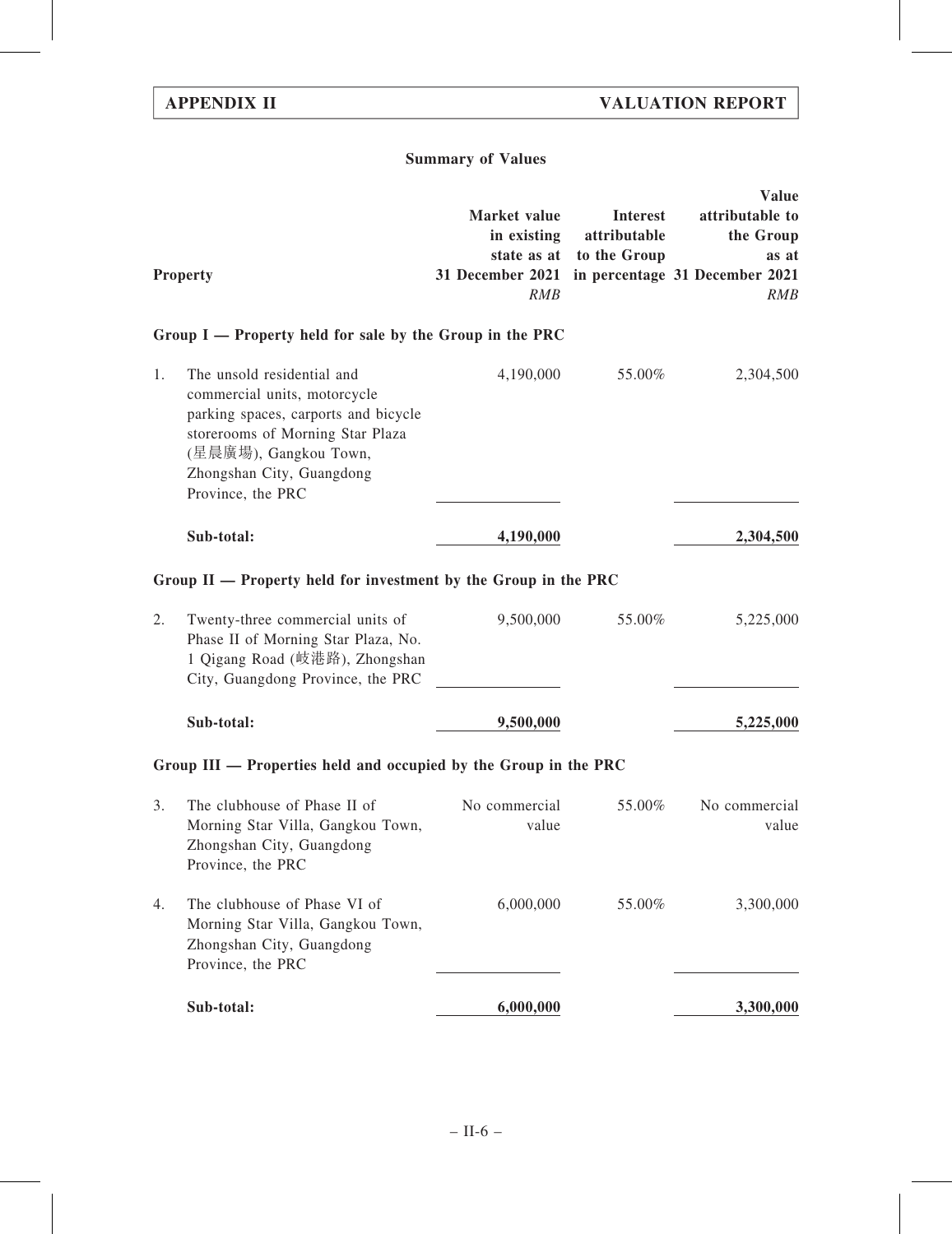|                 |                                                 |                          | <b>Value</b>    |
|-----------------|-------------------------------------------------|--------------------------|-----------------|
|                 | Market value                                    | Interest                 | attributable to |
|                 | in existing                                     | attributable             | the Group       |
|                 |                                                 | state as at to the Group | as at           |
| <b>Property</b> | 31 December 2021 in percentage 31 December 2021 |                          |                 |
|                 | <i>RMB</i>                                      |                          | <i>RMB</i>      |

# Group IV — Properties held for future development by the Group in the PRC

| 5. | The remaining portions of seven<br>parcels of land (of Morning Star<br>Villa) with an aggregate area of<br>approximately 151,674.59 sq. m. at<br>Xi Jie She Qu Ju Min Wei Yuan Hui<br>Nan Jiu Pian (西街社區居民委員會<br>南九片), Gangkou Town, Zhongshan<br>City, Guangdong Province, the PRC | 382,000,000            | 55.00% | 210,100,000            |
|----|-------------------------------------------------------------------------------------------------------------------------------------------------------------------------------------------------------------------------------------------------------------------------------------|------------------------|--------|------------------------|
| 6. | The remaining portion of two<br>parcels of land (of Morning Star<br>Plaza) with an area of approximately<br>7,343.08 sq. m. at Hou Shan Cun<br>Min Wei Yuan Hui (後山村民委員<br>會), Xi Qu (西區), Gangkou Town,<br>Zhongshan City, Guangdong<br>Province, the PRC                          | No commercial<br>value | 55.00% | No commercial<br>value |
|    | Sub-total:                                                                                                                                                                                                                                                                          | 382,000,000            |        | 210,100,000            |
|    | <b>GRAND TOTAL:</b>                                                                                                                                                                                                                                                                 | 401,690,000            |        | 220,929,500            |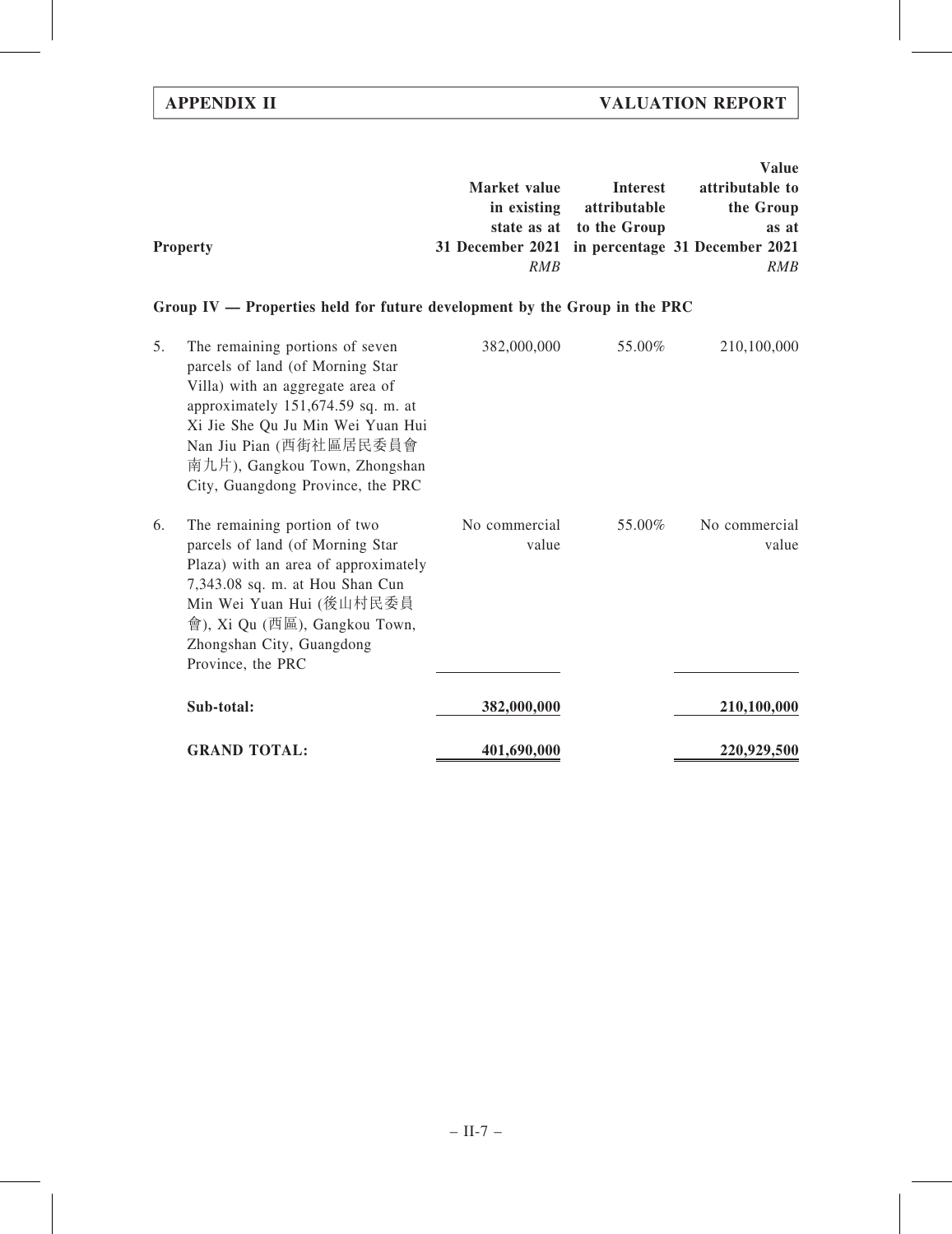## VALUATION REPORT

# Group I — Property held for sale by the Group in the PRC

| Property                                                                                                                                                                                                                               | Description and tenure     |                                                                                                                                                                                                                                                                                                                                                                                                                                                                                                                                                                                                                                                                                |          | Particulars of<br>occupancy          | Market value in<br>existing state as at<br>31 December 2021                        |
|----------------------------------------------------------------------------------------------------------------------------------------------------------------------------------------------------------------------------------------|----------------------------|--------------------------------------------------------------------------------------------------------------------------------------------------------------------------------------------------------------------------------------------------------------------------------------------------------------------------------------------------------------------------------------------------------------------------------------------------------------------------------------------------------------------------------------------------------------------------------------------------------------------------------------------------------------------------------|----------|--------------------------------------|------------------------------------------------------------------------------------|
| The unsold<br>1.<br>residential and<br>commercial units.<br>motorcycle parking<br>spaces, carports and<br>bicycle storerooms<br>of Morning Star<br>Plaza (星晨廣場),<br>Gangkou Town,<br>Zhongshan City,<br>Guangdong<br>Province, the PRC | Zhongshan City.<br>follow: | Morning Star Plaza, completed by phases<br>within the period from 1999 to 2008, is a<br>mixed commercial and residential<br>development being developed by phases on a<br>site located on the northwestern side of<br>Qigang Road in Gangkou Town of<br>The property comprises 172 unsold units/<br>items in the subject development, comprises<br>1 residential unit in Block 2 and 2 shop units<br>on Level 2 together with 43 bicycle rooms<br>("BCR"), and 126 motor cycle parking<br>spaces ("MCPS") on basement level.<br>The total gross floor area of the property is<br>approximately 1,164.51 sq. m. (12,535 sq.ft.).<br>Details of gross floor areas by uses are as |          | The property is<br>currently vacant. | RMB4,190,000<br>$(55\%$ interest<br>attributable to<br>the Group:<br>RMB2,304,500) |
|                                                                                                                                                                                                                                        | <b>Approximate Gross</b>   |                                                                                                                                                                                                                                                                                                                                                                                                                                                                                                                                                                                                                                                                                |          |                                      |                                                                                    |
|                                                                                                                                                                                                                                        | <b>Phase</b>               | <b>Floor Area</b>                                                                                                                                                                                                                                                                                                                                                                                                                                                                                                                                                                                                                                                              |          |                                      |                                                                                    |
|                                                                                                                                                                                                                                        |                            | (sq. m.)                                                                                                                                                                                                                                                                                                                                                                                                                                                                                                                                                                                                                                                                       | (sq.ft.) |                                      |                                                                                    |
|                                                                                                                                                                                                                                        | Residential                | 112.86                                                                                                                                                                                                                                                                                                                                                                                                                                                                                                                                                                                                                                                                         | 1,215    |                                      |                                                                                    |
|                                                                                                                                                                                                                                        | Shop                       | 96.73                                                                                                                                                                                                                                                                                                                                                                                                                                                                                                                                                                                                                                                                          | 1,041    |                                      |                                                                                    |
|                                                                                                                                                                                                                                        | <b>BCR</b>                 | 378.56                                                                                                                                                                                                                                                                                                                                                                                                                                                                                                                                                                                                                                                                         | 4,075    |                                      |                                                                                    |
|                                                                                                                                                                                                                                        | <b>MCPS</b>                | 576.36                                                                                                                                                                                                                                                                                                                                                                                                                                                                                                                                                                                                                                                                         | 6,204    |                                      |                                                                                    |
|                                                                                                                                                                                                                                        | Total                      | 1,164.51                                                                                                                                                                                                                                                                                                                                                                                                                                                                                                                                                                                                                                                                       | 12,535   |                                      |                                                                                    |

The land use rights of the subject development have been granted for a term due to expire on 27 April 2065 for commercial and residential uses.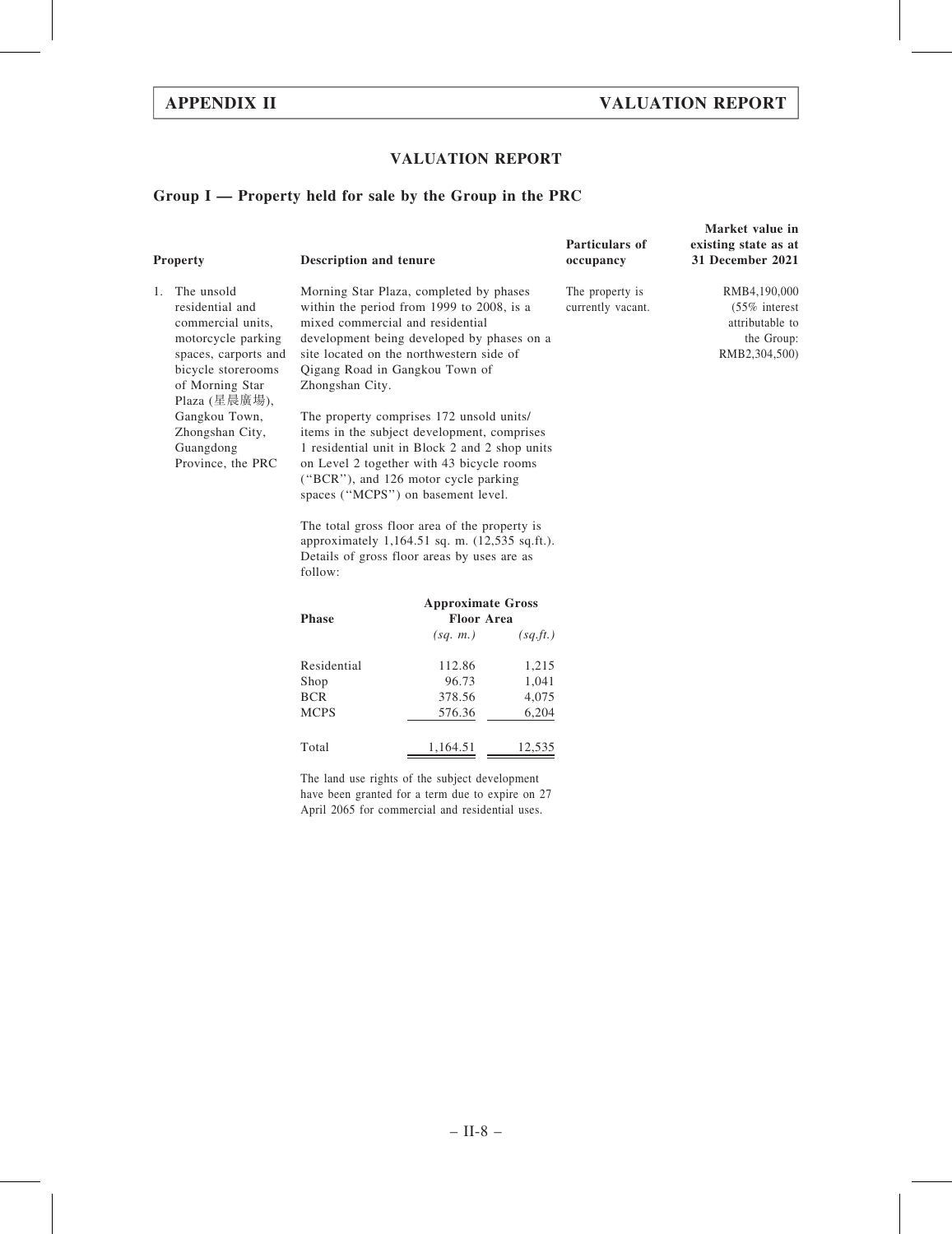Notes:

(1) Pursuant to eleven 商品房產權權屬證明書 (Commodity Housing Property Ownership Certificates) issued by Zhongshan Municipal People's Government, the ownership of the property, except for BCR 355 with a gross floor area of approximately 15.37 sq. m., having a total gross floor area of 1,164.51 sq. m. is vested in 中山星 晨廣場房地產發展有限公司 (Zhongshan Morning Star Plaza Housing and Real Estate Development Limited hereinafter to as ''MS Plaza Limited''). The following table summarizes the said Commodity Housing Property Ownership Certificates.

| <b>Premises</b>                                                                                 | Gross<br><b>Floor Area</b><br>(sq. m.) | Certificate No.        | Date of Certificate |
|-------------------------------------------------------------------------------------------------|----------------------------------------|------------------------|---------------------|
| Flat 6–7C, Block 2                                                                              | 112.86                                 | 城99–162 (Cheng 99–162) | 4 July 2000         |
| BCR No. 1, 27, 47, 67, 68, 71, 87 to 89,<br>92 & 93                                             | 100.24                                 | 城99-95 (Cheng 99-95)   | 30 April 2000       |
| BCR Nos. 105, 113, 115 & 127                                                                    | 24.46                                  | 城99–162 (Cheng 99–162) | 4 July 2000         |
| BCR Nos. 132, 142, 148 to 149, 160, 168<br>to 170, 228 to 230, 236 to 242, 244, 249<br>to $252$ | 210.25                                 | $2000 - 171$           | 26 December 2000    |
| BCR Nos. 285, 290, 301 & 307                                                                    | 38.05                                  | $2002 - 309$           | 6 August 2002       |
| <b>BCR No. 353</b>                                                                              | 5.56                                   | $2002 - 308$           | 6 August 2002       |
| Shops Ka $(\pm)$ 6B & 8B, Level 2, Phase II                                                     | 96.73                                  | 2006-1536              | 10 October 2006     |
| MCPS Nos. 1 to 26, Phase II                                                                     | 103.35                                 | 2006–1536              | 10 October 2006     |
| MCPS Nos. 1 to 100, Phase III                                                                   | 473.01                                 | 2007-1172              | 4 July 2007         |
|                                                                                                 |                                        |                        |                     |

- (2) We have been advised by the Company that MS Plaza Limited is a 55% indirectly owned subsidiary of the Company.
- (3) The opinion of the PRC Legal Advisor is summarized as follows:
	- (a) Morning Star Plaza Company is a limited liability company duly formed and validly existing under the laws of the PRC.
	- (b) The Real Estate Development Enterprise Qualification of MS Plaza Limited expired on 11 July 2019. MS Plaza Limited has to apply for the extension of the validity of such qualification before carrying out any future development.
	- (c) Morning Star Plaza Company is in possession of the proper legal title to the property and is entitled to legally transfer, mortgage, lease or otherwise legally dispose of the property.
	- (d) The property is not subject to any mortgage, seizures and legal disputes.
- (4) In valuing the property, we have assumed unit prices are about RMB9,700 per sq.m. for residential portion, about RMB6,300 per sq.m. for retail portion, about RMB2,600 per sq.m. for BCR and unit rent about RMB60 per bay for MCPS. We have assumed capitalization rates of 6.0% for MCPS.

In undertaking our valuation, we have made reference to lettings, askings and sales within the property as well as other comparable properties in the neighbourhood. The asking prices are in the range from about RMB10,267 to RMB10,773 per sq.m. for residential premises and from about RMB9,934 to RMB21,801 per sq.m. for retail premises. The transaction prices from the auction for BCR are in the range from RMB1,880 to RMB2,689. The monthly rent for MCPS is RMB30 per bay. We have collected and analyzed various askings of car parking spaces and noted that the implied yields are generally about 6.37% for car parking spaces. The unit rates assumed and the capitalization rates adopted are considered consistent with those of the market comparables.

(5) The status of title and grant of major approvals, consents or licences in accordance with the information provided by the Group are as follows:

Commodity Housing Property Ownership Certificate Obtained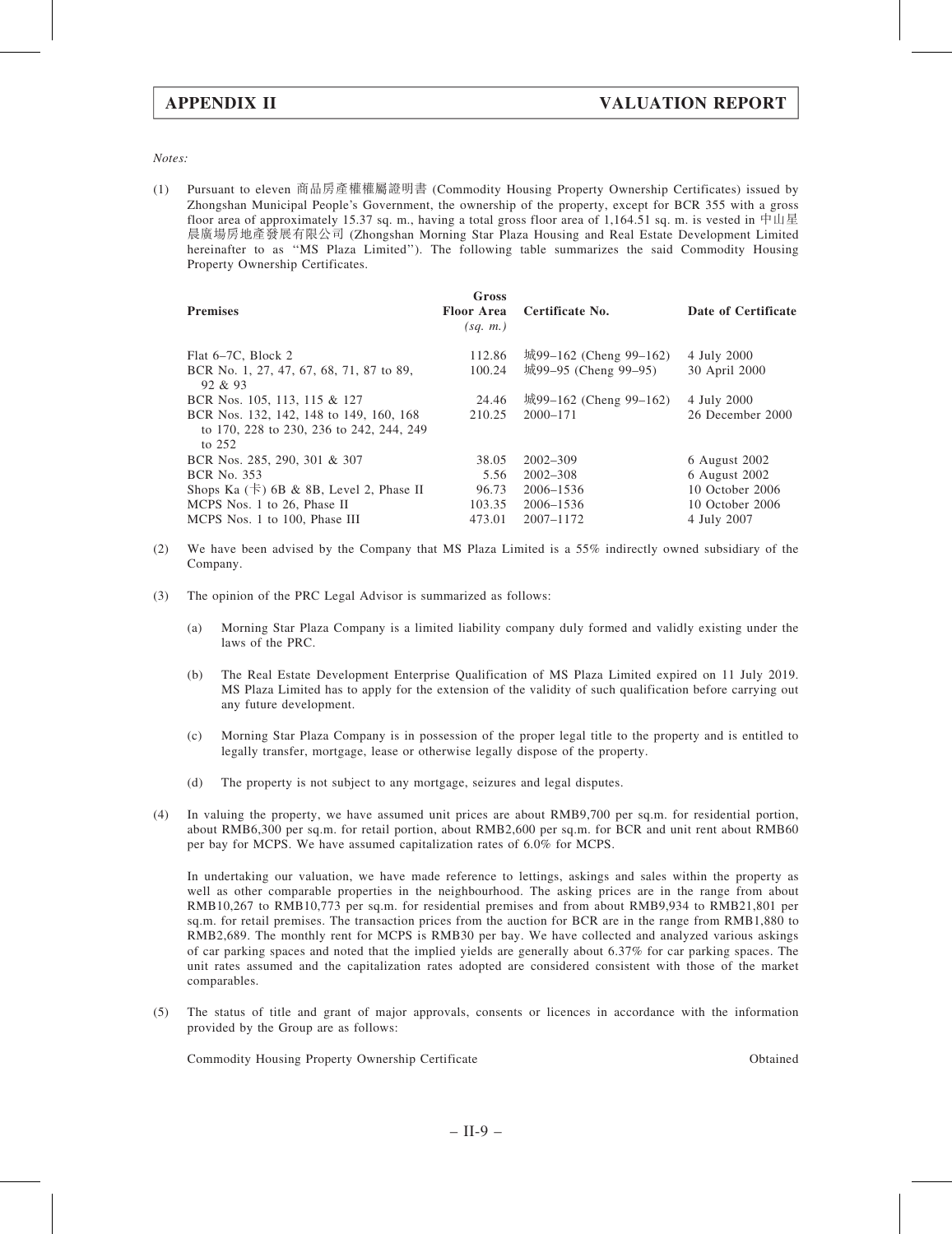## Group II — Property held for investment by the Group in the PRC

2. Twenty-three

commercial units of Phase II of Morning Star Plaza, No. 1 Qigang Road (岐港 路), Zhongshan City, Guangdong Province, the PRC Morning Star Plaza is a mixed commercial and residential development being developed by phases on a site located on the northwestern side of Qigang Road in Gangkou Town of Zhongshan City.

> The property comprises 12 shop units on Level 1 and 11 shop units on Level 2 of Phase II of the subject development which was built in 2008.

> The total gross floor area of the property is approximately 1,296.56 sq. m. (13,956 sq.ft.). It comprised 667.01 sq. m. (7,179.7 sq.ft.) on Level 1 and 629.55 sq. m. (6,776.48 sq.ft.) on Level 2.

The land use rights of the property have been granted for a term due to expire on 27 April 2065 for commercial and residential uses.

Property Description and tenure Particulars of occupancy

The 12 shops on Level 1 of the subject property is let under a tenancy for a term from 1 November 2018 to 30 January 2025, with a rent free period from 1 November 2018 to 30 January 2019; The current rent is RMB28,014 which will be increased to RMB29,415 from 1 February 2023, whereas the 11 shops on Level 2 of the subject property is let under a tenancy for a term from 1 June 2020 until 30 August 2030 with a rent free period from 1 June 2020 to 30 August 2020. The current monthly rent is RMB13,850 which will be increased to RMB14,543 from 1 September 2022 and to RMB15,298 from 1 September 2024.

Market value in existing state as at 31 December 2021

> RMB9,500,000 (55% interest attributable to the Group: RMB5,225,000)

#### Notes:

- (1) Pursuant to 商品房產權權屬證明書 (Commodity Housing Property Ownership Certificate) No. 2007–1172 dated 4 July 2007 issued by Zhongshan Municipal People's Government, the ownership of property with a total gross floor area of 1,296.56 sq. m. is vested in 中山星晨廣場房地產發展有限公司 (Zhongshan Morning Star Plaza Housing and Real Estate Development Limited hereinafter to as ''MS Plaza Limited'').
- (2) We have been advised by the Company that MS Plaza Limited is a 55% indirectly owned subsidiary of the Company.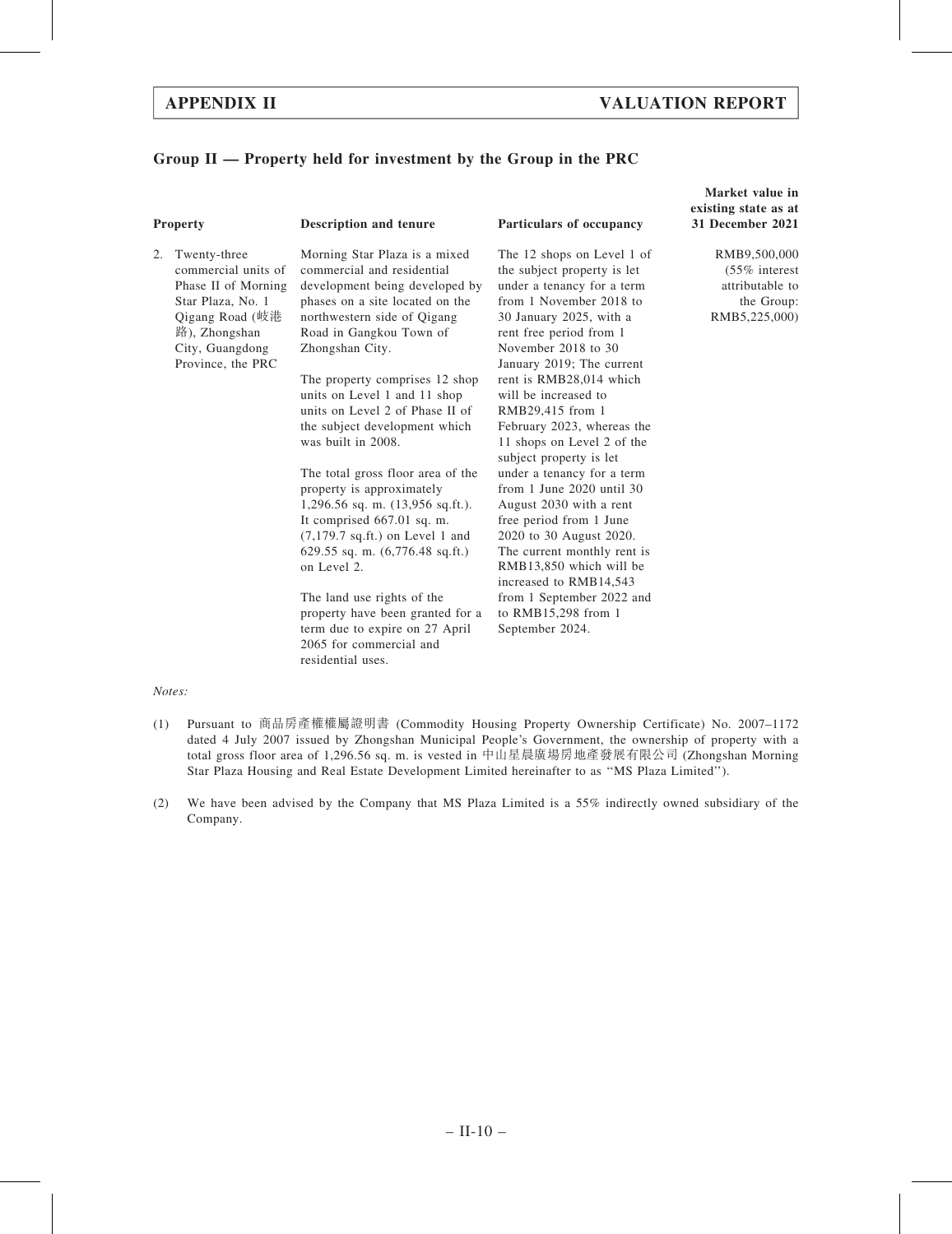- (3) The opinion of the PRC Legal Advisor is summarized as follows:
	- (a) Morning Star Plaza Company is a limited liability company duly formed and validly existing under the laws of the PRC.
	- (b) MS Plaza Limited is in possession of the proper legal title to the property and is entitled to legally transfer, mortgage, lease or otherwise legally dispose of the property.
	- (c) The property is not subject to any mortgage, seizure or litigation.
	- (d) Morning Star Plaza Company is not involved in or any litigation.
- (4) In valuing the property, we have assumed monthly unit rents are from about RMB24 per sq.m. to RMB35 per sq.m.. We have assumed capitalization rates of 5.0%.

In undertaking our valuation, we have made reference to lettings within the property as well as other comparable properties in the neighbourhood. The asking monthly rents are in the range from about RMB30 to RMB40 per sq.m.. We have collected and analyzed various askings of retail premises and noted that the implied yields are generally about 4.83%. The unit rates assumed and the capitalization rates adopted are considered consistent with those of the market comparables.

(5) The status of the title and grant of major approvals and licences in accordance with the information provided by the Group and the opinion of the PRC Legal Advisor:

Commodity Housing Property Ownership Certificate Obtained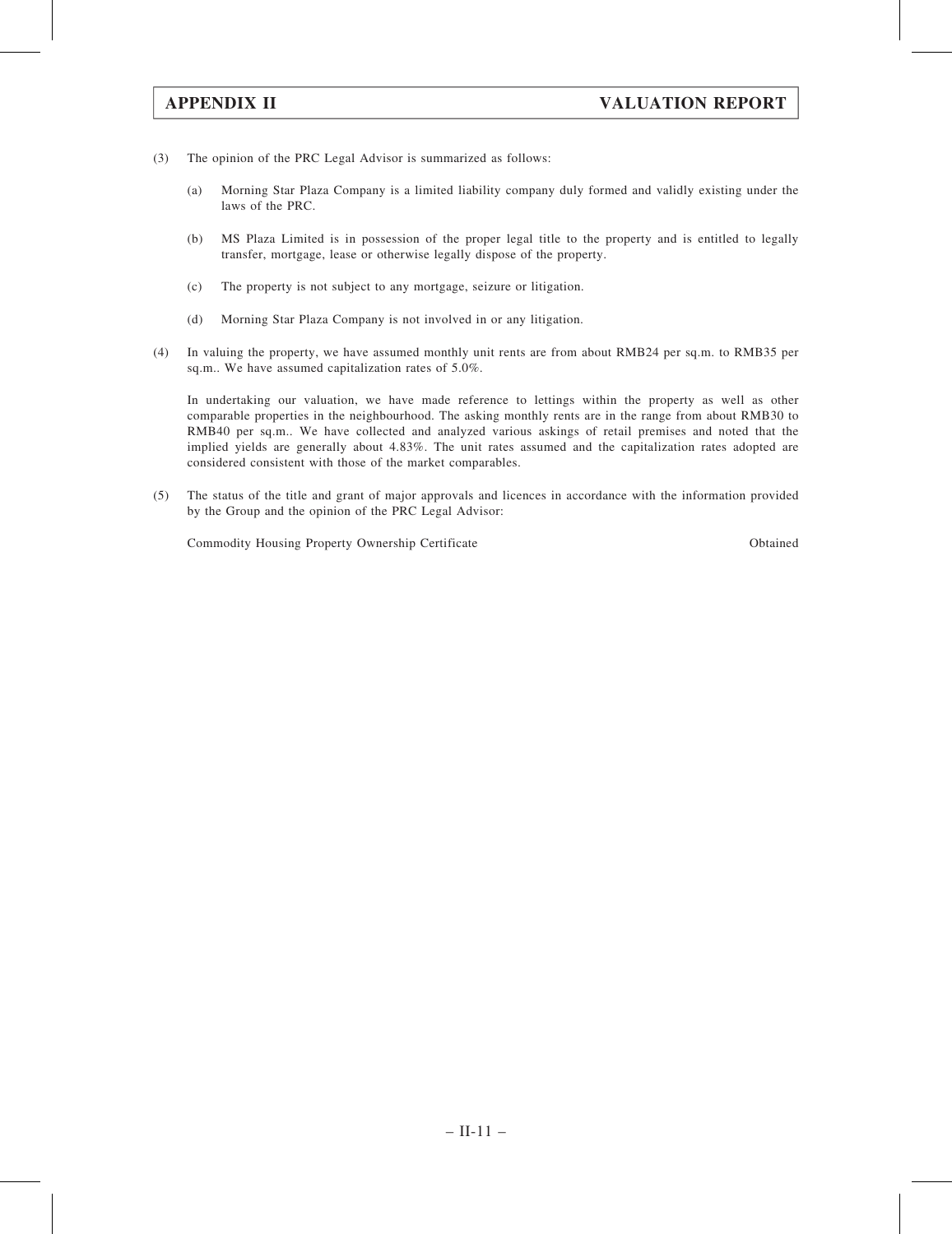## Group III — Properties held and occupied by the Group in the PRC

| one<br>г |
|----------|
|----------|

3. The clubhouse of Phase II of Morning Star Villa, Gangkou Town, Zhongshan City, Guangdong Province, the PRC

The subject building, completed in about 1996, is a block of 2-storey mixed clubhouse and commercial building with recreational facilities on basement erected on a site having a site area of approximately 5,000.00 sq. m. (53,820 sq.ft.).

The total gross floor area of the subject building is approximately 7,668.00 sq. m. (82,538 sq.ft.) of which approximately 1,730.00 sq. m. (18,622 sq.ft.) are shops that had been sold out. The property comprises the unsold portion of the subject building.

The total gross floor area of the property is approximately 5,938.00 sq. m. (63,917 sq.ft.).

The land use rights of the property have been granted for a term due to expire on 31 August 2062 for commercial and residential uses.

#### Description and tenure Particulars of occupancy

Portions of the property with a total leased area of approximately 553 sq.m. (including 40 sq.m. on roof top) and leased under various tenancies yielding a total monthly rental of RMB19,955 for terms of two years with the latest due to expire on 19 May 2023.

The remaining portions of the property are either vacant or occupied by the Group.

#### Market value in existing state as at 31 December 2021

No commercial value (See Note 4 below) (55% interest attributable to the Group: No commercial value)

#### Notes:

- (1) Pursuant to the 商品房產權權屬證明書 (Commodity Housing Property Ownership Certificate) Registration No. 2003–605 dated 1 July 2003 issued by Zhongshan Municipal People's Government, the ownership of the subject building with a total gross floor area of 7,668 sq. m. is vested in 中山星晨花園房地產發展有限公司 (Zhongshan Morning Star Villa Housing and Real Estate Development Limited hereinafter referred to as ''MS Villa Limited'').
- (2) We have been advised by the Company that MS Villa Limited is a 55% indirectly owned subsidiary of the Company.
- (3) The opinion of the PRC Legal Advisor is summarized as follows:
	- (a) MS Villa Limited is a limited liability company (sole proprietorships of foreign legal entity) duly formed and validly existing under the laws of the PRC.
	- (b) Ownership certificate of the property could not be obtained due to the existence of unauthorized additional and alteration works.
	- (c) There are two possible obstacles to the transfer of the property to a third party. Firstly, as portions of the property are currently subject to tenancies, the existing tenants have the right to claim that the lease contracts continue to be effective for the buyer in accordance with Article 725 of the Civil Code of the People's Republic of China (中華人民共和國民法典), whereas Article 726 of the Civil Code advocates the right of first refusal of the tenants. The second obstacle is that buyers may face the risk of not being able to obtain a real estate ownership certificate.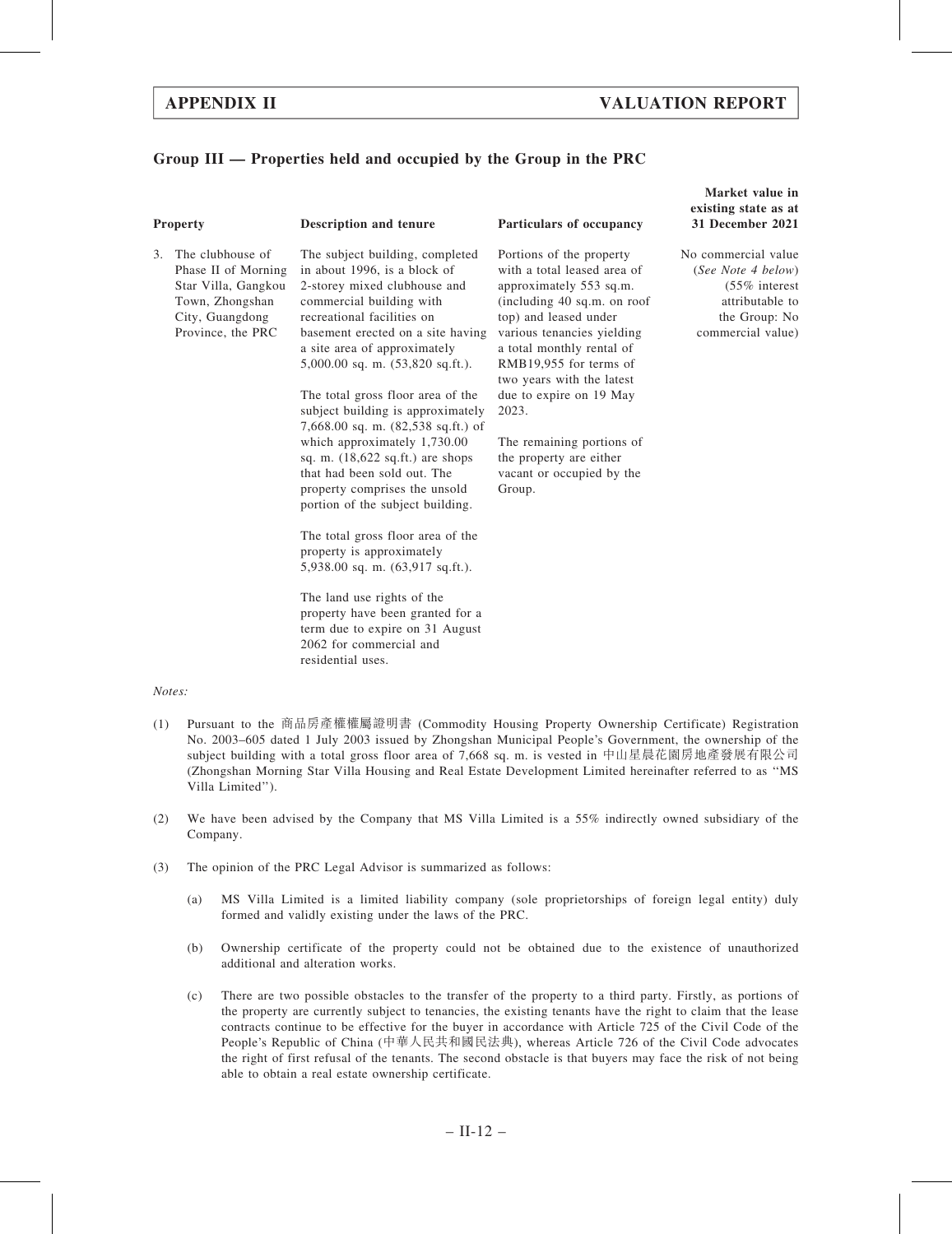- (4) In the course of our valuation, we have taken into consideration the legal opinion that there are obstacles in the disposal of and the risk of not being able to obtain a real estate ownership certificate for the property as mentioned in Note 3 above and have ascribed no commercial value to the property. However, for reference purposes, we are of the opinion that the market value of the property as at the Date of Valuation would be RMB41,000,000 assuming MS Villa Limited had obtained the transferable legal title to the property.
- (5) In valuing the property, we have assumed monthly unit rent is about RMB31.5 per sq.m.. We have assumed capitalization rates of 5.5%.

In undertaking our valuation, we have made reference to lettings within the property as well as other comparable properties in the neighbourhood. The asking monthly rents are in the range from about RMB30 to RMB40 per sq.m. for retail premises. We have collected and analyzed various askings of retail premises and noted that the implied yields are generally about 4.83% for retail premises. The unit rates assumed and the capitalization rates adopted are considered consistent with those of the market comparables.

(6) The status of the title and grant of major approvals and licences in accordance with the information provided by the Group and the opinion of the PRC Legal Advisor:

Real Estate Ownership Certificate Not obtained Not obtained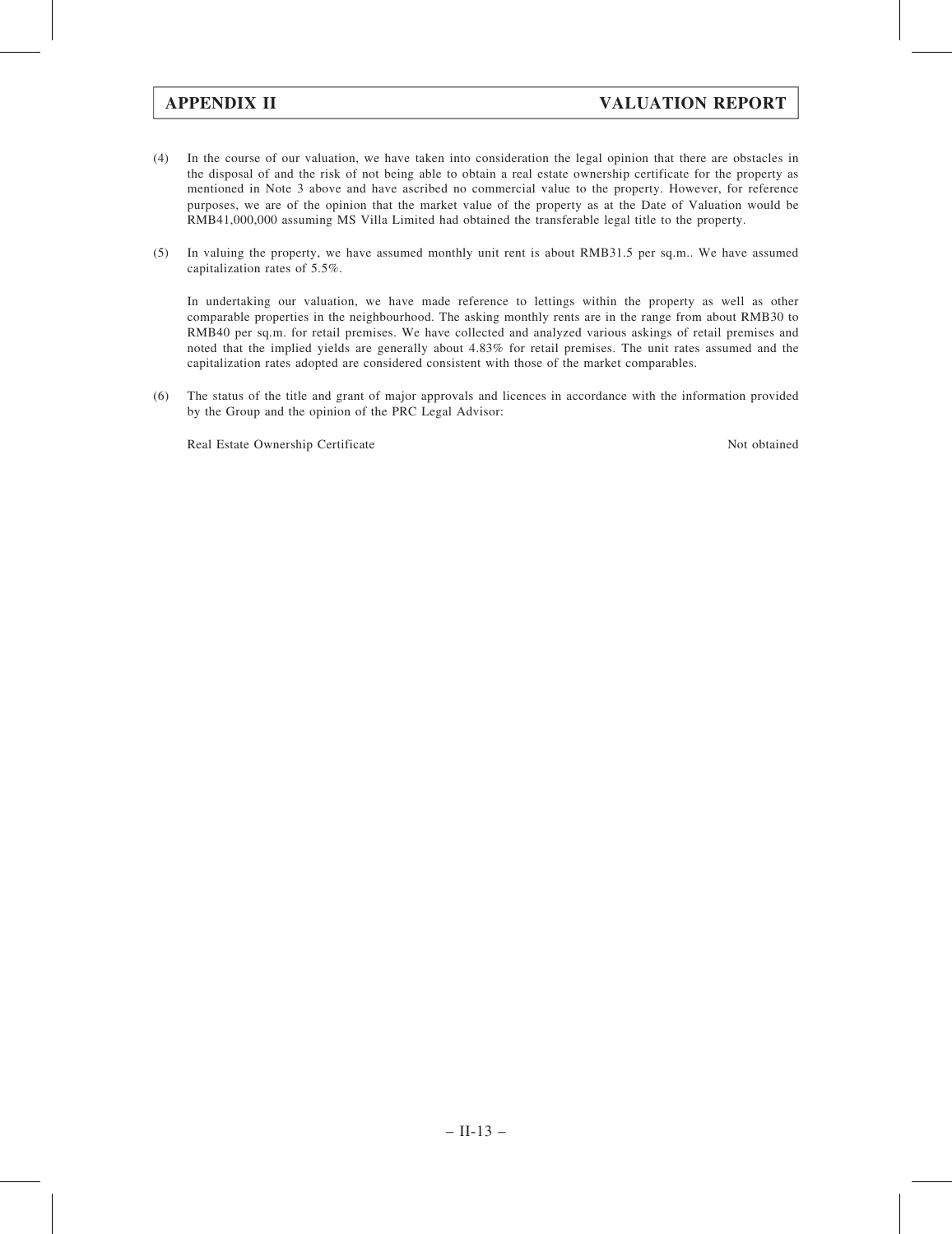|    | <b>Property</b>                                                                                                              | <b>Description and tenure</b>                                                                                                                                                                                                                                                                                                                                | Particulars of<br>occupancy          | Market value in<br>existing state as at<br>31 December 2021                        |
|----|------------------------------------------------------------------------------------------------------------------------------|--------------------------------------------------------------------------------------------------------------------------------------------------------------------------------------------------------------------------------------------------------------------------------------------------------------------------------------------------------------|--------------------------------------|------------------------------------------------------------------------------------|
| 4. | The clubhouse of<br>Phase VI of<br>Morning Star Villa,<br>Gangkou Town,<br>Zhongshan City,<br>Guangdong<br>Province, the PRC | The subject building is a block of<br>clubhouse erected on a site having a site<br>area of approximately 944.30<br>sq. m. $(10,164 \text{ sq.fit.})$ .<br>The property, completed in about 2000,<br>comprises a 1-storey clubhouse building.<br>The total gross floor area of the property<br>is approximately 944.30<br>sq. m. $(10,164 \text{ sq.fit.})$ . | The property is<br>currently vacant. | RMB6,000,000<br>$(55\%$ interest<br>attributable to<br>the Group:<br>RMB3,300,000) |
|    |                                                                                                                              | The land use rights of the property have<br>been granted for a term from 15<br>November 1997 to 15 November 2067 for<br>commercial and residential uses.                                                                                                                                                                                                     |                                      |                                                                                    |

#### Notes:

- (1) Pursuant to 不動產權證 (Real Estate Ownership Certificate) 粵(2019)中山市不動產權第0062525號 (Yue (2019) Zhong Shan Bu Dong Chan Quan No. 0062525) registered in Zhongshan Municipal State-owned Land Resources Bureau on 7 March 2019, the ownership of the property is vested in 中山星晨花園房地產發展有限 公司 (Zhongshan Morning Star Villa Housing and Real Estate Development Limited hereinafter referred to as ''MS Villa Limited'') and its land use rights are for 城鎮住宅用地/商業服務 (urban residential/commercial service) uses for a term from 16 November 1997 to 15 November 2067.
- (2) We have been advised by the Company that MS Villa Limited is a 55% indirectly owned subsidiary of the Company.
- (3) The opinion of the PRC Legal Advisor is summarized as follows:
	- (a) MS Villa Limited is a limited liability company duly formed and validly existing under the laws of the PRC.
	- (b) MS Villa Limited is in possession of the proper legal title to the property and is entitled to legally transfer, mortgage, lease or otherwise legally dispose of the property.
	- (c) The property is not subject to any mortgage, seizure, lease and can be sold freely.
- (4) In valuing the property, we have assumed monthly unit rent is about RMB31.5 per sq.m.. We have assumed capitalization rates of 5.5%.

In undertaking our valuation, we have made reference to lettings within the property as well as other comparable properties in the neighbourhood. The asking monthly rents are in the range from about RMB30 to RMB40 per sq.m. for retail premises. We have collected and analyzed various askings of retail premises and noted that the implied yields are generally about 4.83% for retail premises. The unit rates assumed and the capitalization rates adopted are considered consistent with those of the market comparables.

(5) The status of the title and grant of major approvals and licences in accordance with the information provided by the Group and the opinion of the PRC Legal Advisor:

Real Estate Ownership Certificate Obtained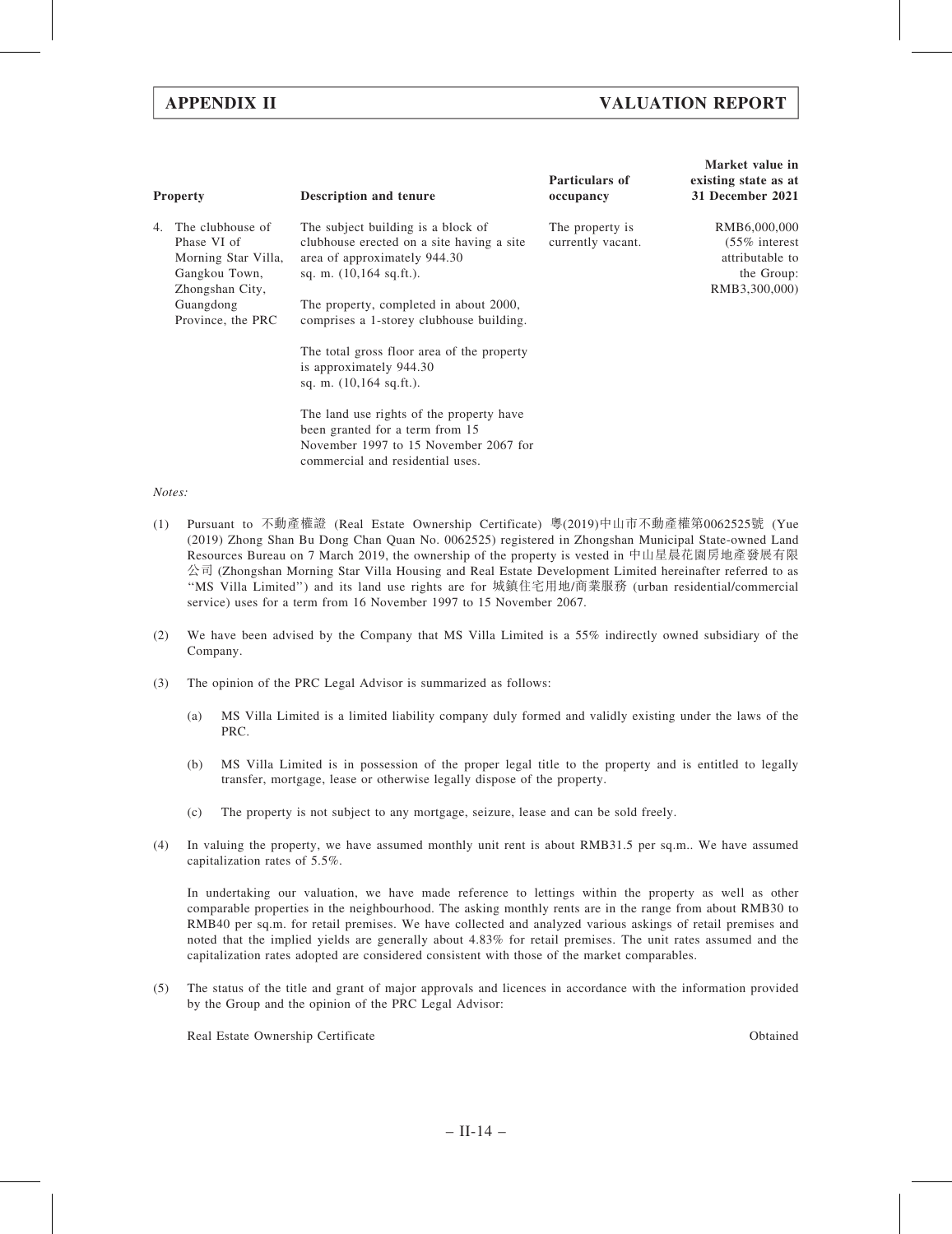## Group IV — Properties held for future development by the Group in the PRC

5. The remaining portions of 7 parcels of land (of Morning Star Villa) at Xi Jie She Qu Ju Min Wei Yuan Hui Nan Jiu Pian (西街社區居民 委員會南九片), Gangkou Town, Zhongshan City, Guangdong Province, the PRC

#### Property **Description and tenure**

The property comprises the remaining portions of the 7 parcels of land, which form parts of the development known as Morning Star Villa. The subject development is located at Xi Jie She Qu Ju Min Wei Yuan Hui Nan Jiu Pian (西街社區居民委員會南九 片), Gangkou Town, Zhongshan City, Guangdong Province, the PRC.

The total land area of the property, as advised, is approximately 151,674.59 sq. m. (1,632,625 sq.ft.), of which the total developable site area is approximately 128,982.41 sq. m. (1,388,367 sq.ft.) and the remaining 22,692.18 sq. m. (244,259 sq.ft.) are for road construction and landscaping.

The property was originally permitted to be developed into a residential development with a maximum plot ratio of 1.5. Subsequently in 2020, approval for increasing the plot ratio for land of residential use to 2.5 (subject to payment of additional land premium) of the property was granted. Hence, the property is capable of being developed into a residential complex with total gross floor areas ranging from 190,700.24 sq.m. (2,052,697 sq.ft.) to 315,247.11 sq.m. (3,393,320 sq.ft.). (See Notes (3) to (5) below)

The land use rights of the property have been granted for various terms with the latest to be expired on 20th September 2070 for commercial and residential uses.

### Particulars of occupancy

The property is currently a vacant site, pending for detail planning of the proposed development.

Market value in existing state as at 31 December 2021

RMB382,000,000 (See Note 6 below) (55% interest attributable to the Group: RMB210,100,000)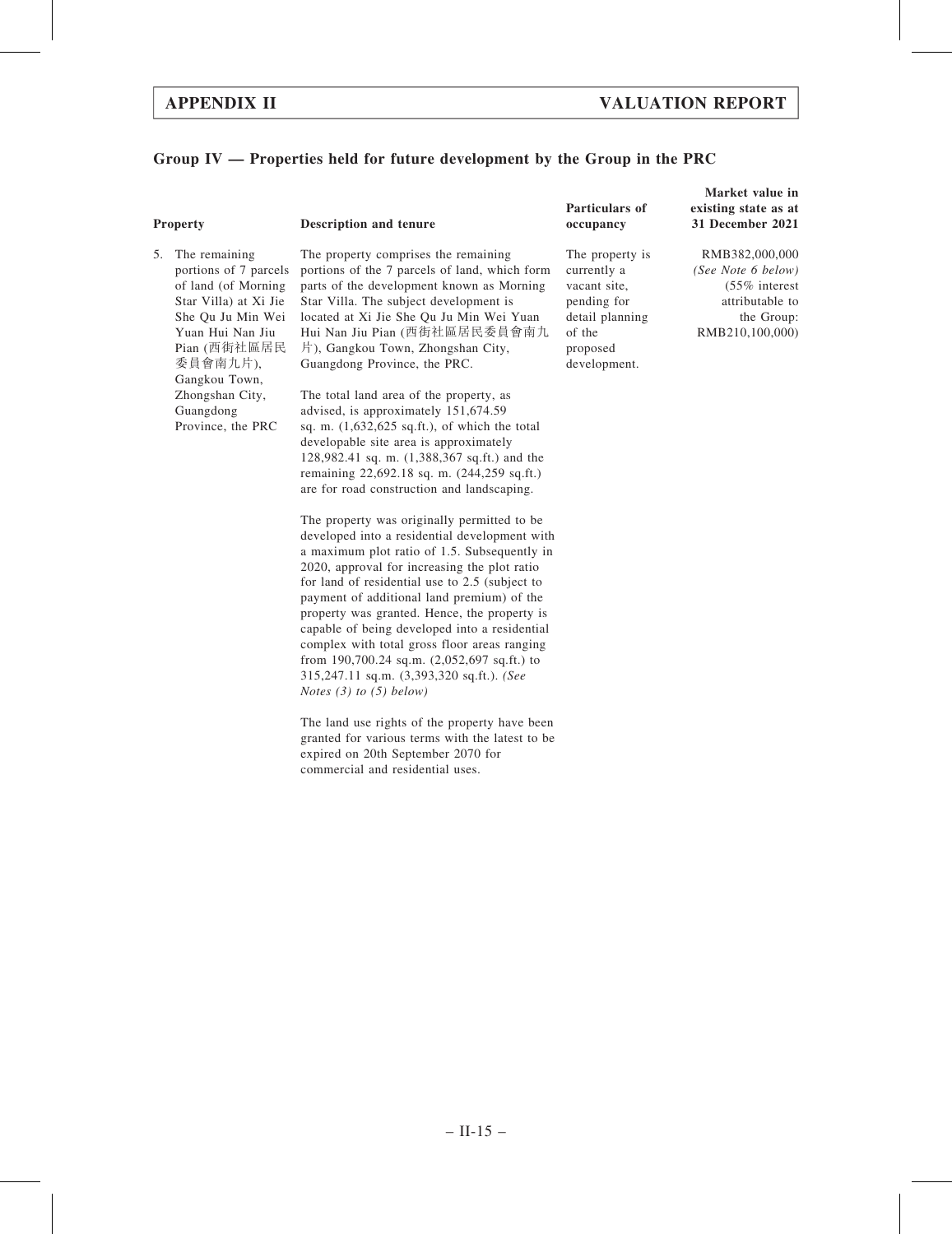Notes:

(1) Pursuant to seven Certificates of State-owned Land Use issued by Zhongshan Municipal State-owned Land Resources Bureau, the land use rights of portions of the subject development with a total site area of 133,815.69 sq. m., among which the property forms a portion, have been granted to 中山星晨花園房地產發展 有限公司 (Zhongshan Morning Star Villa Housing and Real Estate Development Limited hereinafter referred to as ''MS Villa Limited'') for commercial and residential uses. Details of the said certificates are summarized as follows:

| Certificate No.                       | Date of Issuance | Approximate<br>Site Area<br>(sq. m.) | <b>Expiry</b><br>of the Term |
|---------------------------------------|------------------|--------------------------------------|------------------------------|
| 中府國用(2002)第110763號                    | 14 June 2002     | 32,755.50                            | 7 June 2064                  |
| (Zhong Fu Guo Yong (2002) No. 110763) |                  |                                      |                              |
| 中府國用(2002)第110764號                    | 14 June 2002     | 32,221.30                            | 7 April 2064                 |
| (Zhong Fu Guo Yong (2002) No. 110764) |                  |                                      |                              |
| 中府國用(2002)第110765號                    | 14 June 2002     | 30,172.90                            | 29 June 2066                 |
| (Zhong Fu Guo Yong (2002) No. 110765) |                  |                                      |                              |
| 中府國用(2002)第110766號                    | 14 June 2002     | 2,804.00                             | 20 September 2070            |
| (Zhong Fu Guo Yong (2002) No. 110766) |                  |                                      |                              |
| 中府國用(2002)第110767號                    | 14 June 2002     | 32,205.00                            | 29 June 2066                 |
| (Zhong Fu Guo Yong (2002) No. 110767) |                  |                                      |                              |
| 中府國用(2002)第110768號                    | 14 June 2002     | 33,247.50                            | 7 May 2064                   |
| (Zhong Fu Guo Yong (2002) No. 110768) |                  |                                      |                              |
| 中府國用(2002)第110938號                    | 6 September 2002 | 26,709.40                            | 8 June 2064                  |
| (Zhong Fu Guo Yong (2002) No. 110938) |                  |                                      |                              |

- (2) We have been advised by the Company that MS Villa Limited is a 55% indirectly owned subsidiary of the Company.
- (3) Pursuant to the approval letter (中府函[2020]140號) issued by Zhongshan Municipal Government on 20 June 2020, approval on the《中山市看鎮星晨花園片區控制性詳細規劃(2020)》(hereinafter referred to as the "2020 Planning Control") relating to the development potential of the property was granted. Details of the 2020 Planning Control are summarized as below:
	- (a) The total site area: 133,815.69 sq. m., of which 124,546.87 sq. m. are classified as ''Class II Residential Land'', 1657.50 sq. m. as ''Land for Transport Terminus'', 2,778.07 sq. m. as ''Land for Service Facilities'' and 4,833.28 sq. m. as ''Agricultural and Forestry Land''.
	- (b) Plot Ratio: 2.5 for ''Class II Residential Land'', 1.0 for ''Land for Transport Terminus'' and 0.8 for ''Land for Service Facilities''.
- (4) We have been advised by the Company that the increase in plot ratio for residential use from 1.5 to 2.5 as stated in the 2020 Planning Control will require payment of additional land premium of an amount to be determined by relevant authorities upon application, and that the Company has no intention to file such application. Therefore, as instructed by the Company, we have valued the property based on the maximum plot ratio of 1.5 for the residential land in the property.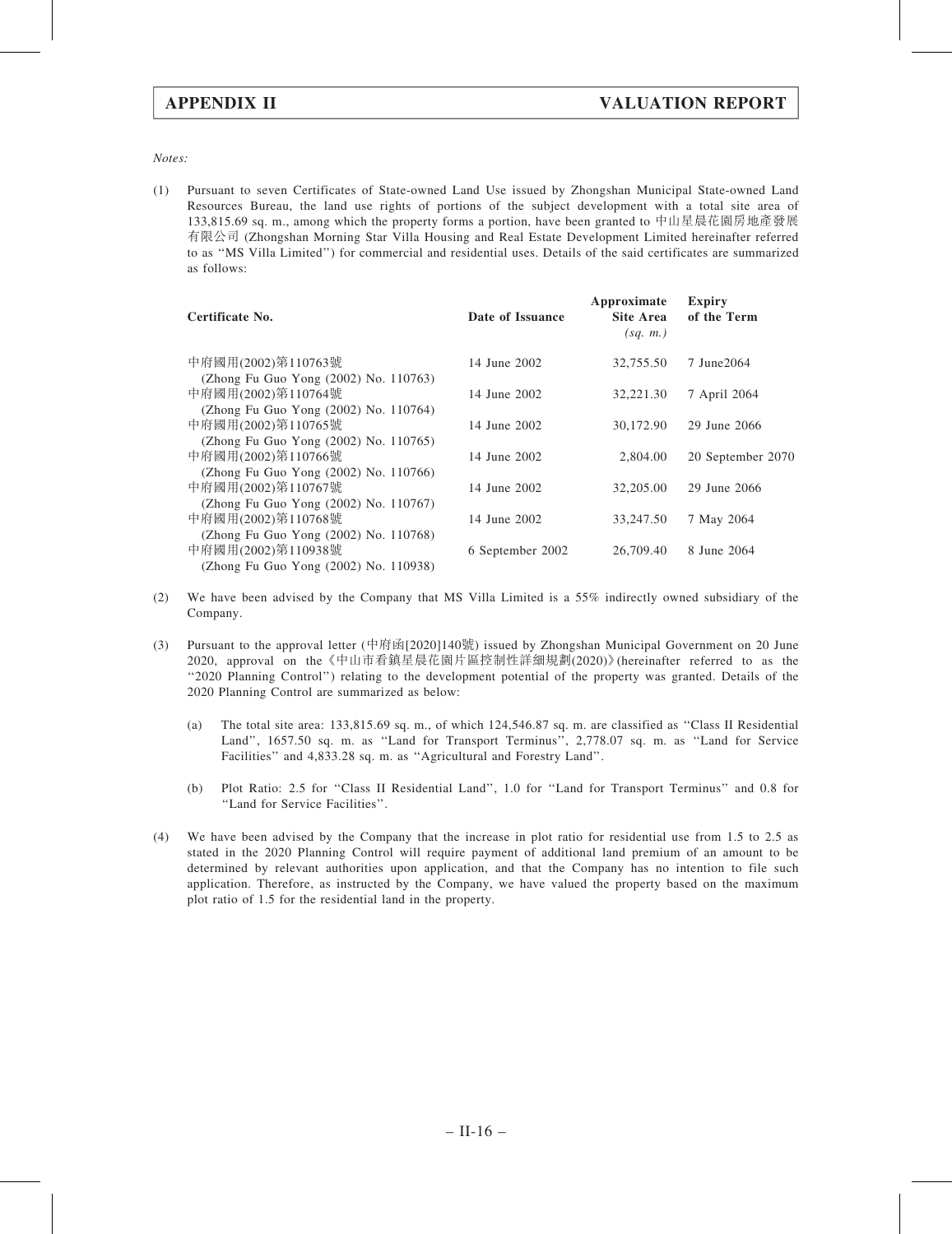- (5) The opinion of the PRC Legal Advisor is summarized as follows:
	- (a) MS Villa Limited is a limited liability company duly formed and validly existing under the laws of the PRC.
	- (b) The Real Estate Development Enterprise Qualification of MS Villa Limited is valid until 31 August 2023.
	- (c) MS Villa Limited is in possession of the proper legal title to the property and is entitled to legally transfer, develop, mortgage, lease or otherwise legally dispose of the property.
	- (d) The planning indicators of the property according to the ''Zhongshan City Construction Project Site Selection Opinion'' dated 13 July 1998 issued by Zhongshan Municipal Planning Bureau included a plot ratio of 1.5, a building density of 30%, a building height of 24 metres and the green area ratio of 30%. However, according to the ''Implementation of the Controlled Detail Planning for the Morning Star Villa area of Gangkou Town, Zhongshan City (2020)'' published by the People's Government of Gangkou Town of Zhongshan City, the property is classified as ''Class II Residential Land'' with a plot ratio of 2.5, a green area ratio of not less than 30%, and a building height of not less than 60 metres and not more than 100 metres. Yet, if MS Villa Limited wish to develop the property in accordance with the latest plot ratio of 2.5, it is required to make reference to the current assessed land price and to take part in a plot ratio bidding. If the bidding is successful, MS Villa Limited shall pay the additional land grant premium and shall sign a supplementary agreement to the Contract of Grant of State-owned Construction Land Use Rights with the Natural Resources Bureau.
	- (e) As portions of the two land parcels under Certificate Nos. Zhong Fu Guo Yong (2002) No. 110938 and Zhong Fu Guo Yong (2002) No. 110767 have been developed and sold to third-party owners, consent from these third-party owners may be required when application for construction works commencement will be made.
	- (f) As the land use rights of the property were obtained in 2002 and the said land parcels have been vacant since 2002, the property is considered as idle land. MS Villa Limited should sign a supplementary agreement with the land administrative authority and pay a land idle fee based on 20% of the assessed land price before restarting the development.
	- (g) Four supplementary agreements relating to the land parcels under Certificate Nos. Zhong Fu Guo Yong (2002) No. 110763, Zhong Fu Guo Yong (2002) No. 110765, Zhong Fu Guo Yong (2002) No. 110766 and Zhong Fu Guo Yong (2002) No. 110768 were signed on 27 October 2021. The commencement date for the construction works has been changed to 18 March 2022 and the construction period for a term of 2 years.
	- (h) Apart from the issued mentioned in Note 5d to 5f above, the property is not subject to such other encumbrances as mortgage, seizure or any litigation disputes.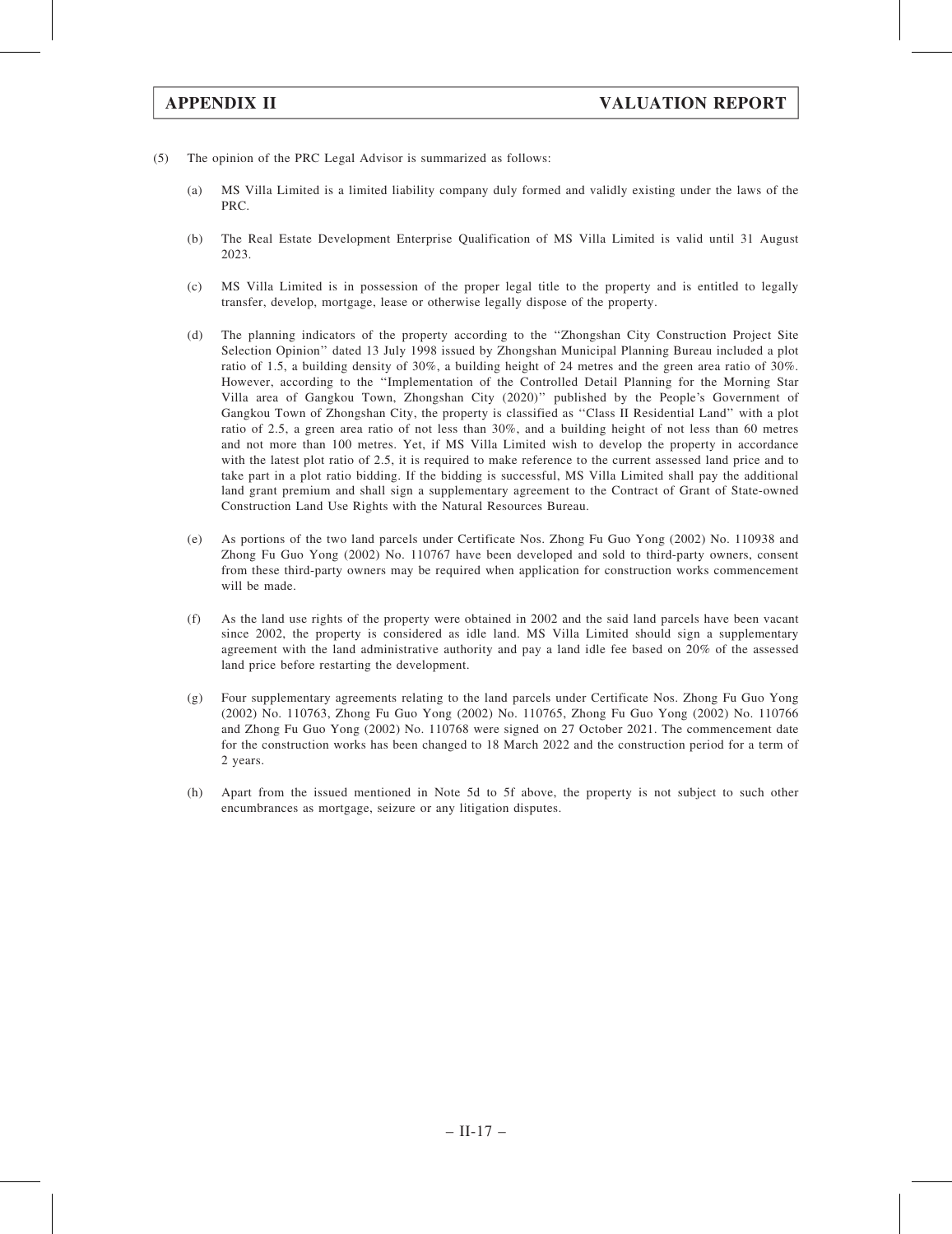- (6) In the course of our valuation, we have taken into consideration the advice given by the Group and the aforesaid legal opinion and prepared our valuation on the following assumptions:
	- (a) The total site area of the property is approximately 151,674.59 sq. m., of which 124,546.87 sq. m. or thereabouts are for residential use, 4,435.54 sq. m. or thereabouts are for ancillary facilities uses and the remaining 22,692.18 sq. m. or thereabouts are for road and landscaping uses.
	- (b) The plot ratios for residential, transport terminus and service facilities uses are 1.5, 1.0 and 0.8 respectively.
	- (c) The total developable gross floor area is approximately 190,700.24 sq. m., of which 186,820.31 sq. m. or thereabouts are for residential use and 3,879.93 sq. m. or thereabouts are for ancillary facilities use.
- (7) The property is located Gangkou Town of Zhongshan City, northern site of Zhongshan City centre. The locality is a built-up area comprising mainly low to medium-rise mixed commercial and residential development.

In undertaking our valuation, we have made reference to transactions of land parcels of similar uses in Gangkou Town and the nearby area in the past year. We have analyzed the comparable land transactions and noted that the accommodation values (''AV'', defined as the land value divided by the gross floor area which is allowed to be built on the land) of these transactions which indicated a price range from RMB4,857 to RMB6,000 per sq.m before adjustment. The market value of the property as reported above represents an accommodation value of approximately RMB2,003 per sq.m., which is considered within the price range indicated by comparable land transactions identified.

(8) The status of the title and grant of major approvals and licences in accordance with the information provided by the Group and the opinion of the PRC Legal Advisor:

| Contract for Grant of Stated Owned Land Use Rights | Signed   |
|----------------------------------------------------|----------|
| Supplementary Agreement (4 land parcels only)      | Signed   |
| Certificate of State-owned Land Use                | Obtained |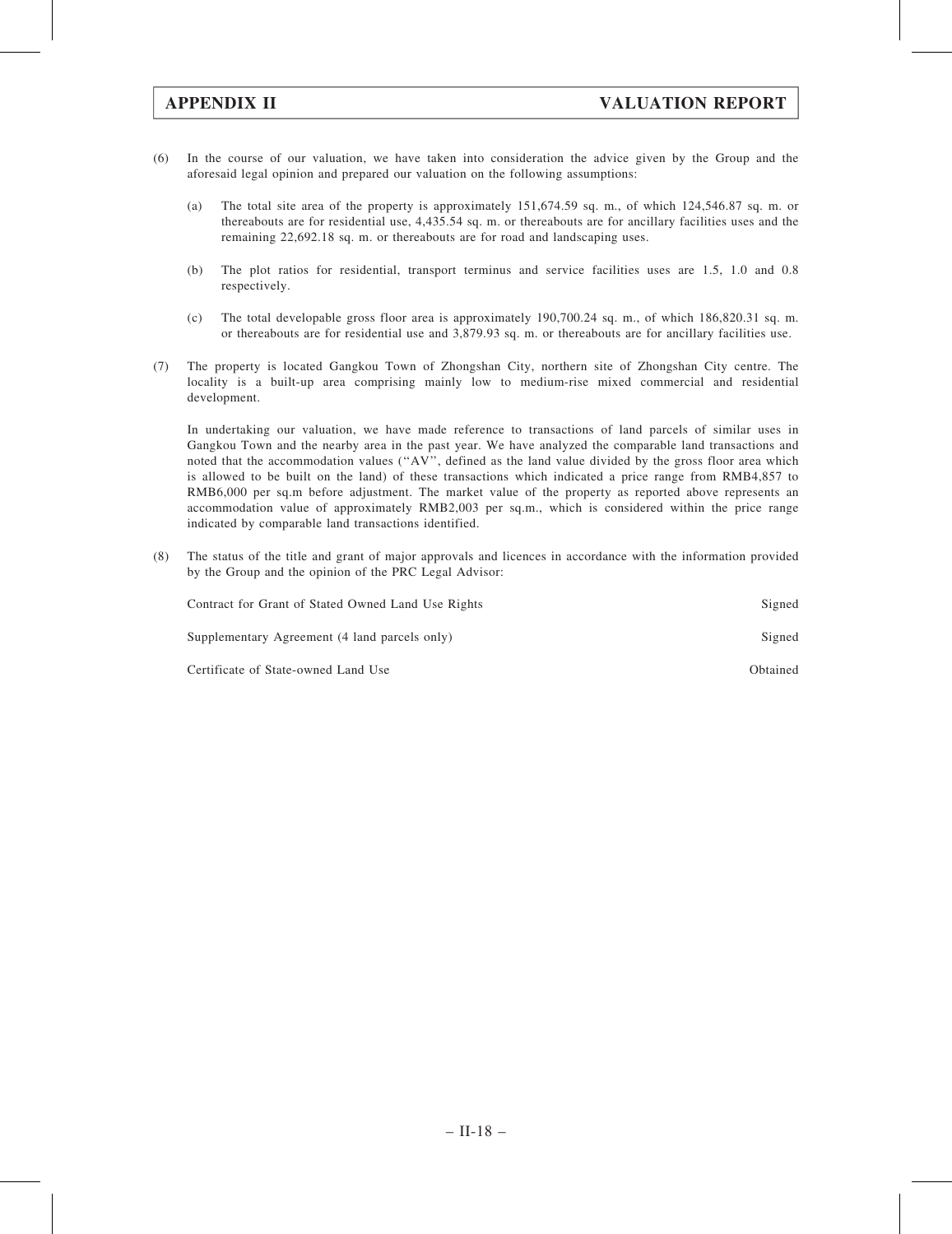# APPENDIX II VALUATION REPORT

| <b>Property</b>                                                                                                                                                                                                                  | <b>Description and tenure</b>                                                                                                                                                                                                                                                                                                                                                                                                                                                                                                                                                                                                                                                                                                  | Particulars of<br>occupancy                    | Market value in<br>existing state as at<br>31 December 2021                                      |
|----------------------------------------------------------------------------------------------------------------------------------------------------------------------------------------------------------------------------------|--------------------------------------------------------------------------------------------------------------------------------------------------------------------------------------------------------------------------------------------------------------------------------------------------------------------------------------------------------------------------------------------------------------------------------------------------------------------------------------------------------------------------------------------------------------------------------------------------------------------------------------------------------------------------------------------------------------------------------|------------------------------------------------|--------------------------------------------------------------------------------------------------|
| The remaining<br>6.<br>portions of two<br>parcels of land (of<br>Morning Star Plaza)<br>at Hou Shan Cun<br>Min Wei Yuan Hui<br>(後山村民委員會),<br>$Xi$ Qu (西區),<br>Gangkou Town,<br>Zhongshan City,<br>Guangdong<br>Province, the PRC | The property comprises a parcel of land<br>the remaining portion of another parcel<br>land, which form part of the development<br>known as Morning Star Plaza. The subject<br>development is located at Hou Shan Cun<br>Min Wei Yuan Hui (後山村民委員會), Xi<br>Qu (西區), Gangkou Town, Zhongshan<br>City, Guangdong Province, the PRC.<br>The total site area of the subject land<br>parcels is approximately 60,268.84<br>sq. m. $(648, 734 \text{ sq. ft.})$ and the total site<br>area of the property, as advised, is<br>approximately 7,343.08 sq. m. (79,041)<br>$sq.fit.$ ).<br>The land use rights of the property have<br>been granted for a term due to expire on<br>27 April 2065 for commercial and<br>residential uses. | The property is<br>currently a vacant<br>site. | No commercial value<br>$(55\%$ interest<br>attributable to<br>the Group: No<br>commercial value) |

### Notes:

- (1) Pursuant to the Certificate of State-owned Land Use 中府國用(2002)第203132號 (Zhong Fu Guo Yong (2002) No. 203132) (hereinafter referred to as Land A) dated 29 March 2002 issued by Zhongshan Municipal Stateowned Land Resources Bureau, the land use rights of a parcel of land with a site area of 58,783.64 sq. m., among which the property forms a portion, have been granted to 中山星晨廣場房地產發展有限公 司(Zhongshan Morning Star Plaza Housing and Real Estate Development Limited, hereinafter to as ''MS Plaza Limited'') for a term due to expire on 27 April 2065 for commercial and residential use.
- (2) Pursuant to the Certificate of State-owned Land Use 中府國用(2002)第203133號 (Zhong Fu Guo Yong (2002) No. 203133) (hereinafter referred to as Land B) dated 29 March 2002 issued by Zhongshan Municipal Stateowned Land Resources Bureau, the land use rights of a parcel of land with a site area of 1,485.20 sq. m., which forms part of the property, have been granted to MS Plaza Limited for a term due to expire on 27 April 2065 for the use of road.
- (3) We have been advised by the Company that MS Plaza Limited is a 55% indirectly owned subsidiary of the Company.
- (4) We have been further advised by the Company that the plot ratio of the subject land parcels has been achieved in the previous development and the property shall not be developed unless and until obtaining the development approval from the relevant authority, which will be subject to extra land premium to be settled.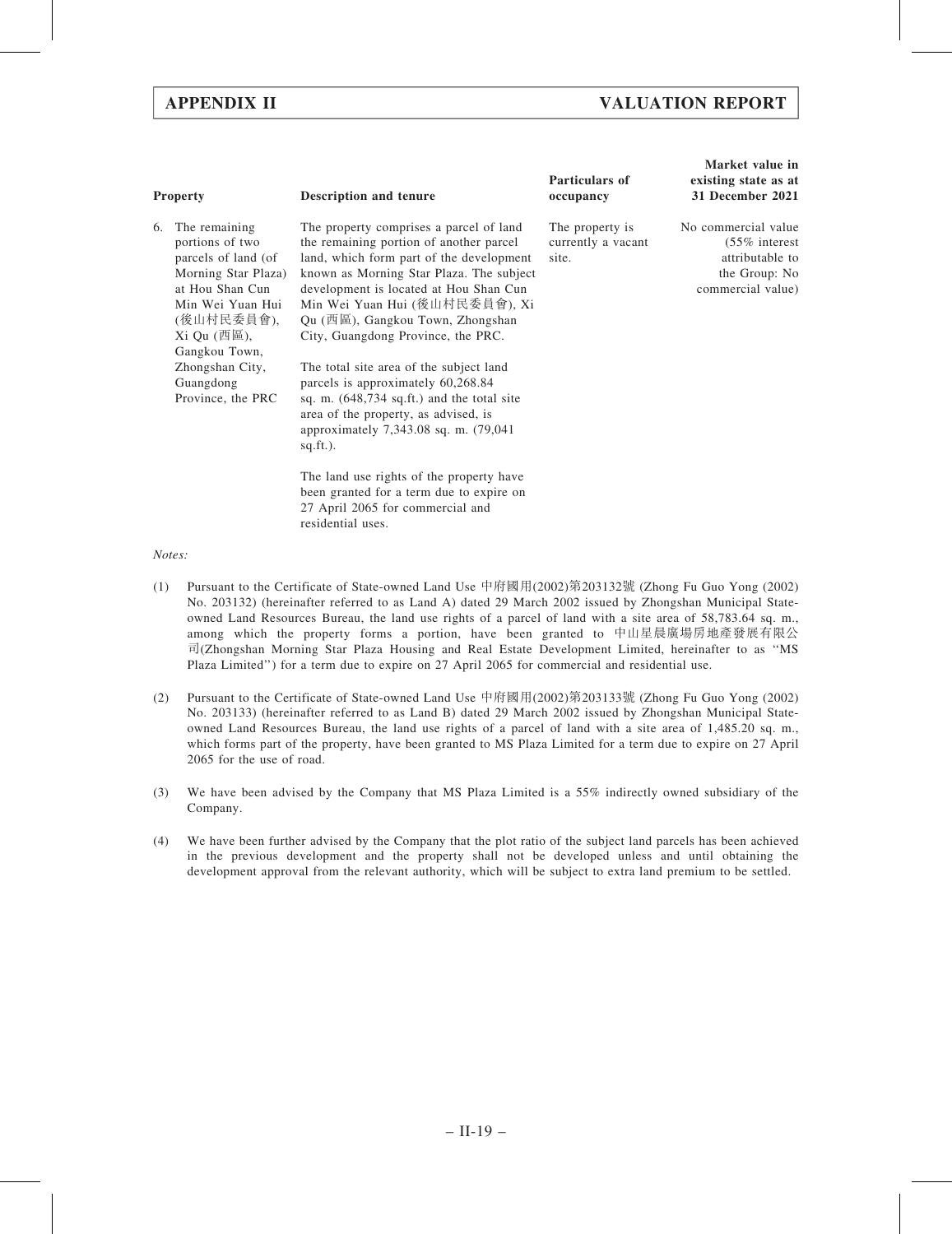- (5) The opinion of the PRC Legal Advisor is summarized as follows:
	- (a) MS Plaza Limited is a limited liability company duly formed and validly existing under the laws of the PRC.
	- (b) The Real Estate Development Enterprise Qualification of MS Plaza Limited expired on 11 July 2019. MS Plaza Limited has to apply for the extension of the validity of such qualification before carrying out any future development.
	- (c) MS Plaza Limited is in possession of the proper legal title to the property and is entitled to legally transfer, mortgage, lease or otherwise legally dispose of the property.
	- (d) The property is not subject to any mortgage, seizures and legal disputes.
	- (e) The remaining portion of Land A cannot be developed as the plot ratio of Land A has been fully utilized.
	- (f) Land B is permitted for the use of road and is currently the municipal road at the peripheral of the subject community. MS Plaza Limited is not able to develop Land B.
	- (g) The property is not subject to any mortgage or seizure.
	- (h) MS Plaza Limited is not involved in any litigation.
- (6) In the course of our valuation, we have taken into consideration the legal opinion that the property does not have any development potential as mentioned in Notes 5(e) and 5(f) above and have ascribed no commercial value to the property.
- (7) The status of the title and grant of major approvals and licences in accordance with the information provided by the Group and the opinion of the PRC Legal Advisor:

Certificate of State-owned Land Use Obtained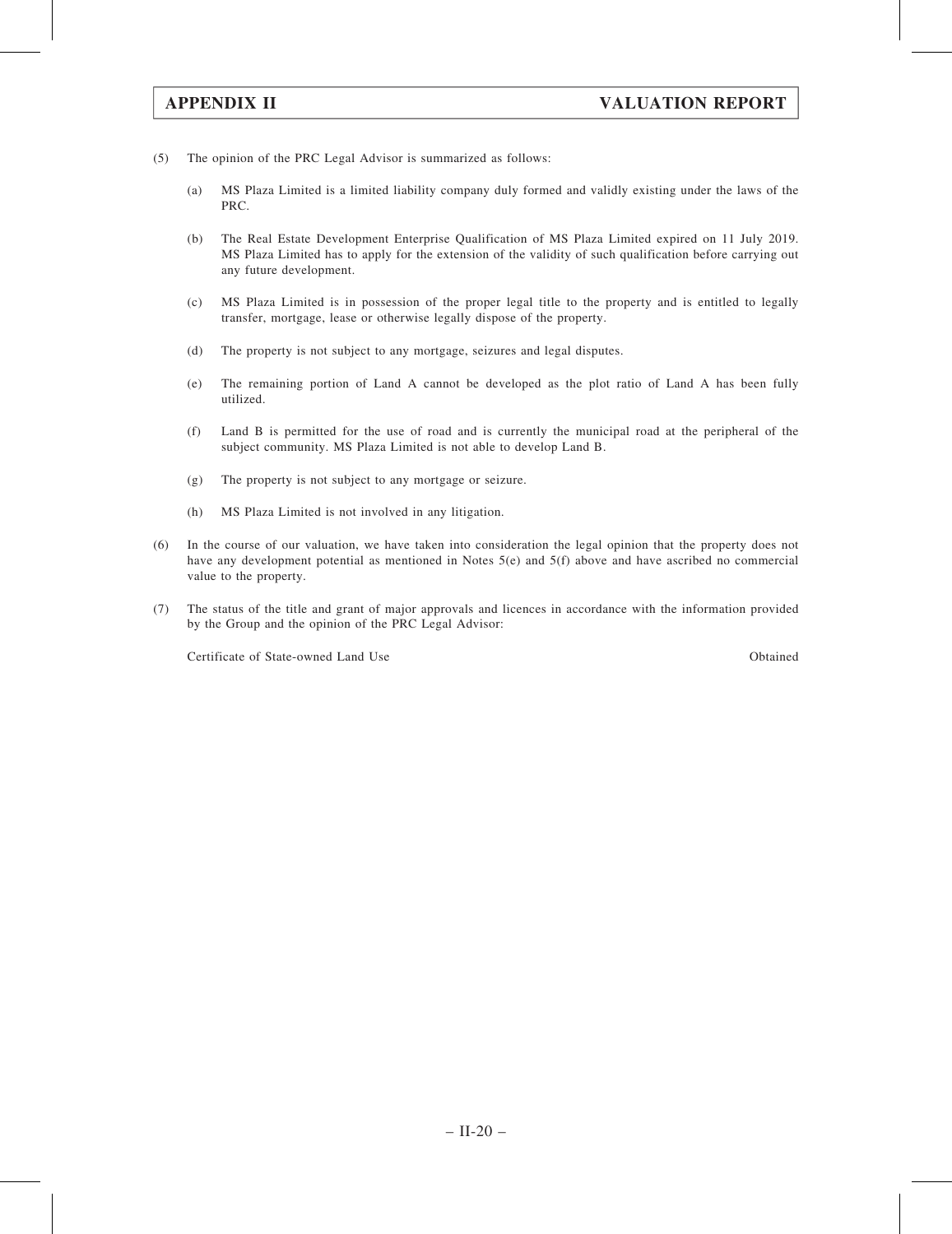### 1. RESPONSIBILITY STATEMENT

This circular, for which the Directors collectively and individually accept full responsibility, includes particulars given in compliance with the Listing Rules for the purpose of giving information with regard to the Group. The Directors, having made all reasonable enquiries, confirm that to the best of their knowledge and belief, the information contained in this circular is accurate and complete in all material respects and not misleading or deceptive, and there are no other matters the omission of which would make any statement herein or this circular misleading.

### 2. DISCLOSURE OF INTERESTS

# (a) Interests and short positions of the Directors and the chief executive of the Company

As at the Latest Practicable Date, the interests or short positions of the Directors or chief executive of the Company in the shares, underlying shares and debentures of the Company or any of its associated corporations (within the meaning of Part XV of the SFO) which were required to be notified to the Company and the Stock Exchange pursuant to Divisions 7 and 8 of Part XV of the SFO (including interests or short positions which they were taken or deemed to have under such provisions of the SFO) or which were required, pursuant to section 352 of the SFO, to be entered in the register referred to therein, or which were required, pursuant to the Model Code for Securities Transactions by Directors of Listed Issuers contained in the Listing Rules, to be notified to the Company and the Stock Exchange were as follows:

| <b>Name</b>   | Name of company<br>in which interests<br>or short positions<br>were held | Nature of interests                   | Number of<br>shares                | Approximate<br>percentage of<br>shareholding |
|---------------|--------------------------------------------------------------------------|---------------------------------------|------------------------------------|----------------------------------------------|
| The Guarantor | The Company                                                              | Beneficial owner                      | 11,608,000 Shares<br>(L)           | $0.17\%$                                     |
| The Guarantor | The Company                                                              | Interest in controlled<br>corporation | 3,087,027,152<br>Shares (L) (Note) | 44.44%                                       |

### (L) denotes the long position held in the Shares

Note: As at the Latest Practicable Date, these Shares were held by All Great International Holdings Limited ("All Great"). All Great was owned as to 51% by Jade Leader International Investment Limited ("Jade Leader"), 35% by Honor Huge Investment Holdings Limited ("Honor Huge") and 14% by Ever Star International Investment Limited (''Ever Star'', which was wholly-owned by Honor Huge). The Guarantor was the sole ultimate beneficial owner of the entire issued share capitals of Jade Leader, Honor Huge and Ever Star. Accordingly, the Guarantor was deemed to be interested in the 3,087,027,152 Shares held by All Great pursuant to the SFO. The Guarantor was also a director of each of All Great, Jade Leader, Honor Huge and Ever Star.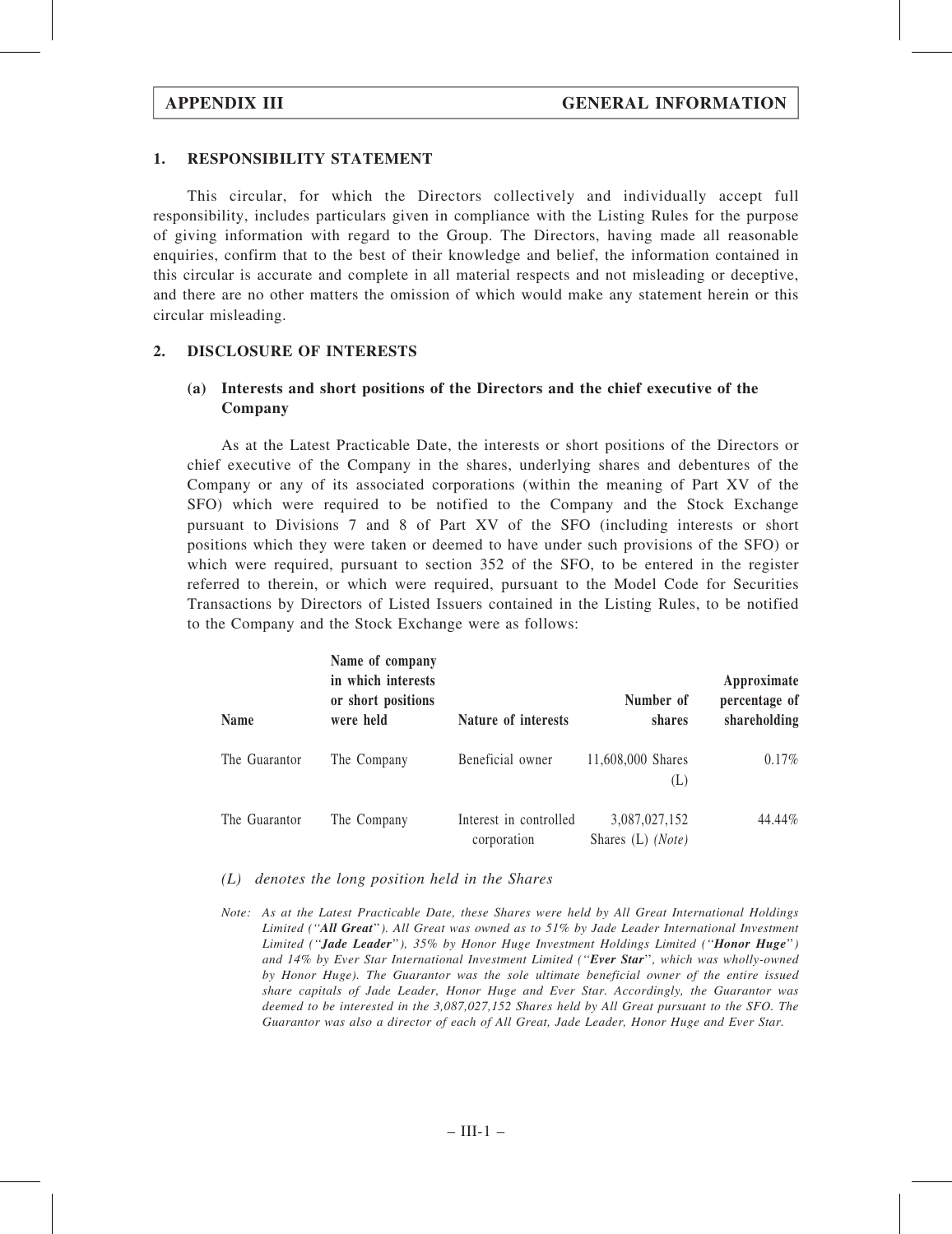Save as disclosed above, as at the Latest Practicable Date, none of the Directors or chief executive of the Company had any other interests or short positions in the shares, underlying shares and debentures of the Company or any of its associated corporations (within the meaning of Part XV of the SFO) which were required to be notified to the Company and the Stock Exchange pursuant to Divisions 7 and 8 of Part XV of the SFO (including interests or short positions which they were taken or deemed to have under such provisions of the SFO) or which were required, pursuant to section 352 of the SFO, to be entered in the register referred to therein, or which were required, pursuant to the Model Code for Securities Transactions by Directors of Listed Issuers contained in the Listing Rules, to be notified to the Company and the Stock Exchange.

# (b) Substantial Shareholders and persons having 5% or more shareholding

As at the Latest Practicable Date, so far as was known to the Directors or chief executive of the Company, the following persons (other than a Director or chief executive of the Company) had an interest or a short position in the Shares and underlying Shares which would fall to be disclosed to the Company under the provisions of Divisions 2 and 3 of Part XV of the SFO, or, who was, directly or indirectly, interested in 10% or more of the issued voting shares of any other member of the Group (including any company which will become a subsidiary of the Company by reason of an acquisition which has been agreed or proposed since 31 December 2020, being the date to which the latest audited consolidated accounts of the Company have been made up) or had any options in respect of such securities:

| or short positions<br>were held  | Nature of interest                    | amount of                     |                               |
|----------------------------------|---------------------------------------|-------------------------------|-------------------------------|
|                                  |                                       | registered capital            | percentage of<br>shareholding |
| The Company                      | Beneficial owner                      | 3,087,027,152                 | 44.44%                        |
| The Company                      | Interest in controlled<br>corporation | 3,087,027,152<br>Shares $(L)$ | 44.44%                        |
| Jade Leader (Note 1) The Company | Interest in controlled<br>corporation | 3,087,027,152<br>Shares $(L)$ | 44.44%                        |
| The Company                      | Interest of spouse                    | 3,098,635,152<br>Shares $(L)$ | 44.61%                        |
| The Company                      | Interest in controlled<br>corporation | 1,320,000,000<br>Shares $(L)$ | 19%                           |
| The Company                      | Interest in controlled<br>corporation | 1,320,000,000<br>Shares $(L)$ | 19%                           |
|                                  |                                       |                               | Shares $(L)$                  |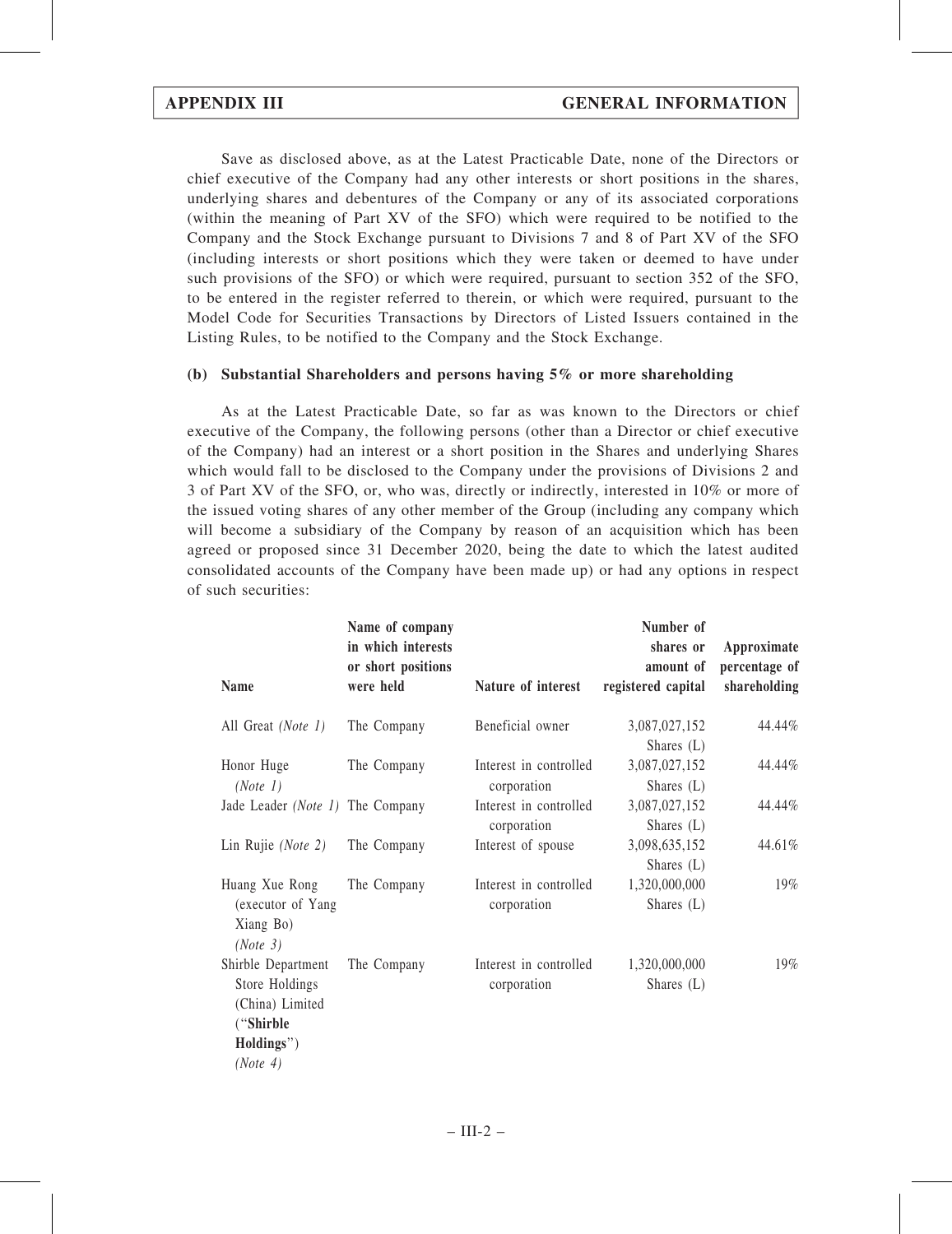| <b>Name</b>                         | Name of company<br>in which interests<br>or short positions<br>were held | Nature of interest                    | Number of<br>shares or<br>amount of<br>registered capital | Approximate<br>percentage of<br>shareholding |
|-------------------------------------|--------------------------------------------------------------------------|---------------------------------------|-----------------------------------------------------------|----------------------------------------------|
| Yu Shunhui (Note 5) Hengqin Germany | City Investment<br>(Macau) Limited                                       | Interest in controlled<br>corporation | 200,000 shares<br>(L)                                     | 20%                                          |
| Un Chong San<br>(Note 5)            | Hengqin Germany<br>City Investment<br>(Macau) Limited                    | Beneficial owner                      | 100,000 shares<br>(L)                                     | 10%                                          |
| Lin Yongguang<br>(Note 6)           | <b>BP</b> Limited                                                        | Interest in controlled<br>corporation | $22,500$ shares $(L)$                                     | 45%                                          |
| Lin Yongguang<br>(Note 7)           | JP Limited                                                               | Interest in controlled<br>corporation | $22,500$ shares $(L)$                                     | 45%                                          |

### (L) denotes long position in the shares

### Notes:

- 1. As at the Latest Practicable Date, the 3,087,027,152 Shares were held by All Great. All Great was owned as to 51% by Jade Leader, 35% by Honor Huge and 14% by Ever Star (which was wholly-owned by Honor Huge). The Guarantor was the sole ultimate beneficial owner of each of Jade Leader, Honor Huge and Ever Star. Accordingly, Jade Leader and Honor Huge were deemed to be interested in the 3,087,027,152 Shares held by All Great pursuant to the SFO. The Guarantor was also a director of each of All Great, Jade Leader, Honor Huge and Ever Star.
- 2. Lin Ruijie is the spouse of the Guarantor. Accordingly, she was deemed to be interested in 3,098,635,152 Shares held by or deemed to be interested by the Guarantor pursuant to the SFO.
- 3. Huang Xue Rong is the executor of all estate of Yang Xiang Bo, the deceased.
- 4 Pursuant to the disclosure of interest forms filed, (i) Huang Xue Rong (executor of Yang Xiang Bo) had 100% control of Xiang Rong Investment Limited; (ii) which had 100% control of Shirble Department Store Limited; (iii) which had 55.41% control of Shirble Holdings, the issued shares of which are listed on the Stock Exchange (stock code: 312); and (iv) which in turn had 100% control of Baoke Trading (BVI) Company Limited. Baoke Trading (BVI) Company Limited was the beneficial owner of 1,320,000,000 Shares. Accordingly, Huang Xue Rong (executor of Yang Xiang Bo) and Shirble Holdings were deemed to be interested in such 1,320,000,000 Shares pursuant to the SFO.
- 5. 珠海橫琴富昌盛實業發展有限公司 (Zhuhai Hengqin Fuchangsheng Real Estate Development Limited\*), a member of the Group, is wholly-owned by Hengqin Germany City Investment (Macau) Limited, which is owned as to 70% by the Group, 10% by Un Chong San and 20% indirectly by Yu Shunhui.

\* For identification purposes only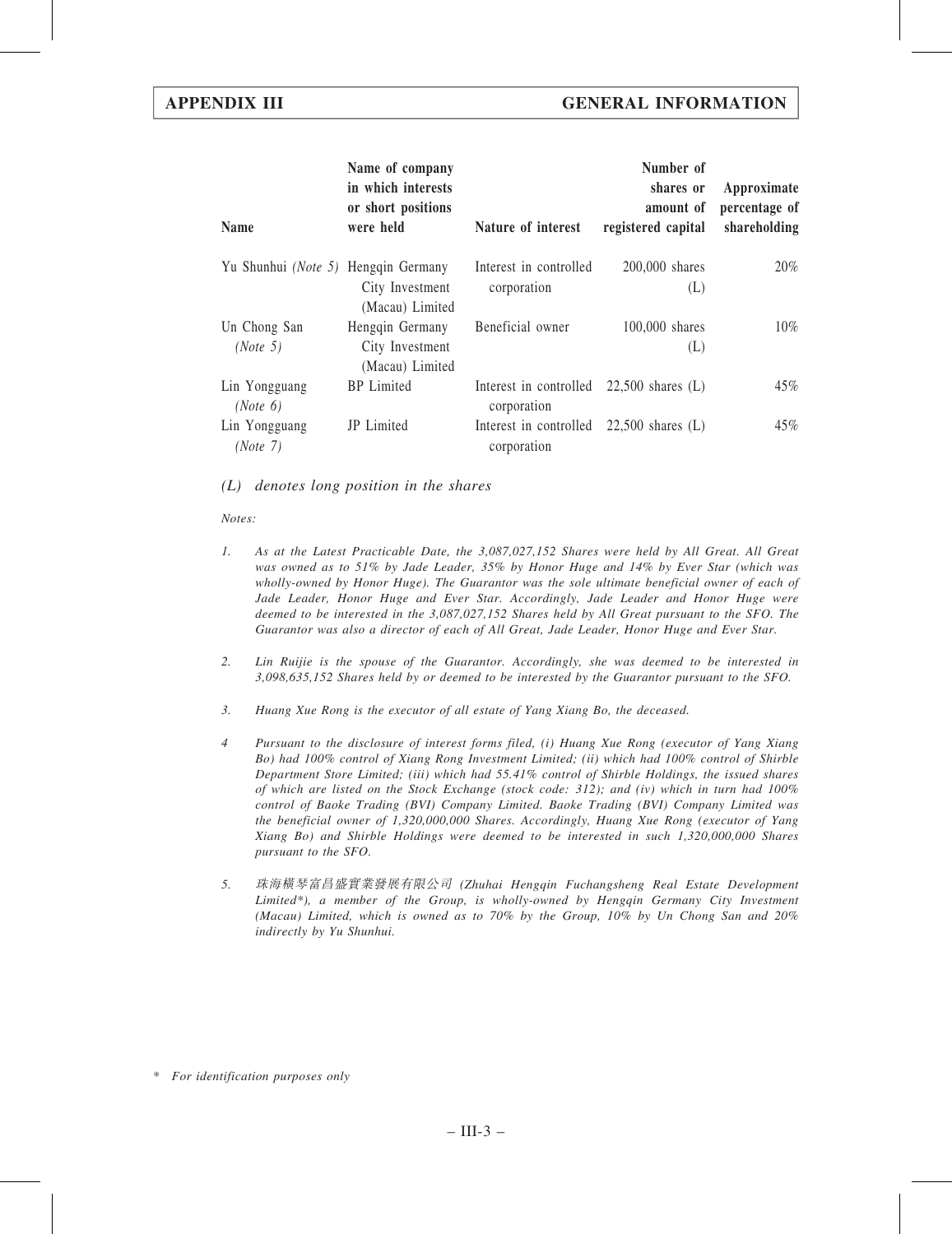- 6. MS Plaza Limited, a member of the Group, is wholly-owned by BP Limited, which in turn is owned as to 55% by the Group and as to 45% directly by City-Prime Profit Ltd, which is owned as to 100% directly by Lin Yongguang.
- 7. MS Villa Limited and MS Clubhouse Limited, both members of the Group, are wholly-owned by JP Limited, which in turn is owned as to 55% by the Group and as to 45% directly by City-Prime Profit Ltd, which is owned as to 100% directly by Lin Yongguang.

Save as disclosed above, as at the Latest Practicable Date, so far as was known to the Directors or chief executive of the Company, no person (other than a Director or chief executive of the Company) had an interest or a short position in the Shares and underlying Shares which would fall to be disclosed to the Company under the provisions of Divisions 2 and 3 of Part XV of the SFO, or, who was, directly or indirectly, interested in 10% or more of the issued voting shares of any other member of the Group (including any company which will become a subsidiary of the Company by reason of an acquisition which has been agreed or proposed since 31 December 2020, being the date to which the latest audited consolidated accounts of the Company have been made up) or who had any options in respect of such securities.

# 3. SERVICE CONTRACT

As at the Latest Practicable Date, none of the Directors or proposed Directors had entered into any existing or proposed service contracts with any member of the Group (including any company which will become a subsidiary of the Company by reason of an acquisition which has been agreed or proposed since 31 December 2020, being the date to which the latest audited consolidated accounts of the Company have been made up) which was not expiring or determinable by the Group (including any company which will become a subsidiary of the Company by reason of an acquisition which has been agreed or proposed since 31 December 2020, being the date to which the latest audited consolidated accounts of the Company have been made up) within one year without payment of any compensation (other than statutory compensation).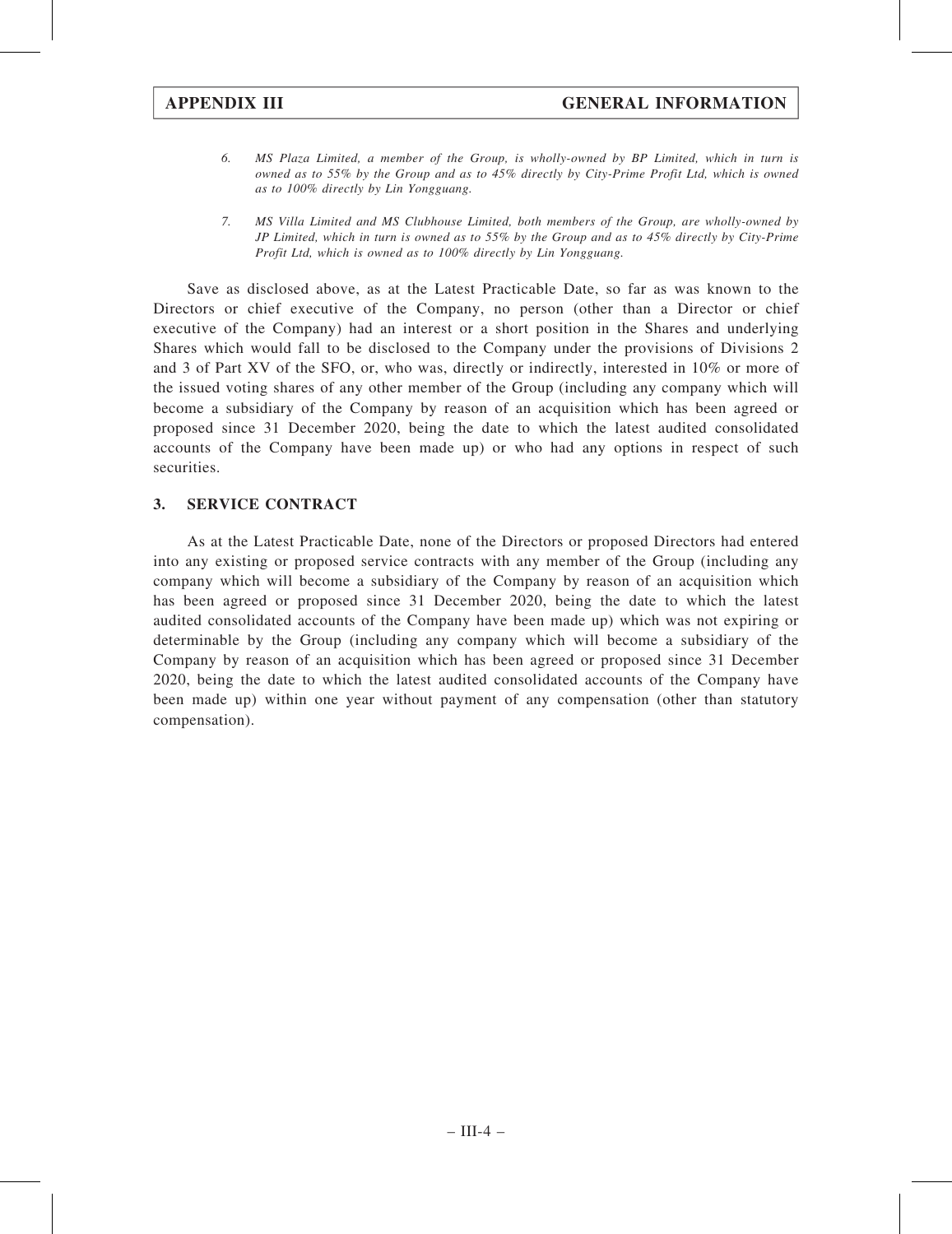### 4. DIRECTORS' INTERESTS IN COMPETING BUSINESS

As at the Latest Practicable Date, the following Directors had interests in the following companies with businesses which competed or were likely to compete, either directly or indirectly, with the business of the Group:

| Name of<br><b>Director</b> | Name of company                                     | <b>Nature of businesses</b><br>considered to<br>compete or likely to<br>compete with the<br>business of the<br>Group | Nature of interest                                                                                                                                                          |
|----------------------------|-----------------------------------------------------|----------------------------------------------------------------------------------------------------------------------|-----------------------------------------------------------------------------------------------------------------------------------------------------------------------------|
| The Guarantor              | Yang's Development<br>Limited                       | Property investment<br>and development in<br>the PRC                                                                 | Yang's Development Limited<br>was wholly-owned by the<br>Guarantor, and the Guarantor<br>was a director of Yang's<br>Development Limited and<br>certain of its subsidiaries |
|                            | Affluent Splendid<br>Investment<br>Holdings Limited | Property investment<br>in the PRC                                                                                    | The Guarantor had indirect<br>interests in Affluent Splendid<br>Investment Holdings Limited,<br>and the Guarantor was its<br>director                                       |

### 5. INTERESTS IN ASSETS AND CONTRACTS OR ARRANGEMENTS

As at the Latest Practicable Date, save for the Guarantor's interest in the Disposal, none of the Directors had any direct or indirect interest in the assets which had been, since 31 December 2020, being the date to which the latest published audited consolidated accounts of the Company were made up, acquired or dispose of by or leased to any member of the Group (including any company which will become a subsidiary of the Company by reason of an acquisition which has been agreed or proposed since 31 December 2020, being the date to which the latest audited consolidated accounts of the Company have been made up), or were proposed to be acquired or disposed of by or leased to any member of the Group (including any company which will become a subsidiary of the Company by reason of an acquisition which has been agreed or proposed since 31 December 2020, being the date to which the latest audited consolidated accounts of the Company have been made up).

As at the Latest Practicable Date, save for the Guarantor's interest in the Disposal Agreement, none of the Directors was materially interested in any contract or arrangement subsisting on the Latest Practicable Date which was significant in relation to the business of the Group (including any company which will become a subsidiary of the Company by reason of an acquisition which has been agreed or proposed since 31 December 2020, being the date to which the latest audited consolidated accounts of the Company have been made up).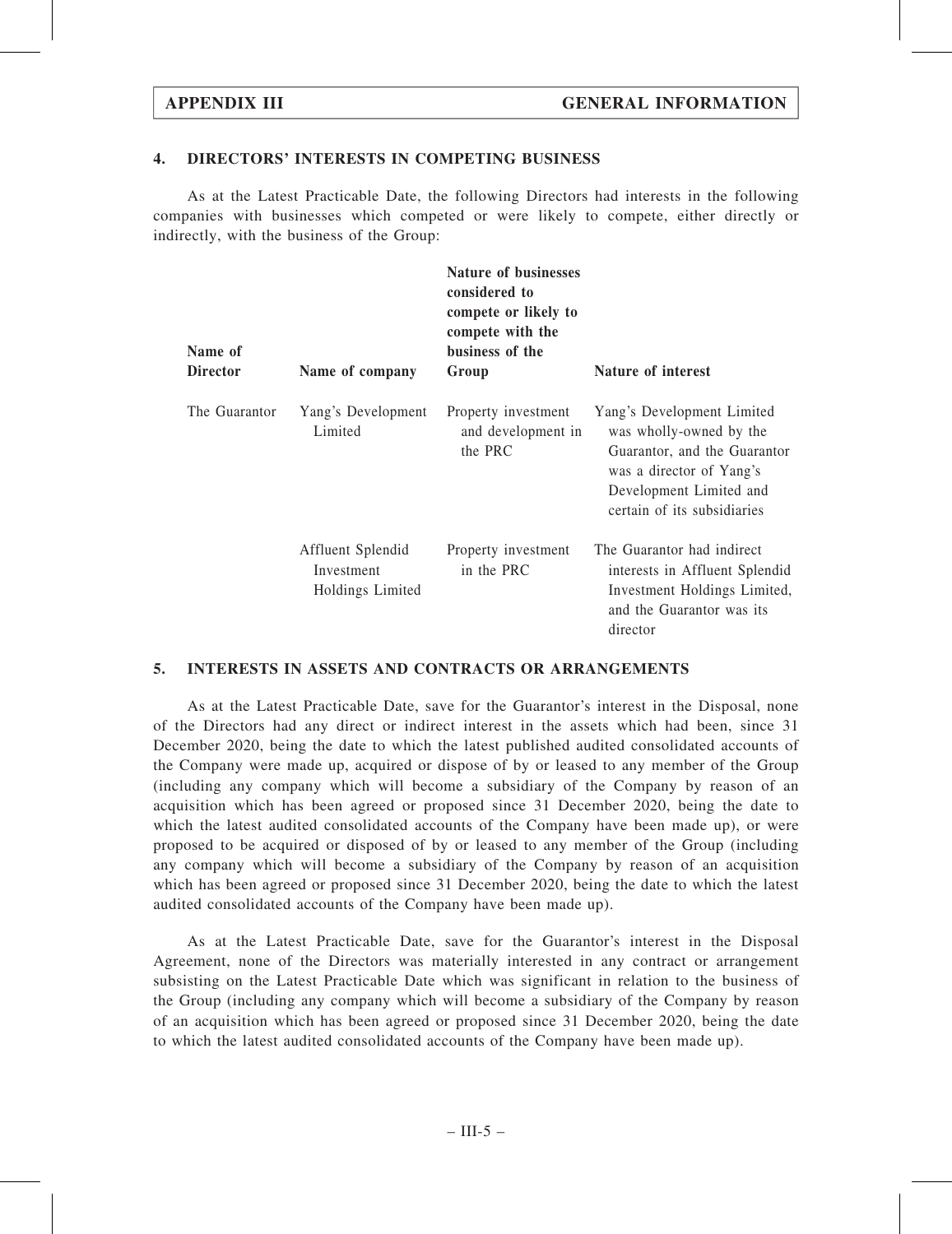# 6. LITIGATION

As at the Latest Practicable Date, so far as the Directors were aware, there were no litigation or claims of material importance pending or threatened against any member of the Group (including any company which will become a subsidiary of the Company by reason of an acquisition which has been agreed or proposed since 31 December 2020, being the date to which the latest audited consolidated accounts of the Company have been made up).

# 7. MATERIAL CONTRACTS

The following contracts (not being contracts entered into in the ordinary course of business) were entered into by members of the Group (including any company which will become a subsidiary of the Company by reason of an acquisition which has been agreed or proposed since 31 December 2020, being the date to which the latest audited consolidated accounts of the Company have been made up) within two years immediately preceding the Latest Practicable Date:

- (a) the sale and purchase agreement dated 29 June 2020 entered into among the Company, Yang's Development Limited and the Guarantor in relation to the acquisition of 50,000 issued shares of Eway International Investment Limited at the aggregate consideration of HK\$108,600,000;
- (b) the memorandum of understanding dated 16 July 2020 entered into between the Group and Quan Feng Developments Limited in relation to the possible disposal by the Group of Rich Source Property Holdings Limited with earnest money of HK\$250,000,000 payable thereunder;
- (c) the termination deed dated 10 September 2020 in relation to termination of the memorandum of understanding set out in paragraph (b) above; and
- (d) the Disposal Agreement.

# 8. EXPERTS AND CONSENTS

The following is the qualification of the experts who have given opinion or advice contained in this circular:

| <b>Name</b>                                | <b>Qualification</b>                                                                                         |
|--------------------------------------------|--------------------------------------------------------------------------------------------------------------|
| Lego Corporate Finance Limited             | a corporation licensed to conduct type 6 (advising on<br>corporate finance) regulated activity under the SFO |
| <b>B.I.</b> Appraisals Limited             | an independent valuer                                                                                        |
| Guangdong Zhi Chan Law Firm<br>(廣東知產律師事務所) | PRC legal advisers                                                                                           |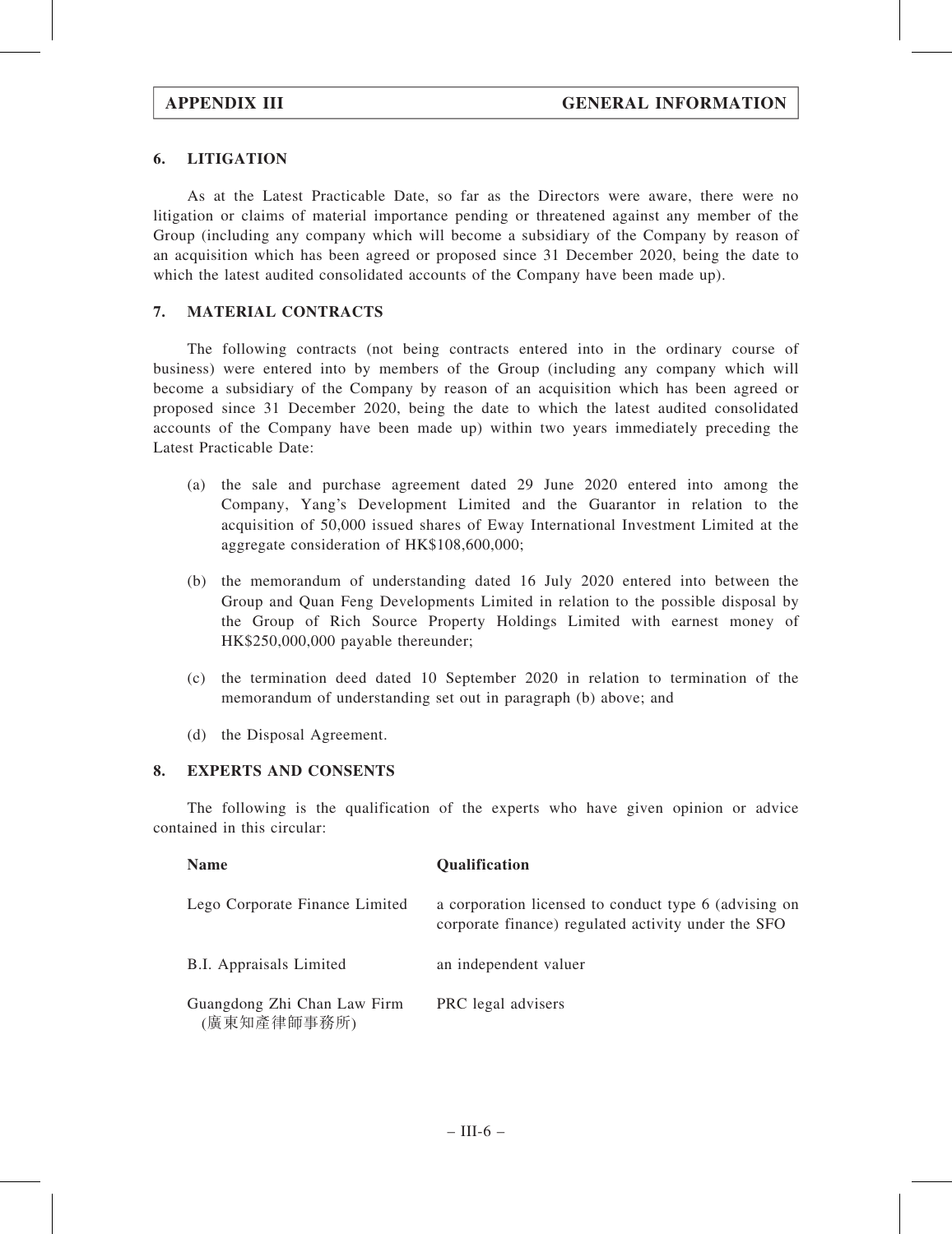Each of the above experts has given and has not withdrawn its written consent to the issue of this circular with the inclusion of its advice, letter and references to its name and logo in the form and context in which they respectively appear.

As at the Latest Practicable Date, each of the above experts did not have any shareholding in any member of the Group (including any company which will become a subsidiary of the Company by reason of an acquisition which has been agreed or proposed since 31 December 2020, being the date to which the latest audited consolidated accounts of the Company have been made up) or the right (whether legally enforceable or not) to subscribe for or to nominate persons to subscribe for securities in any member of the Group (including any company which will become a subsidiary of the Company by reason of an acquisition which has been agreed or proposed since 31 December 2020, being the date to which the latest audited consolidated accounts of the Company have been made up), or any interests, direct or indirect, in any assets which had been, since 31 December 2020, being the date to which the latest audited consolidated accounts of the Company have been made up, acquired, disposed of by or leased to any member of the Group (including any company which will become a subsidiary of the Company by reason of an acquisition which has been agreed or proposed since 31 December 2020, being the date to which the latest audited consolidated accounts of the Company have been made up), or were proposed to be acquired, disposed of by or leased to any member of the Group (including any company which will become a subsidiary of the Company by reason of an acquisition which has been agreed or proposed since 31 December 2020, being the date to which the latest audited consolidated accounts of the Company have been made up).

# 9. MISCELLANEOUS

- (a) The registered office of the Company is at The Offices of Sterling Trust (Cayman) Limited at Whitehall House, 238 North Church Street, George Town, Grand Cayman, KY1-1102, Cayman Islands. The Company's head office and principal place of business in Hong Kong is at Rooms 1301–1302, Laws Commercial Plaza, 788 Cheung Sha Wan Road, Kowloon, Hong Kong.
- (b) The branch share registrar and transfer office of the Company in Hong Kong is Tricor Tengis Limited at Level 54, Hopewell Centre, 183 Queen's Road East, Hong Kong.
- (c) The secretary of the Company is Mr. Woo Chung Ping. Mr. Woo is an associate member of both The Hong Kong Institute of Certified Public Accountants and The Hong Kong Chartered Governance Institute (formerly know as The Hong Kong Institute of Chartered Secretaries).
- (d) The English text of this circular shall prevail over the Chinese text in case of inconsistency.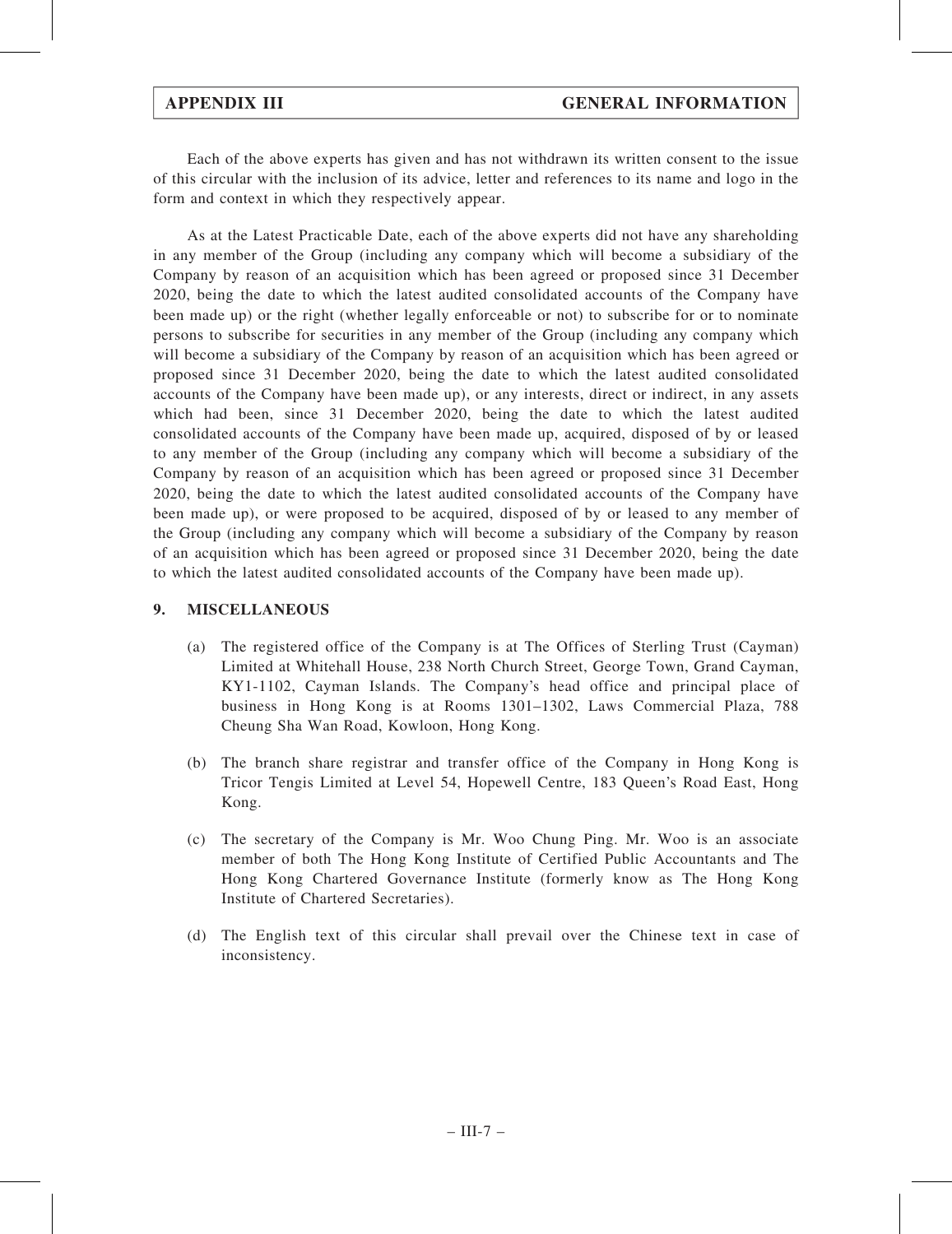# 10. DOCUMENTS AVAILABLE FOR INSPECTION

Copies of the following documents are published on the Stock Exchange's website and the Company's website at http:/www.tfginternationalgroup.com/ from the date of this circular up to and including the date of the EGM:

- (a) the letter from the Independent Financial Adviser, the text of which is set out on pages 22 to 48 of this circular;
- (b) the valuation report of the Properties, the text of which is set out in Appendix II to the circular;
- (c) the material contracts referred to in the paragraph headed ''Material contracts'' in this appendix; and
- (d) the written consents referred to in the paragraph headed ''Experts and Consents'' in this appendix.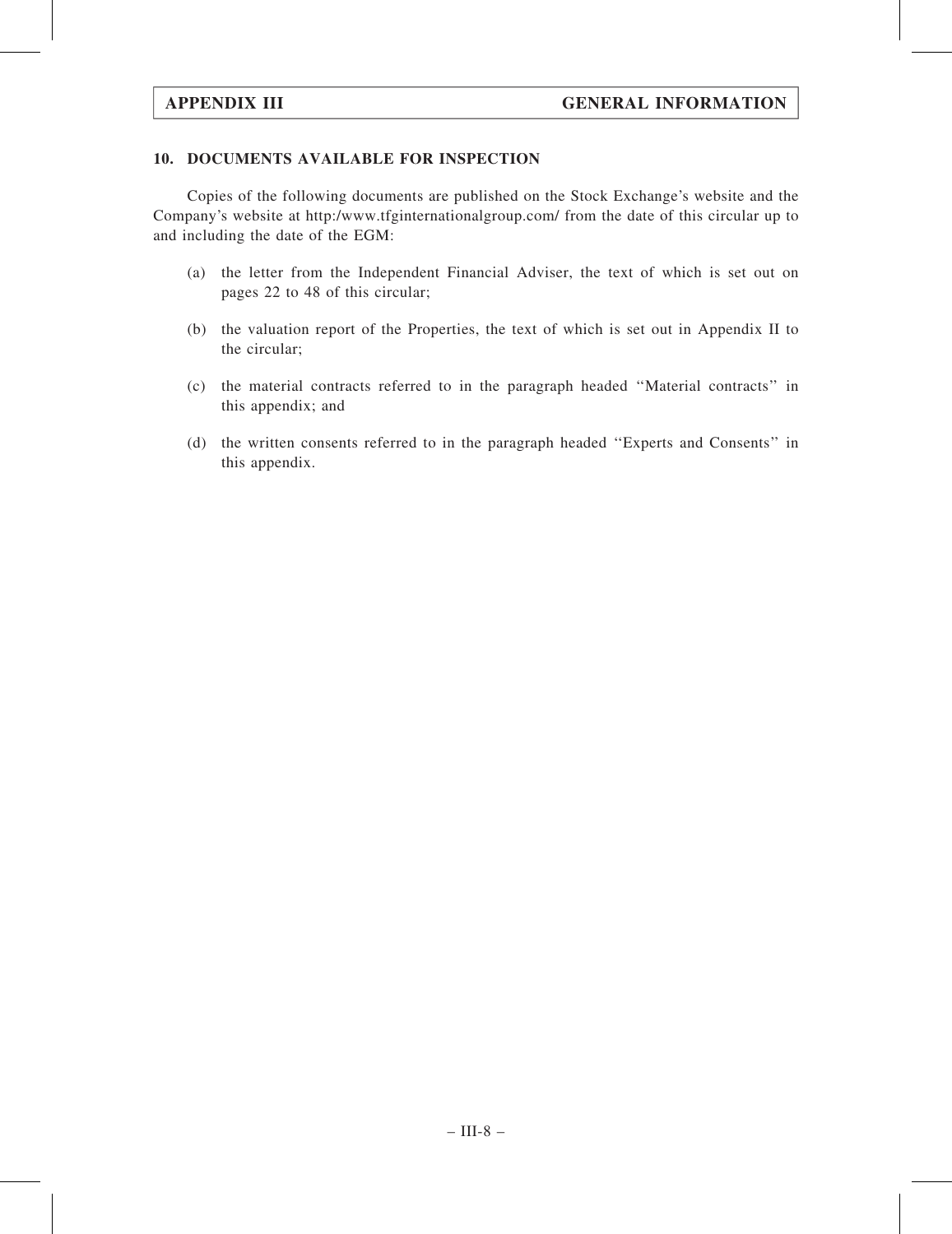# **TFG INTERNATIONAL GROUP LIMITED 富元國際集團有限公司**

*(incorporated in the Cayman Islands with limited liability)* **(Stock Code: 542)**

# NOTICE OF EXTRAORDINARY GENERAL MEETING

NOTICE IS HEREBY GIVEN THAT an extraordinary general meeting (the "Meeting") of TFG International Group Limited (the "Company") will be held at Rooms 1301–1302, Laws Commercial Plaza, 788 Cheung Sha Wan Road, Kowloon, Hong Kong on Monday, 21 March 2022 at 10:30 a.m. for the purpose of considering and, if thought fit, passing the following resolution, with or without amendments, as ordinary resolution of the Company:

### Ordinary Resolution

### ''THAT:

- (i) the disposal agreement (the ''Disposal Agreement'', a copy of which has been produced to the meeting marked ''A'' and signed by the chairman of the Meeting for the purpose of identification) dated 5 November 2021 entered into between the Company as vendor, Grand Fullwell Investment Holding Limited as purchaser and Mr. Yang Lijun as guarantor in relation to the disposal of the entire issued share capital of Ceneric Properties Limited at the aggregate consideration of HK\$282,000,000 and the transactions contemplated thereunder be and are hereby approved, confirmed and ratified; and
- (ii) the directors of the Company be and are hereby authorised on behalf of the Company to do all such things and sign, seal, execute, perfect and deliver all such documents as they may in their discretion consider necessary, desirable or expedient, for the purposes of or in connection with the implementation and/or give effect to any matters relating to the Disposal Agreement and the transactions contemplated thereunder.''

By order of the Board TFG International Group Limited Yang Lijun Chairman

Hong Kong, 25 February 2022

Head office and principal place of business in Hong Kong: Rooms 1301–1302 Laws Commercial Plaza 788 Cheung Sha Wan Road Kowloon Hong Kong